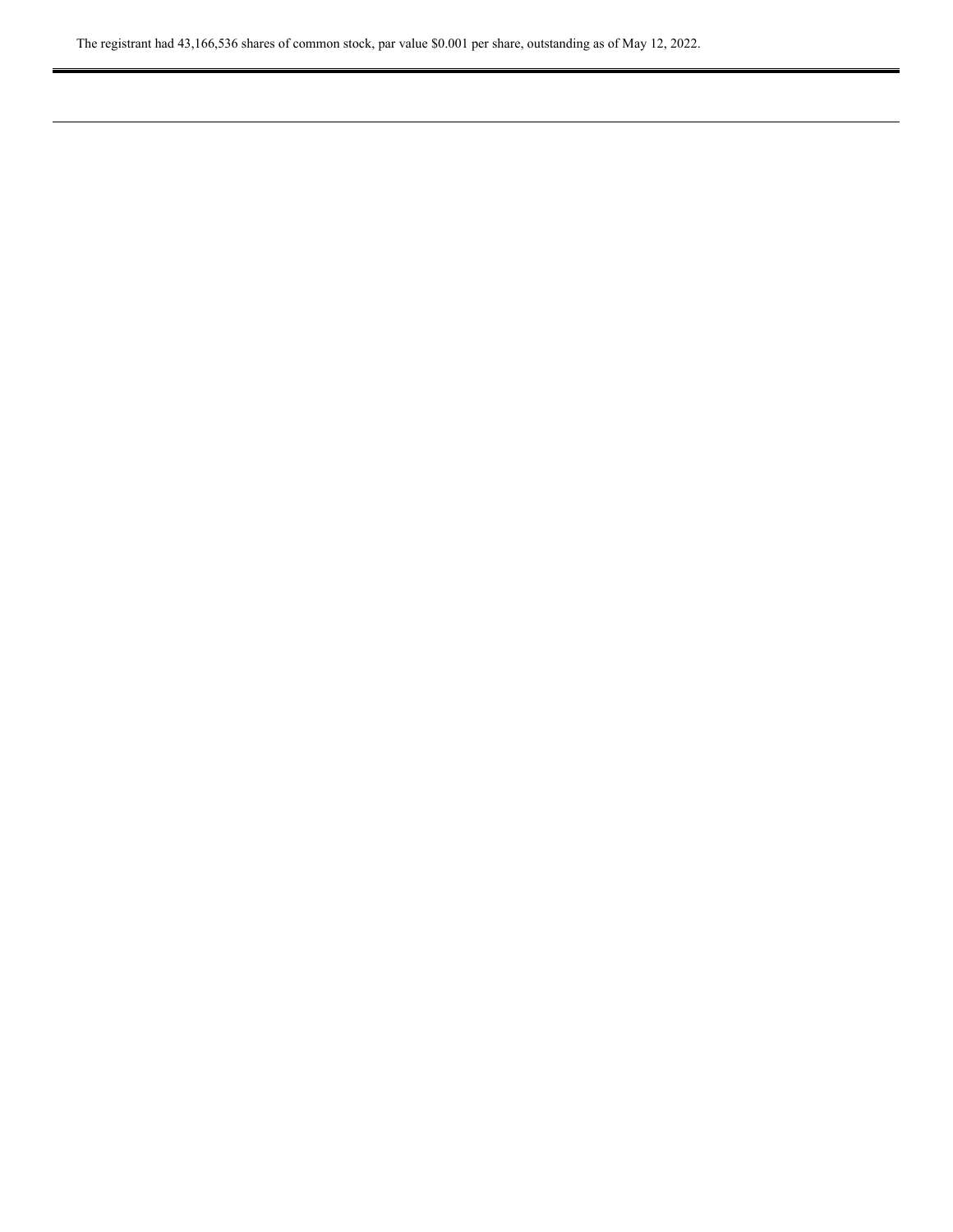## **AUDAX CREDIT BDC INC. TABLE OF CONTENTS**

| PART I.           | FINANCIAL INFORMATION:                                                                                         |                            |
|-------------------|----------------------------------------------------------------------------------------------------------------|----------------------------|
| Item 1.           | <b>Financial Statements</b>                                                                                    |                            |
|                   | Statements of Assets and Liabilities as of March 31, 2022 (unaudited) and December 31, 2021                    | $\overline{2}$             |
|                   | Statements of Operations for the three months ended March 31, 2022 (unaudited) and 2021 (unaudited)            | $\overline{3}$             |
|                   | Statements of Changes in Net Assets for the three months ended March 31, 2022 (unaudited) and 2021 (unaudited) | $\overline{4}$             |
|                   | Statements of Cash Flows for the three months ended March 31, 2022 (unaudited) and 2021 (unaudited)            | $\overline{5}$             |
|                   | Schedules of Investments as of March 31, 2022 (unaudited) and December 31, 2021                                | $\underline{6}$            |
|                   | <b>Notes to Financial Statements (unaudited)</b>                                                               | 16                         |
| Item 2.           | Management's Discussion and Analysis of Financial Condition and Results of Operations                          |                            |
|                   | Overview<br><b>Results of Operations</b><br>Financial Condition, Liquidity and Capital Resources               | 37<br>$\frac{1}{39}$<br>41 |
| Item 3.           | Quantitative and Qualitative Disclosures About Market Risk                                                     | 48                         |
| Item 4.           | <b>Controls and Procedures</b>                                                                                 | 49                         |
| PART II.          | <b>OTHER INFORMATION:</b>                                                                                      |                            |
| <u>Item 1.</u>    | <b>Legal Proceedings</b>                                                                                       | 51                         |
| Item 1A.          | <b>Risk Factors</b>                                                                                            | 51                         |
| Item 2.           | Unregistered Sales of Equity Securities and Use of Proceeds                                                    | 52                         |
| Item $3.$         | Defaults Upon Senior Securities                                                                                | 52                         |
| <u>Item 4.</u>    | <b>Mine Safety Disclosures</b>                                                                                 | 52                         |
| Item 5.           | <b>Other Information</b>                                                                                       | 52                         |
| Item 6.           | <b>Exhibits</b>                                                                                                | 52                         |
| <b>SIGNATURES</b> |                                                                                                                | 53                         |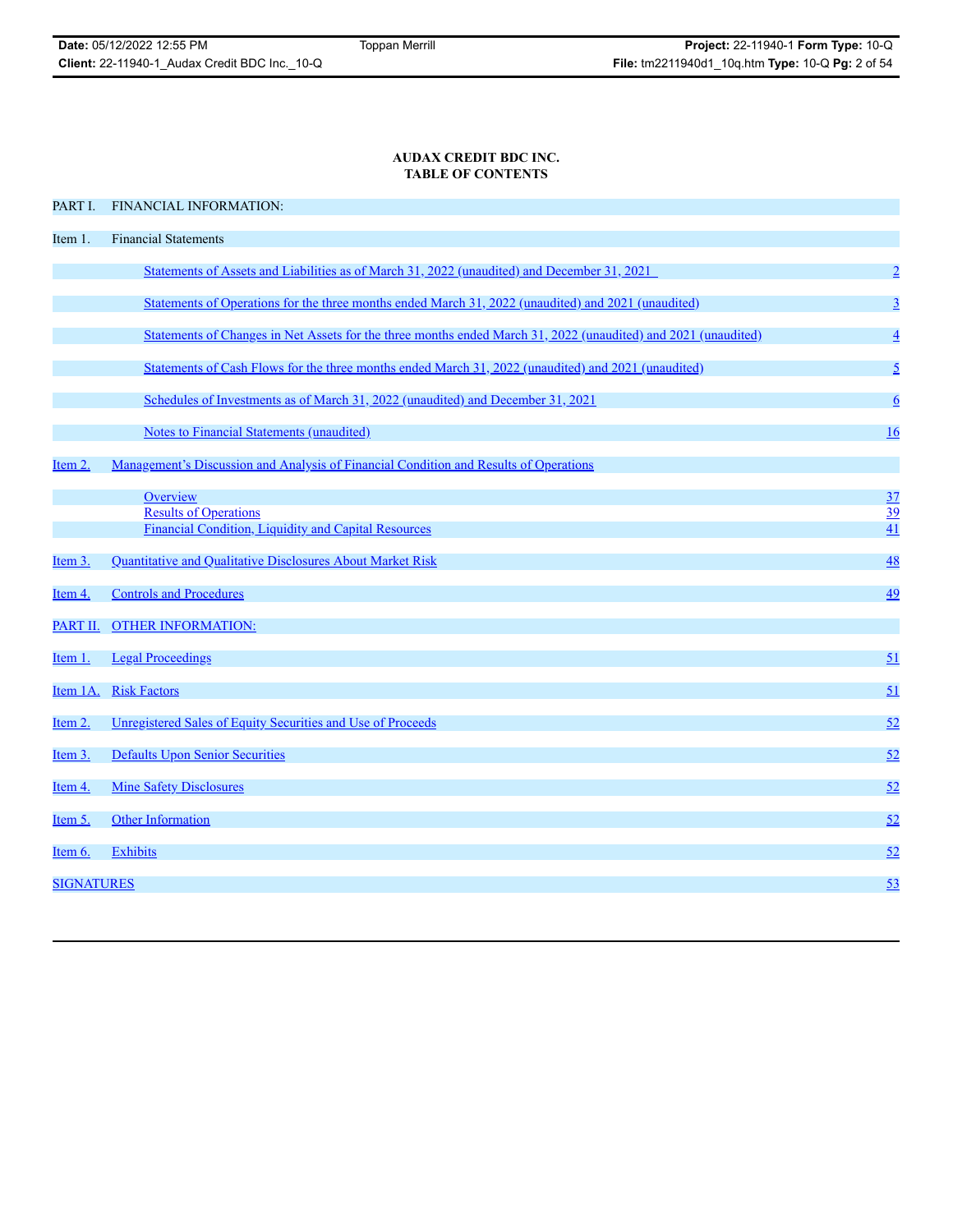## **Audax Credit BDC Inc. Statements of Assets and Liabilities March 31, 2022 and December 31, 2021 (Expressed in U.S. Dollars)**

|                                                                                                     |               | <b>March 31, 2022</b><br>(unaudited) |               | December 31, 2021 |  |  |
|-----------------------------------------------------------------------------------------------------|---------------|--------------------------------------|---------------|-------------------|--|--|
| <b>Assets</b>                                                                                       |               |                                      |               |                   |  |  |
| Investments, at fair value                                                                          |               |                                      |               |                   |  |  |
| Non-Control/Non-Affiliate investments (Cost of \$421,926,849 and \$404,292,618, respectively)       | <sup>\$</sup> | 419, 122, 442                        | <sup>\$</sup> | 403,054,374       |  |  |
| Cash and cash equivalents                                                                           |               | 11,581,409                           |               | 11,058,796        |  |  |
| Interest receivable                                                                                 |               | 1,513,151                            |               | 1,043,554         |  |  |
| Receivable from bank loan repayment                                                                 |               | 97,517                               |               | 26,771            |  |  |
| Other assets                                                                                        |               | 157,500                              |               |                   |  |  |
| <b>Total assets</b>                                                                                 | S             | 432,472,019                          | S             | 415,183,495       |  |  |
|                                                                                                     |               |                                      |               |                   |  |  |
| <b>Liabilities</b>                                                                                  |               |                                      |               |                   |  |  |
| Accrued expenses and other liabilities                                                              | $\mathbb{S}$  | 419,781                              | <sup>\$</sup> | 326,497           |  |  |
| Fee due to administrator <sup>(a)</sup>                                                             |               | 66,250                               |               | 66,250            |  |  |
| Fees due to investment advisor, net of waivers <sup>(a)</sup>                                       |               | 1,424,197                            |               | 640,329           |  |  |
| Payable for investments purchased                                                                   |               | 23,568,649                           |               | 40,203,085        |  |  |
| <b>Total liabilities</b>                                                                            | $\mathbb{S}$  | 25,478,877                           | $\mathcal{S}$ | 41,236,161        |  |  |
| Commitments and contingencies <sup>(b)</sup>                                                        |               |                                      |               |                   |  |  |
|                                                                                                     |               |                                      |               |                   |  |  |
| <b>Net Assets</b>                                                                                   |               |                                      |               |                   |  |  |
| Common stock, \$0.001 par value per share, 100,000,000 shares authorized, 43,166,536 and 39,961,408 |               |                                      |               |                   |  |  |
| shares issued and outstanding, respectively                                                         | $\$$          | 43,167                               | <sup>\$</sup> | 39,961            |  |  |
| Capital in excess of par value                                                                      |               | 408,668,955                          |               | 378,672,161       |  |  |
| Total distributable earnings                                                                        |               | (1,718,980)                          |               | (4,764,788)       |  |  |
| <b>Total Net Assets</b>                                                                             | \$            | 406,993,142                          | S             | 373,947,334       |  |  |
|                                                                                                     |               |                                      |               |                   |  |  |
| Net Asset Value per Share of Common Stock at End of Period                                          | \$            | 9.43                                 | \$            | 9.36              |  |  |
|                                                                                                     |               |                                      |               |                   |  |  |
| <b>Shares Outstanding</b>                                                                           |               | 43,166,536                           |               | 39,961,408        |  |  |
|                                                                                                     |               |                                      |               |                   |  |  |

(a) Refer to Note 4-*Related Party Transactions* for additional information.

(b) Refer to Note 8-*Commitments and Contingencies* for additional information.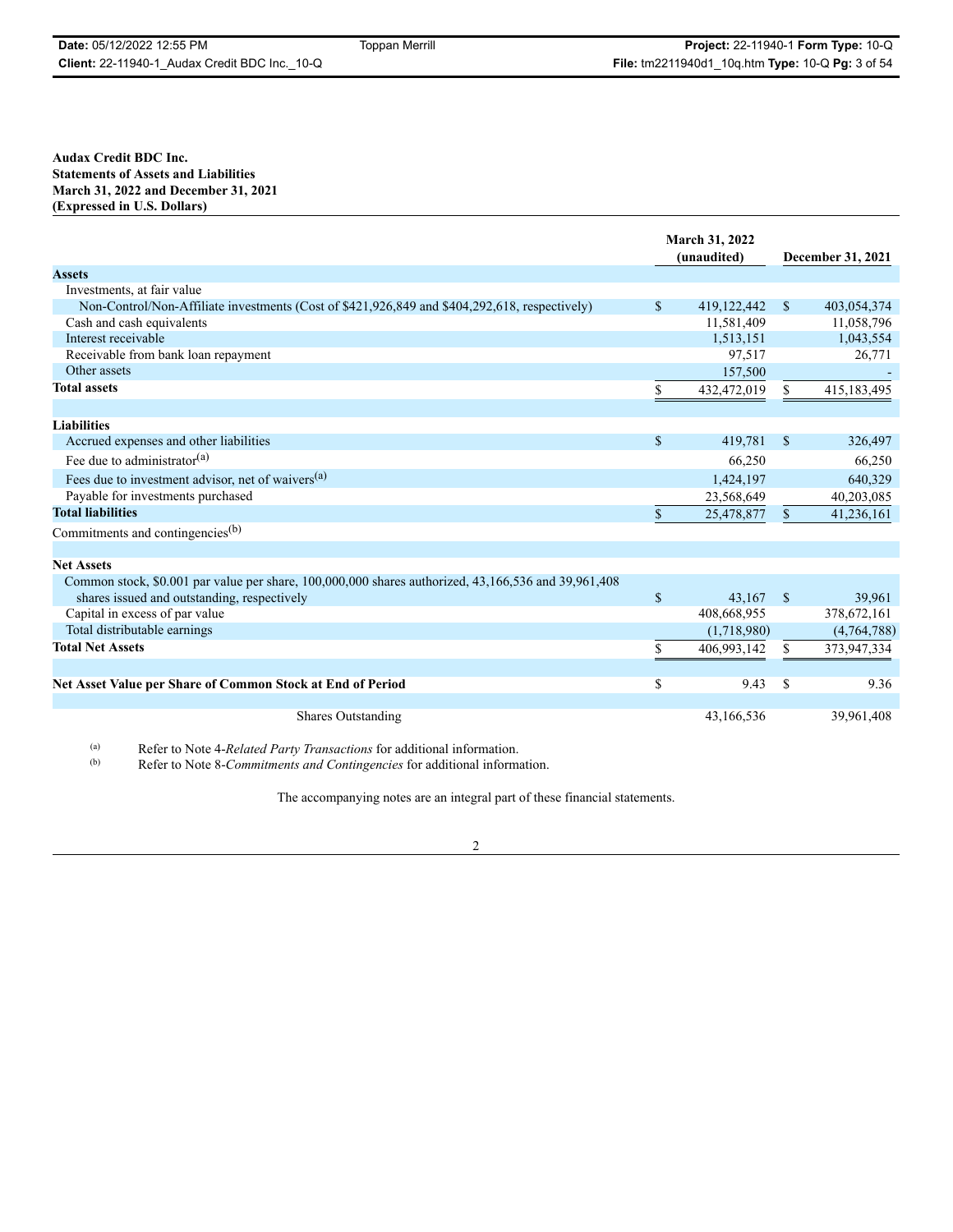## **Audax Credit BDC Inc. Statements of Operations (Expressed in U.S. Dollars) (unaudited)**

|                                                                     | <b>Three Months Ended</b><br>March 31, 2022 | <b>Three Months Ended</b><br>March 31, 2021 |  |
|---------------------------------------------------------------------|---------------------------------------------|---------------------------------------------|--|
| <b>Investment Income</b>                                            |                                             |                                             |  |
| Interest income                                                     |                                             |                                             |  |
| Non-Control/Non-Affiliate<br>$\mathbf S$                            | 5,389,818                                   | $\mathbf S$<br>4,768,685                    |  |
| Other                                                               | 384                                         | 274                                         |  |
| Total interest income                                               | 5,390,202                                   | 4,768,959                                   |  |
| Other income                                                        |                                             |                                             |  |
| Non-Control/Non-Affiliate                                           | 38,118                                      | 47,514                                      |  |
| Total income                                                        | 5,428,320                                   | 4,816,473                                   |  |
| <b>Expenses</b>                                                     |                                             |                                             |  |
| Base management fee <sup>(a)</sup><br>$\mathcal{S}$                 | 1,038,439                                   | $\mathbf{s}$<br>914,050                     |  |
| Incentive fee <sup>(a)</sup>                                        | 426,322                                     | 291,293                                     |  |
| Administrative fee <sup>(a)</sup>                                   | 66,250                                      | 66,250                                      |  |
| Directors' fees                                                     | 56,250                                      | 56,250                                      |  |
| Professional fees                                                   | 81,675                                      | 93,318                                      |  |
| Other expenses                                                      | 79,177                                      | 89,223                                      |  |
| Interest expense                                                    | 41,166                                      |                                             |  |
| Expenses before waivers from investment adviser and administrator   | 1,789,279                                   | 1,510,384                                   |  |
| Base management fee waivers <sup>(a)</sup>                          | (363, 454)                                  | (319, 917)                                  |  |
| Incentive fee waivers <sup>(a)</sup>                                | (383,690)                                   | (262, 164)                                  |  |
| Total expenses, net of waivers                                      | 1,042,135                                   | 928,303                                     |  |
| <b>Net Investment Income</b>                                        | 4,386,185                                   | 3,888,170                                   |  |
| <b>Realized and Unrealized Gain (Loss) on Investments</b>           |                                             |                                             |  |
| Net realized gain on investments                                    | 225,786                                     | 63,270                                      |  |
| Net change in unrealized (depreciation) appreciation on investments | (1, 566, 163)                               | 1,125,914                                   |  |
| Net realized and unrealized (loss) gain on investments              | (1,340,377)                                 | 1,189,184                                   |  |
| <b>Net Increase in Net Assets Resulting from Operations</b><br>\$   | 3,045,808                                   | \$<br>5,077,354                             |  |
| <b>Basic and Diluted per Share of Common Stock:</b>                 |                                             |                                             |  |
| Net investment income<br>\$                                         | 0.10                                        | S<br>0.10                                   |  |
| Net increase in net assets resulting from operations<br>\$          | 0.07                                        | $\mathbf S$<br>0.13                         |  |
| Weighted average shares of common stock outstanding basic diluted   | 42,774,798                                  | 38,957,735                                  |  |

(a) Refer to Note 4-*Related Party Transactions* for additional information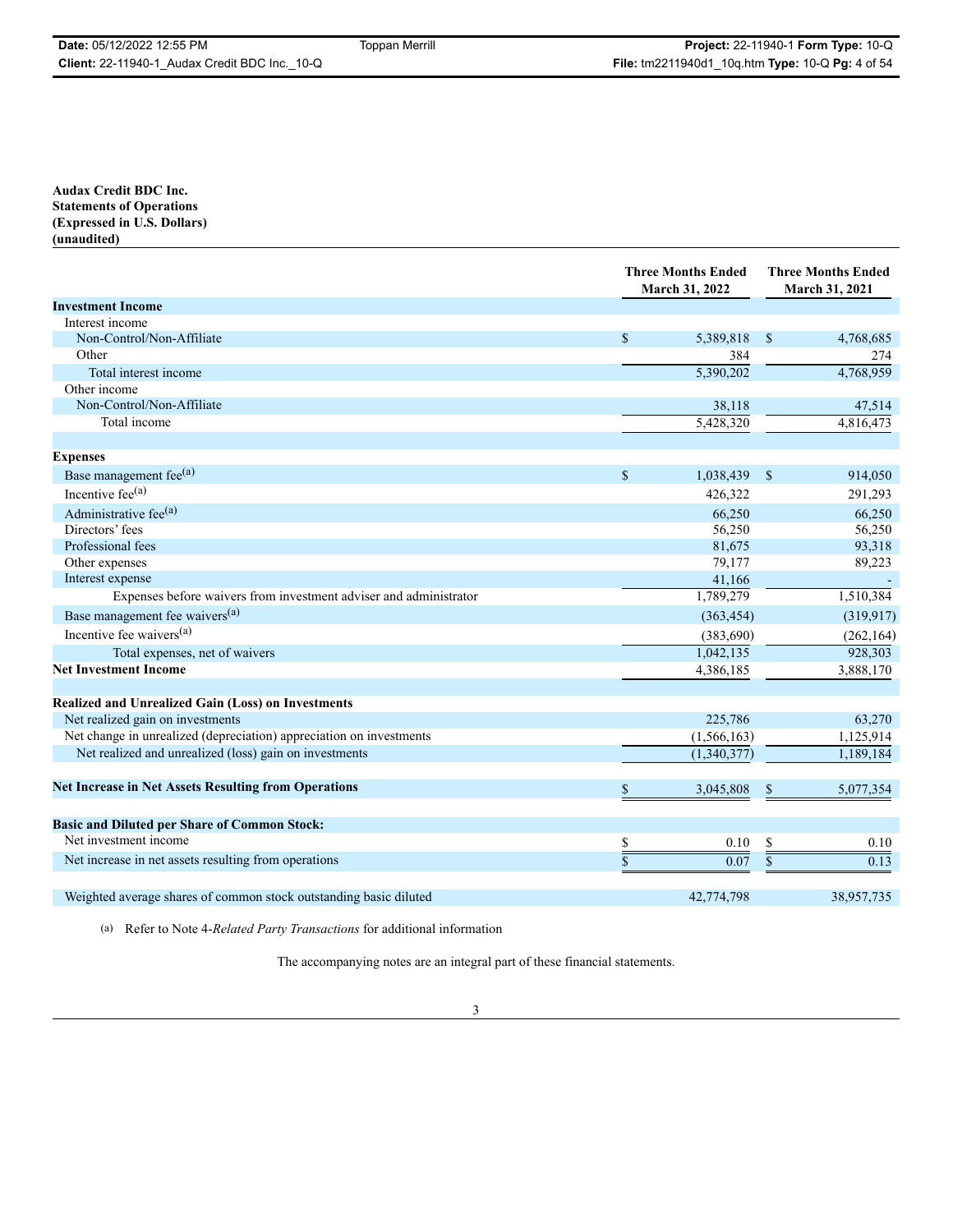## **Audax Credit BDC Inc. Statements of Changes in Net Assets (Expressed in U.S. Dollars) (unaudited)**

|                                                                     |   | Three Months Ended<br><b>March 31, 2022</b> |   | <b>Three Months Ended</b><br><b>March 31, 2021</b> |
|---------------------------------------------------------------------|---|---------------------------------------------|---|----------------------------------------------------|
| <b>Operations</b>                                                   |   |                                             |   |                                                    |
| Net investment income                                               | S | 4,386,185                                   | S | 3,888,170                                          |
| Net realized gain on investments                                    |   | 225,786                                     |   | 63,270                                             |
| Net change in unrealized (depreciation) appreciation on investments |   | (1, 566, 163)                               |   | 1,125,914                                          |
| Net increase in net assets resulting from operations                |   | 3,045,808                                   |   | 5,077,354                                          |
|                                                                     |   |                                             |   |                                                    |
| <b>Capital Share Transactions:</b>                                  |   |                                             |   |                                                    |
| Issuance of common stock                                            |   | 30,000,000                                  |   | 6,200,000                                          |
| Net increase in net assets from capital share transactions          |   | 30,000,000                                  |   | 6,200,000                                          |
|                                                                     |   |                                             |   |                                                    |
| <b>Net Increase in Net Assets</b>                                   |   | 33,045,808                                  |   | 11,277,354                                         |
|                                                                     |   |                                             |   |                                                    |
| <b>Net Assets, Beginning of Period</b>                              |   | 373,947,334                                 |   | 356,882,861                                        |
|                                                                     |   |                                             |   |                                                    |
| <b>Net Assets, End of Period</b>                                    |   | 406,993,142                                 |   | 368,160,215                                        |

The accompanying notes are an integral part of these financial statements.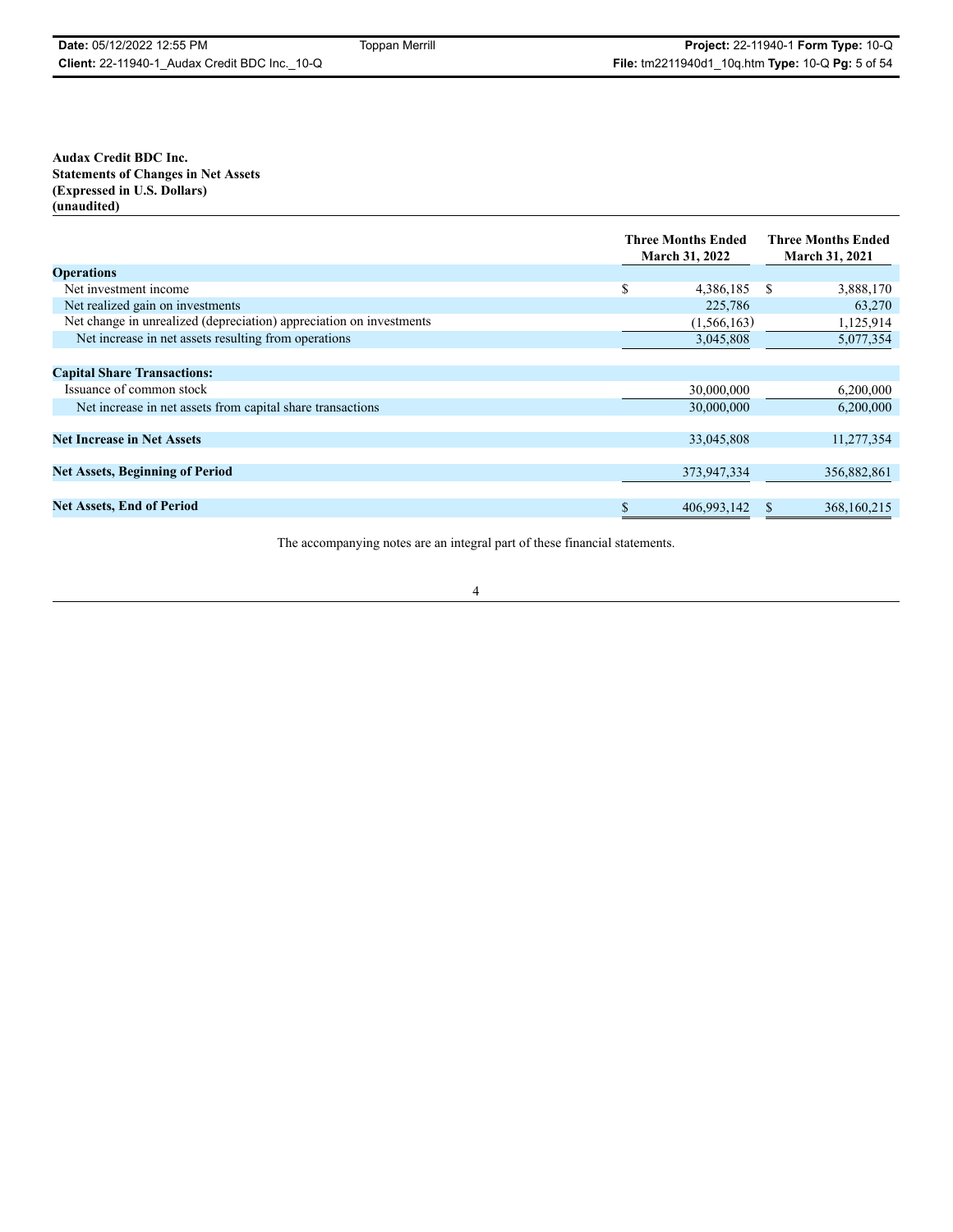**Audax Credit BDC Inc. Statements of Cash Flows (Expressed in U.S. Dollars) (unaudited)**

|                                                                                                       | <b>Three Months Ended</b><br>March 31, 2022 |                | <b>Three Months Ended</b><br>March 31, 2021 |                |
|-------------------------------------------------------------------------------------------------------|---------------------------------------------|----------------|---------------------------------------------|----------------|
| Cash flows from operating activities:                                                                 |                                             |                |                                             |                |
| Net increase in net assets resulting from operations                                                  | S                                           | 3,045,808      | <sup>\$</sup>                               | 5,077,354      |
| Adjustments to reconcile net increase in net assets from operations to net cash (used in) provided by |                                             |                |                                             |                |
| operating activities:                                                                                 |                                             |                |                                             |                |
| Net realized gain on investments                                                                      |                                             | (225,786)      |                                             | (63,270)       |
| Net change in unrealized depreciation (appreciation) on investments                                   |                                             | 1,566,163      |                                             | (1,125,914)    |
| Accretion of original issue discount interest and payment-in-kind interest                            |                                             | (206, 238)     |                                             | (159,050)      |
| Increase in interest receivable                                                                       |                                             | (469, 597)     |                                             | (165, 263)     |
| Increase in receivable from bank loan repayment                                                       |                                             | (70, 746)      |                                             | (34,970)       |
| Increase in other assets                                                                              |                                             | (157,500)      |                                             | (146, 250)     |
| Increase (decrease) in accrued expenses and other liabilities                                         |                                             | 93,284         |                                             | (3,374)        |
| Increase in fees due to investment advisor <sup>(a)</sup>                                             |                                             | 783,868        |                                             | 8,418          |
| (Decrease) increase in payable for investments purchased                                              |                                             | (16, 634, 436) |                                             | 10,298,200     |
| Investment activity:                                                                                  |                                             |                |                                             |                |
| Investments purchased                                                                                 |                                             | (33, 568, 785) |                                             | (31, 758, 494) |
| Proceeds from investments sold                                                                        |                                             | 4,047,932      |                                             | 5,113,536      |
| Repayment of bank loans                                                                               |                                             | 12,318,646     |                                             | 16,092,791     |
| Total investment activity                                                                             |                                             | (17,202,207)   |                                             | (10, 552, 167) |
|                                                                                                       |                                             |                |                                             |                |
| Net cash (used in) provided by operating activities                                                   |                                             | (29, 477, 387) |                                             | 3,133,714      |
|                                                                                                       |                                             |                |                                             |                |
| <b>Cash flows from financing activities:</b>                                                          |                                             |                |                                             |                |
| Issuance of shares of common stock                                                                    |                                             | 30,000,000     |                                             | 6,200,000      |
|                                                                                                       |                                             |                |                                             |                |
| Net cash provided by financing activities                                                             |                                             | 30,000,000     |                                             | 6,200,000      |
|                                                                                                       |                                             |                |                                             |                |
| Net increase in cash and cash equivalents                                                             |                                             | 522,613        |                                             | 9,333,714      |
|                                                                                                       |                                             |                |                                             |                |
| Cash and cash equivalents:                                                                            |                                             |                |                                             |                |
| Cash and cash equivalents, beginning of period                                                        |                                             | 11.058.796     |                                             | 4,289,122      |
|                                                                                                       |                                             |                |                                             |                |
| Cash and cash equivalents, end of period                                                              | \$                                          | 11,581,409     | $\mathbb{S}$                                | 13,622,836     |
|                                                                                                       |                                             |                |                                             |                |
| Supplemental non-cash information                                                                     |                                             |                |                                             |                |
| Interest paid on short-term financing                                                                 | \$                                          | 41,166         | S                                           |                |
|                                                                                                       |                                             |                |                                             |                |
| Supplemental non-cash information                                                                     |                                             |                |                                             |                |
| Payment-in-kind ("PIK") interest income                                                               | $\mathbb{S}$                                | 61,319         | <sup>\$</sup>                               | 40.499         |
|                                                                                                       |                                             |                |                                             |                |

(a) Refer to Note 4-*Related Party Transactions* for additional information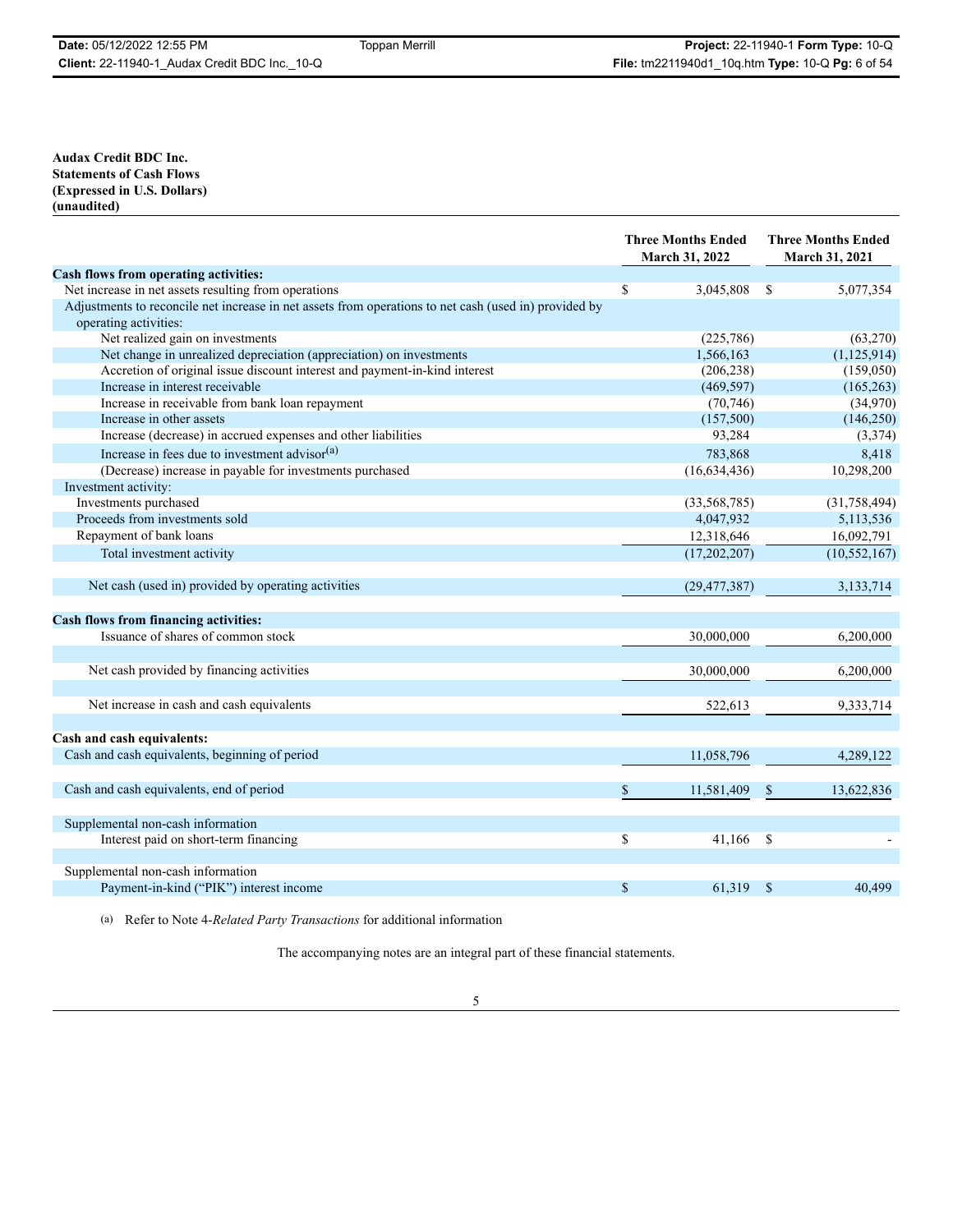## **Audax Credit BDC Inc. Schedule of Investments As of March 31, 2022 (Expressed in U.S. Dollars) (unaudited)**

| Portfolio Investments (a) (b) (c) (d) (e) (f)                                                                                                                                                                          | Acquisition<br>Date<br>Par |                        | Cost<br>Value          |                        |  |
|------------------------------------------------------------------------------------------------------------------------------------------------------------------------------------------------------------------------|----------------------------|------------------------|------------------------|------------------------|--|
| BANK LOANS: NON-CONTROL/NON-AFFILIATE INVESTMENTS - (102.5%) <sup>(g)(h)</sup> :                                                                                                                                       |                            |                        |                        |                        |  |
|                                                                                                                                                                                                                        |                            |                        |                        |                        |  |
| Healthcare & Pharmaceuticals                                                                                                                                                                                           |                            |                        |                        |                        |  |
| Radiology Partners, Senior Secured Term B Loan (First Lien), 5.21% (Libor + 4.25%), maturity 7/9/25 <sup>(i)</sup>                                                                                                     | 6/28/2018                  | \$<br>4,215,792        | S<br>4,346,660         | S<br>4.176.019         |  |
| Advarra, Senior Secured Initial Term Loan (First Lien), 5.25% (Libor + 4.25%), maturity 7/9/26                                                                                                                         | 6/26/2019                  | 4,135,031              | 4,108,030              | 4,135,031              |  |
| Young, Senior Secured Initial Term Loan (First Lien), $5.00\%$ (Libor + 4.00%), maturity $11/7/24$ <sup>(1)</sup>                                                                                                      | 11/6/2017                  | 3,745,696              | 3,738,763              | 3,745,696              |  |
| American Vision Partners, Senior Secured Term Loan, 6.71% (Libor + 5.75%), maturity 9/30/27 <sup>(1)</sup><br>In Health Medical Alliance, Senior Secured Initial Term Loan, $7.00\%$ (Libor + 6.00%), maturity 6/28/28 | 9/22/2021<br>6/25/2021     | 3,528,779<br>3,482,500 | 3,467,885<br>3,450,105 | 3,493,491<br>3,369,319 |  |
| PharMedQuest, Senior Secured Initial Term Loan, $6.75\%$ (Libor + 5.75%), maturity 10/31/24 (i)                                                                                                                        | 11/6/2019                  | 3,288,398              | 3,261,221              | 3,271,956              |  |
| Zest Dental, Senior Secured Initial Term Loan (First Lien), $4.46\%$ (Libor + 3.50%), maturity $3/14/25$ <sup>(i)</sup>                                                                                                | 5/30/2018                  | 3,239,110              | 3,251,031              | 3,171,425              |  |
| Waystar, Senior Secured Initial Term Loan (First Lien), $4.96\%$ (Libor + 4.00%), maturity $10/22/26$ (i)                                                                                                              | 9/19/2019                  | 2,942,469              | 2,935,645              | 2,933,886              |  |
| Physicians Endoscopy, Senior Secured Initial Term Loan (First Lien), 5.75% (Libor + 4.75%) PIK,                                                                                                                        |                            |                        |                        |                        |  |
| maturity 8/18/23                                                                                                                                                                                                       | 8/18/2016                  | 2,853,037              | 2,840,626              | 2,810,241              |  |
| Zelis RedCard, Senior Secured Term B-1 Loan, $4.46\%$ (Libor + 3.50%), maturity $9/30/26$ <sup>(i)</sup>                                                                                                               | 9/27/2019                  | 2,414,528              | 2,404,810              | 2,395,156              |  |
| Soliant, Senior Secured Initial Term Loan, 5.21% (Libor + 4.25%), maturity 3/31/28                                                                                                                                     | 3/26/2021                  | 2,325,000              | 2,308,390              | 2,325,000              |  |
| Premise Health, Senior Secured Initial Term Loan (First Lien), 4.46% (Libor + 3.50%), maturity 7/10/25                                                                                                                 | 8/15/2018                  | 2,276,703              | 2,281,537              | 2,276,703              |  |
| Gastro Health, Senior Secured Initial Term Loan (First Lien), 5.46% (Libor + 4.50%), maturity 7/3/28 <sup>(i)</sup>                                                                                                    | 7/2/2021                   | 1,990,000              | 1,980,500              | 1,990,000              |  |
| nThrive, Senior Secured Initial Loan (Second Lien), 7.71% (Libor + 6.75%), maturity 12/17/29 <sup>(1)</sup><br>Upstream Rehabilitation, Senior Secured August 2021 Incremental Term Loan (First Lien), 5.21% (Libor    | 11/19/2021                 | 2,000,000              | 1,971,500              | 1,975,828              |  |
| $+4.25\%$ , maturity $11/20/26$                                                                                                                                                                                        | 10/24/2019                 | 1,966,391              | 1,963,648              | 1,956,559              |  |
| Press Ganey, Senior Secured Initial Term Loan (First Lien), $4.46\%$ (Libor + 3.50%), maturity 7/24/26 <sup>(i)</sup>                                                                                                  | 7/23/2019                  | 1,950,000              | 1,945,109              | 1,925,794              |  |
| Avalign Technologies, Senior Secured Initial Term Loan (First Lien), $5.46\%$ (Libor + 4.50%), maturity                                                                                                                |                            |                        |                        |                        |  |
| 12/22/25                                                                                                                                                                                                               | 12/19/2018                 | 1.935,000              | 1,924,801              | 1,872,113              |  |
| Advanced Diabetes Supply, Senior Secured Term Loan December 2020, 6.25% (Libor + 5.25%),                                                                                                                               |                            |                        |                        |                        |  |
| maturity 12/30/26<br>Quantum Health, Senior Secured Amendment No. 1 Refinancing Term Loan (First Lien), 5.46% (Libor +                                                                                                 | 7/13/2021                  | 1,867,644              | 1,850,124              | 1,867,644              |  |
| 4.50%), maturity $12/22/27$ <sup>(1)</sup>                                                                                                                                                                             | 12/18/2020                 | 1,488,750              | 1,467,803              | 1,492,472              |  |
| Blue Cloud, Unitranche, 6.00% (Libor + 5.00%), maturity 1/21/28                                                                                                                                                        | 12/13/2021                 | 1,500,000              | 1.477.797              | 1.488.750              |  |
| Therapy Brands, Senior Secured Initial Term Loan (First Lien), 4.96% (Libor + 4.00%), maturity 5/18/28                                                                                                                 | 5/12/2021                  | 1,492,500              | 1,485,660              | 1,485,038              |  |
| Mission Veterinary Partners, Senior Secured Initial Term Loan (First Lien), 4.96% (Libor + 4.00%),                                                                                                                     |                            |                        |                        |                        |  |
| maturity 4/27/28 <sup>(i)</sup>                                                                                                                                                                                        | 12/15/2021                 | 1,492,500              | 1,478,286              | 1,472,053              |  |
| Ivy Rehab, Senior Secured Initial Term Loan (First Lien), $5.71\%$ (Libor + 4.75%), maturity 3/15/29 <sup>(1)</sup>                                                                                                    | 3/11/2022                  | 1,500,000              | 1,470,000              | 1,470,000              |  |
| Symplr, Senior Secured Initial Term Loan (First Lien), $5.46\%$ (Libor + 4.50%), maturity 12/22/27 <sup>(1)</sup>                                                                                                      | 11/23/2020                 | 1,485,000              | 1,464,195              | 1,469,820              |  |
| CPS, Unitranche, $6.00\%$ (Libor + 5.00%), maturity 2/28/25 <sup>(J)</sup>                                                                                                                                             | 3/1/2019                   | 1,458,442              | 1,446,205              | 1,458,442              |  |
| Tecomet, Senior Secured 2017 Term Loan (First Lien), $4.50\%$ (Libor + 3.50%), maturity $5/1/24$                                                                                                                       | 1/10/2019                  | 1,152,861              | 1,150,808              | 1,115,393              |  |
| Solis Mammography, Senior Secured Initial Term Loan (First Lien), $5.71\%$ (Libor + 4.75%), maturity                                                                                                                   |                            |                        |                        |                        |  |
| 4/17/28                                                                                                                                                                                                                | 4/1/2021                   | 1,058,333              | 1,049,403              | 1,050,396              |  |
| Wedgewood Pharmacy, Senior Secured Initial Term Loan, 5.21% (Libor + 4.25%), maturity 3/31/28 <sup>(i)</sup><br>Solis Mammography, Senior Secured Initial Term Loan (Second Lien), 8.96% (Libor + 8.00%), maturity     | 2/24/2021                  | 995,000                | 985,785                | 997,488                |  |
| 4/16/29                                                                                                                                                                                                                | 4/1/2021                   | 1,000,000              | 986,320                | 992,500                |  |
| nThrive, Senior Secured Initial Term Loan (First Lien), 4.96% (Libor + 4.00%), maturity 12/18/28 <sup>(1)</sup>                                                                                                        | 11/19/2021                 | 1,000,000              | 995,250                | 990,881                |  |
| Micro Merchant Systems, Unitranche, 6.71% (Libor + 5.75%), maturity 12/14/27 <sup>(i)</sup> (i)                                                                                                                        | 3/2/2022                   | 1,000,000              | 988,889                | 990,000                |  |
| Allied Benefit Systems, Senior Secured Initial Term B Loan, 5.50% (Libor + 4.50%), maturity 11/18/26                                                                                                                   | 10/21/2020                 | 987,500                | 975,706                | 985,031                |  |
| CareCentrix, Senior Secured Initial Term Loan, 5.46% (Libor + 4.50%), maturity 4/3/25 (i)                                                                                                                              | 4/2/2018                   | 967,745                | 965,299                | 961,010                |  |
| Dermatologists of Central States, Senior Secured Term Loan, 9.50% (Libor + 8.50%), maturity 5/13/22                                                                                                                    |                            |                        |                        |                        |  |
| $(i)$ $(i)$                                                                                                                                                                                                            | 3/12/2020                  | 954,986                | 954.986                | 954,986                |  |
| Alcami, Senior Secured Initial Term Loan (First Lien), 5.21% (Libor + 4.25%), maturity 7/14/25                                                                                                                         | 7/12/2018                  | 965,000                | 962,402                | 926,400                |  |
| Forefront, Senior Secured Closing Date Term Loan, 5.21% (Libor + 4.25%), maturity 4/2/29 (i)                                                                                                                           | 3/23/2022                  | 842,520                | 825,669                | 825,669                |  |
| UDG, Senior Secured Initial Dollar Term Loan (First Lien), 5.21% (Libor + 4.25%), maturity 8/19/28<br>$(i)$ $(l)$                                                                                                      | 8/6/2021                   | 631,875                | 625,962                | 628,716                |  |
| ImageFirst, Senior Secured Initial Term Loan, 5.46% (Libor + 4.50%), maturity 4/27/28                                                                                                                                  | 4/26/2021                  | 609,375                | 606,745                | 606,328                |  |
| MyEyeDr, Senior Secured Initial Term Loan (First Lien), 5.21% (Libor + 4.25%), maturity 8/31/26 <sup>(1)</sup>                                                                                                         | 8/2/2019                   | 525,353                | 521,825                | 519,454                |  |
| MedRisk, Senior Secured Initial Term Loan (First Lien), 4.71% (Libor + 3.75%), maturity 5/10/28 <sup>(1)</sup>                                                                                                         | 4/1/2021                   | 497,500                | 492,892                | 493,013                |  |
| AccentCare, Senior Secured 2021 Term Loan (First Lien), $4.96\%$ (Libor + 4.00%), maturity $6/22/26$ <sup>(i)</sup>                                                                                                    | 6/15/2021                  | 496,250                | 496,250                | 490,446                |  |
| Press Ganey, Senior Secured 2020 Incremental Term Loan (First Lien), 4.96% (Libor + 4.00%), maturity                                                                                                                   |                            |                        |                        |                        |  |
| $7/24/26$ <sup>(i)</sup>                                                                                                                                                                                               | 10/1/2020                  | 495,009                | 491,001                | 488,865                |  |
| RMP & MedA/Rx, Senior Secured Term Loan, 5.50% (Libor + 4.50%), maturity 2/6/25                                                                                                                                        | 3/22/2021                  | 484,375                | 479,853                | 484,375                |  |
| RMP & MedA/Rx, Senior Secured Term Loan (First Lien), 5.25% (Libor + 4.25%), maturity 2/6/25                                                                                                                           | 2/27/2017                  | 414,044                | 413,954                | 413,009                |  |
| Advarra, Senior Secured Initial Revolving Loan (First Lien), 5.25% (Libor + 4.25%), maturity 7/9/24                                                                                                                    | 6/26/2019                  |                        | (7,619)                |                        |  |
| Services: Business                                                                                                                                                                                                     |                            |                        |                        |                        |  |
| LegalShield, Senior Secured Initial Term Loan (First Lien), 4.71% (Libor + 3.75%), maturity 12/15/28 <sup>(i)</sup>                                                                                                    | 12/7/2021                  | 4,500,000              | 4,457,250              | 4,449,177              |  |
| InnovateMR, Unitranche, $6.75\%$ (Libor + 5.75%), maturity $1/20/28$ (i) (i)                                                                                                                                           | 12/16/2021                 | 4,236,683              | 4,159,678              | 4,161,086              |  |
| CoAdvantage, Senior Secured Initial Term Loan (First Lien), 6.00% (Libor + 5.00%), maturity 9/23/25                                                                                                                    | 9/26/2019                  | 3,900,000              | 3,875,694              | 3,900,000              |  |
| RevSpring, Senior Secured Initial Term Loan (First Lien), 5.21% (Libor + 4.25%), maturity 10/11/25                                                                                                                     | 10/5/2018                  | 3,870,000              | 3,867,171              | 3,860,325              |  |
| Eliassen, Unitranche, 6.71% (Libor + 5.75%), maturity $4/7/28$ <sup>(i)</sup>                                                                                                                                          | 3/31/2022                  | 3,259,259              | 3,210,370              | 3,210,370              |  |
| Veritext, Senior Secured Initial Term Loan (First Lien), 4.21% (Libor + 3.25%), maturity 8/1/25 <sup>(1)</sup>                                                                                                         | 8/14/2018                  | 3,113,027              | 3,099,541              | 3,072,878              |  |
| Discovery Education, Unitranche, $6.71\%$ (Libor + 5.75%), maturity 3/10/29 <sup>(i)</sup>                                                                                                                             | 3/25/2022                  | 3,000,000              | 2,947,500              | 2,947,500              |  |
| Fleetwash, Senior Secured Incremental Term Loan, 5.75% (Libor + 4.75%), maturity 10/1/24                                                                                                                               | 9/25/2018                  | 2,895,619              | 2,881,428              | 2,866,663              |  |
| CoolSys, Senior Secured Closing Date Initial Term Loan, 5.71% (Libor + 4.75%), maturity 8/11/28                                                                                                                        | 8/4/2021                   | 2,583,802              | 2,554,724              | 2,538,586              |  |
| Duff & Phelps, Senior Secured Initial Dollar Term Loan (First Lien), 4.75% (Libor + 3.75%), maturity                                                                                                                   |                            |                        |                        |                        |  |
| $4/9/27$ <sup>(i)</sup>                                                                                                                                                                                                | 3/6/2020                   | 2,456,250              | 2,438,130              | 2,443,952              |  |
| Service Logic, Senior Secured Closing Date Initial Term Loan (First Lien), 4.96% (Libor + 4.00%),<br>maturity 10/29/27                                                                                                 | 10/23/2020                 | 2,358,505              | 2,337,349              | 2,346,712              |  |
| Vistage, Senior Secured Term B Loan (First Lien), $5.00\%$ (Libor + 4.00%), maturity $2/10/25$ <sup>(1)</sup>                                                                                                          | 2/6/2018                   | 2,317,141              | 2,314,612              | 2,314,361              |  |
|                                                                                                                                                                                                                        |                            |                        |                        |                        |  |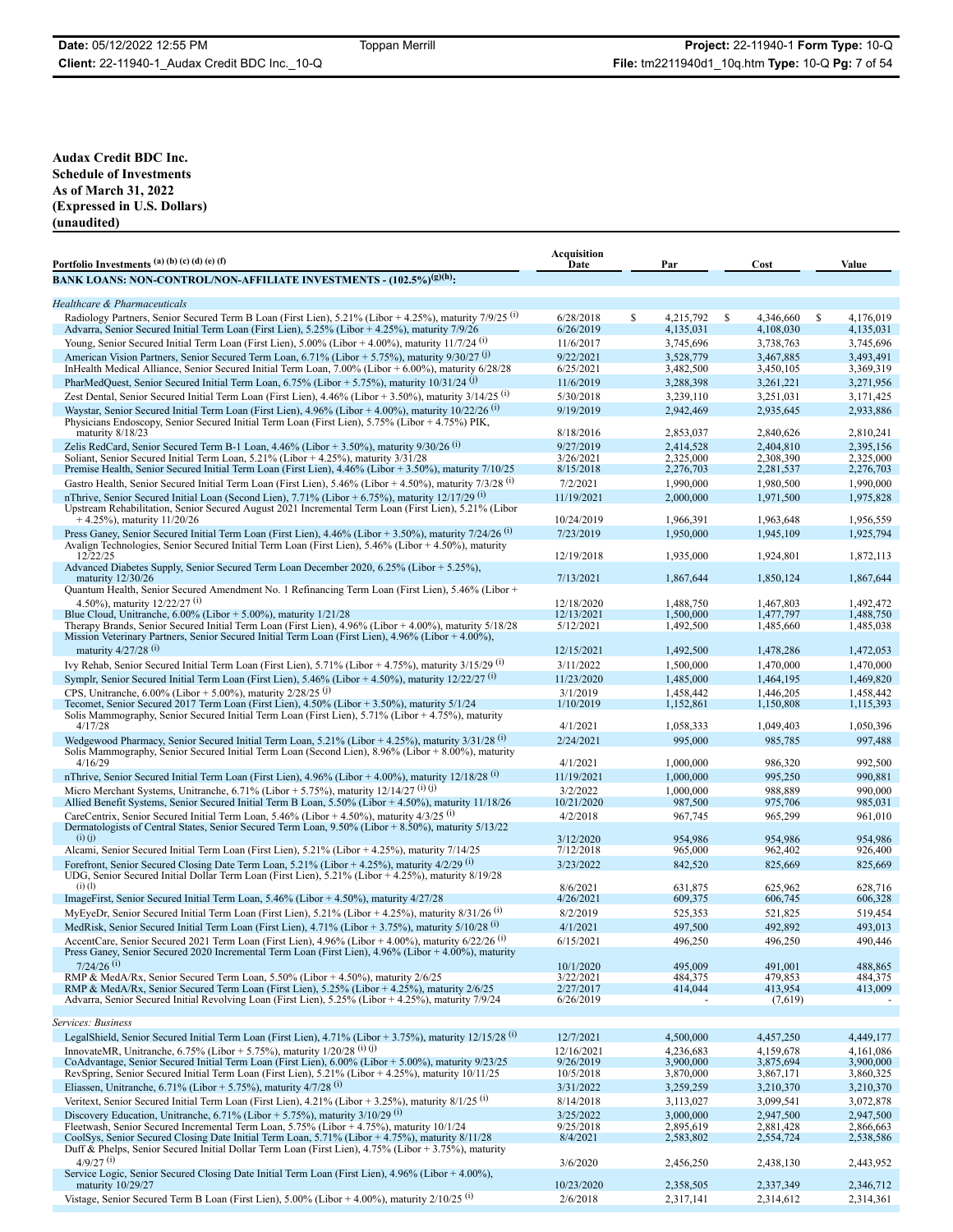| The Facilities Group, Unitranche, $6.75\%$ (Libor + 5.75%), maturity $11/30/27$                                          | 12/10/2021 | 2.253,024 | 2.231.566 | 2.236.126 |
|--------------------------------------------------------------------------------------------------------------------------|------------|-----------|-----------|-----------|
| TRC Companies, Senior Secured Initial Term Loan (Second Lien), $7.71\%$ (Libor $+ 6.75\%$ ), maturity                    |            |           |           |           |
| 12/7/29                                                                                                                  | 11/19/2021 | 2.000.000 | 1.981.000 | 1.985.000 |
| Mediaocean, Senior Secured Initial Term Loan, $4.46\%$ (Libor + 3.50%), maturity $12/15/28$ <sup>(1)</sup>               | 12/9/2021  | 2,000,000 | 1.981.000 | 1.979.409 |
| ECi Software, Senior Secured Initial Term Loan (First Lien), $4.71\%$ (Libor + 3.75%), maturity $11/9/27$ <sup>(1)</sup> | 9/17/2020  | 1.975.000 | 1.967.916 | 1.956.038 |

The accompanying notes are an integral part of these financial statements.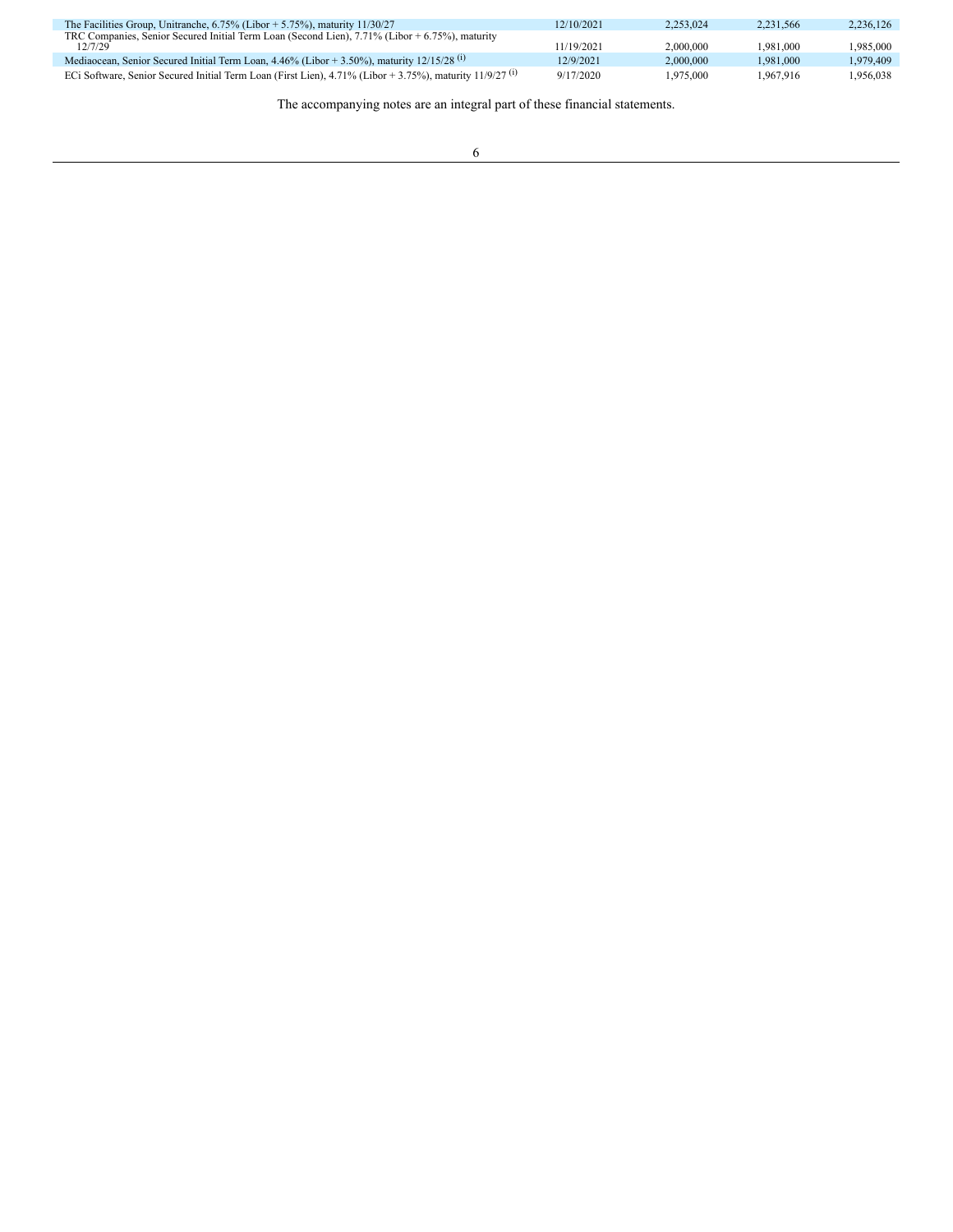## **Audax Credit BDC Inc. Schedule of Investments (Continued) As of March 31, 2022 (Expressed in U.S. Dollars) (unaudited)**

| Portfolio Investments (a) (b) (c) (d) (e) (f)                                                                                                                                                                   | Acquisition<br>Date | Par             | Cost           | Value           |
|-----------------------------------------------------------------------------------------------------------------------------------------------------------------------------------------------------------------|---------------------|-----------------|----------------|-----------------|
| <b>BANK LOANS: NON-CONTROL/NON-AFFILIATE INVESTMENTS<sup>(h)</sup> (Continued):</b>                                                                                                                             |                     |                 |                |                 |
| Services: Business (continued)                                                                                                                                                                                  |                     |                 |                |                 |
| Veregy, Senior Secured Initial Term Loan, $7.00\%$ (Libor $+ 6.00\%$ ), maturity $11/3/27$<br>Sterling Backcheck, Senior Secured Initial Term Loan (First Lien), 4.50% (Libor + 3.50%), maturity                | 11/2/2020           | \$<br>1,975,000 | S<br>1,926,139 | 1,955,250<br>-S |
| 6/19/24                                                                                                                                                                                                         | 6/30/2017           | 1,933,491       | 1,933,491      | 1,933,491       |
| Addison Group, Senior Secured Initial Term Loan, 5.21% (Libor + 4.25%), maturity 12/29/28 (i)                                                                                                                   | 1/19/2022           | 1,500,000       | 1,496,438      | 1,491,529       |
| Insight Global, Senior Secured Closing Date Term Loan, $6.96\%$ (Libor $+ 6.00\%$ ), maturity $9/22/28$                                                                                                         | 9/22/2021           | 1,492,500       | 1,461,508      | 1,488,769       |
| Epic Staffing Group, Senior Secured Initial Term Loan, 7.00% (Libor + 6.00%), maturity 2/5/27                                                                                                                   | 2/3/2021            | 1,486,222       | 1,458,292      | 1,486,222       |
| Eliassen Group, Senior Secured Initial Term B Loan, 5.21% (Libor + 4.25%), maturity 11/5/24<br>OSG Billing Services, Senior Secured Term B Loan (First Lien), $5.50\%$ (Libor + 4.50%), maturity                | 10/19/2018          | 1,476,241       | 1,472,480      | 1,472,550       |
| 3/27/24<br>First Advantage, Senior Secured Term B-1 Loan (First Lien), 3.71% (Libor + 2.75%), maturity 1/31/27                                                                                                  | 3/26/2018           | 1,440,641       | 1,438,139      | 1,426,235       |
| (i)                                                                                                                                                                                                             | 1/23/2020           | 1,100,312       | 1,089,708      | 1,094,031       |
| Restaurant Technologies, Senior Secured Initial Term Loan, 5.21% (Libor + 4.25%), maturity 4/2/29 (i)                                                                                                           | 3/17/2022           | 1,000,000       | 975,000        | 997.968         |
| Veritext, Senior Secured Initial Term Loan (Second Lien), 7.71% (Libor + 6.75%), maturity 7/31/26<br>trustaff Management, Senior Secured Initial Term Loan (First Lien), $4.71\%$ (Libor + 3.75%), maturity     | 8/14/2018           | 1,000,000       | 996,844        | 997,500         |
| $3/6/28$ (i)<br>Divisions Maintenance Group, Senior Secured Term B Loan, 5.71% (Libor + 4.75%), maturity 5/27/28                                                                                                | 12/9/2021           | 994,975         | 992,606        | 990,509         |
| (i)<br>TRC Companies, Senior Secured Initial Term Loan (First Lien), 4.71% (Libor + 3.75%), maturity                                                                                                            | 5/21/2021           | 995,000         | 986,070        | 990,114         |
| $12/8/28$ (i)<br>eResearch (ERT), Senior Secured Initial Term Loan (First Lien), 5.50% (Libor + 4.50%), maturity 2/4/27                                                                                         | 11/19/2021          | 1,000,000       | 995,250        | 987,208         |
| (i)                                                                                                                                                                                                             | 12/1/2020           | 987,443         | 987,443        | 985,319         |
| WCG, Senior Secured Initial Term Loan (First Lien), 5.00% (Libor + 4.00%), maturity 1/8/27 (i)                                                                                                                  | 12/13/2019          | 982,500         | 975,177        | 980,735         |
| Diversified, Senior Secured Initial Term Loan, 5.75% (Libor + 4.75%), maturity 12/23/23<br>Secretariat International, Senior Secured Initial Term Loan (First Lien), 5.71% (Libor + 4.75%), maturity            | 4/19/2019           | 899,347         | 896,131        | 892,602         |
| 12/29/28                                                                                                                                                                                                        | 12/16/2021          | 847,875         | 843,166        | 841,516         |
| Therma Holdings, Senior Secured Initial Term Loan $(2021)$ , 4.96% (Libor + 4.00%), maturity $12/16/27$                                                                                                         | 12/11/2020          | 500,135         | 499,018        | 500,135         |
| System One, Senior Secured Initial Term Loan, $4.96\%$ (Libor $+4.00\%$ ), maturity $3/2/28$                                                                                                                    | 1/28/2021           | 497,500         | 495.410        | 495,013         |
| Insight Global, Senior Secured Revolving Loan, 6.96% (Libor + 6.00%), maturity 9/22/27                                                                                                                          | 9/23/2021           | 26,836          | 26,836         | 26,768          |
| High Tech Industries                                                                                                                                                                                            |                     |                 |                |                 |
| Qlik, Senior Secured 2021 Refinancing Term Loan, $4.96\%$ (Libor + $4.00\%$ ), maturity $4/26/24$ <sup>(1)</sup>                                                                                                | 3/29/2019           | 3,890,750       | 3,877,052      | 3,876,187       |
| Netsmart, Senior Secured Initial Term Loan (First Lien), 4.96% (Libor + 4.00%), maturity 10/1/27 <sup>(i)</sup>                                                                                                 | 9/29/2020           | 3,465,000       | 3,452,563      | 3,450,506       |
| Golden Source, Senior Secured, $6.50\%$ (Libor + 5.50%), maturity $5/31/28$ (i) (j)                                                                                                                             | 3/25/2022           | 3,474,178       | 3,404,695      | 3,404,695       |
| Jaggaer, Senior Secured Initial Term Loan (First Lien), $4.96\%$ (Libor + $4.00\%$ ), maturity $8/14/26$ <sup>(1)</sup>                                                                                         | 8/9/2019            | 3,083,195       | 3,079,585      | 3,063,782       |
| Ivanti Software, Senior Secured 2021 Specified Refinancing Term Loan (First Lien), 5.25% (Libor +<br>4.25%), maturity 12/1/27 <sup>(i)</sup>                                                                    | 11/20/2020          | 2,985,000       | 2,949,619      | 2,950,501       |
| Infogroup, Senior Secured Term Loan (First Lien), $6.00\%$ (Libor + 5.00%), maturity $4/3/23$ <sup>(1)</sup>                                                                                                    | 3/28/2017           | 2,852,381       | 2,842,393      | 2,717,865       |
| Planview, Senior Secured Closing Date Term Loan (First Lien), 4.96% (Libor + 4.00%), maturity<br>$12/17/27$ <sup>(i)</sup>                                                                                      | 12/11/2020          | 2,625,643       | 2,601,982      | 2,599,945       |
| Idera, Senior Secured Term B-1 Loan (First Lien), 4.71% (Libor + 3.75%), maturity 3/2/28 <sup>(i)</sup>                                                                                                         | 6/27/2017           | 2,592,770       | 2,592,053      | 2,556,234       |
| Precisely, Senior Secured Third Amendment Term Loan (First Lien), $4.96\%$ (Libor + $4.00\%$ ), maturity                                                                                                        |                     |                 |                |                 |
| $4/24/28$ <sup>(i)</sup>                                                                                                                                                                                        | 3/19/2021           | 2,487,500       | 2,476,195      | 2,464,259       |
| PracticeTek, Unitranche, $6.46\%$ (Libor + 5.50%), maturity 11/23/27 (i) (j)                                                                                                                                    | 11/22/2021          | 2,401,002       | 2,337,302      | 2,369,015       |
| Flexera Software, Senior Secured Term B-1 Loan (First Lien), 4.71% (Libor + 3.75%), maturity $3/3/28$ (i)                                                                                                       | 2/16/2020           | 2,384,704       | 2,384,704      | 2,361,803       |
| HelpSystems, Senior Secured Term Loan, $4.96\%$ (Libor + $4.00\%$ ), maturity $11/19/26$ <sup>(i)</sup><br>Sophos, Senior Secured Dollar Tranche Term Loan (First Lien), 4.46% (Libor + 3.50%), maturity 3/5/27 | 12/19/2019          | 1,984,917       | 1,977,819      | 1,964,893       |
| $(i)$ $(m)$                                                                                                                                                                                                     | 1/16/2020           | 1,965,015       | 1,877,220      | 1,947,360       |
| QuickBase, Senior Secured Term Loan (First Lien), 4.96% (Libor + 4.00%), maturity 4/2/26                                                                                                                        | 3/29/2019           | 1,945,000       | 1,939,142      | 1,935,275       |
| Intermedia, Senior Secured New Term Loan (First Lien), 7.00% (Libor + 6.00%), maturity 7/21/25                                                                                                                  | 7/13/2018           | 1,935,000       | 1,926,643      | 1,901,138       |
| Bomgar, Senior Secured Initial Term Loan (First Lien), 4.96% (Libor + 4.00%), maturity 4/18/25 <sup>(i)</sup>                                                                                                   | 5/25/2018           | 1,636,949       | 1,642,961      | 1,621,073       |
| OEConnection, Senior Secured Initial Term Loan, 4.96% (Libor + 4.00%), maturity 9/25/26<br>Digital Room, Senior Secured Closing Date Term Loan (First Lien), 6.21% (Libor + 5.25%), maturity                    | 9/24/2019           | 1,604,498       | 1,599,660      | 1,596,476       |
| $12/21/28$ <sup>(i)</sup>                                                                                                                                                                                       | 12/16/2021          | 1,500,000       | 1,485,750      | 1,477,589       |
| Navex Global, Senior Secured Initial Term Loan (First Lien), 4.21% (Libor + 3.25%), maturity 9/5/25 <sup>(i)</sup>                                                                                              | 8/15/2018           |                 | 1,438,523      |                 |
| ORBCOMM, Senior Secured Closing Date Term Loan (First Lien), 5.21% (Libor + 4.25%), maturity                                                                                                                    |                     | 1,447,500       |                | 1,433,472       |
| $9/1/28$ <sup>(i)</sup>                                                                                                                                                                                         | 6/17/2021           | 995,000         | 990.250        | 987,774         |
| SmartBear, Senior Secured Initial Term Loan (First Lien), 5.21% (Libor + 4.25%), maturity 3/3/28                                                                                                                | 11/20/2020          | 992,500         | 983,570        | 987,538         |
| Veracode, Senior Secured Initial Term Loan, $4.96\%$ (Libor + 4.00%), maturity $11/5/27$ (i)                                                                                                                    | 10/30/2020          | 990,000         | 982,061        | 986,716         |
| Unison, Unitranche, 8.00% (Libor + 7.00%), maturity $6/25/26$ (i)                                                                                                                                               | 6/25/2020           | 982,500         | 963,730        | 982,500         |
| Barracuda, Senior Secured 2020 Term Loan (First Lien), 4.71% (Libor + 3.75%), maturity 2/12/25 <sup>(i)</sup>                                                                                                   | 3/2/2018            | 985,000         | 985,000        | 981,218         |
| Infoblox, Senior Secured Initial Term Loan (First Lien), $4.71\%$ (Libor + 3.75%), maturity $12/1/27$ (i)                                                                                                       | 10/7/2020           | 992,500         | 988,569        | 980,850         |
| Imperva, Senior Secured Term Loan, $5.00\%$ (Libor + 4.00%), maturity $1/12/26$ <sup>(1)</sup>                                                                                                                  | 9/23/2020           | 983,567         | 976,508        | 972,990         |
| Cloudera, Senior Secured Initial Term Loan (First Lien), $4.71\%$ (Libor + 3.75%), maturity $10/8/28$ (i)                                                                                                       | 8/10/2021           | 500,000         | 495,278        | 494,905         |
| DigiCert, Senior Secured Initial Term Loan (First Lien), 4.96% (Libor + 4.00%), maturity 10/16/26 <sup>(i)</sup>                                                                                                | 3/13/2020           |                 |                |                 |
|                                                                                                                                                                                                                 |                     | 490,000         | 469,162        | 487,345         |
| PracticeTek, Senior Secured Revolving Loan, $6.46\%$ (Libor + 5.50%), maturity 11/23/27 <sup>(i)</sup> (i)                                                                                                      | 11/22/2021          |                 | (7,156)        |                 |
| Chemicals, Plastics & Rubber                                                                                                                                                                                    |                     |                 |                |                 |
| InMark, Senior Secured Incremental Term Loan, 7.00% (Libor + 6.00%), maturity $12/23/26$ (i) (i)<br>Transcendia, Senior Secured 2017 Refinancing Term Loan (First Lien), 4.50% (Libor + 3.50%), maturity        | 12/10/2021          | 4,540,855       | 4,449,614      | 4,450,038       |
| 5/30/24<br>Brook & Whittle, Senior Secured Initial Term Loan (First Lien), 4.96% (Libor + 4.00%), maturity                                                                                                      | 5/11/2017           | 3,344,325       | 3,337,319      | 3,235,635       |
| $12/14/28$ <sup>(i)</sup>                                                                                                                                                                                       | 12/9/2021           | 2,556,581       | 2,534,753      | 2,531,015       |
| Anchor Packaging, Senior Secured Initial Term Loan (First Lien), 4.96% (Libor + 4.00%), maturity                                                                                                                | 7/17/2019           | 2,510,102       | 2,500,584      | 2,485,001       |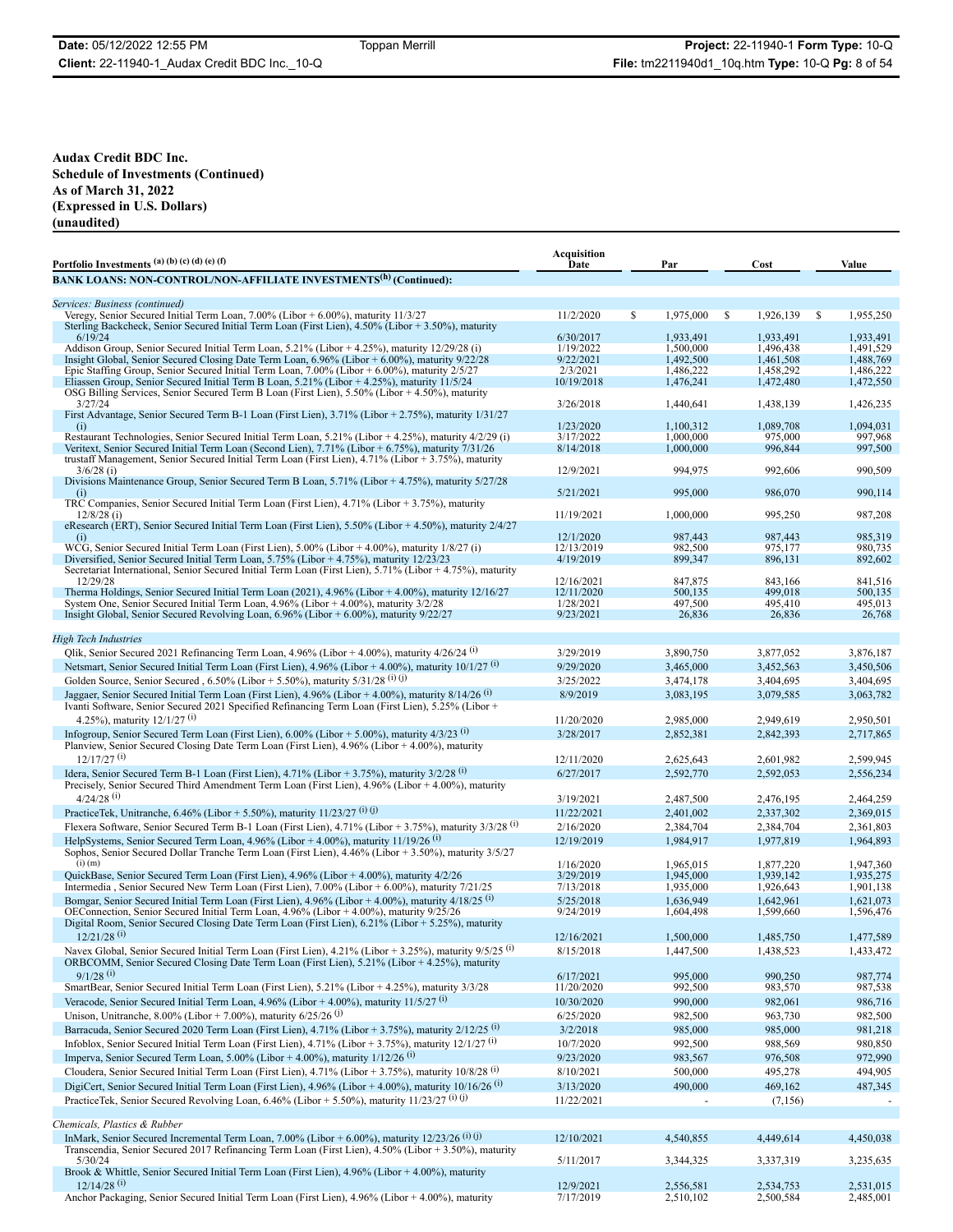| 7/18/26                                                                                                              |            |           |           |           |
|----------------------------------------------------------------------------------------------------------------------|------------|-----------|-----------|-----------|
| Packaging Coordinators, Senior Secured Term B Loan (First Lien), 4.71% (Libor + 3.75%), maturity                     |            |           |           |           |
| $11/30/27$ <sup>(1)</sup>                                                                                            | 9/25/2020  | 2.462.594 | 2.454,956 | 2,449,431 |
| Paragon Films, Senior Secured Closing Date Term Loan (First Lien), 5.96% (Libor + 5.00%), maturity                   |            |           |           |           |
| $12/16/28$ <sup>(i)</sup>                                                                                            | 12/15/2021 | 2,000,000 | 1,979,589 | 1,980,000 |
| Resource Label Group, Senior Secured Closing Date Initial Term Loan (First Lien), 5.21% (Libor +                     |            |           |           |           |
| 4.25%), maturity $7/7/28$ <sup>(i)</sup>                                                                             | 7/2/2021   | 1,875,047 | 1,866,404 | 1,857,127 |
| TricorBraun, Senior Secured Closing Date Initial Term Loan (First Lien), 4.21% (Libor + 3.25%),                      |            |           |           |           |
| maturity $3/3/28$ <sup>(i)</sup>                                                                                     | 1/29/2021  | 1,824,167 | 1,816,076 | 1,788,150 |
| Potters Industries, Senior Secured Initial Term Loan, $4.96\%$ (Libor + $4.00\%$ ), maturity 12/14/27 <sup>(1)</sup> | 11/19/2020 | 1,485,000 | 1,473,206 | 1,485,891 |
| Technimark, Senior Secured Initial Term Loan (First Lien), 4.71% (Libor + 3.75%), maturity 7/7/28                    | 6/30/2021  | 1,488,750 | 1,481,910 | 1,477,584 |
| Tekni-Plex, Senior Secured Tranche B-3 Initial Term Loan, 4.96% (Libor + 4.00%), maturity 9/15/28 <sup>(i)</sup>     | 7/29/2021  | 1.083.713 | 1.081.315 | 1.072.366 |
| Lacerta, Senior Secured Term Loan, $6.46\%$ (Libor + 5.50%), maturity $12/30/26$                                     | 2/8/2021   | 987,500   | 978,143   | 987,500   |
| Novolex, Senior Secured Term B Loan (First Lien), 5.21% (Libor + 4.25%), maturity 4/13/29 <sup>(i)</sup>             | 3/30/2022  | 1,000,000 | 975,000   | 975,000   |
| Pregis Corporation, Senior Secured Initial Term Loan (First Lien), 4.96% (Libor + 4.00%), maturity                   |            |           |           |           |
| $7/31/26$ <sup>(i)</sup>                                                                                             | 7/25/2019  | 977,500   | 975,903   | 959.738   |
| Applied Adhesives, Senior Secured Term A Loan, 5.96% (Libor + 5.00%), maturity 3/12/27                               | 3/12/2021  | 561,908   | 556,712   | 557,693   |
| Golden West Packaging, Senior Secured Initial Term Loan, 6.21% (Libor + 5.25%), maturity 12/1/27                     | 11/29/2021 | 500,000   | 495,250   | 496,250   |
| Pregis Corporation, Senior Secured Third Amendment Refinancing Term Loan (First Lien), 4.96%                         |            |           |           |           |
| (Libor + 4.00%), maturity $7/31/26$                                                                                  | 12/9/2020  | 497,500   | 495,534   | 491,281   |
| Applied Adhesives, Senior Secured Revolving Loan, $5.96\%$ (Libor + $5.00\%$ ), maturity $3/12/27$                   | 3/12/2021  | 4,267     | 3,591     | 4,235     |

The accompanying notes are an integral part of these financial statements.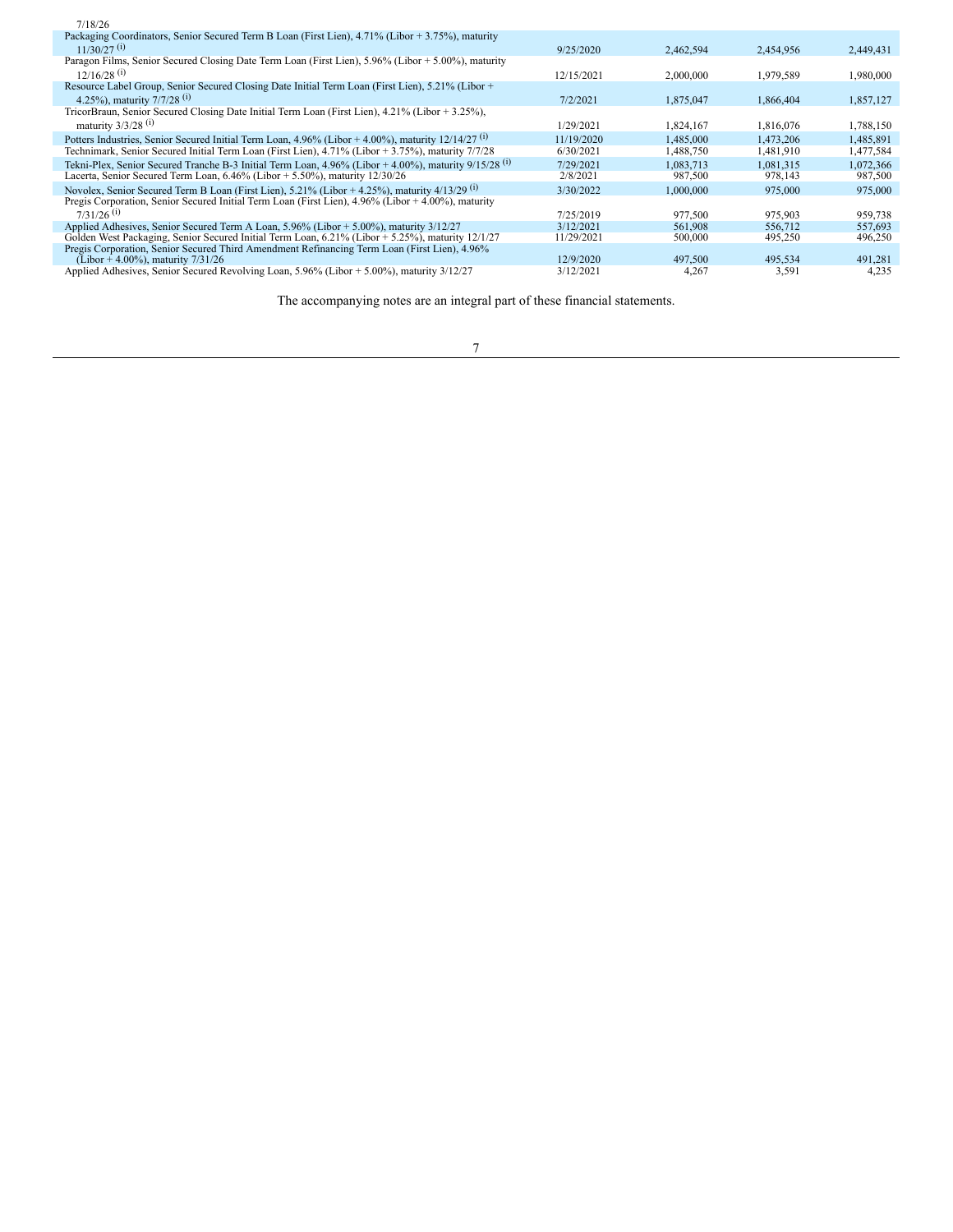## **Audax Credit BDC Inc. Schedule of Investments (Continued) As of March 31, 2022 (Expressed in U.S. Dollars) (unaudited)**

| Portfolio Investments (a) (b) (c) (d) (e) (f)                                                                                                                                                | Acquisition<br>Date    | Par |                        |   | Cost                 |   | Value                  |
|----------------------------------------------------------------------------------------------------------------------------------------------------------------------------------------------|------------------------|-----|------------------------|---|----------------------|---|------------------------|
| <b>BANK LOANS: NON-CONTROL/NON-AFFILIATE INVESTMENTS<sup>(h)</sup> (Continued):</b>                                                                                                          |                        |     |                        |   |                      |   |                        |
|                                                                                                                                                                                              |                        |     |                        |   |                      |   |                        |
| Banking, Finance, Insurance & Real Estate                                                                                                                                                    |                        |     |                        |   |                      |   |                        |
| Confluence, Senior Secured Initial Term Loan (First Lien), 4.71% (Libor + 3.75%), maturity 7/31/28                                                                                           | 7/22/2021              | \$  | 3,990,000              | S | 3,971,000            | S | 3,990,000              |
| Ascensus, Senior Secured Initial Term Loan (First Lien), 4.46% (Libor + 3.50%), maturity 8/2/28 <sup>(1)</sup>                                                                               | 11/17/2021             |     | 2,992,500              |   | 2,978,286            |   | 2,957,298              |
| AmeriLife, Senior Secured Initial Term Loan (First Lien), 4.96% (Libor + 4.00%), maturity 3/18/27                                                                                            | 2/6/2020<br>8/9/2018   |     | 2.456.593              |   | 2,443,998            |   | 2,438,169              |
| Newport Group, Senior Secured Term Loan, 4.46% (Libor + 3.50%), maturity 9/12/25<br>American Beacon Advisors, Senior Secured Tranche D Term Loan (Second Lien), 9.00% (Libor +               |                        |     | 2,414,925              |   | 2,406,677            |   | 2,414,925              |
| 8.00%), maturity 4/30/25                                                                                                                                                                     | 10/31/2017             |     | 2,117,133              |   | 2,121,922            |   | 2,117,133              |
| EPIC Insurance, Unitranche, $6.21\%$ (Libor + 5.25%), maturity $9/29/28$ <sup>(i)</sup>                                                                                                      | 8/27/2021              |     | 2,115,962              |   | 2,082,521            |   | 2,100,093              |
| Kestra Financial, Senior Secured Initial Term Loan, 5.21% (Libor + 4.25%), maturity 6/3/26                                                                                                   | 4/29/2019              |     | 1,950,000              |   | 1,937,435            |   | 1,950,000              |
| Integro Insurance Brokers, Senior Secured Initial Term Loan (First Lien), 6.75% (Libor + 5.75%),                                                                                             |                        |     |                        |   |                      |   |                        |
| maturity $10/31/22$                                                                                                                                                                          | 10/9/2015              |     | 1.930.484              |   | 1,932,791            |   | 1,814,655              |
| Orion, Senior Secured 2021 Refinancing Term Loan (First Lien), $4.71\%$ (Libor + 3.75%), maturity                                                                                            |                        |     |                        |   |                      |   |                        |
| $9/24/27$ <sup>(i)</sup>                                                                                                                                                                     | 8/4/2020               |     | 1,481,287<br>1,169,578 |   | 1,467,037            |   | 1,470,828              |
| SIAA, Unitranche, 7.25% (Libor + 6.25%), maturity 4/28/28                                                                                                                                    | 4/21/2021              |     |                        |   | 1,150,606            |   | 1,169,578              |
| Advisor Group, Senior Secured Term B-1 Loan, $5.46\%$ (Libor + 4.50%), maturity $7/31/26$ <sup>(1)</sup>                                                                                     | 1/31/2020              |     | 1,026,807              |   | 1,022,785            |   | 1,021,534              |
| LERETA, Senior Secured Initial Term Loan, $6.21\%$ (Libor + 5.25%), maturity 7/30/28 <sup>(1)</sup>                                                                                          | 7/27/2021              |     | 995,000                |   | 985,500              |   | 995,128                |
| Community Brands, Senior Secured Initial Term Loan, 6.50% (Libor + 5.75%), maturity 2/24/28                                                                                                  | 2/23/2022              |     | 1,000,000              |   | 977,975              |   | 992,500                |
| Sedgwick Claims, Senior Secured Initial Term Loan, $4.21\%$ (Libor + 3.25%), maturity $12/31/25$ (i)                                                                                         | 2/12/2020              |     | 488,636                |   | 488,183              |   | 483,521                |
| EdgeCo, Senior Secured Third Amendment Term Loan, 5.75% (Libor + 4.75%), maturity $6/1/26$ <sup>(i)</sup>                                                                                    | 3/29/2022              |     | 300,000                |   | 295,500              |   | 295,500                |
|                                                                                                                                                                                              |                        |     |                        |   |                      |   |                        |
| Aerospace & Defense<br>CPI International, Senior Secured Second Amendment Incremental Term Loan (First Lien), 5.75% (Libor                                                                   |                        |     |                        |   |                      |   |                        |
| $+4.75\%$ ), maturity $7/26/24$ <sup>(1)</sup>                                                                                                                                               | 10/1/2019              |     | 5,209,053              |   | 5,170,626            |   | 5,196,030              |
| HDT Global, Senior Secured Initial Term Loan, 6.71% (Libor + 5.75%), maturity 7/8/27                                                                                                         | 6/30/2021              |     | 3,368,750              |   | 3,269,000            |   | 3,309,797              |
| StandardAero, Senior Secured 2020 Term B-1 Loan, $4.46\%$ (Libor + 3.50%), maturity $4/6/26$ <sup>(i)</sup>                                                                                  | 1/24/2019              |     | 3,262,789              |   | 3,256,331            |   | 3,169,957              |
| Amentum, Senior Secured Tranche 3 Term Loan (First Lien), 4.96% (Libor + 4.00%), maturity 2/15/29                                                                                            |                        |     |                        |   |                      |   |                        |
| (i)                                                                                                                                                                                          | 2/10/2022              |     | 2,000,000              |   | 1,990,169            |   | 1,989,048              |
| Consolidated Precision Products, Senior Secured Initial Term Loan (Second Lien), 8.75% (Libor +                                                                                              |                        |     |                        |   |                      |   |                        |
| 7.75%), maturity 4/30/26                                                                                                                                                                     | 5/10/2018              |     | 2,000,000              |   | 2,006,657            |   | 1,920,000              |
| Whiteraft, Unitranche, $7.00\%$ (Libor + 6.00%), maturity $4/3/23$                                                                                                                           | 3/6/2020               |     | 1.957.384              |   | 1,950,137            |   | 1,908,450              |
| StandardAero, Senior Secured 2020 Term B-2 Loan, $4.46\%$ (Libor + 3.50%), maturity $4/6/26$ (i)                                                                                             | 1/24/2019              |     | 1,754,188              |   | 1,750,716            |   | 1,704,278              |
| Tronair, Senior Secured Initial Term Loan (First Lien), 6.75% (Libor + 5.75%) cash, 0.50% PIK,                                                                                               |                        |     |                        |   |                      |   |                        |
| maturity 9/8/23<br>Amentum, Senior Secured Tranche 1 Term Loan (First Lien), 4.46% (Libor + 3.50%), maturity 1/29/27                                                                         | 9/30/2016              |     | 1,365,352              |   | 1,362,740            |   | 1,327,805              |
| (i)                                                                                                                                                                                          | 1/24/2020              |     | 982,500                |   | 958,779              |   | 974,400                |
| Peraton, Senior Secured Term B Loan (First Lien), 4.71% (Libor + 3.75%), maturity 2/1/28 <sup>(1)</sup>                                                                                      | 2/23/2021              |     | 972,112                |   | 967,932              |   | 966,268                |
| API Technologies, Senior Secured Initial Term Loan (First Lien), 5.21% (Libor + 4.25%), maturity                                                                                             |                        |     |                        |   |                      |   |                        |
| 5/9/26                                                                                                                                                                                       | 1/15/2020              |     | 977,387                |   | 955,200              |   | 960,283                |
| BlueHalo, Unitranche, $7.00\%$ (Libor + 6.00%), maturity $10/31/25$                                                                                                                          | 11/17/2021             |     | 497,774                |   | 490,649              |   | 495,285                |
| Novaria Group, Senior Secured Initial Term Loan, 6.50% (Libor + 5.50%), maturity 1/27/27                                                                                                     | 1/24/2020              |     | 481,818                |   | 478,163              |   | 466,159                |
| Consolidated Precision Products, Senior Secured Initial Term Loan (First Lien), 4.75% (Libor + 3.75%),                                                                                       |                        |     |                        |   |                      |   |                        |
| maturity $4/30/25$ <sup>(1)</sup>                                                                                                                                                            | 7/18/2019              |     | 486,696                |   | 485,028              |   | 463,216                |
| BlueHalo, Senior Secured Revolving Loan, 7.00% (Libor + 6.00%), maturity 10/31/25                                                                                                            | 11/17/2021             |     | 54,502                 |   | 53,087               |   | 54,230                 |
| Chemicals, Plastics & Rubber                                                                                                                                                                 |                        |     |                        |   |                      |   |                        |
| DuBois Chemicals, Senior Secured Term Loan (Second Lien) - 2019, 9.46% (Libor + 8.50%), maturity                                                                                             |                        |     |                        |   |                      |   |                        |
| 9/30/27                                                                                                                                                                                      | 10/8/2019              |     | 3,000,000              |   | 2,976,586            |   | 2,985,000              |
| Vertellus, Senior Secured Initial Term Loan, $7.00\%$ (Libor + 6.00%), maturity 12/22/27                                                                                                     | 12/18/2020             |     | 2,977,500              |   | 2,909,100            |   | 2,962,613              |
| Spectrum Plastics, Senior Secured Closing Date Term Loan (First Lien), 4.25% (Libor + 3.25%),                                                                                                |                        |     |                        |   |                      |   |                        |
| maturity $1/31/25$ <sup>(i)</sup>                                                                                                                                                            | 1/26/2018              |     | 2,620,800              |   | 2,626,670            |   | 2,535,190              |
| Unifrax, Senior Secured USD Term Loan (First Lien), 4.71% (Libor + 3.75%), maturity 12/12/25 <sup>(i)</sup>                                                                                  | 11/5/2018              |     | 2,419,962              |   | 2,402,263            |   | 2,343,946              |
| USALCO, Senior Secured Term Loan A, $7.00\%$ (Libor + 6.00%), maturity 10/19/27                                                                                                              | 10/26/2021             |     | 1,995,000              |   | 1,976,000            |   | 1,980,038              |
| Meridian Adhesives Group, Senior Secured Initial Term Loan, 4.96% (Libor + 4.00%), maturity 7/24/28                                                                                          | 7/16/2021              |     | 1,995,000              |   | 1,976,285            |   | 1,980,038              |
| Boyd Corp, Senior Secured Initial Loan (Second Lien), 7.71% (Libor + 6.75%), maturity $9/6/26$ <sup>(i)</sup>                                                                                | 8/16/2018              |     | 2,000,000              |   | 2,001,590            |   | 1.968.942              |
| Q Holding, Senior Secured Term B Loan (2019), 6.00% (Libor + 5.00%), maturity 12/29/23<br>DuBois Chemicals, Senior Secured Term Loan B (First Lien), 5.46% (Libor + 4.50%), maturity 9/30/26 | 8/20/2019              |     | 1,950,000              |   | 1,943,934            |   | 1,930,500<br>1,759,477 |
| Prince Minerals, Senior Secured Initial Term Loan (First Lien), 4.50% (Libor + 3.50%), maturity 3/31/25                                                                                      | 10/8/2019<br>3/22/2018 |     | 1,772,773<br>960,000   |   | 1,742,753<br>957,591 |   | 955,200                |
| Vantage Specialty Chemicals, Senior Secured Closing Date Term Loan (First Lien), 4.50% (Libor +                                                                                              |                        |     |                        |   |                      |   |                        |
| 3.50%), maturity $10/28/24$ <sup>(i)</sup>                                                                                                                                                   | 11/30/2018             |     | 964,736                |   | 954,817              |   | 930,792                |
| Ascensus Specialties, Senior Secured Initial Term Loan, 5.21% (Libor + 4.25%), maturity 6/30/28                                                                                              | 12/3/2021              |     | 497,489                |   | 487,989              |   | 493,758                |
| Polytek, Senior Secured Term Loan, 6.00% (Libor + 5.00%), maturity 9/20/24                                                                                                                   | 12/23/2020             |     | 493,840                |   | 489,375              |   | 490,137                |
| Boyd Corp, Senior Secured Initial Term Loan (First Lien), $4.46\%$ (Libor + 3.50%), maturity $9/6/25$ <sup>(1)</sup>                                                                         | 11/7/2018              |     | 491.094                |   | 465,680              |   | 481.022                |
| USALCO, Senior Secured Revolving Loan, $7.00\%$ (Libor $+ 6.00\%$ ), maturity 10/19/26                                                                                                       | 10/26/2021             |     | 104,839                |   | 101,774              |   | 104,052                |
| Vertellus, Senior Secured Revolving Credit Loan, 7.00% (Libor + 6.00%), maturity 12/22/25                                                                                                    | 12/18/2020             |     |                        |   | (11, 548)            |   |                        |
| Capital Equipment                                                                                                                                                                            |                        |     |                        |   |                      |   |                        |
| FloWorks, Senior Secured Initial Term Loan (First Lien), 5.68% (Libor + 5.00%), maturity 12/27/28                                                                                            | 12/27/2021             |     | 4,000,000              |   | 3,857,500            |   | 3,970,000              |
| Tank Holding, Unitranche, $6.96\%$ (Libor + $6.00\%$ ), maturity $3/31/28$ <sup>(i)</sup>                                                                                                    | 3/25/2022              |     | 4,000,000              |   | 3,920,000            |   | 3,920,000              |
| Plaskolite, Senior Secured 2021-1 Refinancing Term Loan (First Lien), 4.96% (Libor + 4.00%), maturity                                                                                        |                        |     |                        |   |                      |   |                        |
| $12/15/25$ <sup>(i)</sup>                                                                                                                                                                    | 12/12/2018             |     | 3,870,900              |   | 3,828,761            |   | 3,723,359              |
| MW Industries, Senior Secured 2018 New Term Loan (First Lien), 4.71% (Libor + 3.75%), maturity                                                                                               |                        |     |                        |   |                      |   |                        |
| 9/30/24                                                                                                                                                                                      | 4/20/2018              |     | 2,037,185              |   | 2,037,185            |   | 2,026,999              |
| Excelitas, Senior Secured Initial Term Loan (Second Lien), 8.50% (Libor + 7.50%), maturity $12/1/25$ <sup>(i)</sup>                                                                          | 2/19/2020              |     | 1,500,000              |   | 1,483,692            |   | 1,499,454              |
| Radwell, Unitranche, $6.71\%$ (Libor + 5.75%), maturity $4/1/29$ <sup>(1)</sup>                                                                                                              | 3/11/2022              |     | 1,500,000              |   | 1,477,500            |   | 1,477,500              |
| Edward Don, Senior Secured Initial Term Loan, 5.25% (Libor + 4.25%), maturity 7/2/25                                                                                                         | 6/26/2018              |     | 1,370,943              |   | 1,368,121            |   | 1,302,395              |
| Flow Control Group, Senior Secured Initial Term Loan (First Lien), 4.71% (Libor + 3.75%), maturity                                                                                           | 3/17/2021              |     | 1,181,568              |   | 1,179,062            |   | 1,164,734              |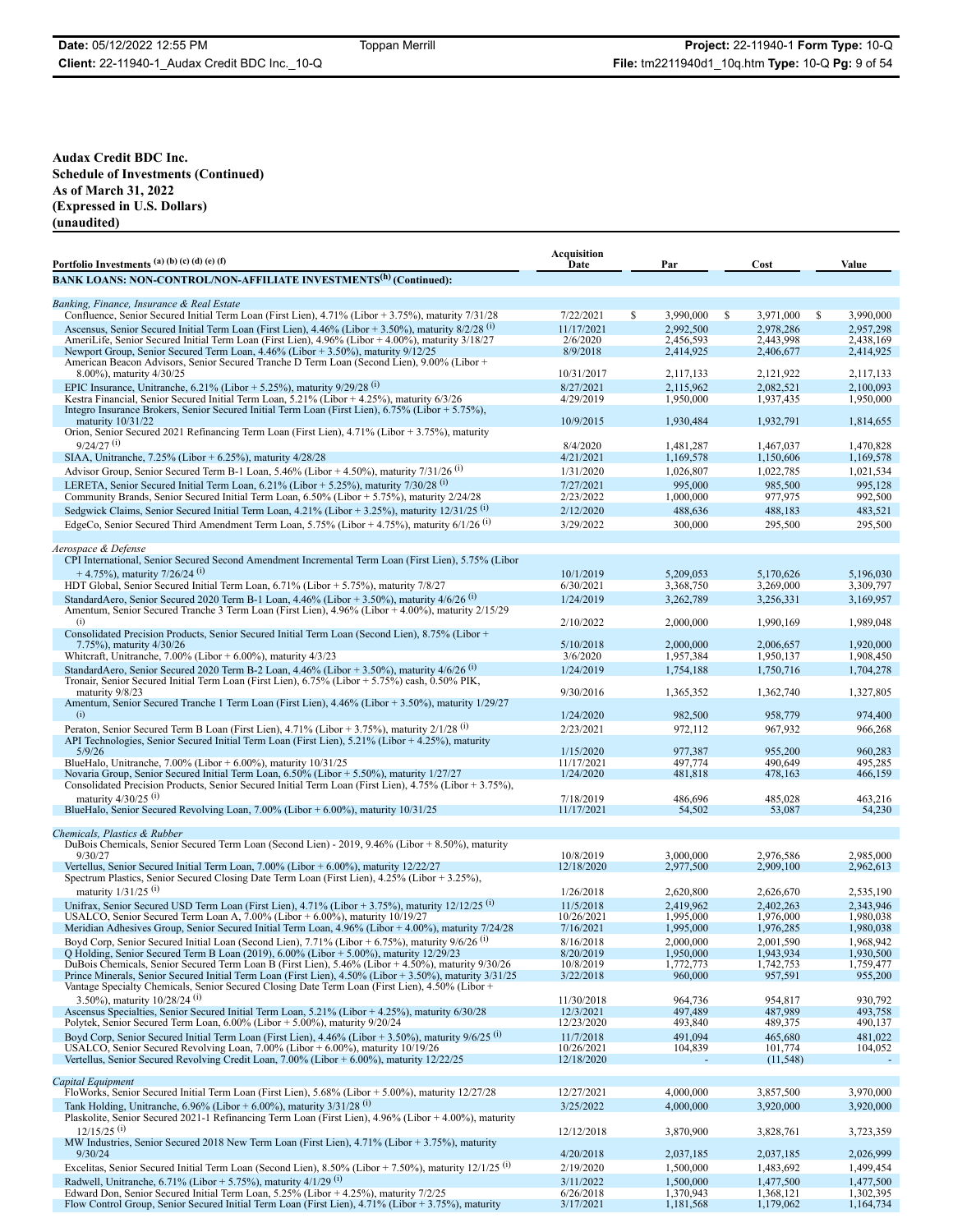| $3/31/28$ <sup>(i)</sup>                                                                                             |            |         |         |         |
|----------------------------------------------------------------------------------------------------------------------|------------|---------|---------|---------|
| TriMark, Senior Secured Second Amendment Tranche B Loan (Super Senior priority), 4.50% (Libor +                      |            |         |         |         |
| 3.50%), maturity 8/28/24                                                                                             | 1/31/2022  | 970.982 | 970.982 | 796,205 |
| Culligan, Senior Secured 2022 Refinancing Term B Loan, $4.96\%$ (Libor + $4.00\%$ ), maturity 7/31/28 <sup>(1)</sup> | 6/17/2021  | 562,500 | 559.828 | 557,506 |
| Restaurant Technologies, Senior Secured Initial Loan (Second Lien), $7.46\%$ (Libor + 6.50%), maturity               |            |         |         |         |
| 10/1/26                                                                                                              | 2/11/2020  | 500,000 | 502,857 | 498,750 |
| Infinite Electronics, Senior Secured Initial Term Loan (First Lien), 4.71% (Libor + 3.75%), maturity                 |            |         |         |         |
| 3/2/28                                                                                                               | 2/24/2021  | 496,250 | 495.205 | 493,769 |
| Flow Control Group, Senior Secured Amendment No. 1 Delayed Draw Term Loan (First Lien), 4.71%                        |            |         |         |         |
| (Libor + 3.75%), maturity $3/31/28$ <sup>(i)</sup>                                                                   | 7/27/2021  | 497.324 | 496.136 | 490,237 |
| SPX Flow, Senior Secured Term Loan, 5.46% (Libor + 4.50%), maturity $4/5/29$ <sup>(1)</sup>                          | 3/18/2022  | 500,000 | 477,500 | 487,500 |
| Duravant, Senior Secured Incremental Amendment No. 5 Term Loan (First Lien), 4.71% (Libor +                          |            |         |         |         |
| 3.75%), maturity $5/19/28$ <sup>(i)</sup>                                                                            | 3/5/2020   | 491.193 | 491.193 | 486,294 |
| Excelitas, Senior Secured Initial USD Term Loan (First Lien), 4.50% (Libor + 3.50%), maturity 12/2/24                |            |         |         |         |
| (i)                                                                                                                  | 10/24/2018 | 482.368 | 484.632 | 480,846 |
|                                                                                                                      |            |         |         |         |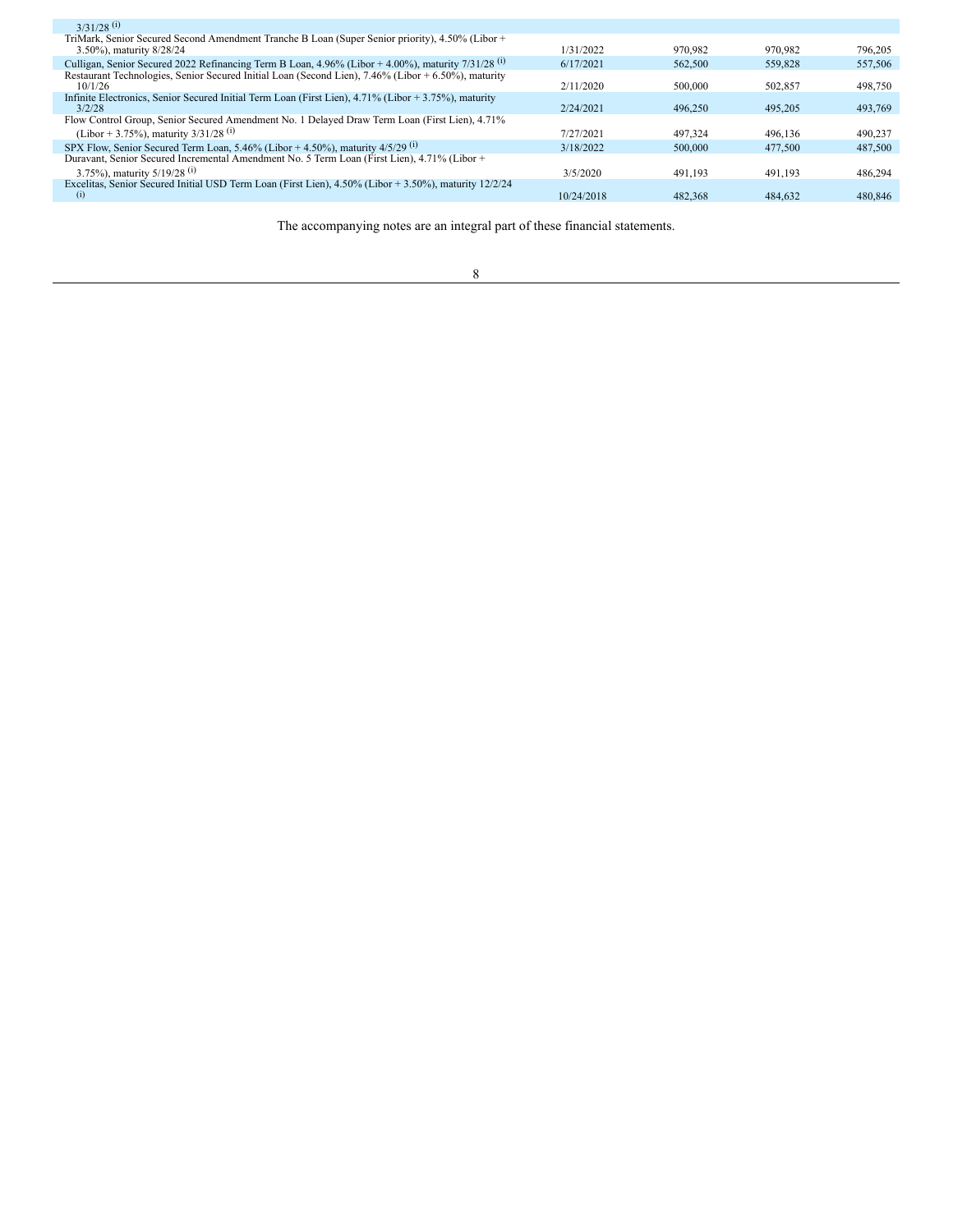## **Audax Credit BDC Inc. Schedule of Investments (Continued) As of March 31, 2022 (Expressed in U.S. Dollars) (unaudited)**

| <b>BANK LOANS: NON-CONTROL/NON-AFFILIATE INVESTMENTS<sup>(h)</sup> (Continued):</b><br>Services: Consumer<br>Weld North, Senior Secured 2021 Term Loan, 4.75% (Libor + 3.75%), maturity $12/21/27$ <sup>(i)</sup><br>12/21/2020<br>\$<br>2,414,307<br>S<br>2,414,307<br>S<br>2,228,190<br>A Place For Mom, Senior Secured Term Loan, 5.50% (Libor + 4.50%), maturity 2/10/26<br>7/28/2017<br>2,228,372<br>2,194,947<br>1,985,000<br>Smart Start, Senior Secured Term B Loan (Second Lien), 8.71% (Libor + 7.75%), maturity 12/16/29<br>12/10/2021<br>2,000,000<br>1,962,000<br>Smart Start, Senior Secured Term B Loan (First Lien), 5.46% (Libor + 4.50%), maturity 12/16/28<br>1,995,000<br>1,976,000<br>1,980,038<br>12/10/2021<br>Mister Car Wash, Senior Secured Initial Term Loan (First Lien), $3.96\%$ (Libor + 3.00%), maturity<br>$5/14/26$ <sup>(i)</sup><br>5/8/2019<br>1,528,610<br>1,526,411<br>1,500,000<br>FullBloom, Senior Secured Initial Term Loan (First Lien), 5.00% (Libor + 4.25%), maturity 12/15/28<br>12/10/2021<br>1,485,750<br>Ned Stevens, Senior Secured Term A Loan, $6.25\%$ (Libor + 5.25%), maturity $9/30/25$ <sup>(1)</sup><br>9/30/2019<br>1,398,693<br>1,382,539<br>Teaching Strategies, Senior Secured Initial Term Loan (First Lien), 5.21% (Libor + 4.25%), maturity<br>$8/31/28$ <sup>(i)</sup><br>8/19/2021<br>997,500<br>988,057<br>Spring Education, Senior Secured Initial Term Loan (First Lien), 5.21% (Libor + 4.25%), maturity<br>$7/30/25$ <sup>(i)</sup><br>7/26/2018<br>965,000<br>963,686<br>936,593<br>Aegis Sciences, Senior Secured Initial Term Loan (2018) (First Lien), 6.50% (Libor + 5.50%), maturity<br>5/9/25<br>5/4/2018<br>647,324<br>642,073<br>Ned Stevens, Senior Secured Revolving Loan, 6.25% (Libor + 5.25%), maturity 9/30/25 <sup>(j)</sup><br>9/30/2019<br>(2,614)<br>Transportation: Cargo<br>Evans Network, Senior Secured Initial Term Loan (First Lien), 5.21% (Libor + 4.25%), maturity<br>8/19/28<br>8/6/2021<br>3,655,102<br>3,617,102<br>Odyssey Logistics & Technology, Senior Secured New Term Loan (First Lien), 5.00% (Libor +<br>4.00%), maturity $10/12/24$ <sup>(1)</sup><br>11/20/2018<br>3,562,565<br>3,559,944<br>3,514,529<br>Capstone Logistics, Senior Secured Closing Date Term Loan (First Lien), 5.75% (Libor + 4.75%),<br>maturity 11/12/27<br>11/12/2020<br>2,111,672<br>2,093,592<br>AIT Worldwide Logistics, Senior Secured Initial Term Loan (First Lien), 5.71% (Libor + 4.75%),<br>maturity $4/6/28$ <sup>(1)</sup><br>12/9/2021<br>1,990,000<br>1,985,262<br>1,976,743<br>Worldwide Express, Senior Secured Initial Term Loan (First Lien), 5.21% (Libor + 4.25%), maturity<br>$7/26/28$ <sup>(i)</sup><br>1,496,250<br>1,480,821<br>7/23/2021<br>1,485,563<br>11/24/2021<br>Omni Logistics, Senior Secured Term Loan (First Lien), 6.00% (Libor + 5.00%), maturity 12/30/26<br>1,159,719<br>1,148,336<br>1,156,819<br>Magnate, Senior Secured Initial Term Loan (First Lien), $6.46\%$ (Libor + 5.50%), maturity 12/29/28 <sup>(1)</sup><br>907,679<br>907,725<br>3/11/2022<br>926,250<br>Omni Logistics, Senior Secured Revolving Credit Loan (First Lien), 6.00% (Libor + 5.00%), maturity<br>12/30/25<br>11/24/2021<br>(1,119)<br>Beverage, Food & Tobacco<br>Bettcher Industries, Senior Secured Initial Term Loan (Second Lien), 7.93% (Libor + 7.25%), maturity<br>12/13/2021<br>12/14/29<br>2,500,000<br>2,476,250<br>2,481,250<br>Sovos Brands, Senior Secured Initial Term Loan (First Lien), 4.71% (Libor + 3.75%), maturity 6/8/28<br>2,019,702<br>(i)<br>6/8/2021<br>2,033,001<br>2,033,001<br>Bettcher Industries, Senior Secured Initial Term Loan (First Lien), 4.68% (Libor + 4.00%), maturity<br>1,985,000<br>12/14/28<br>12/13/2021<br>2,000,000<br>1,981,000<br>Kettle Cuisine, Senior Secured Initial Term Loan (First Lien), 4.75% (Libor + 3.75%), maturity 8/25/25<br>8/22/2018<br>1,930,000<br>1,908,288<br>1,925,371<br>Dessert Holdings, Senior Secured Initial Term Loan (First Lien), $4.96\%$ (Libor + 4.00%), maturity<br>6/9/28<br>6/7/2021<br>1,492,500<br>1,482,097<br>Monogram Foods, Senior Secured Initial Term Loan, 4.96% (Libor + 4.00%), maturity 8/28/28 <sup>(1)</sup><br>997,500<br>988,000<br>8/13/2021<br>Construction & Building<br>Tangent, Senior Secured Closing Date Term Loan (First Lien), 5.71% (Libor + 4.75%), maturity<br>11/30/27<br>10/2/2019<br>1,790,471<br>1,781,479<br>5/10/2019<br>PlayPower, Senior Secured Initial Term Loan, $6.46\%$ (Libor + 5.50%), maturity 5/8/26<br>1,752,056<br>1,752,056<br>PlayCore, Senior Secured Initial Term Loan (Second Lien), 8.75% (Libor + 7.75%), maturity 9/29/25<br>2/7/2020<br>1,500,000<br>1,476,429<br>Dodge Construction Network, Senior Secured Initial Term Loan (First Lien), 5.43% (Libor + 4.75%),<br>maturity 2/23/29<br>2/10/2022<br>1,000,000<br>985,238<br>PlayCore, Senior Secured Initial Term Loan (First Lien), 4.75% (Libor + 3.75%), maturity 9/30/24<br>9/18/2017<br>954,426<br>953,237<br>952,040<br>Specialty Products & Insulation, Senior Secured Tranche B-1 Term Loan, $6.25\%$ (Libor + 5.25%),<br>maturity 12/21/27 <sup>(i)</sup><br>3/16/2022<br>796,954<br>788,985<br>CHI Overhead Doors, Senior Secured Third Amendment Initial Term Loan (First Lien), 4.50% (Libor<br>$+3.50\%$ ), maturity 7/31/25 <sup>(i)</sup><br>7/28/2015<br>615,548<br>614,180<br>Acuren, Senior Secured Initial Term Loan, 5.21% (Libor + 4.25%), maturity 1/23/27<br>1/17/2020<br>477,513<br>475,701<br>Hoffman Southwest, Senior Secured Initial Term Loan, 6.50% (Libor + 5.50%), maturity 8/14/23<br>5/16/2019<br>440,619<br>441,047<br>Automotive<br>Highline, Senior Secured Initial Term Loan (First Lien), 5.46% (Libor + 4.50%), maturity 11/9/27<br>10/29/2020<br>2,835,000<br>2,773,083 | Portfolio Investments (a) (b) (c) (d) (e) (f)                                                 | Acquisition<br>Date | Par | Cost | Value     |
|----------------------------------------------------------------------------------------------------------------------------------------------------------------------------------------------------------------------------------------------------------------------------------------------------------------------------------------------------------------------------------------------------------------------------------------------------------------------------------------------------------------------------------------------------------------------------------------------------------------------------------------------------------------------------------------------------------------------------------------------------------------------------------------------------------------------------------------------------------------------------------------------------------------------------------------------------------------------------------------------------------------------------------------------------------------------------------------------------------------------------------------------------------------------------------------------------------------------------------------------------------------------------------------------------------------------------------------------------------------------------------------------------------------------------------------------------------------------------------------------------------------------------------------------------------------------------------------------------------------------------------------------------------------------------------------------------------------------------------------------------------------------------------------------------------------------------------------------------------------------------------------------------------------------------------------------------------------------------------------------------------------------------------------------------------------------------------------------------------------------------------------------------------------------------------------------------------------------------------------------------------------------------------------------------------------------------------------------------------------------------------------------------------------------------------------------------------------------------------------------------------------------------------------------------------------------------------------------------------------------------------------------------------------------------------------------------------------------------------------------------------------------------------------------------------------------------------------------------------------------------------------------------------------------------------------------------------------------------------------------------------------------------------------------------------------------------------------------------------------------------------------------------------------------------------------------------------------------------------------------------------------------------------------------------------------------------------------------------------------------------------------------------------------------------------------------------------------------------------------------------------------------------------------------------------------------------------------------------------------------------------------------------------------------------------------------------------------------------------------------------------------------------------------------------------------------------------------------------------------------------------------------------------------------------------------------------------------------------------------------------------------------------------------------------------------------------------------------------------------------------------------------------------------------------------------------------------------------------------------------------------------------------------------------------------------------------------------------------------------------------------------------------------------------------------------------------------------------------------------------------------------------------------------------------------------------------------------------------------------------------------------------------------------------------------------------------------------------------------------------------------------------------------------------------------------------------------------------------------------------------------------------------------------------------------------------------------------------------------------------------------------------------------------------------------------------------------------------------------------------------------------------------------------------------------------------------------------------------------------------------------------------------------------------------------------------------------------------------------------------------------------------------------------------------------------------------------------------------------------------------------------------------------------------------------------------------------------------------------------------------------------------------------------------------------------------------------------------------------------------------------------------------------------------------------------------------------|-----------------------------------------------------------------------------------------------|---------------------|-----|------|-----------|
|                                                                                                                                                                                                                                                                                                                                                                                                                                                                                                                                                                                                                                                                                                                                                                                                                                                                                                                                                                                                                                                                                                                                                                                                                                                                                                                                                                                                                                                                                                                                                                                                                                                                                                                                                                                                                                                                                                                                                                                                                                                                                                                                                                                                                                                                                                                                                                                                                                                                                                                                                                                                                                                                                                                                                                                                                                                                                                                                                                                                                                                                                                                                                                                                                                                                                                                                                                                                                                                                                                                                                                                                                                                                                                                                                                                                                                                                                                                                                                                                                                                                                                                                                                                                                                                                                                                                                                                                                                                                                                                                                                                                                                                                                                                                                                                                                                                                                                                                                                                                                                                                                                                                                                                                                                                                                                                                                                                                                                                                                                                                                                                                                                                                                                                                                                                                                                  |                                                                                               |                     |     |      |           |
|                                                                                                                                                                                                                                                                                                                                                                                                                                                                                                                                                                                                                                                                                                                                                                                                                                                                                                                                                                                                                                                                                                                                                                                                                                                                                                                                                                                                                                                                                                                                                                                                                                                                                                                                                                                                                                                                                                                                                                                                                                                                                                                                                                                                                                                                                                                                                                                                                                                                                                                                                                                                                                                                                                                                                                                                                                                                                                                                                                                                                                                                                                                                                                                                                                                                                                                                                                                                                                                                                                                                                                                                                                                                                                                                                                                                                                                                                                                                                                                                                                                                                                                                                                                                                                                                                                                                                                                                                                                                                                                                                                                                                                                                                                                                                                                                                                                                                                                                                                                                                                                                                                                                                                                                                                                                                                                                                                                                                                                                                                                                                                                                                                                                                                                                                                                                                                  |                                                                                               |                     |     |      |           |
|                                                                                                                                                                                                                                                                                                                                                                                                                                                                                                                                                                                                                                                                                                                                                                                                                                                                                                                                                                                                                                                                                                                                                                                                                                                                                                                                                                                                                                                                                                                                                                                                                                                                                                                                                                                                                                                                                                                                                                                                                                                                                                                                                                                                                                                                                                                                                                                                                                                                                                                                                                                                                                                                                                                                                                                                                                                                                                                                                                                                                                                                                                                                                                                                                                                                                                                                                                                                                                                                                                                                                                                                                                                                                                                                                                                                                                                                                                                                                                                                                                                                                                                                                                                                                                                                                                                                                                                                                                                                                                                                                                                                                                                                                                                                                                                                                                                                                                                                                                                                                                                                                                                                                                                                                                                                                                                                                                                                                                                                                                                                                                                                                                                                                                                                                                                                                                  |                                                                                               |                     |     |      |           |
|                                                                                                                                                                                                                                                                                                                                                                                                                                                                                                                                                                                                                                                                                                                                                                                                                                                                                                                                                                                                                                                                                                                                                                                                                                                                                                                                                                                                                                                                                                                                                                                                                                                                                                                                                                                                                                                                                                                                                                                                                                                                                                                                                                                                                                                                                                                                                                                                                                                                                                                                                                                                                                                                                                                                                                                                                                                                                                                                                                                                                                                                                                                                                                                                                                                                                                                                                                                                                                                                                                                                                                                                                                                                                                                                                                                                                                                                                                                                                                                                                                                                                                                                                                                                                                                                                                                                                                                                                                                                                                                                                                                                                                                                                                                                                                                                                                                                                                                                                                                                                                                                                                                                                                                                                                                                                                                                                                                                                                                                                                                                                                                                                                                                                                                                                                                                                                  |                                                                                               |                     |     |      | 2,395,670 |
|                                                                                                                                                                                                                                                                                                                                                                                                                                                                                                                                                                                                                                                                                                                                                                                                                                                                                                                                                                                                                                                                                                                                                                                                                                                                                                                                                                                                                                                                                                                                                                                                                                                                                                                                                                                                                                                                                                                                                                                                                                                                                                                                                                                                                                                                                                                                                                                                                                                                                                                                                                                                                                                                                                                                                                                                                                                                                                                                                                                                                                                                                                                                                                                                                                                                                                                                                                                                                                                                                                                                                                                                                                                                                                                                                                                                                                                                                                                                                                                                                                                                                                                                                                                                                                                                                                                                                                                                                                                                                                                                                                                                                                                                                                                                                                                                                                                                                                                                                                                                                                                                                                                                                                                                                                                                                                                                                                                                                                                                                                                                                                                                                                                                                                                                                                                                                                  |                                                                                               |                     |     |      |           |
|                                                                                                                                                                                                                                                                                                                                                                                                                                                                                                                                                                                                                                                                                                                                                                                                                                                                                                                                                                                                                                                                                                                                                                                                                                                                                                                                                                                                                                                                                                                                                                                                                                                                                                                                                                                                                                                                                                                                                                                                                                                                                                                                                                                                                                                                                                                                                                                                                                                                                                                                                                                                                                                                                                                                                                                                                                                                                                                                                                                                                                                                                                                                                                                                                                                                                                                                                                                                                                                                                                                                                                                                                                                                                                                                                                                                                                                                                                                                                                                                                                                                                                                                                                                                                                                                                                                                                                                                                                                                                                                                                                                                                                                                                                                                                                                                                                                                                                                                                                                                                                                                                                                                                                                                                                                                                                                                                                                                                                                                                                                                                                                                                                                                                                                                                                                                                                  |                                                                                               |                     |     |      |           |
|                                                                                                                                                                                                                                                                                                                                                                                                                                                                                                                                                                                                                                                                                                                                                                                                                                                                                                                                                                                                                                                                                                                                                                                                                                                                                                                                                                                                                                                                                                                                                                                                                                                                                                                                                                                                                                                                                                                                                                                                                                                                                                                                                                                                                                                                                                                                                                                                                                                                                                                                                                                                                                                                                                                                                                                                                                                                                                                                                                                                                                                                                                                                                                                                                                                                                                                                                                                                                                                                                                                                                                                                                                                                                                                                                                                                                                                                                                                                                                                                                                                                                                                                                                                                                                                                                                                                                                                                                                                                                                                                                                                                                                                                                                                                                                                                                                                                                                                                                                                                                                                                                                                                                                                                                                                                                                                                                                                                                                                                                                                                                                                                                                                                                                                                                                                                                                  |                                                                                               |                     |     |      |           |
|                                                                                                                                                                                                                                                                                                                                                                                                                                                                                                                                                                                                                                                                                                                                                                                                                                                                                                                                                                                                                                                                                                                                                                                                                                                                                                                                                                                                                                                                                                                                                                                                                                                                                                                                                                                                                                                                                                                                                                                                                                                                                                                                                                                                                                                                                                                                                                                                                                                                                                                                                                                                                                                                                                                                                                                                                                                                                                                                                                                                                                                                                                                                                                                                                                                                                                                                                                                                                                                                                                                                                                                                                                                                                                                                                                                                                                                                                                                                                                                                                                                                                                                                                                                                                                                                                                                                                                                                                                                                                                                                                                                                                                                                                                                                                                                                                                                                                                                                                                                                                                                                                                                                                                                                                                                                                                                                                                                                                                                                                                                                                                                                                                                                                                                                                                                                                                  |                                                                                               |                     |     |      |           |
|                                                                                                                                                                                                                                                                                                                                                                                                                                                                                                                                                                                                                                                                                                                                                                                                                                                                                                                                                                                                                                                                                                                                                                                                                                                                                                                                                                                                                                                                                                                                                                                                                                                                                                                                                                                                                                                                                                                                                                                                                                                                                                                                                                                                                                                                                                                                                                                                                                                                                                                                                                                                                                                                                                                                                                                                                                                                                                                                                                                                                                                                                                                                                                                                                                                                                                                                                                                                                                                                                                                                                                                                                                                                                                                                                                                                                                                                                                                                                                                                                                                                                                                                                                                                                                                                                                                                                                                                                                                                                                                                                                                                                                                                                                                                                                                                                                                                                                                                                                                                                                                                                                                                                                                                                                                                                                                                                                                                                                                                                                                                                                                                                                                                                                                                                                                                                                  |                                                                                               |                     |     |      | 1,510,498 |
|                                                                                                                                                                                                                                                                                                                                                                                                                                                                                                                                                                                                                                                                                                                                                                                                                                                                                                                                                                                                                                                                                                                                                                                                                                                                                                                                                                                                                                                                                                                                                                                                                                                                                                                                                                                                                                                                                                                                                                                                                                                                                                                                                                                                                                                                                                                                                                                                                                                                                                                                                                                                                                                                                                                                                                                                                                                                                                                                                                                                                                                                                                                                                                                                                                                                                                                                                                                                                                                                                                                                                                                                                                                                                                                                                                                                                                                                                                                                                                                                                                                                                                                                                                                                                                                                                                                                                                                                                                                                                                                                                                                                                                                                                                                                                                                                                                                                                                                                                                                                                                                                                                                                                                                                                                                                                                                                                                                                                                                                                                                                                                                                                                                                                                                                                                                                                                  |                                                                                               |                     |     |      | 1,488,750 |
|                                                                                                                                                                                                                                                                                                                                                                                                                                                                                                                                                                                                                                                                                                                                                                                                                                                                                                                                                                                                                                                                                                                                                                                                                                                                                                                                                                                                                                                                                                                                                                                                                                                                                                                                                                                                                                                                                                                                                                                                                                                                                                                                                                                                                                                                                                                                                                                                                                                                                                                                                                                                                                                                                                                                                                                                                                                                                                                                                                                                                                                                                                                                                                                                                                                                                                                                                                                                                                                                                                                                                                                                                                                                                                                                                                                                                                                                                                                                                                                                                                                                                                                                                                                                                                                                                                                                                                                                                                                                                                                                                                                                                                                                                                                                                                                                                                                                                                                                                                                                                                                                                                                                                                                                                                                                                                                                                                                                                                                                                                                                                                                                                                                                                                                                                                                                                                  |                                                                                               |                     |     |      | 1,398,693 |
|                                                                                                                                                                                                                                                                                                                                                                                                                                                                                                                                                                                                                                                                                                                                                                                                                                                                                                                                                                                                                                                                                                                                                                                                                                                                                                                                                                                                                                                                                                                                                                                                                                                                                                                                                                                                                                                                                                                                                                                                                                                                                                                                                                                                                                                                                                                                                                                                                                                                                                                                                                                                                                                                                                                                                                                                                                                                                                                                                                                                                                                                                                                                                                                                                                                                                                                                                                                                                                                                                                                                                                                                                                                                                                                                                                                                                                                                                                                                                                                                                                                                                                                                                                                                                                                                                                                                                                                                                                                                                                                                                                                                                                                                                                                                                                                                                                                                                                                                                                                                                                                                                                                                                                                                                                                                                                                                                                                                                                                                                                                                                                                                                                                                                                                                                                                                                                  |                                                                                               |                     |     |      |           |
|                                                                                                                                                                                                                                                                                                                                                                                                                                                                                                                                                                                                                                                                                                                                                                                                                                                                                                                                                                                                                                                                                                                                                                                                                                                                                                                                                                                                                                                                                                                                                                                                                                                                                                                                                                                                                                                                                                                                                                                                                                                                                                                                                                                                                                                                                                                                                                                                                                                                                                                                                                                                                                                                                                                                                                                                                                                                                                                                                                                                                                                                                                                                                                                                                                                                                                                                                                                                                                                                                                                                                                                                                                                                                                                                                                                                                                                                                                                                                                                                                                                                                                                                                                                                                                                                                                                                                                                                                                                                                                                                                                                                                                                                                                                                                                                                                                                                                                                                                                                                                                                                                                                                                                                                                                                                                                                                                                                                                                                                                                                                                                                                                                                                                                                                                                                                                                  |                                                                                               |                     |     |      | 996,168   |
|                                                                                                                                                                                                                                                                                                                                                                                                                                                                                                                                                                                                                                                                                                                                                                                                                                                                                                                                                                                                                                                                                                                                                                                                                                                                                                                                                                                                                                                                                                                                                                                                                                                                                                                                                                                                                                                                                                                                                                                                                                                                                                                                                                                                                                                                                                                                                                                                                                                                                                                                                                                                                                                                                                                                                                                                                                                                                                                                                                                                                                                                                                                                                                                                                                                                                                                                                                                                                                                                                                                                                                                                                                                                                                                                                                                                                                                                                                                                                                                                                                                                                                                                                                                                                                                                                                                                                                                                                                                                                                                                                                                                                                                                                                                                                                                                                                                                                                                                                                                                                                                                                                                                                                                                                                                                                                                                                                                                                                                                                                                                                                                                                                                                                                                                                                                                                                  |                                                                                               |                     |     |      |           |
|                                                                                                                                                                                                                                                                                                                                                                                                                                                                                                                                                                                                                                                                                                                                                                                                                                                                                                                                                                                                                                                                                                                                                                                                                                                                                                                                                                                                                                                                                                                                                                                                                                                                                                                                                                                                                                                                                                                                                                                                                                                                                                                                                                                                                                                                                                                                                                                                                                                                                                                                                                                                                                                                                                                                                                                                                                                                                                                                                                                                                                                                                                                                                                                                                                                                                                                                                                                                                                                                                                                                                                                                                                                                                                                                                                                                                                                                                                                                                                                                                                                                                                                                                                                                                                                                                                                                                                                                                                                                                                                                                                                                                                                                                                                                                                                                                                                                                                                                                                                                                                                                                                                                                                                                                                                                                                                                                                                                                                                                                                                                                                                                                                                                                                                                                                                                                                  |                                                                                               |                     |     |      |           |
|                                                                                                                                                                                                                                                                                                                                                                                                                                                                                                                                                                                                                                                                                                                                                                                                                                                                                                                                                                                                                                                                                                                                                                                                                                                                                                                                                                                                                                                                                                                                                                                                                                                                                                                                                                                                                                                                                                                                                                                                                                                                                                                                                                                                                                                                                                                                                                                                                                                                                                                                                                                                                                                                                                                                                                                                                                                                                                                                                                                                                                                                                                                                                                                                                                                                                                                                                                                                                                                                                                                                                                                                                                                                                                                                                                                                                                                                                                                                                                                                                                                                                                                                                                                                                                                                                                                                                                                                                                                                                                                                                                                                                                                                                                                                                                                                                                                                                                                                                                                                                                                                                                                                                                                                                                                                                                                                                                                                                                                                                                                                                                                                                                                                                                                                                                                                                                  |                                                                                               |                     |     |      |           |
|                                                                                                                                                                                                                                                                                                                                                                                                                                                                                                                                                                                                                                                                                                                                                                                                                                                                                                                                                                                                                                                                                                                                                                                                                                                                                                                                                                                                                                                                                                                                                                                                                                                                                                                                                                                                                                                                                                                                                                                                                                                                                                                                                                                                                                                                                                                                                                                                                                                                                                                                                                                                                                                                                                                                                                                                                                                                                                                                                                                                                                                                                                                                                                                                                                                                                                                                                                                                                                                                                                                                                                                                                                                                                                                                                                                                                                                                                                                                                                                                                                                                                                                                                                                                                                                                                                                                                                                                                                                                                                                                                                                                                                                                                                                                                                                                                                                                                                                                                                                                                                                                                                                                                                                                                                                                                                                                                                                                                                                                                                                                                                                                                                                                                                                                                                                                                                  |                                                                                               |                     |     |      | 647,324   |
|                                                                                                                                                                                                                                                                                                                                                                                                                                                                                                                                                                                                                                                                                                                                                                                                                                                                                                                                                                                                                                                                                                                                                                                                                                                                                                                                                                                                                                                                                                                                                                                                                                                                                                                                                                                                                                                                                                                                                                                                                                                                                                                                                                                                                                                                                                                                                                                                                                                                                                                                                                                                                                                                                                                                                                                                                                                                                                                                                                                                                                                                                                                                                                                                                                                                                                                                                                                                                                                                                                                                                                                                                                                                                                                                                                                                                                                                                                                                                                                                                                                                                                                                                                                                                                                                                                                                                                                                                                                                                                                                                                                                                                                                                                                                                                                                                                                                                                                                                                                                                                                                                                                                                                                                                                                                                                                                                                                                                                                                                                                                                                                                                                                                                                                                                                                                                                  |                                                                                               |                     |     |      |           |
|                                                                                                                                                                                                                                                                                                                                                                                                                                                                                                                                                                                                                                                                                                                                                                                                                                                                                                                                                                                                                                                                                                                                                                                                                                                                                                                                                                                                                                                                                                                                                                                                                                                                                                                                                                                                                                                                                                                                                                                                                                                                                                                                                                                                                                                                                                                                                                                                                                                                                                                                                                                                                                                                                                                                                                                                                                                                                                                                                                                                                                                                                                                                                                                                                                                                                                                                                                                                                                                                                                                                                                                                                                                                                                                                                                                                                                                                                                                                                                                                                                                                                                                                                                                                                                                                                                                                                                                                                                                                                                                                                                                                                                                                                                                                                                                                                                                                                                                                                                                                                                                                                                                                                                                                                                                                                                                                                                                                                                                                                                                                                                                                                                                                                                                                                                                                                                  |                                                                                               |                     |     |      |           |
|                                                                                                                                                                                                                                                                                                                                                                                                                                                                                                                                                                                                                                                                                                                                                                                                                                                                                                                                                                                                                                                                                                                                                                                                                                                                                                                                                                                                                                                                                                                                                                                                                                                                                                                                                                                                                                                                                                                                                                                                                                                                                                                                                                                                                                                                                                                                                                                                                                                                                                                                                                                                                                                                                                                                                                                                                                                                                                                                                                                                                                                                                                                                                                                                                                                                                                                                                                                                                                                                                                                                                                                                                                                                                                                                                                                                                                                                                                                                                                                                                                                                                                                                                                                                                                                                                                                                                                                                                                                                                                                                                                                                                                                                                                                                                                                                                                                                                                                                                                                                                                                                                                                                                                                                                                                                                                                                                                                                                                                                                                                                                                                                                                                                                                                                                                                                                                  |                                                                                               |                     |     |      |           |
|                                                                                                                                                                                                                                                                                                                                                                                                                                                                                                                                                                                                                                                                                                                                                                                                                                                                                                                                                                                                                                                                                                                                                                                                                                                                                                                                                                                                                                                                                                                                                                                                                                                                                                                                                                                                                                                                                                                                                                                                                                                                                                                                                                                                                                                                                                                                                                                                                                                                                                                                                                                                                                                                                                                                                                                                                                                                                                                                                                                                                                                                                                                                                                                                                                                                                                                                                                                                                                                                                                                                                                                                                                                                                                                                                                                                                                                                                                                                                                                                                                                                                                                                                                                                                                                                                                                                                                                                                                                                                                                                                                                                                                                                                                                                                                                                                                                                                                                                                                                                                                                                                                                                                                                                                                                                                                                                                                                                                                                                                                                                                                                                                                                                                                                                                                                                                                  |                                                                                               |                     |     |      |           |
|                                                                                                                                                                                                                                                                                                                                                                                                                                                                                                                                                                                                                                                                                                                                                                                                                                                                                                                                                                                                                                                                                                                                                                                                                                                                                                                                                                                                                                                                                                                                                                                                                                                                                                                                                                                                                                                                                                                                                                                                                                                                                                                                                                                                                                                                                                                                                                                                                                                                                                                                                                                                                                                                                                                                                                                                                                                                                                                                                                                                                                                                                                                                                                                                                                                                                                                                                                                                                                                                                                                                                                                                                                                                                                                                                                                                                                                                                                                                                                                                                                                                                                                                                                                                                                                                                                                                                                                                                                                                                                                                                                                                                                                                                                                                                                                                                                                                                                                                                                                                                                                                                                                                                                                                                                                                                                                                                                                                                                                                                                                                                                                                                                                                                                                                                                                                                                  |                                                                                               |                     |     |      | 3,636,827 |
|                                                                                                                                                                                                                                                                                                                                                                                                                                                                                                                                                                                                                                                                                                                                                                                                                                                                                                                                                                                                                                                                                                                                                                                                                                                                                                                                                                                                                                                                                                                                                                                                                                                                                                                                                                                                                                                                                                                                                                                                                                                                                                                                                                                                                                                                                                                                                                                                                                                                                                                                                                                                                                                                                                                                                                                                                                                                                                                                                                                                                                                                                                                                                                                                                                                                                                                                                                                                                                                                                                                                                                                                                                                                                                                                                                                                                                                                                                                                                                                                                                                                                                                                                                                                                                                                                                                                                                                                                                                                                                                                                                                                                                                                                                                                                                                                                                                                                                                                                                                                                                                                                                                                                                                                                                                                                                                                                                                                                                                                                                                                                                                                                                                                                                                                                                                                                                  |                                                                                               |                     |     |      |           |
|                                                                                                                                                                                                                                                                                                                                                                                                                                                                                                                                                                                                                                                                                                                                                                                                                                                                                                                                                                                                                                                                                                                                                                                                                                                                                                                                                                                                                                                                                                                                                                                                                                                                                                                                                                                                                                                                                                                                                                                                                                                                                                                                                                                                                                                                                                                                                                                                                                                                                                                                                                                                                                                                                                                                                                                                                                                                                                                                                                                                                                                                                                                                                                                                                                                                                                                                                                                                                                                                                                                                                                                                                                                                                                                                                                                                                                                                                                                                                                                                                                                                                                                                                                                                                                                                                                                                                                                                                                                                                                                                                                                                                                                                                                                                                                                                                                                                                                                                                                                                                                                                                                                                                                                                                                                                                                                                                                                                                                                                                                                                                                                                                                                                                                                                                                                                                                  |                                                                                               |                     |     |      |           |
|                                                                                                                                                                                                                                                                                                                                                                                                                                                                                                                                                                                                                                                                                                                                                                                                                                                                                                                                                                                                                                                                                                                                                                                                                                                                                                                                                                                                                                                                                                                                                                                                                                                                                                                                                                                                                                                                                                                                                                                                                                                                                                                                                                                                                                                                                                                                                                                                                                                                                                                                                                                                                                                                                                                                                                                                                                                                                                                                                                                                                                                                                                                                                                                                                                                                                                                                                                                                                                                                                                                                                                                                                                                                                                                                                                                                                                                                                                                                                                                                                                                                                                                                                                                                                                                                                                                                                                                                                                                                                                                                                                                                                                                                                                                                                                                                                                                                                                                                                                                                                                                                                                                                                                                                                                                                                                                                                                                                                                                                                                                                                                                                                                                                                                                                                                                                                                  |                                                                                               |                     |     |      |           |
|                                                                                                                                                                                                                                                                                                                                                                                                                                                                                                                                                                                                                                                                                                                                                                                                                                                                                                                                                                                                                                                                                                                                                                                                                                                                                                                                                                                                                                                                                                                                                                                                                                                                                                                                                                                                                                                                                                                                                                                                                                                                                                                                                                                                                                                                                                                                                                                                                                                                                                                                                                                                                                                                                                                                                                                                                                                                                                                                                                                                                                                                                                                                                                                                                                                                                                                                                                                                                                                                                                                                                                                                                                                                                                                                                                                                                                                                                                                                                                                                                                                                                                                                                                                                                                                                                                                                                                                                                                                                                                                                                                                                                                                                                                                                                                                                                                                                                                                                                                                                                                                                                                                                                                                                                                                                                                                                                                                                                                                                                                                                                                                                                                                                                                                                                                                                                                  |                                                                                               |                     |     |      | 2,106,393 |
|                                                                                                                                                                                                                                                                                                                                                                                                                                                                                                                                                                                                                                                                                                                                                                                                                                                                                                                                                                                                                                                                                                                                                                                                                                                                                                                                                                                                                                                                                                                                                                                                                                                                                                                                                                                                                                                                                                                                                                                                                                                                                                                                                                                                                                                                                                                                                                                                                                                                                                                                                                                                                                                                                                                                                                                                                                                                                                                                                                                                                                                                                                                                                                                                                                                                                                                                                                                                                                                                                                                                                                                                                                                                                                                                                                                                                                                                                                                                                                                                                                                                                                                                                                                                                                                                                                                                                                                                                                                                                                                                                                                                                                                                                                                                                                                                                                                                                                                                                                                                                                                                                                                                                                                                                                                                                                                                                                                                                                                                                                                                                                                                                                                                                                                                                                                                                                  |                                                                                               |                     |     |      |           |
|                                                                                                                                                                                                                                                                                                                                                                                                                                                                                                                                                                                                                                                                                                                                                                                                                                                                                                                                                                                                                                                                                                                                                                                                                                                                                                                                                                                                                                                                                                                                                                                                                                                                                                                                                                                                                                                                                                                                                                                                                                                                                                                                                                                                                                                                                                                                                                                                                                                                                                                                                                                                                                                                                                                                                                                                                                                                                                                                                                                                                                                                                                                                                                                                                                                                                                                                                                                                                                                                                                                                                                                                                                                                                                                                                                                                                                                                                                                                                                                                                                                                                                                                                                                                                                                                                                                                                                                                                                                                                                                                                                                                                                                                                                                                                                                                                                                                                                                                                                                                                                                                                                                                                                                                                                                                                                                                                                                                                                                                                                                                                                                                                                                                                                                                                                                                                                  |                                                                                               |                     |     |      |           |
|                                                                                                                                                                                                                                                                                                                                                                                                                                                                                                                                                                                                                                                                                                                                                                                                                                                                                                                                                                                                                                                                                                                                                                                                                                                                                                                                                                                                                                                                                                                                                                                                                                                                                                                                                                                                                                                                                                                                                                                                                                                                                                                                                                                                                                                                                                                                                                                                                                                                                                                                                                                                                                                                                                                                                                                                                                                                                                                                                                                                                                                                                                                                                                                                                                                                                                                                                                                                                                                                                                                                                                                                                                                                                                                                                                                                                                                                                                                                                                                                                                                                                                                                                                                                                                                                                                                                                                                                                                                                                                                                                                                                                                                                                                                                                                                                                                                                                                                                                                                                                                                                                                                                                                                                                                                                                                                                                                                                                                                                                                                                                                                                                                                                                                                                                                                                                                  |                                                                                               |                     |     |      |           |
|                                                                                                                                                                                                                                                                                                                                                                                                                                                                                                                                                                                                                                                                                                                                                                                                                                                                                                                                                                                                                                                                                                                                                                                                                                                                                                                                                                                                                                                                                                                                                                                                                                                                                                                                                                                                                                                                                                                                                                                                                                                                                                                                                                                                                                                                                                                                                                                                                                                                                                                                                                                                                                                                                                                                                                                                                                                                                                                                                                                                                                                                                                                                                                                                                                                                                                                                                                                                                                                                                                                                                                                                                                                                                                                                                                                                                                                                                                                                                                                                                                                                                                                                                                                                                                                                                                                                                                                                                                                                                                                                                                                                                                                                                                                                                                                                                                                                                                                                                                                                                                                                                                                                                                                                                                                                                                                                                                                                                                                                                                                                                                                                                                                                                                                                                                                                                                  |                                                                                               |                     |     |      |           |
|                                                                                                                                                                                                                                                                                                                                                                                                                                                                                                                                                                                                                                                                                                                                                                                                                                                                                                                                                                                                                                                                                                                                                                                                                                                                                                                                                                                                                                                                                                                                                                                                                                                                                                                                                                                                                                                                                                                                                                                                                                                                                                                                                                                                                                                                                                                                                                                                                                                                                                                                                                                                                                                                                                                                                                                                                                                                                                                                                                                                                                                                                                                                                                                                                                                                                                                                                                                                                                                                                                                                                                                                                                                                                                                                                                                                                                                                                                                                                                                                                                                                                                                                                                                                                                                                                                                                                                                                                                                                                                                                                                                                                                                                                                                                                                                                                                                                                                                                                                                                                                                                                                                                                                                                                                                                                                                                                                                                                                                                                                                                                                                                                                                                                                                                                                                                                                  |                                                                                               |                     |     |      |           |
|                                                                                                                                                                                                                                                                                                                                                                                                                                                                                                                                                                                                                                                                                                                                                                                                                                                                                                                                                                                                                                                                                                                                                                                                                                                                                                                                                                                                                                                                                                                                                                                                                                                                                                                                                                                                                                                                                                                                                                                                                                                                                                                                                                                                                                                                                                                                                                                                                                                                                                                                                                                                                                                                                                                                                                                                                                                                                                                                                                                                                                                                                                                                                                                                                                                                                                                                                                                                                                                                                                                                                                                                                                                                                                                                                                                                                                                                                                                                                                                                                                                                                                                                                                                                                                                                                                                                                                                                                                                                                                                                                                                                                                                                                                                                                                                                                                                                                                                                                                                                                                                                                                                                                                                                                                                                                                                                                                                                                                                                                                                                                                                                                                                                                                                                                                                                                                  |                                                                                               |                     |     |      |           |
|                                                                                                                                                                                                                                                                                                                                                                                                                                                                                                                                                                                                                                                                                                                                                                                                                                                                                                                                                                                                                                                                                                                                                                                                                                                                                                                                                                                                                                                                                                                                                                                                                                                                                                                                                                                                                                                                                                                                                                                                                                                                                                                                                                                                                                                                                                                                                                                                                                                                                                                                                                                                                                                                                                                                                                                                                                                                                                                                                                                                                                                                                                                                                                                                                                                                                                                                                                                                                                                                                                                                                                                                                                                                                                                                                                                                                                                                                                                                                                                                                                                                                                                                                                                                                                                                                                                                                                                                                                                                                                                                                                                                                                                                                                                                                                                                                                                                                                                                                                                                                                                                                                                                                                                                                                                                                                                                                                                                                                                                                                                                                                                                                                                                                                                                                                                                                                  |                                                                                               |                     |     |      |           |
|                                                                                                                                                                                                                                                                                                                                                                                                                                                                                                                                                                                                                                                                                                                                                                                                                                                                                                                                                                                                                                                                                                                                                                                                                                                                                                                                                                                                                                                                                                                                                                                                                                                                                                                                                                                                                                                                                                                                                                                                                                                                                                                                                                                                                                                                                                                                                                                                                                                                                                                                                                                                                                                                                                                                                                                                                                                                                                                                                                                                                                                                                                                                                                                                                                                                                                                                                                                                                                                                                                                                                                                                                                                                                                                                                                                                                                                                                                                                                                                                                                                                                                                                                                                                                                                                                                                                                                                                                                                                                                                                                                                                                                                                                                                                                                                                                                                                                                                                                                                                                                                                                                                                                                                                                                                                                                                                                                                                                                                                                                                                                                                                                                                                                                                                                                                                                                  |                                                                                               |                     |     |      |           |
|                                                                                                                                                                                                                                                                                                                                                                                                                                                                                                                                                                                                                                                                                                                                                                                                                                                                                                                                                                                                                                                                                                                                                                                                                                                                                                                                                                                                                                                                                                                                                                                                                                                                                                                                                                                                                                                                                                                                                                                                                                                                                                                                                                                                                                                                                                                                                                                                                                                                                                                                                                                                                                                                                                                                                                                                                                                                                                                                                                                                                                                                                                                                                                                                                                                                                                                                                                                                                                                                                                                                                                                                                                                                                                                                                                                                                                                                                                                                                                                                                                                                                                                                                                                                                                                                                                                                                                                                                                                                                                                                                                                                                                                                                                                                                                                                                                                                                                                                                                                                                                                                                                                                                                                                                                                                                                                                                                                                                                                                                                                                                                                                                                                                                                                                                                                                                                  |                                                                                               |                     |     |      |           |
|                                                                                                                                                                                                                                                                                                                                                                                                                                                                                                                                                                                                                                                                                                                                                                                                                                                                                                                                                                                                                                                                                                                                                                                                                                                                                                                                                                                                                                                                                                                                                                                                                                                                                                                                                                                                                                                                                                                                                                                                                                                                                                                                                                                                                                                                                                                                                                                                                                                                                                                                                                                                                                                                                                                                                                                                                                                                                                                                                                                                                                                                                                                                                                                                                                                                                                                                                                                                                                                                                                                                                                                                                                                                                                                                                                                                                                                                                                                                                                                                                                                                                                                                                                                                                                                                                                                                                                                                                                                                                                                                                                                                                                                                                                                                                                                                                                                                                                                                                                                                                                                                                                                                                                                                                                                                                                                                                                                                                                                                                                                                                                                                                                                                                                                                                                                                                                  |                                                                                               |                     |     |      |           |
|                                                                                                                                                                                                                                                                                                                                                                                                                                                                                                                                                                                                                                                                                                                                                                                                                                                                                                                                                                                                                                                                                                                                                                                                                                                                                                                                                                                                                                                                                                                                                                                                                                                                                                                                                                                                                                                                                                                                                                                                                                                                                                                                                                                                                                                                                                                                                                                                                                                                                                                                                                                                                                                                                                                                                                                                                                                                                                                                                                                                                                                                                                                                                                                                                                                                                                                                                                                                                                                                                                                                                                                                                                                                                                                                                                                                                                                                                                                                                                                                                                                                                                                                                                                                                                                                                                                                                                                                                                                                                                                                                                                                                                                                                                                                                                                                                                                                                                                                                                                                                                                                                                                                                                                                                                                                                                                                                                                                                                                                                                                                                                                                                                                                                                                                                                                                                                  |                                                                                               |                     |     |      |           |
|                                                                                                                                                                                                                                                                                                                                                                                                                                                                                                                                                                                                                                                                                                                                                                                                                                                                                                                                                                                                                                                                                                                                                                                                                                                                                                                                                                                                                                                                                                                                                                                                                                                                                                                                                                                                                                                                                                                                                                                                                                                                                                                                                                                                                                                                                                                                                                                                                                                                                                                                                                                                                                                                                                                                                                                                                                                                                                                                                                                                                                                                                                                                                                                                                                                                                                                                                                                                                                                                                                                                                                                                                                                                                                                                                                                                                                                                                                                                                                                                                                                                                                                                                                                                                                                                                                                                                                                                                                                                                                                                                                                                                                                                                                                                                                                                                                                                                                                                                                                                                                                                                                                                                                                                                                                                                                                                                                                                                                                                                                                                                                                                                                                                                                                                                                                                                                  |                                                                                               |                     |     |      |           |
|                                                                                                                                                                                                                                                                                                                                                                                                                                                                                                                                                                                                                                                                                                                                                                                                                                                                                                                                                                                                                                                                                                                                                                                                                                                                                                                                                                                                                                                                                                                                                                                                                                                                                                                                                                                                                                                                                                                                                                                                                                                                                                                                                                                                                                                                                                                                                                                                                                                                                                                                                                                                                                                                                                                                                                                                                                                                                                                                                                                                                                                                                                                                                                                                                                                                                                                                                                                                                                                                                                                                                                                                                                                                                                                                                                                                                                                                                                                                                                                                                                                                                                                                                                                                                                                                                                                                                                                                                                                                                                                                                                                                                                                                                                                                                                                                                                                                                                                                                                                                                                                                                                                                                                                                                                                                                                                                                                                                                                                                                                                                                                                                                                                                                                                                                                                                                                  |                                                                                               |                     |     |      |           |
|                                                                                                                                                                                                                                                                                                                                                                                                                                                                                                                                                                                                                                                                                                                                                                                                                                                                                                                                                                                                                                                                                                                                                                                                                                                                                                                                                                                                                                                                                                                                                                                                                                                                                                                                                                                                                                                                                                                                                                                                                                                                                                                                                                                                                                                                                                                                                                                                                                                                                                                                                                                                                                                                                                                                                                                                                                                                                                                                                                                                                                                                                                                                                                                                                                                                                                                                                                                                                                                                                                                                                                                                                                                                                                                                                                                                                                                                                                                                                                                                                                                                                                                                                                                                                                                                                                                                                                                                                                                                                                                                                                                                                                                                                                                                                                                                                                                                                                                                                                                                                                                                                                                                                                                                                                                                                                                                                                                                                                                                                                                                                                                                                                                                                                                                                                                                                                  |                                                                                               |                     |     |      |           |
|                                                                                                                                                                                                                                                                                                                                                                                                                                                                                                                                                                                                                                                                                                                                                                                                                                                                                                                                                                                                                                                                                                                                                                                                                                                                                                                                                                                                                                                                                                                                                                                                                                                                                                                                                                                                                                                                                                                                                                                                                                                                                                                                                                                                                                                                                                                                                                                                                                                                                                                                                                                                                                                                                                                                                                                                                                                                                                                                                                                                                                                                                                                                                                                                                                                                                                                                                                                                                                                                                                                                                                                                                                                                                                                                                                                                                                                                                                                                                                                                                                                                                                                                                                                                                                                                                                                                                                                                                                                                                                                                                                                                                                                                                                                                                                                                                                                                                                                                                                                                                                                                                                                                                                                                                                                                                                                                                                                                                                                                                                                                                                                                                                                                                                                                                                                                                                  |                                                                                               |                     |     |      |           |
|                                                                                                                                                                                                                                                                                                                                                                                                                                                                                                                                                                                                                                                                                                                                                                                                                                                                                                                                                                                                                                                                                                                                                                                                                                                                                                                                                                                                                                                                                                                                                                                                                                                                                                                                                                                                                                                                                                                                                                                                                                                                                                                                                                                                                                                                                                                                                                                                                                                                                                                                                                                                                                                                                                                                                                                                                                                                                                                                                                                                                                                                                                                                                                                                                                                                                                                                                                                                                                                                                                                                                                                                                                                                                                                                                                                                                                                                                                                                                                                                                                                                                                                                                                                                                                                                                                                                                                                                                                                                                                                                                                                                                                                                                                                                                                                                                                                                                                                                                                                                                                                                                                                                                                                                                                                                                                                                                                                                                                                                                                                                                                                                                                                                                                                                                                                                                                  |                                                                                               |                     |     |      |           |
|                                                                                                                                                                                                                                                                                                                                                                                                                                                                                                                                                                                                                                                                                                                                                                                                                                                                                                                                                                                                                                                                                                                                                                                                                                                                                                                                                                                                                                                                                                                                                                                                                                                                                                                                                                                                                                                                                                                                                                                                                                                                                                                                                                                                                                                                                                                                                                                                                                                                                                                                                                                                                                                                                                                                                                                                                                                                                                                                                                                                                                                                                                                                                                                                                                                                                                                                                                                                                                                                                                                                                                                                                                                                                                                                                                                                                                                                                                                                                                                                                                                                                                                                                                                                                                                                                                                                                                                                                                                                                                                                                                                                                                                                                                                                                                                                                                                                                                                                                                                                                                                                                                                                                                                                                                                                                                                                                                                                                                                                                                                                                                                                                                                                                                                                                                                                                                  |                                                                                               |                     |     |      |           |
|                                                                                                                                                                                                                                                                                                                                                                                                                                                                                                                                                                                                                                                                                                                                                                                                                                                                                                                                                                                                                                                                                                                                                                                                                                                                                                                                                                                                                                                                                                                                                                                                                                                                                                                                                                                                                                                                                                                                                                                                                                                                                                                                                                                                                                                                                                                                                                                                                                                                                                                                                                                                                                                                                                                                                                                                                                                                                                                                                                                                                                                                                                                                                                                                                                                                                                                                                                                                                                                                                                                                                                                                                                                                                                                                                                                                                                                                                                                                                                                                                                                                                                                                                                                                                                                                                                                                                                                                                                                                                                                                                                                                                                                                                                                                                                                                                                                                                                                                                                                                                                                                                                                                                                                                                                                                                                                                                                                                                                                                                                                                                                                                                                                                                                                                                                                                                                  |                                                                                               |                     |     |      |           |
|                                                                                                                                                                                                                                                                                                                                                                                                                                                                                                                                                                                                                                                                                                                                                                                                                                                                                                                                                                                                                                                                                                                                                                                                                                                                                                                                                                                                                                                                                                                                                                                                                                                                                                                                                                                                                                                                                                                                                                                                                                                                                                                                                                                                                                                                                                                                                                                                                                                                                                                                                                                                                                                                                                                                                                                                                                                                                                                                                                                                                                                                                                                                                                                                                                                                                                                                                                                                                                                                                                                                                                                                                                                                                                                                                                                                                                                                                                                                                                                                                                                                                                                                                                                                                                                                                                                                                                                                                                                                                                                                                                                                                                                                                                                                                                                                                                                                                                                                                                                                                                                                                                                                                                                                                                                                                                                                                                                                                                                                                                                                                                                                                                                                                                                                                                                                                                  |                                                                                               |                     |     |      | 1,481,306 |
|                                                                                                                                                                                                                                                                                                                                                                                                                                                                                                                                                                                                                                                                                                                                                                                                                                                                                                                                                                                                                                                                                                                                                                                                                                                                                                                                                                                                                                                                                                                                                                                                                                                                                                                                                                                                                                                                                                                                                                                                                                                                                                                                                                                                                                                                                                                                                                                                                                                                                                                                                                                                                                                                                                                                                                                                                                                                                                                                                                                                                                                                                                                                                                                                                                                                                                                                                                                                                                                                                                                                                                                                                                                                                                                                                                                                                                                                                                                                                                                                                                                                                                                                                                                                                                                                                                                                                                                                                                                                                                                                                                                                                                                                                                                                                                                                                                                                                                                                                                                                                                                                                                                                                                                                                                                                                                                                                                                                                                                                                                                                                                                                                                                                                                                                                                                                                                  |                                                                                               |                     |     |      | 993,809   |
|                                                                                                                                                                                                                                                                                                                                                                                                                                                                                                                                                                                                                                                                                                                                                                                                                                                                                                                                                                                                                                                                                                                                                                                                                                                                                                                                                                                                                                                                                                                                                                                                                                                                                                                                                                                                                                                                                                                                                                                                                                                                                                                                                                                                                                                                                                                                                                                                                                                                                                                                                                                                                                                                                                                                                                                                                                                                                                                                                                                                                                                                                                                                                                                                                                                                                                                                                                                                                                                                                                                                                                                                                                                                                                                                                                                                                                                                                                                                                                                                                                                                                                                                                                                                                                                                                                                                                                                                                                                                                                                                                                                                                                                                                                                                                                                                                                                                                                                                                                                                                                                                                                                                                                                                                                                                                                                                                                                                                                                                                                                                                                                                                                                                                                                                                                                                                                  |                                                                                               |                     |     |      |           |
|                                                                                                                                                                                                                                                                                                                                                                                                                                                                                                                                                                                                                                                                                                                                                                                                                                                                                                                                                                                                                                                                                                                                                                                                                                                                                                                                                                                                                                                                                                                                                                                                                                                                                                                                                                                                                                                                                                                                                                                                                                                                                                                                                                                                                                                                                                                                                                                                                                                                                                                                                                                                                                                                                                                                                                                                                                                                                                                                                                                                                                                                                                                                                                                                                                                                                                                                                                                                                                                                                                                                                                                                                                                                                                                                                                                                                                                                                                                                                                                                                                                                                                                                                                                                                                                                                                                                                                                                                                                                                                                                                                                                                                                                                                                                                                                                                                                                                                                                                                                                                                                                                                                                                                                                                                                                                                                                                                                                                                                                                                                                                                                                                                                                                                                                                                                                                                  |                                                                                               |                     |     |      |           |
|                                                                                                                                                                                                                                                                                                                                                                                                                                                                                                                                                                                                                                                                                                                                                                                                                                                                                                                                                                                                                                                                                                                                                                                                                                                                                                                                                                                                                                                                                                                                                                                                                                                                                                                                                                                                                                                                                                                                                                                                                                                                                                                                                                                                                                                                                                                                                                                                                                                                                                                                                                                                                                                                                                                                                                                                                                                                                                                                                                                                                                                                                                                                                                                                                                                                                                                                                                                                                                                                                                                                                                                                                                                                                                                                                                                                                                                                                                                                                                                                                                                                                                                                                                                                                                                                                                                                                                                                                                                                                                                                                                                                                                                                                                                                                                                                                                                                                                                                                                                                                                                                                                                                                                                                                                                                                                                                                                                                                                                                                                                                                                                                                                                                                                                                                                                                                                  |                                                                                               |                     |     |      |           |
|                                                                                                                                                                                                                                                                                                                                                                                                                                                                                                                                                                                                                                                                                                                                                                                                                                                                                                                                                                                                                                                                                                                                                                                                                                                                                                                                                                                                                                                                                                                                                                                                                                                                                                                                                                                                                                                                                                                                                                                                                                                                                                                                                                                                                                                                                                                                                                                                                                                                                                                                                                                                                                                                                                                                                                                                                                                                                                                                                                                                                                                                                                                                                                                                                                                                                                                                                                                                                                                                                                                                                                                                                                                                                                                                                                                                                                                                                                                                                                                                                                                                                                                                                                                                                                                                                                                                                                                                                                                                                                                                                                                                                                                                                                                                                                                                                                                                                                                                                                                                                                                                                                                                                                                                                                                                                                                                                                                                                                                                                                                                                                                                                                                                                                                                                                                                                                  |                                                                                               |                     |     |      | 1,785,995 |
|                                                                                                                                                                                                                                                                                                                                                                                                                                                                                                                                                                                                                                                                                                                                                                                                                                                                                                                                                                                                                                                                                                                                                                                                                                                                                                                                                                                                                                                                                                                                                                                                                                                                                                                                                                                                                                                                                                                                                                                                                                                                                                                                                                                                                                                                                                                                                                                                                                                                                                                                                                                                                                                                                                                                                                                                                                                                                                                                                                                                                                                                                                                                                                                                                                                                                                                                                                                                                                                                                                                                                                                                                                                                                                                                                                                                                                                                                                                                                                                                                                                                                                                                                                                                                                                                                                                                                                                                                                                                                                                                                                                                                                                                                                                                                                                                                                                                                                                                                                                                                                                                                                                                                                                                                                                                                                                                                                                                                                                                                                                                                                                                                                                                                                                                                                                                                                  |                                                                                               |                     |     |      | 1,629,412 |
|                                                                                                                                                                                                                                                                                                                                                                                                                                                                                                                                                                                                                                                                                                                                                                                                                                                                                                                                                                                                                                                                                                                                                                                                                                                                                                                                                                                                                                                                                                                                                                                                                                                                                                                                                                                                                                                                                                                                                                                                                                                                                                                                                                                                                                                                                                                                                                                                                                                                                                                                                                                                                                                                                                                                                                                                                                                                                                                                                                                                                                                                                                                                                                                                                                                                                                                                                                                                                                                                                                                                                                                                                                                                                                                                                                                                                                                                                                                                                                                                                                                                                                                                                                                                                                                                                                                                                                                                                                                                                                                                                                                                                                                                                                                                                                                                                                                                                                                                                                                                                                                                                                                                                                                                                                                                                                                                                                                                                                                                                                                                                                                                                                                                                                                                                                                                                                  |                                                                                               |                     |     |      | 1,500,000 |
|                                                                                                                                                                                                                                                                                                                                                                                                                                                                                                                                                                                                                                                                                                                                                                                                                                                                                                                                                                                                                                                                                                                                                                                                                                                                                                                                                                                                                                                                                                                                                                                                                                                                                                                                                                                                                                                                                                                                                                                                                                                                                                                                                                                                                                                                                                                                                                                                                                                                                                                                                                                                                                                                                                                                                                                                                                                                                                                                                                                                                                                                                                                                                                                                                                                                                                                                                                                                                                                                                                                                                                                                                                                                                                                                                                                                                                                                                                                                                                                                                                                                                                                                                                                                                                                                                                                                                                                                                                                                                                                                                                                                                                                                                                                                                                                                                                                                                                                                                                                                                                                                                                                                                                                                                                                                                                                                                                                                                                                                                                                                                                                                                                                                                                                                                                                                                                  |                                                                                               |                     |     |      |           |
|                                                                                                                                                                                                                                                                                                                                                                                                                                                                                                                                                                                                                                                                                                                                                                                                                                                                                                                                                                                                                                                                                                                                                                                                                                                                                                                                                                                                                                                                                                                                                                                                                                                                                                                                                                                                                                                                                                                                                                                                                                                                                                                                                                                                                                                                                                                                                                                                                                                                                                                                                                                                                                                                                                                                                                                                                                                                                                                                                                                                                                                                                                                                                                                                                                                                                                                                                                                                                                                                                                                                                                                                                                                                                                                                                                                                                                                                                                                                                                                                                                                                                                                                                                                                                                                                                                                                                                                                                                                                                                                                                                                                                                                                                                                                                                                                                                                                                                                                                                                                                                                                                                                                                                                                                                                                                                                                                                                                                                                                                                                                                                                                                                                                                                                                                                                                                                  |                                                                                               |                     |     |      | 987,500   |
|                                                                                                                                                                                                                                                                                                                                                                                                                                                                                                                                                                                                                                                                                                                                                                                                                                                                                                                                                                                                                                                                                                                                                                                                                                                                                                                                                                                                                                                                                                                                                                                                                                                                                                                                                                                                                                                                                                                                                                                                                                                                                                                                                                                                                                                                                                                                                                                                                                                                                                                                                                                                                                                                                                                                                                                                                                                                                                                                                                                                                                                                                                                                                                                                                                                                                                                                                                                                                                                                                                                                                                                                                                                                                                                                                                                                                                                                                                                                                                                                                                                                                                                                                                                                                                                                                                                                                                                                                                                                                                                                                                                                                                                                                                                                                                                                                                                                                                                                                                                                                                                                                                                                                                                                                                                                                                                                                                                                                                                                                                                                                                                                                                                                                                                                                                                                                                  |                                                                                               |                     |     |      |           |
|                                                                                                                                                                                                                                                                                                                                                                                                                                                                                                                                                                                                                                                                                                                                                                                                                                                                                                                                                                                                                                                                                                                                                                                                                                                                                                                                                                                                                                                                                                                                                                                                                                                                                                                                                                                                                                                                                                                                                                                                                                                                                                                                                                                                                                                                                                                                                                                                                                                                                                                                                                                                                                                                                                                                                                                                                                                                                                                                                                                                                                                                                                                                                                                                                                                                                                                                                                                                                                                                                                                                                                                                                                                                                                                                                                                                                                                                                                                                                                                                                                                                                                                                                                                                                                                                                                                                                                                                                                                                                                                                                                                                                                                                                                                                                                                                                                                                                                                                                                                                                                                                                                                                                                                                                                                                                                                                                                                                                                                                                                                                                                                                                                                                                                                                                                                                                                  |                                                                                               |                     |     |      |           |
|                                                                                                                                                                                                                                                                                                                                                                                                                                                                                                                                                                                                                                                                                                                                                                                                                                                                                                                                                                                                                                                                                                                                                                                                                                                                                                                                                                                                                                                                                                                                                                                                                                                                                                                                                                                                                                                                                                                                                                                                                                                                                                                                                                                                                                                                                                                                                                                                                                                                                                                                                                                                                                                                                                                                                                                                                                                                                                                                                                                                                                                                                                                                                                                                                                                                                                                                                                                                                                                                                                                                                                                                                                                                                                                                                                                                                                                                                                                                                                                                                                                                                                                                                                                                                                                                                                                                                                                                                                                                                                                                                                                                                                                                                                                                                                                                                                                                                                                                                                                                                                                                                                                                                                                                                                                                                                                                                                                                                                                                                                                                                                                                                                                                                                                                                                                                                                  |                                                                                               |                     |     |      | 788,985   |
|                                                                                                                                                                                                                                                                                                                                                                                                                                                                                                                                                                                                                                                                                                                                                                                                                                                                                                                                                                                                                                                                                                                                                                                                                                                                                                                                                                                                                                                                                                                                                                                                                                                                                                                                                                                                                                                                                                                                                                                                                                                                                                                                                                                                                                                                                                                                                                                                                                                                                                                                                                                                                                                                                                                                                                                                                                                                                                                                                                                                                                                                                                                                                                                                                                                                                                                                                                                                                                                                                                                                                                                                                                                                                                                                                                                                                                                                                                                                                                                                                                                                                                                                                                                                                                                                                                                                                                                                                                                                                                                                                                                                                                                                                                                                                                                                                                                                                                                                                                                                                                                                                                                                                                                                                                                                                                                                                                                                                                                                                                                                                                                                                                                                                                                                                                                                                                  |                                                                                               |                     |     |      |           |
|                                                                                                                                                                                                                                                                                                                                                                                                                                                                                                                                                                                                                                                                                                                                                                                                                                                                                                                                                                                                                                                                                                                                                                                                                                                                                                                                                                                                                                                                                                                                                                                                                                                                                                                                                                                                                                                                                                                                                                                                                                                                                                                                                                                                                                                                                                                                                                                                                                                                                                                                                                                                                                                                                                                                                                                                                                                                                                                                                                                                                                                                                                                                                                                                                                                                                                                                                                                                                                                                                                                                                                                                                                                                                                                                                                                                                                                                                                                                                                                                                                                                                                                                                                                                                                                                                                                                                                                                                                                                                                                                                                                                                                                                                                                                                                                                                                                                                                                                                                                                                                                                                                                                                                                                                                                                                                                                                                                                                                                                                                                                                                                                                                                                                                                                                                                                                                  |                                                                                               |                     |     |      | 609,553   |
|                                                                                                                                                                                                                                                                                                                                                                                                                                                                                                                                                                                                                                                                                                                                                                                                                                                                                                                                                                                                                                                                                                                                                                                                                                                                                                                                                                                                                                                                                                                                                                                                                                                                                                                                                                                                                                                                                                                                                                                                                                                                                                                                                                                                                                                                                                                                                                                                                                                                                                                                                                                                                                                                                                                                                                                                                                                                                                                                                                                                                                                                                                                                                                                                                                                                                                                                                                                                                                                                                                                                                                                                                                                                                                                                                                                                                                                                                                                                                                                                                                                                                                                                                                                                                                                                                                                                                                                                                                                                                                                                                                                                                                                                                                                                                                                                                                                                                                                                                                                                                                                                                                                                                                                                                                                                                                                                                                                                                                                                                                                                                                                                                                                                                                                                                                                                                                  |                                                                                               |                     |     |      | 476,319   |
|                                                                                                                                                                                                                                                                                                                                                                                                                                                                                                                                                                                                                                                                                                                                                                                                                                                                                                                                                                                                                                                                                                                                                                                                                                                                                                                                                                                                                                                                                                                                                                                                                                                                                                                                                                                                                                                                                                                                                                                                                                                                                                                                                                                                                                                                                                                                                                                                                                                                                                                                                                                                                                                                                                                                                                                                                                                                                                                                                                                                                                                                                                                                                                                                                                                                                                                                                                                                                                                                                                                                                                                                                                                                                                                                                                                                                                                                                                                                                                                                                                                                                                                                                                                                                                                                                                                                                                                                                                                                                                                                                                                                                                                                                                                                                                                                                                                                                                                                                                                                                                                                                                                                                                                                                                                                                                                                                                                                                                                                                                                                                                                                                                                                                                                                                                                                                                  |                                                                                               |                     |     |      | 437,314   |
|                                                                                                                                                                                                                                                                                                                                                                                                                                                                                                                                                                                                                                                                                                                                                                                                                                                                                                                                                                                                                                                                                                                                                                                                                                                                                                                                                                                                                                                                                                                                                                                                                                                                                                                                                                                                                                                                                                                                                                                                                                                                                                                                                                                                                                                                                                                                                                                                                                                                                                                                                                                                                                                                                                                                                                                                                                                                                                                                                                                                                                                                                                                                                                                                                                                                                                                                                                                                                                                                                                                                                                                                                                                                                                                                                                                                                                                                                                                                                                                                                                                                                                                                                                                                                                                                                                                                                                                                                                                                                                                                                                                                                                                                                                                                                                                                                                                                                                                                                                                                                                                                                                                                                                                                                                                                                                                                                                                                                                                                                                                                                                                                                                                                                                                                                                                                                                  |                                                                                               |                     |     |      |           |
|                                                                                                                                                                                                                                                                                                                                                                                                                                                                                                                                                                                                                                                                                                                                                                                                                                                                                                                                                                                                                                                                                                                                                                                                                                                                                                                                                                                                                                                                                                                                                                                                                                                                                                                                                                                                                                                                                                                                                                                                                                                                                                                                                                                                                                                                                                                                                                                                                                                                                                                                                                                                                                                                                                                                                                                                                                                                                                                                                                                                                                                                                                                                                                                                                                                                                                                                                                                                                                                                                                                                                                                                                                                                                                                                                                                                                                                                                                                                                                                                                                                                                                                                                                                                                                                                                                                                                                                                                                                                                                                                                                                                                                                                                                                                                                                                                                                                                                                                                                                                                                                                                                                                                                                                                                                                                                                                                                                                                                                                                                                                                                                                                                                                                                                                                                                                                                  |                                                                                               |                     |     |      |           |
|                                                                                                                                                                                                                                                                                                                                                                                                                                                                                                                                                                                                                                                                                                                                                                                                                                                                                                                                                                                                                                                                                                                                                                                                                                                                                                                                                                                                                                                                                                                                                                                                                                                                                                                                                                                                                                                                                                                                                                                                                                                                                                                                                                                                                                                                                                                                                                                                                                                                                                                                                                                                                                                                                                                                                                                                                                                                                                                                                                                                                                                                                                                                                                                                                                                                                                                                                                                                                                                                                                                                                                                                                                                                                                                                                                                                                                                                                                                                                                                                                                                                                                                                                                                                                                                                                                                                                                                                                                                                                                                                                                                                                                                                                                                                                                                                                                                                                                                                                                                                                                                                                                                                                                                                                                                                                                                                                                                                                                                                                                                                                                                                                                                                                                                                                                                                                                  |                                                                                               |                     |     |      | 2,785,388 |
|                                                                                                                                                                                                                                                                                                                                                                                                                                                                                                                                                                                                                                                                                                                                                                                                                                                                                                                                                                                                                                                                                                                                                                                                                                                                                                                                                                                                                                                                                                                                                                                                                                                                                                                                                                                                                                                                                                                                                                                                                                                                                                                                                                                                                                                                                                                                                                                                                                                                                                                                                                                                                                                                                                                                                                                                                                                                                                                                                                                                                                                                                                                                                                                                                                                                                                                                                                                                                                                                                                                                                                                                                                                                                                                                                                                                                                                                                                                                                                                                                                                                                                                                                                                                                                                                                                                                                                                                                                                                                                                                                                                                                                                                                                                                                                                                                                                                                                                                                                                                                                                                                                                                                                                                                                                                                                                                                                                                                                                                                                                                                                                                                                                                                                                                                                                                                                  | Rough Country, Senior Secured Initial Term Loan (First Lien), 4.46% (Libor + 3.50%), maturity |                     |     |      |           |
| 7/28/28<br>7/26/2021<br>1,975,000<br>1,970,250                                                                                                                                                                                                                                                                                                                                                                                                                                                                                                                                                                                                                                                                                                                                                                                                                                                                                                                                                                                                                                                                                                                                                                                                                                                                                                                                                                                                                                                                                                                                                                                                                                                                                                                                                                                                                                                                                                                                                                                                                                                                                                                                                                                                                                                                                                                                                                                                                                                                                                                                                                                                                                                                                                                                                                                                                                                                                                                                                                                                                                                                                                                                                                                                                                                                                                                                                                                                                                                                                                                                                                                                                                                                                                                                                                                                                                                                                                                                                                                                                                                                                                                                                                                                                                                                                                                                                                                                                                                                                                                                                                                                                                                                                                                                                                                                                                                                                                                                                                                                                                                                                                                                                                                                                                                                                                                                                                                                                                                                                                                                                                                                                                                                                                                                                                                   |                                                                                               |                     |     |      | 1,960,188 |
| Truck Hero, Senior Secured Initial Term Loan, 4.21% (Libor + 3.25%), maturity 1/31/28 <sup>(i)</sup><br>1/20/2021<br>1,485,000<br>1,485,000                                                                                                                                                                                                                                                                                                                                                                                                                                                                                                                                                                                                                                                                                                                                                                                                                                                                                                                                                                                                                                                                                                                                                                                                                                                                                                                                                                                                                                                                                                                                                                                                                                                                                                                                                                                                                                                                                                                                                                                                                                                                                                                                                                                                                                                                                                                                                                                                                                                                                                                                                                                                                                                                                                                                                                                                                                                                                                                                                                                                                                                                                                                                                                                                                                                                                                                                                                                                                                                                                                                                                                                                                                                                                                                                                                                                                                                                                                                                                                                                                                                                                                                                                                                                                                                                                                                                                                                                                                                                                                                                                                                                                                                                                                                                                                                                                                                                                                                                                                                                                                                                                                                                                                                                                                                                                                                                                                                                                                                                                                                                                                                                                                                                                      |                                                                                               |                     |     |      | 1,435,178 |
| IXS, Senior Secured Initial Term Loan, 5.21% (Libor + 4.25%), maturity 3/5/27 <sup>(i)</sup><br>2/27/2020<br>792,344<br>790,572                                                                                                                                                                                                                                                                                                                                                                                                                                                                                                                                                                                                                                                                                                                                                                                                                                                                                                                                                                                                                                                                                                                                                                                                                                                                                                                                                                                                                                                                                                                                                                                                                                                                                                                                                                                                                                                                                                                                                                                                                                                                                                                                                                                                                                                                                                                                                                                                                                                                                                                                                                                                                                                                                                                                                                                                                                                                                                                                                                                                                                                                                                                                                                                                                                                                                                                                                                                                                                                                                                                                                                                                                                                                                                                                                                                                                                                                                                                                                                                                                                                                                                                                                                                                                                                                                                                                                                                                                                                                                                                                                                                                                                                                                                                                                                                                                                                                                                                                                                                                                                                                                                                                                                                                                                                                                                                                                                                                                                                                                                                                                                                                                                                                                                  |                                                                                               |                     |     |      | 751,822   |
| Safe Fleet, Senior Secured Initial Term Loan (Second Lien), 7.75% (Libor + 6.75%), maturity 2/2/26<br>2/23/2022<br>500,000<br>500,000                                                                                                                                                                                                                                                                                                                                                                                                                                                                                                                                                                                                                                                                                                                                                                                                                                                                                                                                                                                                                                                                                                                                                                                                                                                                                                                                                                                                                                                                                                                                                                                                                                                                                                                                                                                                                                                                                                                                                                                                                                                                                                                                                                                                                                                                                                                                                                                                                                                                                                                                                                                                                                                                                                                                                                                                                                                                                                                                                                                                                                                                                                                                                                                                                                                                                                                                                                                                                                                                                                                                                                                                                                                                                                                                                                                                                                                                                                                                                                                                                                                                                                                                                                                                                                                                                                                                                                                                                                                                                                                                                                                                                                                                                                                                                                                                                                                                                                                                                                                                                                                                                                                                                                                                                                                                                                                                                                                                                                                                                                                                                                                                                                                                                            |                                                                                               |                     |     |      | 496,250   |
| Wheel Pros, Senior Secured Initial Term Loan (First Lien), 5.46% (Libor + 4.50%), maturity $5/11/28$ (i)<br>4/23/2021<br>497,500<br>493,320                                                                                                                                                                                                                                                                                                                                                                                                                                                                                                                                                                                                                                                                                                                                                                                                                                                                                                                                                                                                                                                                                                                                                                                                                                                                                                                                                                                                                                                                                                                                                                                                                                                                                                                                                                                                                                                                                                                                                                                                                                                                                                                                                                                                                                                                                                                                                                                                                                                                                                                                                                                                                                                                                                                                                                                                                                                                                                                                                                                                                                                                                                                                                                                                                                                                                                                                                                                                                                                                                                                                                                                                                                                                                                                                                                                                                                                                                                                                                                                                                                                                                                                                                                                                                                                                                                                                                                                                                                                                                                                                                                                                                                                                                                                                                                                                                                                                                                                                                                                                                                                                                                                                                                                                                                                                                                                                                                                                                                                                                                                                                                                                                                                                                      |                                                                                               |                     |     |      | 475,356   |
|                                                                                                                                                                                                                                                                                                                                                                                                                                                                                                                                                                                                                                                                                                                                                                                                                                                                                                                                                                                                                                                                                                                                                                                                                                                                                                                                                                                                                                                                                                                                                                                                                                                                                                                                                                                                                                                                                                                                                                                                                                                                                                                                                                                                                                                                                                                                                                                                                                                                                                                                                                                                                                                                                                                                                                                                                                                                                                                                                                                                                                                                                                                                                                                                                                                                                                                                                                                                                                                                                                                                                                                                                                                                                                                                                                                                                                                                                                                                                                                                                                                                                                                                                                                                                                                                                                                                                                                                                                                                                                                                                                                                                                                                                                                                                                                                                                                                                                                                                                                                                                                                                                                                                                                                                                                                                                                                                                                                                                                                                                                                                                                                                                                                                                                                                                                                                                  |                                                                                               |                     |     |      |           |
| Consumer Goods: Non-durable                                                                                                                                                                                                                                                                                                                                                                                                                                                                                                                                                                                                                                                                                                                                                                                                                                                                                                                                                                                                                                                                                                                                                                                                                                                                                                                                                                                                                                                                                                                                                                                                                                                                                                                                                                                                                                                                                                                                                                                                                                                                                                                                                                                                                                                                                                                                                                                                                                                                                                                                                                                                                                                                                                                                                                                                                                                                                                                                                                                                                                                                                                                                                                                                                                                                                                                                                                                                                                                                                                                                                                                                                                                                                                                                                                                                                                                                                                                                                                                                                                                                                                                                                                                                                                                                                                                                                                                                                                                                                                                                                                                                                                                                                                                                                                                                                                                                                                                                                                                                                                                                                                                                                                                                                                                                                                                                                                                                                                                                                                                                                                                                                                                                                                                                                                                                      |                                                                                               |                     |     |      |           |
| Hoffmaster Group, Senior Secured Tranche B-1 Term Loan (First Lien), 5.00% (Libor + 4.00%),                                                                                                                                                                                                                                                                                                                                                                                                                                                                                                                                                                                                                                                                                                                                                                                                                                                                                                                                                                                                                                                                                                                                                                                                                                                                                                                                                                                                                                                                                                                                                                                                                                                                                                                                                                                                                                                                                                                                                                                                                                                                                                                                                                                                                                                                                                                                                                                                                                                                                                                                                                                                                                                                                                                                                                                                                                                                                                                                                                                                                                                                                                                                                                                                                                                                                                                                                                                                                                                                                                                                                                                                                                                                                                                                                                                                                                                                                                                                                                                                                                                                                                                                                                                                                                                                                                                                                                                                                                                                                                                                                                                                                                                                                                                                                                                                                                                                                                                                                                                                                                                                                                                                                                                                                                                                                                                                                                                                                                                                                                                                                                                                                                                                                                                                      |                                                                                               |                     |     |      |           |
| maturity 11/21/23 (i)<br>11/9/2016<br>2,387,471<br>2,383,260                                                                                                                                                                                                                                                                                                                                                                                                                                                                                                                                                                                                                                                                                                                                                                                                                                                                                                                                                                                                                                                                                                                                                                                                                                                                                                                                                                                                                                                                                                                                                                                                                                                                                                                                                                                                                                                                                                                                                                                                                                                                                                                                                                                                                                                                                                                                                                                                                                                                                                                                                                                                                                                                                                                                                                                                                                                                                                                                                                                                                                                                                                                                                                                                                                                                                                                                                                                                                                                                                                                                                                                                                                                                                                                                                                                                                                                                                                                                                                                                                                                                                                                                                                                                                                                                                                                                                                                                                                                                                                                                                                                                                                                                                                                                                                                                                                                                                                                                                                                                                                                                                                                                                                                                                                                                                                                                                                                                                                                                                                                                                                                                                                                                                                                                                                     |                                                                                               |                     |     |      | 2,283,313 |
| Augusta Sportswear Group, Senior Secured Initial Term Loan, 5.50% (Libor + 4.50%), maturity                                                                                                                                                                                                                                                                                                                                                                                                                                                                                                                                                                                                                                                                                                                                                                                                                                                                                                                                                                                                                                                                                                                                                                                                                                                                                                                                                                                                                                                                                                                                                                                                                                                                                                                                                                                                                                                                                                                                                                                                                                                                                                                                                                                                                                                                                                                                                                                                                                                                                                                                                                                                                                                                                                                                                                                                                                                                                                                                                                                                                                                                                                                                                                                                                                                                                                                                                                                                                                                                                                                                                                                                                                                                                                                                                                                                                                                                                                                                                                                                                                                                                                                                                                                                                                                                                                                                                                                                                                                                                                                                                                                                                                                                                                                                                                                                                                                                                                                                                                                                                                                                                                                                                                                                                                                                                                                                                                                                                                                                                                                                                                                                                                                                                                                                      |                                                                                               |                     |     |      |           |
| $10/26/23$ <sup>(i)</sup>                                                                                                                                                                                                                                                                                                                                                                                                                                                                                                                                                                                                                                                                                                                                                                                                                                                                                                                                                                                                                                                                                                                                                                                                                                                                                                                                                                                                                                                                                                                                                                                                                                                                                                                                                                                                                                                                                                                                                                                                                                                                                                                                                                                                                                                                                                                                                                                                                                                                                                                                                                                                                                                                                                                                                                                                                                                                                                                                                                                                                                                                                                                                                                                                                                                                                                                                                                                                                                                                                                                                                                                                                                                                                                                                                                                                                                                                                                                                                                                                                                                                                                                                                                                                                                                                                                                                                                                                                                                                                                                                                                                                                                                                                                                                                                                                                                                                                                                                                                                                                                                                                                                                                                                                                                                                                                                                                                                                                                                                                                                                                                                                                                                                                                                                                                                                        |                                                                                               |                     |     |      |           |
| 11/2/2016<br>2,001,028<br>1,994,770                                                                                                                                                                                                                                                                                                                                                                                                                                                                                                                                                                                                                                                                                                                                                                                                                                                                                                                                                                                                                                                                                                                                                                                                                                                                                                                                                                                                                                                                                                                                                                                                                                                                                                                                                                                                                                                                                                                                                                                                                                                                                                                                                                                                                                                                                                                                                                                                                                                                                                                                                                                                                                                                                                                                                                                                                                                                                                                                                                                                                                                                                                                                                                                                                                                                                                                                                                                                                                                                                                                                                                                                                                                                                                                                                                                                                                                                                                                                                                                                                                                                                                                                                                                                                                                                                                                                                                                                                                                                                                                                                                                                                                                                                                                                                                                                                                                                                                                                                                                                                                                                                                                                                                                                                                                                                                                                                                                                                                                                                                                                                                                                                                                                                                                                                                                              |                                                                                               |                     |     |      | 2,001,028 |
| Badger Sportswear, Senior Secured Initial Term Loan (First Lien), 5.75% (Libor + 4.50%), maturity<br>9/29/2016<br>9/11/23<br>1,881,139<br>1,875,914                                                                                                                                                                                                                                                                                                                                                                                                                                                                                                                                                                                                                                                                                                                                                                                                                                                                                                                                                                                                                                                                                                                                                                                                                                                                                                                                                                                                                                                                                                                                                                                                                                                                                                                                                                                                                                                                                                                                                                                                                                                                                                                                                                                                                                                                                                                                                                                                                                                                                                                                                                                                                                                                                                                                                                                                                                                                                                                                                                                                                                                                                                                                                                                                                                                                                                                                                                                                                                                                                                                                                                                                                                                                                                                                                                                                                                                                                                                                                                                                                                                                                                                                                                                                                                                                                                                                                                                                                                                                                                                                                                                                                                                                                                                                                                                                                                                                                                                                                                                                                                                                                                                                                                                                                                                                                                                                                                                                                                                                                                                                                                                                                                                                              |                                                                                               |                     |     |      | 1,871,733 |
| Hoffmaster Group, Senior Secured Initial Term Loan (Second Lien), 10.50% (Libor + 9.50%), maturity<br>2/7/2020<br>1,250,000<br>1,250,000                                                                                                                                                                                                                                                                                                                                                                                                                                                                                                                                                                                                                                                                                                                                                                                                                                                                                                                                                                                                                                                                                                                                                                                                                                                                                                                                                                                                                                                                                                                                                                                                                                                                                                                                                                                                                                                                                                                                                                                                                                                                                                                                                                                                                                                                                                                                                                                                                                                                                                                                                                                                                                                                                                                                                                                                                                                                                                                                                                                                                                                                                                                                                                                                                                                                                                                                                                                                                                                                                                                                                                                                                                                                                                                                                                                                                                                                                                                                                                                                                                                                                                                                                                                                                                                                                                                                                                                                                                                                                                                                                                                                                                                                                                                                                                                                                                                                                                                                                                                                                                                                                                                                                                                                                                                                                                                                                                                                                                                                                                                                                                                                                                                                                         |                                                                                               |                     |     |      | 1,209,375 |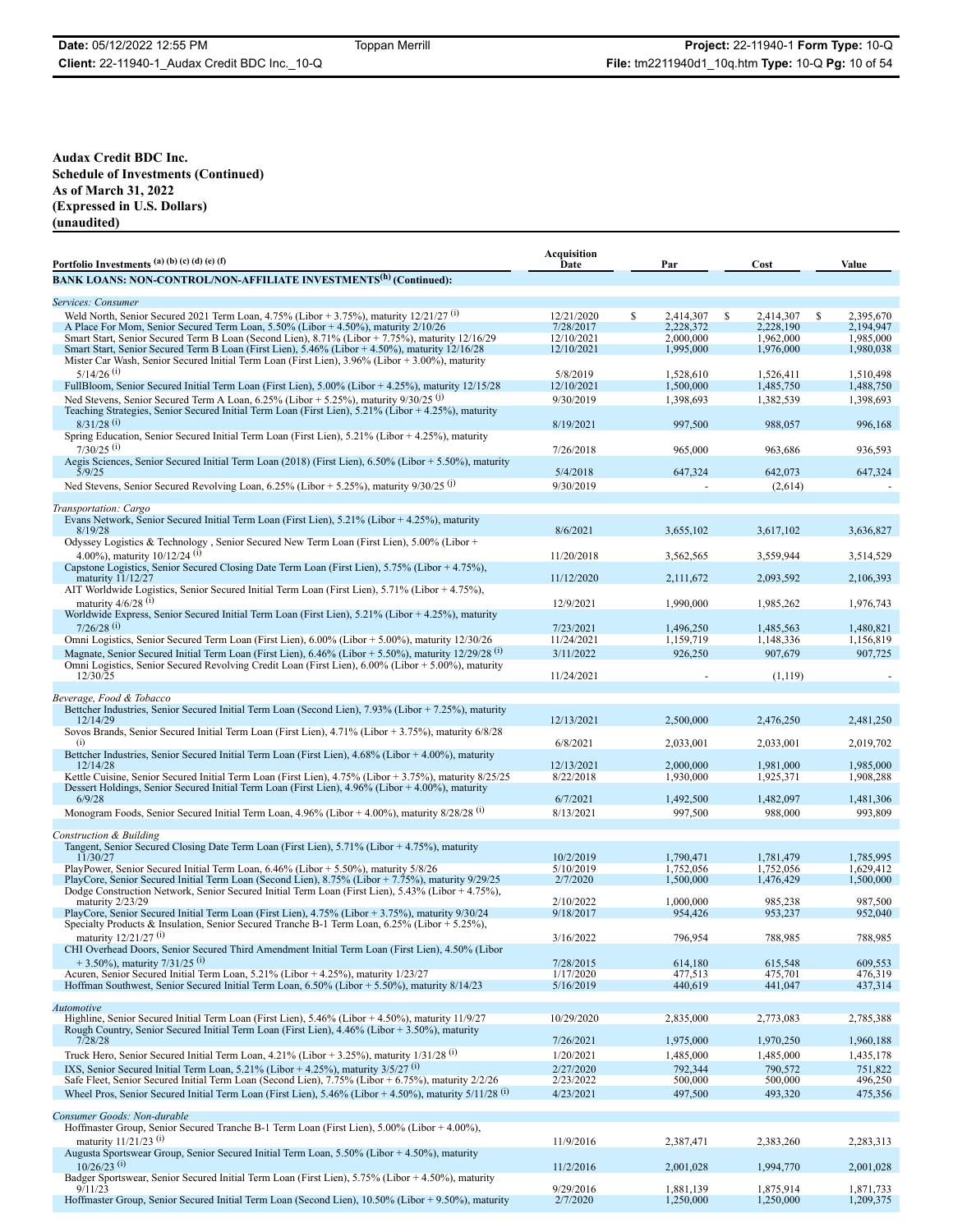| 11/21/24                                                                                                               |            |           |           |           |
|------------------------------------------------------------------------------------------------------------------------|------------|-----------|-----------|-----------|
|                                                                                                                        |            |           |           |           |
| <i>Environmental Industries</i>                                                                                        |            |           |           |           |
| Alliance Environmental Group, Unitranche, 7.00% (Libor + 6.00%), maturity $12/30/27$ <sup>(1)</sup> (1)                | 12/30/2021 | 3.964.321 | 3.881.904 | 3,895,872 |
| Denali Water Solutions, Senior Secured Closing Date Term Loan, 5.21% (Libor + 4.25%), maturity                         |            |           |           |           |
| 3/27/28                                                                                                                | 3/18/2021  | 1.985.000 | 1.966.000 | 1.962.669 |
| Keter Environmental Services, Unitranche, $7.50\%$ (Libor + 6.50%), maturity $10/29/27$                                | 11/5/2021  | 500,000   | 495.250   | 496,250   |
| Alliance Environmental Group, Senior Secured Revolving Loan, 7.00% (Libor + 6.00%), maturity                           |            |           |           |           |
| $12/30/27$ <sup>(i)</sup> (j)                                                                                          | 12/30/2021 | 115,894   | 109.272   | 113,893   |
| Keter Environmental Services, Unitranche, $7.50\%$ (Libor + 6.50%), maturity $10/29/27$                                | 11/5/2021  | 27,360    | 26.586    | 27,155    |
| Carlisle FoodService, Senior Secured Initial Term Loan (First Lien), $4.00\%$ (Libor + 3.00%), maturity                |            |           |           |           |
| 3/20/25                                                                                                                | 3/16/2018  | 3.839.656 | 3.840.167 | 3,796,460 |
| PetroChoice, Senior Secured Initial Term Loan (First Lien), 6.00% (Libor + 5.00%), maturity 8/19/22                    |            |           |           |           |
| (i)                                                                                                                    | 9/2/2015   | 1,870,184 | 1.864.905 | 1,764,283 |
|                                                                                                                        |            |           |           |           |
| Media: Diversified & Production                                                                                        |            |           |           |           |
| Cast & Crew, Senior Secured Initial Term Loan (First Lien), $4.46\%$ (Libor + 3.50%), maturity $2/9/26$ <sup>(1)</sup> | 1/16/2019  | 2.917.386 | 2.903.193 | 2,900,594 |
|                                                                                                                        |            |           |           |           |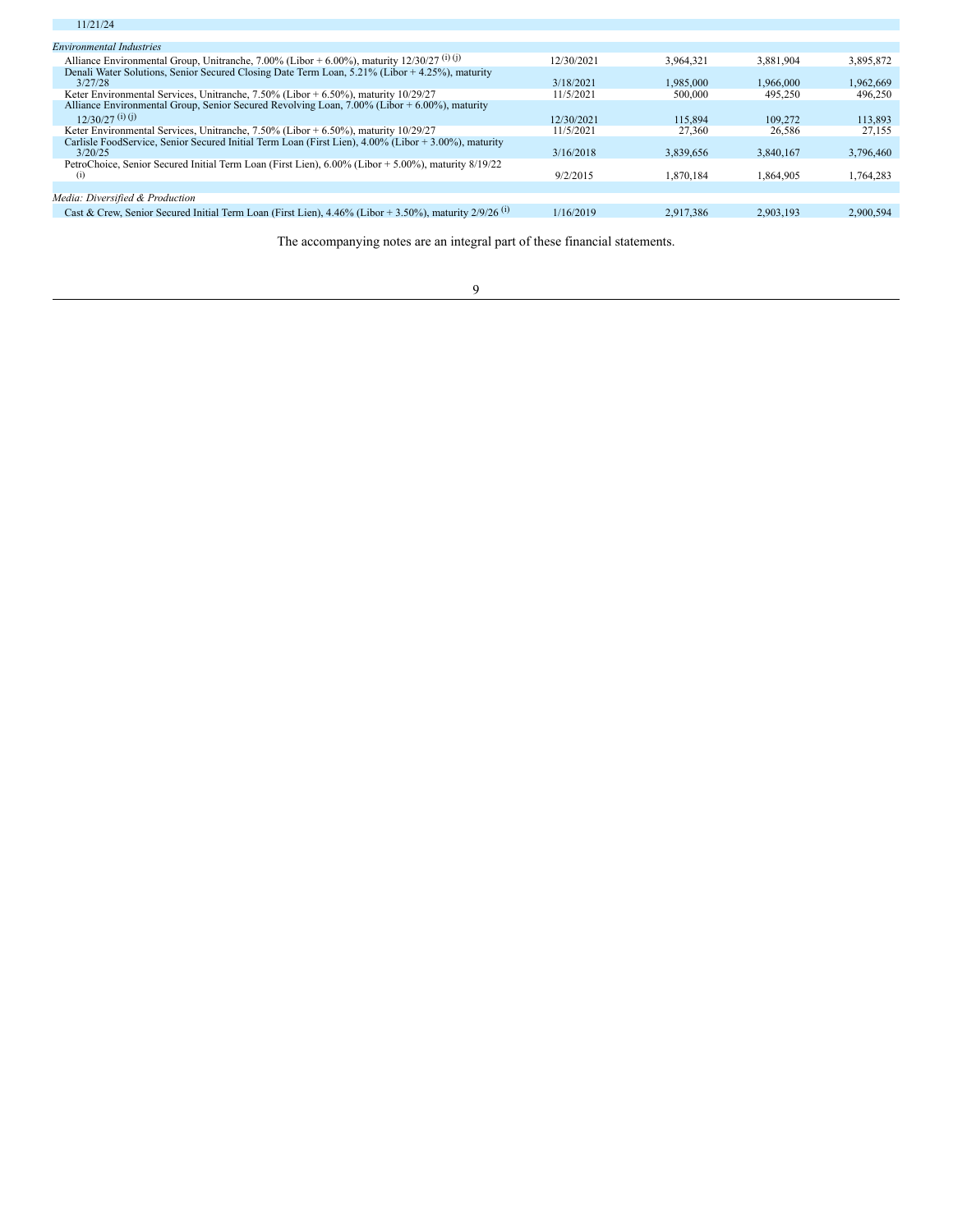## **Audax Credit BDC Inc. Schedule of Investments (Continued) As of March 31, 2022 (Expressed in U.S. Dollars) (unaudited)**

| Portfolio Investments (a) (b) (c) (d) (e) (f)                                                                                                                                                 | Acquisition<br>Date    |              | Par                    |    | Cost                   |    | Value                |
|-----------------------------------------------------------------------------------------------------------------------------------------------------------------------------------------------|------------------------|--------------|------------------------|----|------------------------|----|----------------------|
| <b>BANK LOANS: NON-CONTROL/NON-AFFILIATE INVESTMENTS<sup>(h)</sup> (Continued):</b>                                                                                                           |                        |              |                        |    |                        |    |                      |
| Hotels, Gaming & Leisure                                                                                                                                                                      |                        |              |                        |    |                        |    |                      |
| Northstar, Senior Secured Term Loan, 7.21% (Libor + 6.25%) cash, 1.00% PIK, maturity 6/7/24<br>Auto Europe, Senior Secured Initial Dollar Term Loan, 6.00% (Libor + 5.00%), maturity 10/21/23 | 5/8/2017<br>10/19/2016 | $\mathbb{S}$ | 1,348,463<br>1,119,231 | S  | 1,348,463<br>1,115,316 | S  | 1,304,638<br>895,385 |
| Metals & Mining<br>Dynatect, Senior Secured Term B Loan, 5.50% (Libor + 4.50%), maturity 9/30/24                                                                                              | 8/16/2019              |              | 1,932,059              |    | 1,922,056              |    | 1,927,229            |
| Utilities: Electric                                                                                                                                                                           |                        |              |                        |    |                        |    |                      |
| Systems Control, Senior Secured Initial Term Loan, 5.50% (Libor + 4.50%), maturity 3/28/25 <sup>(1)</sup>                                                                                     | 6/15/2021              |              | 1,487,100              |    | 1,484,880              |    | 1,487,100            |
| <b>Forest Products &amp; Paper</b><br>Loparex, Senior Secured Initial Term Loan (First Lien), 5.46% (Libor + 4.50%), maturity 7/31/26                                                         | 7/29/2019              |              | 1,462,500              |    | 1,452,683              |    | 1,458,844            |
| Retail                                                                                                                                                                                        |                        |              |                        |    |                        |    |                      |
| Varsity Brands, Senior Secured Initial Term Loan (First Lien), 4.50% (Libor + 3.50%), maturity                                                                                                |                        |              |                        |    |                        |    |                      |
| $12/16/24$ <sup>(i)</sup>                                                                                                                                                                     | 10/17/2018             |              | 964,770                |    | 968,755                |    | 929,315              |
| StubHub, Senior Secured USD Term B Loan, $4.46\%$ (Libor + 3.50%), maturity $2/12/27$ <sup>(1)</sup>                                                                                          | 1/31/2020              |              | 488,750                |    | 486,938                |    | 481,051              |
| Media: Advertising, Printing & Publishing<br>Ansira, Unitranche, 7.50% (Libor + 6.50%) PIK, maturity 12/20/24                                                                                 | 12/20/2016             |              | 2.223.153              |    | 2,217,567              |    | 1,378,356            |
| Utilities: Water<br>Aegion, Senior Secured Initial Term Loan, 5.71% (Libor + 4.75%), maturity 5/17/28                                                                                         | 4/1/2021               |              | 995,000                |    | 990,535                |    | 992,513              |
| Energy: Electricity<br>Franklin Energy, Senior Secured Term B Loan (First Lien), 4.96% (Libor + 4.00%), maturity 8/14/26                                                                      | 8/14/2019              |              | 975,000                |    | 973,221                |    | 960,375              |
| Consumer Goods: Durable                                                                                                                                                                       |                        |              |                        |    |                        |    |                      |
| Careismatic Brands, Senior Secured Initial Term Loan (First Lien), 4.21% (Libor + 3.25%), maturity<br>$1/6/28$ <sup>(i)</sup>                                                                 | 1/22/2021              |              | 496,250                |    | 495,205                |    | 483,077              |
| <b>Total Bank Loans</b>                                                                                                                                                                       |                        |              |                        | S  | 420,316,183            | \$ | 417,348,904          |
| Portfolio Investments (a) (b) (c) (d) (e) (f)                                                                                                                                                 | Acquisition<br>Date    |              | Par                    |    | Cost                   |    | Value                |
| <b>EQUITY AND PREFERRED SHARES: NON-CONTROL/NON-AFFILIATE INVESTMENTS-</b><br>$(0.4\%)^{(g)(h)}$ :                                                                                            |                        |              |                        |    |                        |    |                      |
| <b>High Tech Industries</b>                                                                                                                                                                   |                        |              |                        |    |                        |    |                      |
| Practice Tek, Class A Units (318,350 Class A units, Fair value of $$348,843$ ) <sup>(j)(k)(n)</sup>                                                                                           | 11/22/2021             |              |                        |    | 348,282                |    | 348,843              |
| Golden Source, Class A Units (117,371 Class A units, Fair value of $117,371$ ) <sup>(j)(k)(o)</sup>                                                                                           | 3/25/2022              |              |                        |    | 117,371                |    | 117,371              |
| Services: Business                                                                                                                                                                            |                        |              |                        |    |                        |    |                      |
| InnovateMR, Class A Units (387,311 Class A Units, Fair value of \$387,311) $(3)(k)(p)$                                                                                                        | 12/16/2021             |              |                        |    | 387,311                |    | 387,311              |
| Environmental Industries                                                                                                                                                                      |                        |              |                        |    |                        |    |                      |
| Alliance Environmental Group, A-1 Preferred Units (331,126 A-1 Preferred Units, Fair value of<br>\$367,737) $(j)(k)(q)$                                                                       | 9/30/2019              |              |                        |    | 331,126                |    | 367,737              |
| Services: Consumer                                                                                                                                                                            |                        |              |                        |    |                        |    |                      |
| Ned Stevens, Class B Common Units (261,438 Common B units, Fair value of \$319,753) <sup>(j)(k)(r)(t)</sup>                                                                                   | 9/30/2019              |              |                        |    | 261,438                |    | 319,753              |
| Chemicals, Plastics & Rubber                                                                                                                                                                  |                        |              |                        |    |                        |    |                      |
| Vertellus, Series A Units (1,651 Series A units, Fair value of \$232,523) $(j)(k)(s)(t)$                                                                                                      | 12/22/2020             |              |                        |    | 165,138                |    | 232,523              |
| <b>Total Equity and Preferred Shares</b>                                                                                                                                                      |                        |              |                        | \$ | 1,610,666              | S  | 1,773,538            |
| <b>Total Portfolio Investments</b> <sup>(u)</sup>                                                                                                                                             |                        |              |                        | S. | 421,926,849            | S  | 419, 122, 442        |

(a) All companies are located in the United States of America, unless otherwise noted. (b) Interest rate percentages represent actual interest rates which are indexed from then 30-day London Interbank Offered Rate ("LIBOR") unless otherwise noted. LIBOR rates are subject to

interest rate floors which can vary based on the contractual agreement with the borrower. Due dates represent the contractual maturity date.

(c) All loans are income-producing, unless otherwise noted.

(d) All investments are qualifying assets under Section 55(a) of the Investment Company Act of 1940, as amended (the "1940 Act") unless otherwise noted.<br>(e) All investments are exempt from registration under the Securities

(g) Percentages are calculated using fair value of investments over net assets.<br>(h) As defined in 1940 Act, the Company is not deemed to be an "Affiliated Person" of or "Control" this portfolio company because it neither o outstanding voting securities nor has the power to exercise control over the management or policies of such portfolio company (including through a management agreement).<br>(i) Investment was valued using Level 2 inputs withi

information.

(j) Three of our affiliated funds, Audax Direct Lending Solutions Fund - A, L.P., Audax Direct Lending Solutions Fund - C, L.P., and Audax Direct Lending Solutions Fund - D, L.P., 'co-invested with us in this portfolio company pursuant to an exemptive order granted by the U.S. Securities and Exchange Commission.

(k) Investment is non-income producing. (l) The borrower for UDG Healthcare, Congachant Limited, is located in Ireland.

(m) The borrower for Sophos, Surf Holdings S.a.r.l., is located in United Kingdom.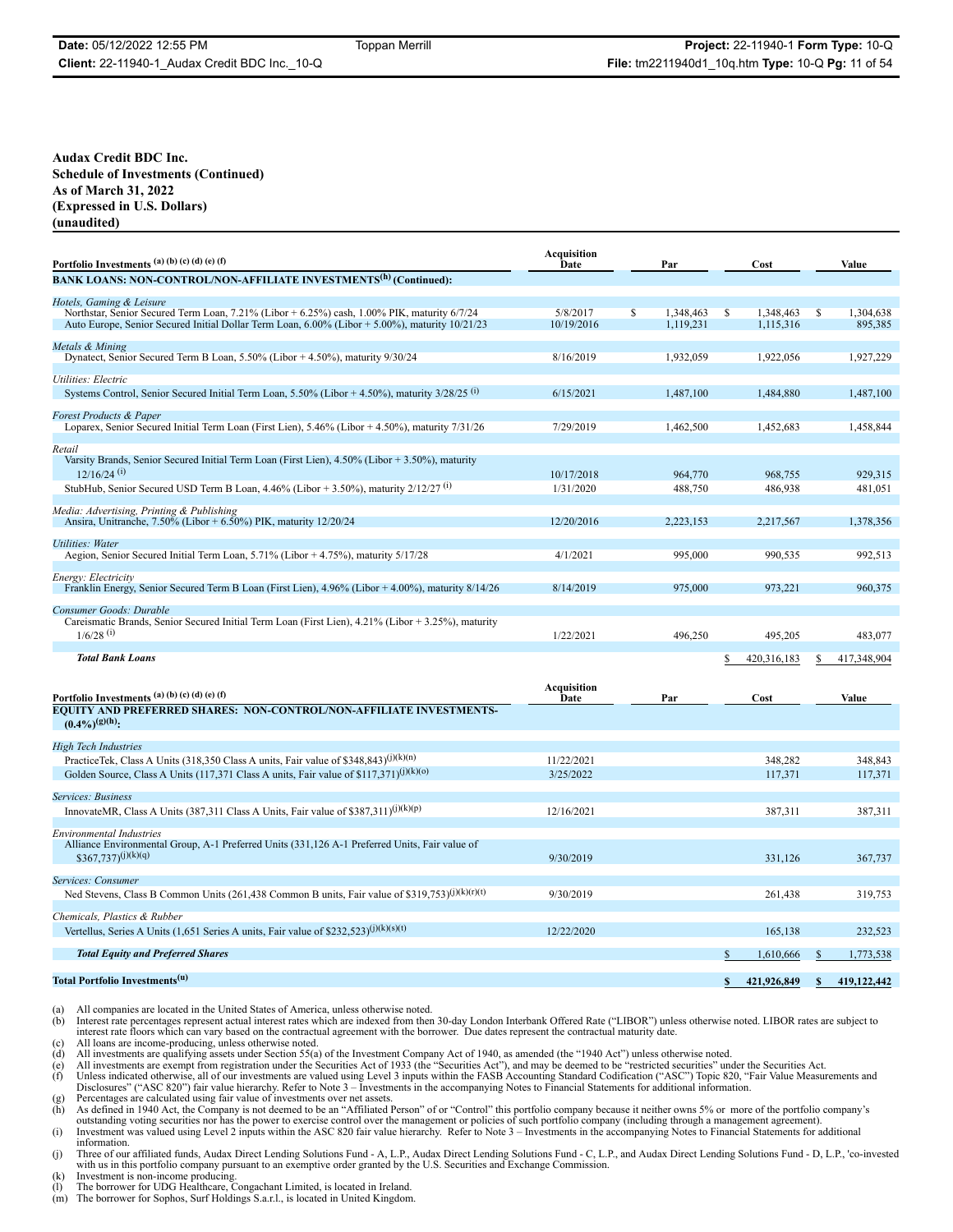- 
- 
- 
- 
- 
- 
- (n) Represents an investment in APD Ptek Equity, L.P., a holding company, made through an affiliated equity aggregator vehicle.<br>
(o) Represents an investment in APD Gol Equity, L.P., a holding company, made through an affi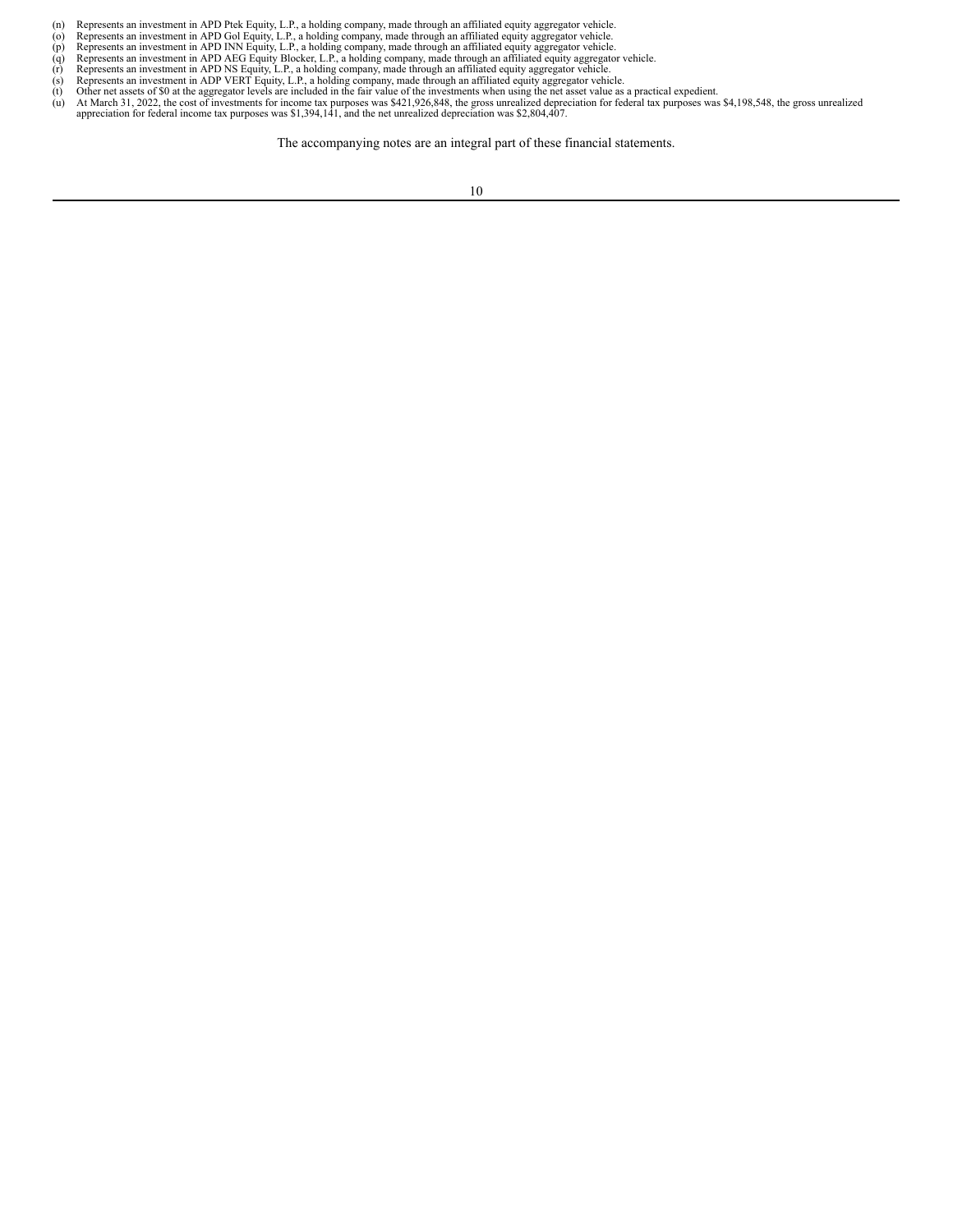| Portfolio Investments (a) (b) (c) (d) (e) (f)                                                                                                                                                           | Acquisition<br>Date   | Par                    | Cost           | Value          |
|---------------------------------------------------------------------------------------------------------------------------------------------------------------------------------------------------------|-----------------------|------------------------|----------------|----------------|
| BANK LOANS: NON-CONTROL/NON-AFFILIATE INVESTMENTS - (107.4%) <sup>(g)(h)</sup> :                                                                                                                        |                       |                        |                |                |
|                                                                                                                                                                                                         |                       |                        |                |                |
| Healthcare & Pharmaceuticals                                                                                                                                                                            |                       |                        |                |                |
| Radiology Partners, Senior Secured Term B Loan (First Lien), 4.46% (Libor + 4.25%), maturity 7/9/25                                                                                                     |                       |                        |                |                |
|                                                                                                                                                                                                         | 6/28/2018             | \$<br>4,215,792        | s<br>4,353,545 | S<br>4,168,783 |
| Advarra, Senior Secured Initial Term Loan (First Lien), 5.25% (Libor + 4.25%), maturity 7/9/26                                                                                                          | 6/26/2019             | 4,145,626              | 4,117,204      | 4,145,626      |
| Young, Senior Secured Initial Term Loan (First Lien), $5.00\%$ (Libor + 4.00%), maturity 11/7/24                                                                                                        | 11/6/2017             | 3,755,525              | 3,748,227      | 3,717,970      |
| American Vision Partners, Senior Secured Term Loan, 6.50% (Libor + 5.75%), maturity $9/30/27$ (i)(k)                                                                                                    | 9/22/2021             | 3,537,645              | 3,473,547      | 3,475,319      |
| In Health Medical Alliance, Senior Secured Initial Term Loan, $7.00\%$ (Libor + 6.00%), maturity                                                                                                        |                       |                        |                |                |
| 6/28/28                                                                                                                                                                                                 | 6/25/2021             | 3,491,250              | 3,457,150      | 3,377,784      |
| PharMedQuest, Senior Secured Initial Term Loan, $6.75\%$ (Libor + 5.75%), maturity 10/31/24 <sup>(k)</sup>                                                                                              | 11/6/2019             | 3,290,898              | 3,262,290      | 3,266,217      |
| Zest Dental, Senior Secured Initial Term Loan (First Lien), $3.71\%$ (Libor + 3.50%), maturity $3/14/25$ <sup>(i)</sup>                                                                                 | 5/30/2018             | 3,239,110              | 3,251,658      | 3,169,814      |
| Waystar, Senior Secured Initial Term Loan (First Lien), $4.21\%$ (Libor + 4.00%), maturity $10/22/26$ <sup>(i)</sup>                                                                                    | 9/19/2019             | 2.949.975              | 2,942,792      | 2,955,024      |
| Physicians Endoscopy, Senior Secured Initial Term Loan (First Lien), 5.75% (Libor + 4.75%) PIK,                                                                                                         |                       |                        |                |                |
| maturity 8/18/23                                                                                                                                                                                        | 8/18/2016             | 2,860,384              | 2,847,320      | 2,831,780      |
| Zelis RedCard, Senior Secured Term B-1 Loan, 3.71% (Libor + 3.50%), maturity 9/30/26 <sup>(i)</sup>                                                                                                     | 9/27/2019             | 2,420,641              | 2,410,411      | 2,410,524      |
| Soliant, Senior Secured Initial Term Loan, 5.00% (Libor + 4.25%), maturity 3/31/28                                                                                                                      | 3/26/2021             | 2,331,250              | 2,313,766      | 2,331,250      |
| Premise Health, Senior Secured Initial Term Loan (First Lien), 3.71% (Libor + 3.50%), maturity                                                                                                          |                       |                        |                |                |
| 7/10/25                                                                                                                                                                                                 | 8/15/2018             | 2,282,601              | 2,287,690      | 2,282,601      |
| nThrive, Senior Secured Initial Loan (Second Lien), 7.25% (Libor + 6.75%), maturity $12/17/29$ <sup>(i)</sup>                                                                                           | 11/19/2021            | 2,000,000              | 1,970,000      | 2,005,377      |
| Advanced Diabetes Supply, Senior Secured Term Loan December 2020, 6.25% (Libor + 5.25%),                                                                                                                |                       |                        |                |                |
| maturity $12/30/26$                                                                                                                                                                                     | 7/13/2021             | 1,995,000              | 1,975,300      | 1,995,000      |
| Upstream Rehabilitation, Senior Secured August 2021 Incremental Term Loan (First Lien), 4.46%                                                                                                           |                       |                        |                |                |
| (Libor + 4.25%), maturity $11/20/26$ <sup>(i)</sup>                                                                                                                                                     | 10/24/2019            | 1,971,344              | 1,968,456      | 1,975,578      |
|                                                                                                                                                                                                         |                       |                        |                |                |
| Alpaca, Senior Secured Term Loan, 5.75% (Libor + 4.75%), maturity $4/19/24$ (i)(k)                                                                                                                      | 4/19/2019             | 1,962,032              | 1,944,465      | 1,962,032      |
| Press Ganey, Senior Secured Initial Term Loan (First Lien), 3.71% (Libor + 3.50%), maturity 7/24/26<br>(i)                                                                                              |                       |                        |                |                |
| Gastro Health, Senior Secured Initial Term Loan (First Lien), 5.25% (Libor + 4.50%), maturity 7/3/28                                                                                                    | 7/23/2019<br>7/2/2021 | 1,955,000<br>1,900,025 | 1.949.852      | 1,949,129      |
| Avalign Technologies, Senior Secured Initial Term Loan (First Lien), 4.71% (Libor + 4.50%), maturity                                                                                                    |                       |                        | 1,890,025      | 1,881,025      |
| 12/22/25                                                                                                                                                                                                | 12/19/2018            | 1,940,000              | 1,929,264      | 1,876,950      |
|                                                                                                                                                                                                         |                       |                        |                |                |
| CareCentrix, Senior Secured Initial Term Loan, 4.71% (Libor + 4.50%), maturity $4/3/25$ <sup>(i)</sup> (i)                                                                                              | 4/2/2018              | 1,604,069              | 1.599.839      | 1,600,168      |
| Symplr, Senior Secured Initial Term Loan (First Lien), 5.25% (Libor + 4.50%), maturity 12/22/27 (i)                                                                                                     | 11/23/2020            | 1,488,750              | 1,466,850      | 1,494,123      |
| Therapy Brands, Senior Secured Initial Term Loan (First Lien), 4.75% (Libor + 4.00%), maturity                                                                                                          |                       |                        |                |                |
| 5/18/28                                                                                                                                                                                                 | 5/12/2021             | 1,496,250              | 1,489,050      | 1,488,769      |
| Blue Cloud, Unitranche, $6.00\%$ (Libor + 5.00%), maturity $12/31/27$ <sup>(i)</sup>                                                                                                                    | 12/13/2021            | 1,500,000              | 1,485,000      | 1,485,000      |
| Quantum Health, Senior Secured Amendment No. 1 Refinancing Term Loan (First Lien), 5.25% (Libor                                                                                                         |                       |                        |                |                |
| $+4.50\%$ ), maturity 12/22/27                                                                                                                                                                          | 12/18/2020            | 1,492,500              | 1,470,450      | 1,481,306      |
| Mission Veterinary Partners, Senior Secured Initial Term Loan (First Lien), $4.75\%$ (Libor + 4.00%),                                                                                                   |                       |                        |                |                |
| maturity 4/27/28 <sup>(i)</sup>                                                                                                                                                                         | 12/15/2021            | 1,496,250              | 1,481,288      | 1,481,288      |
| CPS, Unitranche, $6.25\%$ (Libor + 5.25%), maturity $2/28/25$ <sup>(k)</sup>                                                                                                                            | 3/1/2019              | 1,462,164              | 1,449,283      | 1,462,164      |
| Tecomet, Senior Secured 2017 Term Loan (First Lien), 4.50% (Libor + 3.50%), maturity 5/1/24                                                                                                             | 1/10/2019             | 1,155,903              | 1,153,742      | 1,124,116      |
| Solis Mammography, Senior Secured Initial Term Loan (First Lien), 5.50% (Libor + 4.75%), maturity                                                                                                       |                       |                        |                |                |
| $4/17/28$ <sup>(i)</sup>                                                                                                                                                                                | 4/1/2021              | 1,060,833              | 1,051,433      | 1,059,560      |
| nThrive, Senior Secured Initial Term Loan (First Lien), 4.50% (Libor + 4.00%), maturity 12/18/28 <sup>(1)</sup>                                                                                         | 11/19/2021            | 1,000,000              | 995,000        | 1,002,016      |
| Wedgewood Pharmacy, Senior Secured Initial Term Loan, 5.00% (Libor + 4.25%), maturity 3/31/28                                                                                                           | 2/24/2021             | 997,500                | 987,800        | 997,500        |
| Solis Mammography, Senior Secured Initial Term Loan (Second Lien), 8.75% (Libor + 8.00%),                                                                                                               |                       |                        |                |                |
| maturity $4/16/29$                                                                                                                                                                                      | 4/1/2021              | 1,000,000              | 985,600        | 992,500        |
| Allied Benefit Systems, Senior Secured Initial Term B Loan, 5.50% (Libor + 4.50%), maturity                                                                                                             |                       |                        |                |                |
| 11/18/26                                                                                                                                                                                                | 10/21/2020            | 990,000                | 977,586        | 990,000        |
| Athena, Senior Secured Term B-1 Loan (First Lien), $4.46\%$ (Libor + $4.25\%$ ), maturity $2/11/26$ <sup>(1)</sup>                                                                                      | 9/18/2019             | 980,038                | 973,278        | 981,573        |
| Dermatologists of Central States, Senior Secured Term Loan, 9.50% (Libor + 8.50%), maturity 4/20/22                                                                                                     |                       |                        |                |                |
| (i)(k)                                                                                                                                                                                                  | 3/12/2020             | 957,461                | 957,461        | 957,461        |
| Alcami, Senior Secured Initial Term Loan (First Lien), 4.46% (Libor + 4.25%), maturity 7/14/25                                                                                                          | 7/12/2018             | 967,500                | 964,765        | 928,800        |
| UDG, Senior Secured Initial Dollar Term Loan (First Lien), 4.75% (Libor + 4.25%), maturity 8/19/28                                                                                                      |                       |                        |                |                |
| $(i)$ $(m)$                                                                                                                                                                                             | 8/6/2021              | 631,875                | 625,651        | 634,124        |
| ImageFirst, Senior Secured Initial Term Loan, 5.25% (Libor + 4.50%), maturity 4/27/28                                                                                                                   | 4/26/2021             | 588,182                | 585,414        | 585,241        |
| MyEyeDr, Senior Secured Initial Term Loan (First Lien), $4.46\%$ (Libor + 4.25%), maturity $8/31/26$ <sup>(i)</sup>                                                                                     | 8/2/2019              | 526,700                | 522,986        | 527,034        |
| MedRisk, Senior Secured Initial Term Loan (First Lien), 4.50% (Libor + 3.75%), maturity 5/10/28 <sup>(1)</sup>                                                                                          | 4/1/2021              | 498,750                | 493,900        | 499,590        |
| Press Ganey, Senior Secured 2020 Incremental Term Loan (First Lien), 4.75% (Libor + 4.00%),                                                                                                             |                       |                        |                |                |
| maturity $7/24/26$ <sup>(i)</sup>                                                                                                                                                                       |                       |                        |                |                |
|                                                                                                                                                                                                         | 10/1/2020             | 496,256                | 492,037        | 497,719        |
| AccentCare, Senior Secured 2021 Term Loan (First Lien), 4.21% (Libor + 4.00%), maturity 6/22/26 <sup>(i)</sup>                                                                                          | 6/15/2021             | 497,500                | 497,500        | 496,317        |
| RMP & MedA/Rx, Senior Secured Term Loan, 5.50% (Libor + 4.50%), maturity 2/6/25                                                                                                                         | 3/22/2021             | 490,625                | 485,865        | 489,398        |
| AmeriVet, Senior Secured Incremental Delayed Draw Term Loan, 5.75% (Libor + 4.75%), maturity                                                                                                            |                       |                        |                |                |
| 6/5/24                                                                                                                                                                                                  | 8/27/2021             | 463,710                | 449,085        | 461,391        |
| RMP & MedA/Rx, Senior Secured Term Loan (First Lien), 5.25% (Libor + 4.25%), maturity 2/6/25<br>ATI Physical Therapy, Senior Secured Initial Term Loan (First Lien), $4.50\%$ (Libor + 3.50%), maturity | 2/27/2017             | 419,565                | 419,470        | 417,467        |
|                                                                                                                                                                                                         |                       |                        |                |                |
| $5/10/23$ <sup>(i)</sup>                                                                                                                                                                                | 6/28/2016             | 343,442                | 343,870        | 332,194        |
| Alpaca, Senior Secured Revolver, 6.00% (Libor + 5.00%), maturity 4/19/24 (i)(k)                                                                                                                         | 9/30/2019             | 129,426                | 125,543        | 129,426        |
| Advarra, Senior Secured Initial Revolving Loan (First Lien), 5.25% (Libor + 4.25%), maturity 7/9/24                                                                                                     | 6/26/2019             |                        | (7,619)        |                |
|                                                                                                                                                                                                         |                       |                        |                |                |
| Services: Business                                                                                                                                                                                      |                       |                        |                |                |
| LegalShield, Senior Secured Initial Term Loan (First Lien), 4.25% (Libor + 3.75%), maturity 12/15/28<br>(i)                                                                                             |                       |                        |                |                |
|                                                                                                                                                                                                         | 12/7/2021             | 4,500,000              | 4,455,000      | 4,496,243      |
| InnovateMR, Unitranche, $6.75\%$ (Libor + 5.75%), maturity $1/20/28$ <sup>(i)(k)</sup>                                                                                                                  | 12/16/2021            | 4,247,302              | 4,172,974      | 4,172,974      |
| CoAdvantage, Senior Secured Initial Term Loan (First Lien), 6.00% (Libor + 5.00%), maturity 9/23/25                                                                                                     |                       |                        |                |                |
| (i)                                                                                                                                                                                                     | 9/26/2019             | 3,910,000              | 3,884,414      | 3,910,000      |
| RevSpring, Senior Secured Initial Term Loan (First Lien), 4.46% (Libor + 4.25%), maturity 10/11/25 <sup>(i)</sup>                                                                                       | 10/5/2018             | 3,880,000              | 3,877,022      | 3,891,124      |
| Alliance Environmental Group, Unitranche, 7.00% (Libor + 6.00%), maturity 12/30/27 (i) (k)                                                                                                              | 12/30/2021            | 3,675,497              | 3,588,742      | 3,601,987      |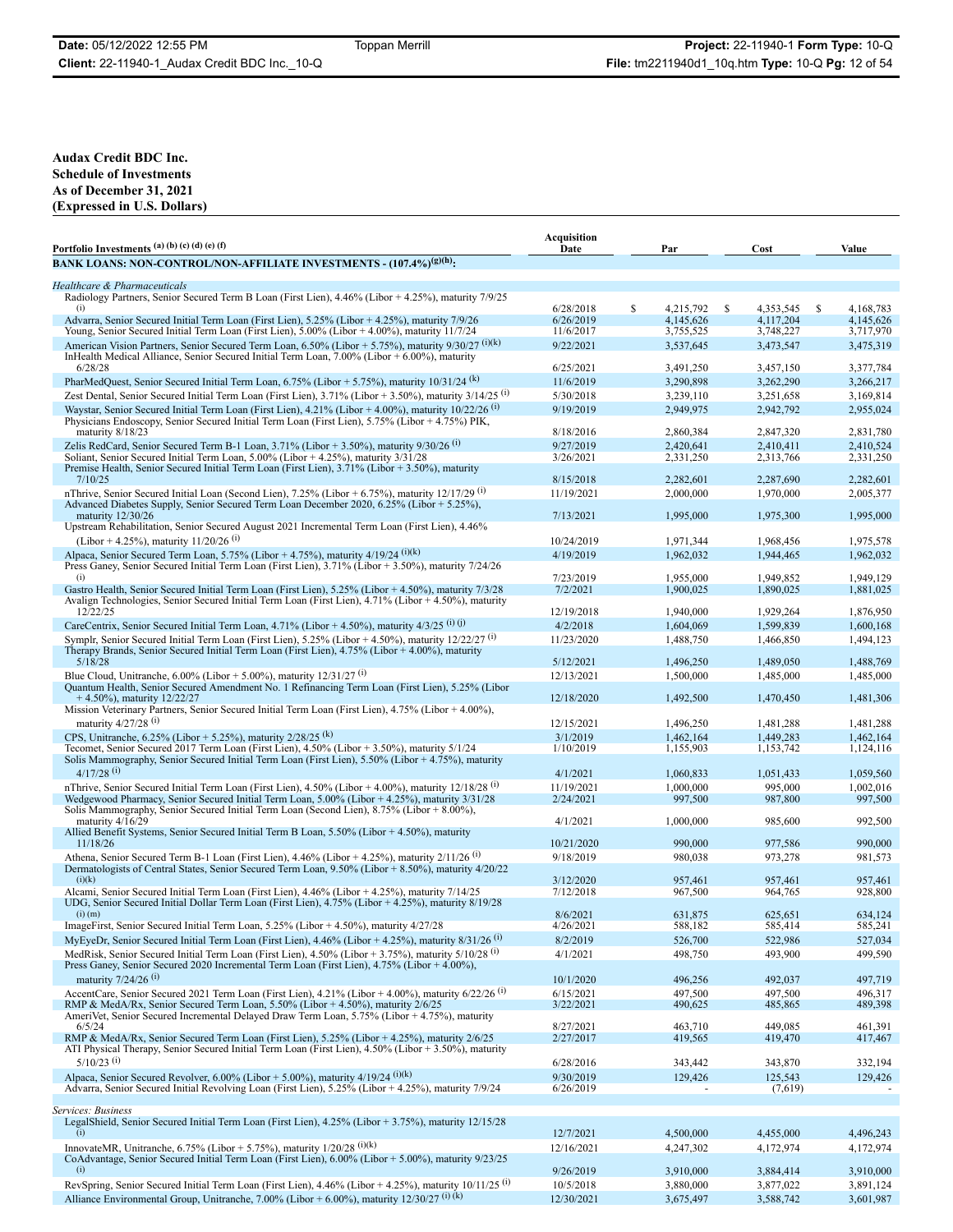| Veritext, Senior Secured Initial Term Loan (First Lien), 3.46% (Libor + 3.25%), maturity 8/1/25 <sup>(1)</sup><br>Fleetwash, Senior Secured Incremental Term Loan, 5.75% (Libor + 4.75%), maturity 10/1/24 | 8/14/2018<br>9/25/2018 | 3.121.087<br>2.903.063 | 3.106.891<br>2.888.125 | 3.104.654<br>2,888,547 |
|------------------------------------------------------------------------------------------------------------------------------------------------------------------------------------------------------------|------------------------|------------------------|------------------------|------------------------|
| CoolSys, Senior Secured Closing Date Initial Term Loan, 5.50% (Libor + 4.75%), maturity $8/11/28$ <sup>(1)</sup>                                                                                           | 8/4/2021               | 2.590.278              | 2.559.670              | 2,578,679              |
| Duff & Phelps, Senior Secured Initial Dollar Term Loan (First Lien), $4.75\%$ (Libor + 3.75%), maturity<br>$4/9/27$ <sup>(i)</sup>                                                                         | 3/6/2020               | 2.462.500              | 2.443.427              | 2.470.032              |
| Service Logic, Senior Secured Closing Date Initial Term Loan (First Lien), 4.75% (Libor + 4.00%),<br>maturity $10/29/27$                                                                                   | 10/23/2020             | 2,364,497              | 2.342.229              | 2,346,764              |
| Vistage, Senior Secured Term B Loan (First Lien), $5.00\%$ (Libor + 4.00%), maturity $2/10/25$                                                                                                             | 2/6/2018               | 2.323.414              | 2.320.751              | 2.317.605              |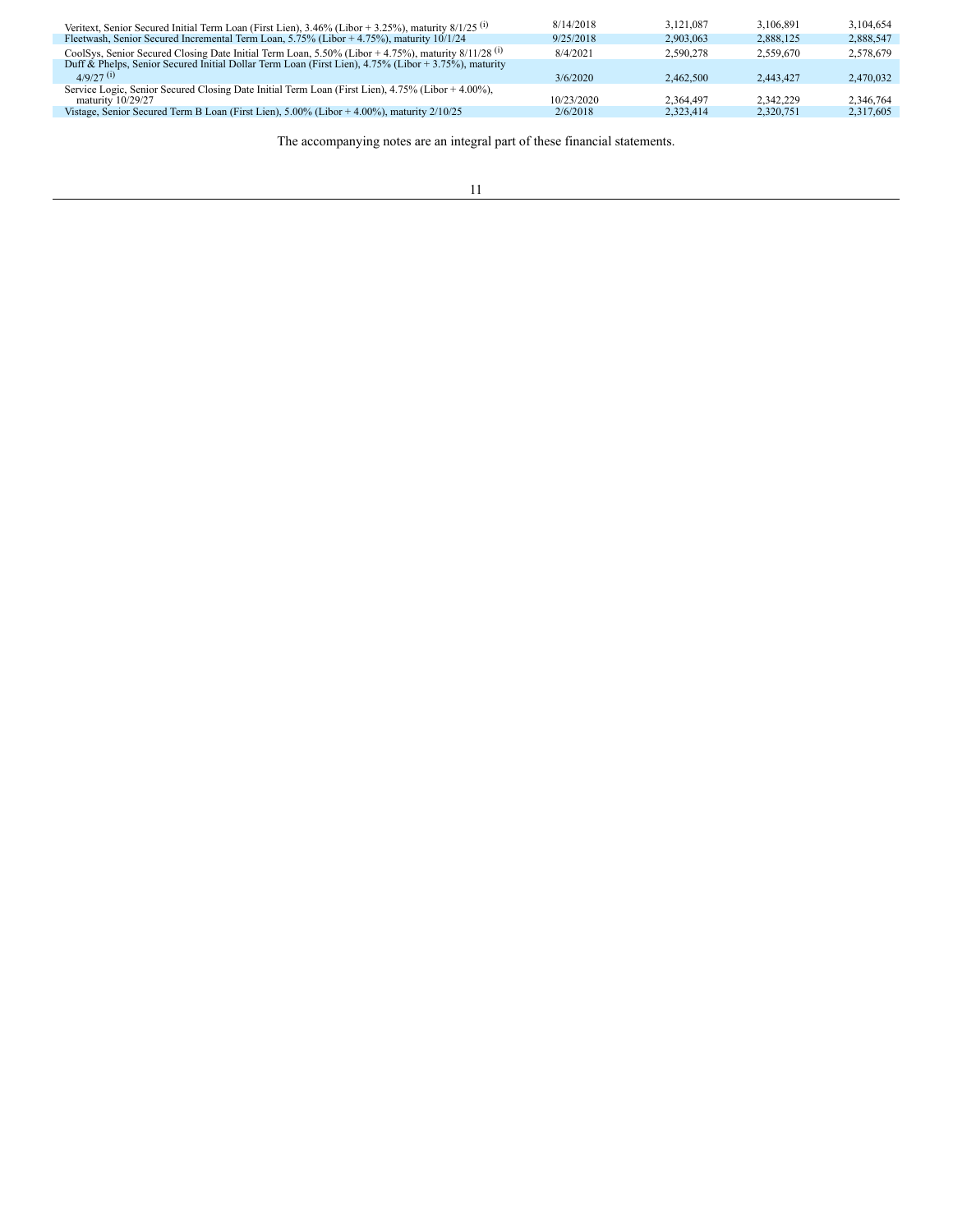| Portfolio Investments (a) (b) (c) (d) (e) (f)                                                                                                                                                               | Acquisition<br>Date     | Par                    | Cost                   | Value                  |
|-------------------------------------------------------------------------------------------------------------------------------------------------------------------------------------------------------------|-------------------------|------------------------|------------------------|------------------------|
| <b>BANK LOANS: NON-CONTROL/NON-AFFILIATE INVESTMENTS<sup>(h)</sup> (Continued):</b>                                                                                                                         |                         |                        |                        |                        |
|                                                                                                                                                                                                             |                         |                        |                        |                        |
| Services: Business (continued)                                                                                                                                                                              |                         |                        |                        |                        |
| The Facilities Group, Unitranche, $6.75\%$ (Libor + 5.75%), maturity $11/30/27$ <sup>(1)</sup>                                                                                                              | 12/10/2021              | \$<br>2,258,671        | S<br>2,236,084         | s<br>2,236,084         |
| Mediaocean, Senior Secured Initial Term Loan, $4.00\%$ (Libor + 3.50%), maturity 12/15/28 <sup>(1)</sup>                                                                                                    | 12/9/2021               | 2,000,000              | 1.980,000              | 2,001,789              |
| TRC Companies, Senior Secured Initial Term Loan (Second Lien), 7.25% (Libor + 6.75%), maturity                                                                                                              |                         |                        |                        |                        |
| 12/7/29                                                                                                                                                                                                     | 11/19/2021              | 2,000,000              | 1,980,000              | 1,985,000              |
| ECi Software, Senior Secured Initial Term Loan (First Lien), 4.50% (Libor + 3.75%), maturity 11/9/27<br>(i)                                                                                                 |                         |                        |                        |                        |
| Veregy, Senior Secured Initial Term Loan, 7.00% (Libor + 6.00%), maturity 11/3/27                                                                                                                           | 9/17/2020<br>11/2/2020  | 1,980,000<br>1,980,000 | 1,972,543<br>1,928,567 | 1,984,655<br>1,960,200 |
| Sterling Backcheck, Senior Secured Initial Term Loan (First Lien), 4.50% (Libor + 3.50%), maturity                                                                                                          |                         |                        |                        |                        |
| 6/19/24                                                                                                                                                                                                     | 6/30/2017               | 1,939,630              | 1,939,630              | 1,939,630              |
| Insight Global, Senior Secured Closing Date Term Loan, $6.75\%$ (Libor + $6.00\%$ ), maturity $9/22/28$ <sup>(1)</sup>                                                                                      | 9/22/2021               | 1,496,250              | 1,463,626              | 1,492,509              |
| Epic Staffing Group, Senior Secured Initial Term Loan, $7.00\%$ (Libor + 6.00%), maturity $2/5/27$                                                                                                          | 2/3/2021                | 1,489,968              | 1.460.568              | 1,489,968              |
| Eliassen Group, Senior Secured Initial Term B Loan, 4.46% (Libor + 4.25%), maturity 11/5/24                                                                                                                 | 10/19/2018              | 1,478,116              | 1,474,158              | 1,478,116              |
| OSG Billing Services, Senior Secured Term B Loan (First Lien), 5.50% (Libor + 4.50%), maturity<br>3/27/24                                                                                                   | 3/26/2018               | 1,444,391              | 1,441,757              | 1,429,947              |
| First Advantage, Senior Secured Term B-1 Loan (First Lien), 2.96% (Libor + 2.75%), maturity 1/31/27                                                                                                         |                         |                        |                        |                        |
| (i)                                                                                                                                                                                                         | 1/23/2020               | 1,100,312              | 1,089,150              | 1,097,467              |
| Veritext, Senior Secured Initial Term Loan (Second Lien), 6.96% (Libor + 6.75%), maturity 7/31/26                                                                                                           | 8/14/2018               | 1,000,000              | 996,678                | 997,500                |
| Divisions Maintenance Group, Senior Secured Term B Loan, 5.50% (Libor + 4.75%), maturity 5/27/28                                                                                                            |                         |                        |                        |                        |
| (i)                                                                                                                                                                                                         | 5/21/2021               | 997,500                | 988,100                | 997,500                |
| TRC Companies, Senior Secured Initial Term Loan (First Lien), 4.25% (Libor + 3.75%), maturity                                                                                                               |                         |                        |                        |                        |
| $12/8/28$ <sup>(i)</sup>                                                                                                                                                                                    | 11/19/2021              | 1,000,000              | 995,000                | 996,581                |
| trustaff Management, Senior Secured Initial Term Loan (First Lien), $4.50\%$ (Libor $+3.75\%$ ), maturity                                                                                                   |                         |                        |                        |                        |
| $3/6/28$ <sup>(i)</sup>                                                                                                                                                                                     | 12/9/2021               | 997,487                | 994.994                | 994,994                |
| eResearch (ERT), Senior Secured Initial Term Loan (First Lien), 5.50% (Libor + 4.50%), maturity                                                                                                             |                         |                        |                        |                        |
| $2/4/27$ <sup>(i)</sup>                                                                                                                                                                                     | 12/1/2020               | 989,956                | 989,956                | 994,805                |
| WCG, Senior Secured Initial Term Loan (First Lien), 5.00% (Libor + 4.00%), maturity 1/8/27 <sup>(i)</sup>                                                                                                   | 12/13/2019<br>4/19/2019 | 985,000                | 977.291                | 989,251                |
| Diversified, Senior Secured Initial Term Loan, 5.75% (Libor + 4.75%), maturity 12/23/23<br>Secretariat International, Senior Secured Initial Term Loan (First Lien), 5.50% (Libor + 4.75%),                 |                         | 899,347                | 895,961                | 892,602                |
| maturity 12/29/28 (i)                                                                                                                                                                                       | 12/16/2021              | 850,000                | 845,750                |                        |
| Therma Holdings, Senior Secured Initial Term Loan (2021), 4.75% (Libor + 4.00%), maturity 12/16/27                                                                                                          |                         |                        |                        | 845,750                |
| (i)                                                                                                                                                                                                         | 12/11/2020              | 498,750                | 497,600                | 499,234                |
| System One, Senior Secured Initial Term Loan, $4.75\%$ (Libor $+4.00\%$ ), maturity $3/2/28$ <sup>(1)</sup>                                                                                                 | 1/28/2021               | 497.500                | 495.300                | 497,500                |
| Insight Global, Senior Secured Revolving Loan, 6.75% (Libor + 6.00%), maturity 9/22/27                                                                                                                      | 9/23/2021               | 67,089                 | 67,089                 | 66,921                 |
| Alliance Environmental Group, Senior Secured Revolving Loan, $7.00\%$ (Libor + 6.00%), maturity                                                                                                             |                         |                        |                        |                        |
| $12/30/27$ <sup>(i)(k)</sup>                                                                                                                                                                                | 12/30/2021              |                        | (6,623)                |                        |
|                                                                                                                                                                                                             |                         |                        |                        |                        |
| High Tech Industries                                                                                                                                                                                        |                         |                        |                        |                        |
| Qlik, Senior Secured 2021 Refinancing Term Loan, $4.21\%$ (Libor + $4.00\%$ ), maturity $4/26/24$ <sup>(1)</sup>                                                                                            | 3/29/2019               | 3,900,600              | 3,886,181              | 3,910,108              |
| Netsmart, Senior Secured Initial Term Loan (First Lien), $4.75\%$ (Libor + 4.00%), maturity $10/1/27$ <sup>(i)</sup>                                                                                        | 9/29/2020               | 3,473,750              | 3,460,658              | 3,487,188              |
| Jaggaer, Senior Secured Initial Term Loan (First Lien), 4.21% (Libor + 4.00%), maturity 8/14/26 <sup>(i)</sup>                                                                                              | 8/9/2019                | 3,091,100              | 3,087,301              | 3,091,058              |
| Ivanti Software, Senior Secured 2021 Specified Refinancing Term Loan (First Lien), 5.25% (Libor +                                                                                                           |                         |                        |                        |                        |
| 4.25%), maturity 12/1/27 <sup>(i)</sup>                                                                                                                                                                     | 11/20/2020              | 2,985,000              | 2,947,757              | 2,988,121              |
| Infogroup, Senior Secured Term Loan (First Lien), $6.00\%$ (Libor + 5.00%), maturity $4/3/23$ <sup>(1)</sup>                                                                                                | 3/28/2017               | 2,859,887              | 2,849,374              | 2,736,884              |
| Planview, Senior Secured Closing Date Term Loan (First Lien), 4.75% (Libor + 4.00%), maturity                                                                                                               |                         |                        |                        |                        |
| $12/17/27$ <sup>(i)</sup>                                                                                                                                                                                   | 12/11/2020              | 2,632,290              | 2,607,384              | 2.637.045              |
| Idera, Senior Secured Term B-1 Loan (First Lien), $4.50\%$ (Libor + 3.75%), maturity $3/2/28$ <sup>(1)</sup>                                                                                                | 6/27/2017               | 2,599,317              | 2,598,562              | 2,600,118              |
| Precisely, Senior Secured Third Amendment Term Loan (First Lien), 4.75% (Libor + 4.00%), maturity                                                                                                           |                         |                        |                        |                        |
| $4/24/28$ <sup>(i)</sup>                                                                                                                                                                                    | 3/19/2021               | 2,493,750              | 2,481,850              | 2,492,448              |
| Flexera Software, Senior Secured Term B-1 Loan (First Lien), 4.50% (Libor + 3.75%), maturity 3/3/28<br>(i)                                                                                                  |                         |                        |                        |                        |
|                                                                                                                                                                                                             | 2/16/2020               | 2.390.742              | 2,390,742              | 2,396,181              |
| PracticeTek, Unitranche, 5.71% (Libor + 5.50%), maturity $11/23/27$ (i)(k)                                                                                                                                  | 11/22/2021              | 2,275,763              | 2,210,067              | 2,230,248              |
| Sophos, Senior Secured Dollar Tranche Term Loan (First Lien), 3.71% (Libor + 3.50%), maturity<br>$3/5/27$ (i)(n)                                                                                            | 1/16/2020               | 1,970,012              | 1.877.597              | 1,959,343              |
| QuickBase, Senior Secured Term Loan (First Lien), 4.21% (Libor + 4.00%), maturity 4/2/26                                                                                                                    | 3/29/2019               | 1,950,000              | 1,943,834              | 1,940,250              |
| Intermedia, Senior Secured New Term Loan (First Lien), 7.00% (Libor + 6.00%), maturity 7/21/25 <sup>(i)</sup>                                                                                               | 7/13/2018               | 1,940,000              | 1,931,203              | 1,931,121              |
| Bomgar, Senior Secured Initial Term Loan (First Lien), 4.21% (Libor + 4.00%), maturity 4/18/25 <sup>(i)</sup>                                                                                               |                         |                        |                        |                        |
|                                                                                                                                                                                                             | 5/25/2018               | 1,641,251              | 1,647,580              | 1,642,542              |
| OEConnection, Senior Secured Initial Term Loan, 4.21% (Libor + 4.00%), maturity 9/25/26 <sup>(1)</sup><br>Digital Room, Senior Secured Closing Date Term Loan (First Lien), 5.75% (Libor + 5.25%), maturity | 9/24/2019               | 1,608,578              | 1,603,485              | 1,606,567              |
| $12/21/28$ <sup>(i)</sup>                                                                                                                                                                                   |                         |                        |                        |                        |
| Navex Global, Senior Secured Initial Term Loan (First Lien), 3.46% (Libor + 3.25%), maturity 9/5/25                                                                                                         | 12/16/2021              | 1,500,000              | 1,485,000              | 1,493,953              |
| (i)                                                                                                                                                                                                         | 8/15/2018               | 1,451,250              | 1,441,800              | 1,446,663              |
| ORBCOMM, Senior Secured Closing Date Term Loan (First Lien), 5.00% (Libor + 4.25%), maturity                                                                                                                |                         |                        |                        |                        |
| $9/1/28$ <sup>(i)</sup>                                                                                                                                                                                     | 6/17/2021               | 997,500                | 992,500                | 999,322                |
| Infoblox, Senior Secured Initial Term Loan (First Lien), $4.50\%$ (Libor + 3.75%), maturity $12/1/27$ <sup>(i)</sup>                                                                                        | 10/7/2020               | 995,000                | 990,862                | 997,873                |
| Veracode, Senior Secured Initial Term Loan, 4.75% (Libor + 4.00%), maturity 11/5/27                                                                                                                         | 10/30/2020              | 992,500                | 984,143                | 992,500                |
| Barracuda, Senior Secured 2020 Term Loan (First Lien), $4.50\%$ (Libor + 3.75%), maturity $2/12/25$ (i)                                                                                                     | 3/2/2018                | 987,500                | 987,500                | 991,652                |
| SmartBear, Senior Secured Initial Term Loan (First Lien), 4.75% (Libor + 4.25%), maturity 3/3/28                                                                                                            | 11/20/2020              | 995,000                | 985,600                | 990,025                |
| HelpSystems, Senior Secured Seventh Amendment Refinancing Loan (First Lien), 4.75% (Libor +                                                                                                                 |                         |                        |                        |                        |
| 4.00%), maturity 11/19/26 (i)                                                                                                                                                                               | 12/19/2019              | 989,981                | 987,772                | 989,981                |
| Imperva, Senior Secured Term Loan, $5.00\%$ (Libor + 4.00%), maturity $1/12/26$ <sup>(1)</sup>                                                                                                              | 9/23/2020               | 986,095                | 978,665                | 986,963                |
| Unison, Unitranche, 8.00% (Libor + 7.00%), maturity $6/25/26$ <sup>(k)</sup>                                                                                                                                | 6/25/2020               | 985,000                | 965,242                | 985,000                |
| Cloudera, Senior Secured Initial Term Loan (First Lien), $4.25\%$ (Libor + 3.75%), maturity $10/8/28$ <sup>(1)</sup>                                                                                        | 8/10/2021               | 500,000                | 495,030                | 499,716                |
| DigiCert, Senior Secured Initial Term Loan (First Lien), $4.00\%$ (Libor + $4.00\%$ ), maturity $10/16/26$ (i)                                                                                              | 3/13/2020               | 491,250                | 469,316                | 491,532                |
|                                                                                                                                                                                                             |                         |                        |                        |                        |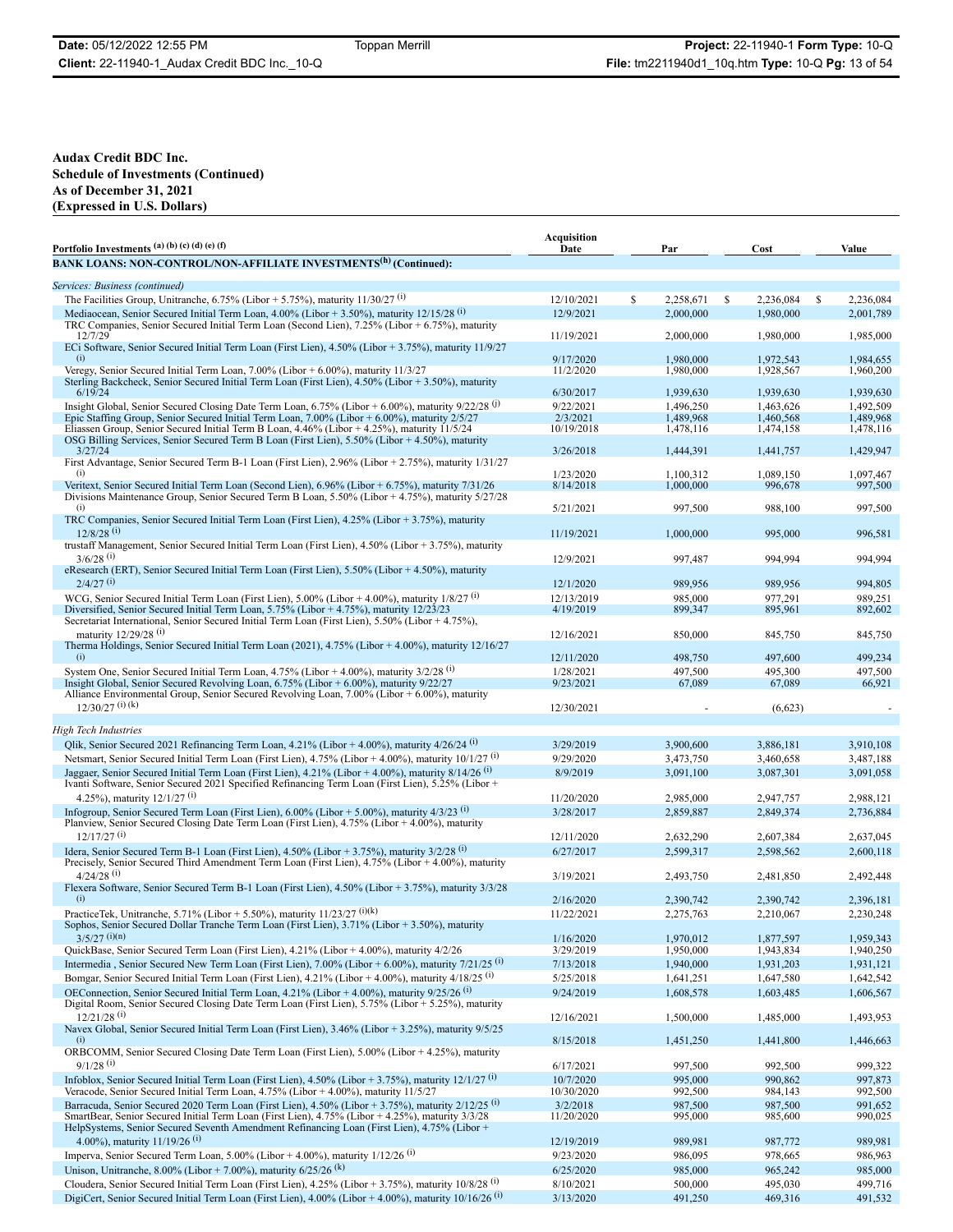| PracticeTek, Senior Secured Revolving Loan, 5.71% (Libor + 5.50%), maturity 11/23/27 (i)(k)                      | 11/22/2021 |           | (7,156)   |           |
|------------------------------------------------------------------------------------------------------------------|------------|-----------|-----------|-----------|
|                                                                                                                  |            |           |           |           |
| Containers, Packaging & Glass                                                                                    |            |           |           |           |
| InMark, Senior Secured Incremental Term Loan, 7.00% (Libor + 6.00%), maturity $12/23/26$ (i)(k)                  | 12/10/2021 | 3.740.625 | 3.653.125 | 3,665,813 |
| Transcendia, Senior Secured 2017 Refinancing Term Loan (First Lien), 4.50% (Libor + 3.50%),                      |            |           |           |           |
| maturity $5/30/24$ (i)                                                                                           | 5/11/2017  | 3,353,069 | 3,345,694 | 3,244,094 |
| Anchor Packaging, Senior Secured Initial Term Loan (First Lien), 4.21% (Libor + 4.00%), maturity                 |            |           |           |           |
| $7/18/26$ <sup>(i)</sup>                                                                                         | 7/17/2019  | 2,879,678 | 2.868,302 | 2,861,680 |
| Brook & Whittle, Senior Secured Initial Term Loan (First Lien), $4.50\%$ (Libor + 4.00%), maturity               |            |           |           |           |
| $12/14/28$ <sup>(i)</sup>                                                                                        | 12/9/2021  | 2,500,000 | 2,477,355 | 2,495,651 |
| Packaging Coordinators, Senior Secured Term B Loan (First Lien), 4.50% (Libor + 3.75%), maturity                 |            |           |           |           |
| $11/30/27$ <sup>(i)</sup>                                                                                        | 9/25/2020  | 2.468.813 | 2,460,773 | 2,473,420 |
| Paragon Films, Senior Secured Closing Date Term Loan (First Lien), 5.50% (Libor + 5.00%), maturity               |            |           |           |           |
| $12/16/28$ <sup>(i)</sup>                                                                                        | 12/15/2021 | 2,000,000 | 1.978.515 | 1,980,000 |
| Resource Label Group, Senior Secured Closing Date Initial Term Loan (First Lien), 5.00% (Libor +                 |            |           |           |           |
| 4.25%), maturity $7/7/28$ <sup>(i)</sup>                                                                         | 7/2/2021   | 1,879,747 | 1,870,648 | 1.881.331 |
| TricorBraun, Senior Secured Closing Date Initial Term Loan (First Lien), 3.75% (Libor + 3.25%),                  |            |           |           |           |
| maturity $3/3/28$ <sup>(i)</sup>                                                                                 | 1/29/2021  | 1,828,762 | 1,820,245 | 1,819,627 |
| Potters Industries, Senior Secured Initial Term Loan, 4.21% (Libor + 4.00%), maturity 12/14/27 <sup>(1)</sup>    | 11/19/2020 | 1,488,750 | 1.476.336 | 1,494,204 |
| Technimark, Senior Secured Initial Term Loan (First Lien), 4.25% (Libor + 3.75%), maturity 7/7/28 <sup>(i)</sup> | 6/30/2021  | 1,492,500 | 1,485,300 | 1,490,683 |
| Tekni-Plex, Senior Secured Tranche B-3 Initial Term Loan, 4.50% (Libor + 4.00%), maturity 9/15/28                |            |           |           |           |
| (i)                                                                                                              | 7/29/2021  | 1.054.520 | 1.052.080 | 1.056.280 |
| Lacerta, Senior Secured Term Loan, 6.25% (Libor + 5.50%), maturity 12/30/26                                      | 2/8/2021   | 990,000   | 980,150   | 990,000   |
| Pregis Corporation, Senior Secured Initial Term Loan (First Lien), 4.21% (Libor + 4.00%), maturity               |            |           |           |           |
| $7/31/26$ <sup>(i)</sup>                                                                                         | 7/25/2019  | 980,000   | 978,319   | 979.185   |
| Tank Holding, Senior Secured 2020 Refinancing Term Loan (First Lien), 3.46% (Libor + 3.25%),                     |            |           |           |           |
| maturity $3/26/26$ <sup>(i)</sup>                                                                                | 3/21/2019  | 977,500   | 974.681   | 971,563   |
| Applied Adhesives, Senior Secured Term A Loan, 5.75% (Libor + 5.00%), maturity 3/12/27                           | 3/12/2021  | 563.158   | 557.688   | 558.934   |
| Golden West Packaging, Senior Secured Initial Term Loan, 6.00% (Libor + 5.25%), maturity 12/1/27                 | 11/29/2021 | 500,000   | 495,000   | 496,250   |
| Pregis Corporation, Senior Secured Third Amendment Refinancing Term Loan (First Lien), 4.50%                     |            |           |           |           |
| (Libor + 4.00%), maturity $7/31/26$                                                                              | 12/9/2020  | 498,750   | 496.681   | 492,516   |
| Applied Adhesives, Senior Secured Revolving Loan, 5.75% (Libor + 5.00%), maturity 3/12/27                        | 3/12/2021  | 7,111     | 6,400     | 7,058     |
|                                                                                                                  |            |           |           |           |

The accompanying notes are an integral part of these financial statements.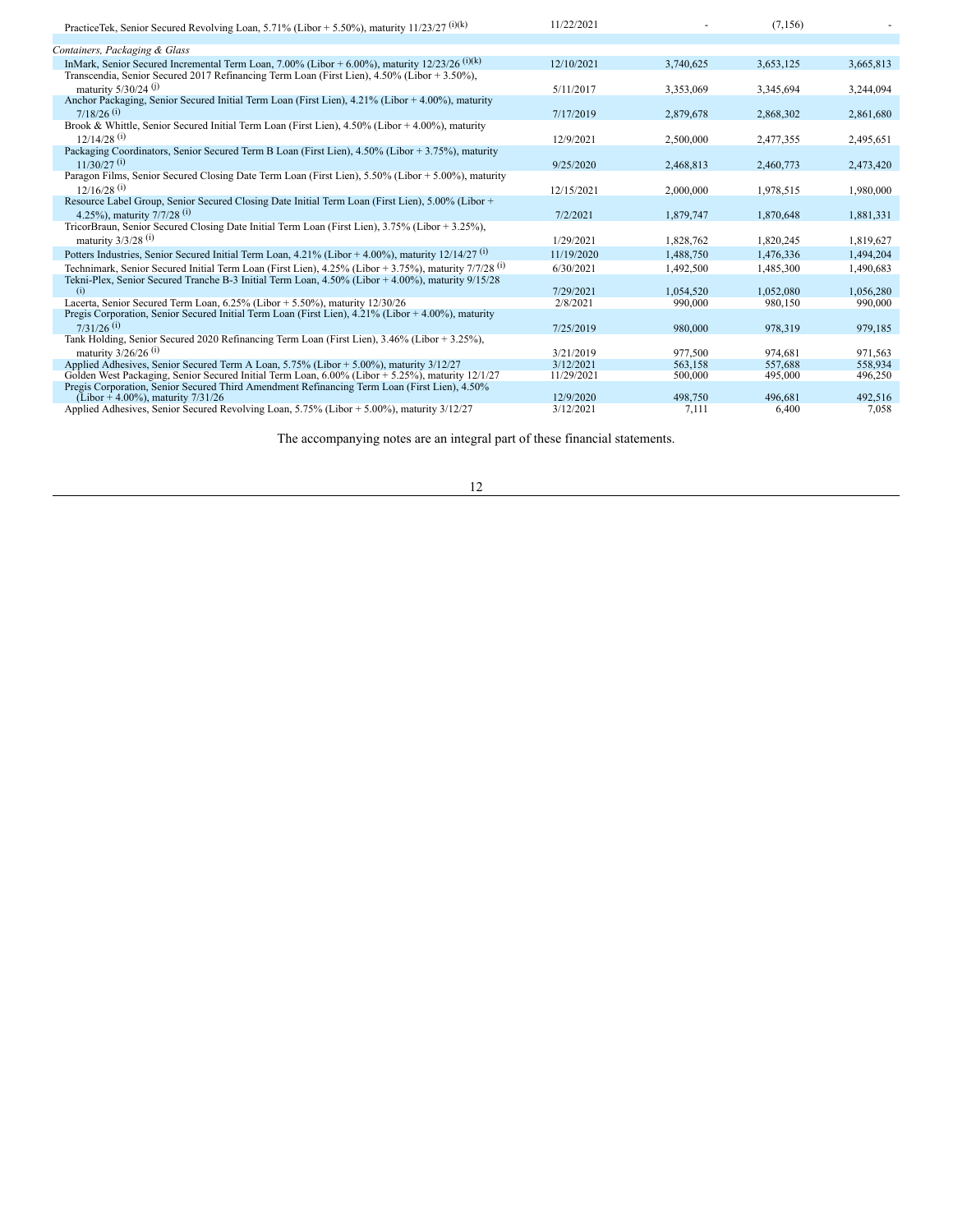| Portfolio Investments (a) (b) (c) (d) (e) (f)                                                                                                                                                                      | Acquisition<br>Date      | Par                       | Cost                   | Value                  |
|--------------------------------------------------------------------------------------------------------------------------------------------------------------------------------------------------------------------|--------------------------|---------------------------|------------------------|------------------------|
| <b>BANK LOANS: NON-CONTROL/NON-AFFILIATE INVESTMENTS<sup>(h)</sup> (Continued):</b>                                                                                                                                |                          |                           |                        |                        |
| Banking, Finance, Insurance & Real Estate                                                                                                                                                                          |                          |                           |                        |                        |
| Confluence, Senior Secured Initial Term Loan (First Lien), 4.25% (Libor + 3.75%), maturity 7/31/28                                                                                                                 |                          |                           |                        |                        |
| $(i)$ $(i)$                                                                                                                                                                                                        | 7/22/2021                | $\mathbb{S}$<br>4,000,000 | S<br>3,980,000<br>S    | 3,980,000              |
| Ascensus, Senior Secured Initial Term Loan (First Lien), 4.00% (Libor + 3.50%), maturity 8/2/28 <sup>(1)</sup>                                                                                                     | 11/17/2021               | 3,000,000                 | 2,985,000              | 2,994,898              |
| AmeriLife, Senior Secured Initial Term Loan (First Lien), 4.21% (Libor + 4.00%), maturity 3/18/27 <sup>(i)</sup><br>Newport Group, Senior Secured Initial Term Loan (First Lien), 3.71% (Libor + 3.50%), maturity  | 2/6/2020                 | 2,462,828                 | 2,449,570              | 2,460,960              |
| $9/12/25$ <sup>(i)</sup>                                                                                                                                                                                           | 8/9/2018                 | 2,421,181                 | 2,412,499              | 2,419,686              |
| American Beacon Advisors, Senior Secured Tranche D Term Loan (Second Lien), 9.00% (Libor +                                                                                                                         |                          |                           |                        |                        |
| 8.00%), maturity 4/30/25                                                                                                                                                                                           | 10/31/2017               | 2,117,133                 | 2,122,175              | 2,117,133              |
| Kestra Financial, Senior Secured Initial Term Loan, $4.46\%$ (Libor + 4.25%), maturity $6/3/26$ <sup>(1)</sup><br>Integro Insurance Brokers, Senior Secured Initial Term Loan (First Lien), 6.75% (Libor + 5.75%), | 4/29/2019                | 1,955,000                 | 1,941,773              | 1,949,240              |
| maturity 10/31/22                                                                                                                                                                                                  | 10/9/2015                | 1.930.484                 | 1.932.912              | 1,867,743              |
| EPIC Insurance, Unitranche, 6.00% (Libor + 5.25%), maturity 9/29/28<br>Orion, Senior Secured 2021 Refinancing Term Loan (First Lien), $4.50\%$ (Libor + 3.75%), maturity                                           | 8/27/2021                | 1,599,440                 | 1,568,405              | 1,591,442              |
| $9/24/27$ <sup>(i)</sup>                                                                                                                                                                                           | 8/4/2020                 | 1,485,028                 | 1,470,028              | 1,489,469              |
| SIAA, Unitranche, 7.25% (Libor + 6.25%), maturity 4/28/28                                                                                                                                                          | 4/21/2021                | 1,172,517                 | 1,152,547              | 1,172,517              |
| Advisor Group, Senior Secured Term B-1 Loan, 4.71% (Libor + 4.50%), maturity 7/31/26 <sup>(i)</sup>                                                                                                                | 1/31/2020                | 1,029,433                 | 1,025,199              | 1,033,203              |
| LERETA, Senior Secured Initial Term Loan, $6.00\%$ (Libor + 5.25%), maturity 7/30/28 <sup>(1)</sup>                                                                                                                | 7/27/2021                | 997,500                   | 987,500                | 995,006                |
| Community Brands, Senior Secured Initial Term Loan (First Lien), 5.00% (Libor + 4.00%), maturity<br>12/2/22                                                                                                        |                          |                           |                        |                        |
| Sedgwick Claims, Senior Secured Initial Term Loan, $3.46\%$ (Libor + 3.25%), maturity $12/31/25$ <sup>(i)</sup>                                                                                                    | 5/2/2018<br>2/12/2020    | 817,262<br>489,899        | 815,063<br>489,422     | 811,133<br>486,901     |
|                                                                                                                                                                                                                    |                          |                           |                        |                        |
| Chemicals, Plastics & Rubber                                                                                                                                                                                       |                          |                           |                        |                        |
| DuBois Chemicals, Senior Secured Term Loan (Second Lien) - 2019, 8.71% (Libor + 8.50%), maturity<br>9/30/27                                                                                                        | 10/8/2019                | 3,000,000                 | 2,975,353              | 2,985,000              |
| Vertellus, Senior Secured Initial Term Loan, 7.00% (Libor + 6.00%), maturity 12/22/27                                                                                                                              | 12/18/2020               | 2,977,500                 | 2,905,500              | 2,970,056              |
| Spectrum Plastics, Senior Secured Closing Date Term Loan (First Lien), 4.25% (Libor + 3.25%),                                                                                                                      |                          |                           |                        |                        |
| maturity 1/31/25 <sup>(i)</sup>                                                                                                                                                                                    | 1/26/2018                | 2,627,625                 | 2,633,804              | 2,574,630              |
| Unifrax, Senior Secured USD Term Loan (First Lien), $3.96\%$ (Libor + $3.75\%$ ), maturity $12/12/25$ <sup>(1)</sup>                                                                                               | 11/5/2018                | 2,426,216                 | 2,407,584              | 2,403,249              |
| Boyd Corp, Senior Secured Initial Loan (Second Lien), 6.96% (Libor + 6.75%), maturity $9/6/26$ <sup>(i)</sup><br>USALCO, Senior Secured Term Loan A, $7.00\%$ (Libor + 6.00%), maturity 10/19/27                   | 8/16/2018<br>10/26/2021  | 2,000,000<br>2,000,000    | 2,001,674<br>1,980,000 | 1,996,853<br>1,985,000 |
| Meridian Adhesives Group, Senior Secured Initial Term Loan, 4.75% (Libor + 4.00%), maturity                                                                                                                        |                          |                           |                        |                        |
| 7/24/28                                                                                                                                                                                                            | 7/16/2021                | 2,000,000                 | 1,980,300              | 1,985,000              |
| Q Holding, Senior Secured Term B Loan (2019), $6.00\%$ (Libor $+ 5.00\%$ ), maturity 12/29/23<br>DuBois Chemicals, Senior Secured Term Loan B (First Lien), 4.71% (Libor + 4.50%), maturity                        | 8/20/2019                | 1,955,000                 | 1,948,615              | 1,935,450              |
| 9/30/26                                                                                                                                                                                                            | 10/8/2019                | 1,777,250                 | 1,745,650              | 1,763,920              |
| Prince Minerals, Senior Secured Initial Term Loan (First Lien), 4.50% (Libor + 3.50%), maturity                                                                                                                    |                          |                           |                        |                        |
| $3/31/25$ <sup>(i)</sup><br>Vantage Specialty Chemicals, Senior Secured Closing Date Term Loan (First Lien), 4.50% (Libor +                                                                                        | 3/22/2018                | 962,500                   | 959,965                | 959,012                |
| 3.50%), maturity 10/28/24 (i)                                                                                                                                                                                      | 11/30/2018               | 967,254                   | 956,813                | 951,552                |
| Polytek, Senior Secured Term Loan, 5.75% (Libor + 4.75%), maturity 9/20/24                                                                                                                                         | 12/23/2020               | 495,081                   | 490,381                | 492,606                |
| Ascensus Specialties, Senior Secured Initial Term Loan, $5.00\%$ (Libor + 4.25%), maturity 6/30/28 <sup>(1)</sup>                                                                                                  | 12/3/2021                | 498,744                   | 488,744                | 488,770                |
| Boyd Corp, Senior Secured Initial Term Loan (First Lien), 3.71% (Libor + 3.50%), maturity 9/6/25 <sup>(i)</sup>                                                                                                    | 11/7/2018                | 492,366                   | 465,615                | 487,876                |
| Vertellus, Senior Secured Revolving Credit Loan, 7.00% (Libor + 6.00%), maturity 12/22/25<br>USALCO, Senior Secured Revolving Loan, $7.00\%$ (Libor $+ 6.00\%$ ), maturity $10/19/26$                              | 12/18/2020<br>10/26/2021 | 106,972<br>24,194         | 94,817<br>20,968       | 106,705<br>24,012      |
|                                                                                                                                                                                                                    |                          |                           |                        |                        |
| Aerospace & Defense                                                                                                                                                                                                |                          |                           |                        |                        |
| CPI International, Senior Secured Second Amendment Incremental Term Loan (First Lien), 5.75%<br>(Libor + 4.75%), maturity $7/26/24$                                                                                | 10/1/2019                | 5.222.307                 | 5,181,858              | 5,222,307              |
| HDT Global, Senior Secured Initial Term Loan, 6.50% (Libor + 5.75%), maturity 7/8/27                                                                                                                               | 6/30/2021                | 3,412,500                 | 3,307,500              | 3,378,375              |
| StandardAero, Senior Secured 2020 Term B-1 Loan, $3.71\%$ (Libor + $3.50\%$ ), maturity $4/6/26$ <sup>(1)</sup>                                                                                                    | 1/24/2019                | 3,271,155                 | 3,264,358              | 3,197,669              |
| Consolidated Precision Products, Senior Secured Initial Term Loan (Second Lien), 8.75% (Libor +                                                                                                                    | 5/10/2018                | 2,000,000                 |                        | 1,920,000              |
| 7.75%), maturity 4/30/26<br>Whitcraft, Unitranche, 7.00% (Libor + 6.00%), maturity 4/3/23                                                                                                                          | 3/6/2020                 | 1,962,398                 | 2,007,007<br>1,954,769 | 1,918,244              |
| StandardAero, Senior Secured 2020 Term B-2 Loan, 3.71% (Libor + 3.50%), maturity 4/6/26 <sup>(i)</sup>                                                                                                             | 1/24/2019                | 1,758,685                 | 1,755,031              | 1,719,177              |
| Tronair, Senior Secured Initial Term Loan (First Lien), 6.75% (Libor + 5.75%) cash, 0.50% PIK,                                                                                                                     |                          |                           |                        |                        |
| maturity 9/8/23                                                                                                                                                                                                    | 9/30/2016                | 1,372,158                 | 1,369,408              | 1,325,504              |
| Peraton, Senior Secured Term B Loan (First Lien), 4.50% (Libor + 3.75%), maturity 2/1/28 <sup>(i)</sup><br>Amentum, Senior Secured Tranche 2 Term Loan (First Lien), 5.50% (Libor + 4.75%), maturity 1/29/27       | 2/23/2021                | 992,500                   | 988,100                | 995,090                |
|                                                                                                                                                                                                                    | 10/29/2020               | 992,500                   | 975,947                | 994,823                |
| Amentum, Senior Secured Tranche 1 Term Loan (First Lien), 3.71% (Libor + 3.50%), maturity 1/29/27                                                                                                                  |                          |                           |                        |                        |
| (i)<br>API Technologies, Senior Secured Initial Term Loan (First Lien), 4.46% (Libor + 4.25%), maturity                                                                                                            | 1/24/2020                | 985,000                   | 960,031                | 974,961                |
| 5/9/26                                                                                                                                                                                                             | 1/15/2020                | 979.900                   | 956.544                | 962,751                |
| BlueHalo, Unitranche, $7.00\%$ (Libor + 6.00%), maturity $10/31/25$                                                                                                                                                | 11/17/2021               | 499,027                   | 491,527                | 495,284                |
| Consolidated Precision Products, Senior Secured Initial Term Loan (First Lien), 4.75% (Libor +<br>3.75%), maturity $4/30/25$ <sup>(1)</sup>                                                                        |                          | 487,900                   |                        | 470,917                |
| Novaria Group, Senior Secured Initial Term Loan, 6.50% (Libor + 5.50%), maturity 1/27/27                                                                                                                           | 7/18/2019<br>1/24/2020   | 481,818                   | 486,144<br>477,971     | 466,159                |
| Blue Halo, Senior Secured Revolving Loan, $7.00\%$ (Libor + 6.00%), maturity $10/31/25$                                                                                                                            | 11/17/2021               | 25,305                    | 23,815                 | 25,115                 |
| Capital Equipment                                                                                                                                                                                                  |                          |                           |                        |                        |
| FloWorks, Senior Secured Initial Term Loan (First Lien), 5.50% (Libor + 5.00%), maturity $12/27/28$ (i)                                                                                                            | 12/27/2021               | 4,000,000                 | 3,850,000              | 3,960,000              |
| Plaskolite, Senior Secured 2021-1 Refinancing Term Loan (First Lien), 4.75% (Libor + 4.00%),                                                                                                                       |                          |                           |                        |                        |
| maturity $12/15/25$ <sup>(i)</sup>                                                                                                                                                                                 | 12/12/2018               | 3,880,675                 | 3,836,318              | 3,850,705              |
| MW Industries, Senior Secured 2018 New Term Loan (First Lien), 3.96% (Libor + 3.75%), maturity<br>$9/30/24$ <sup>(i)</sup>                                                                                         |                          |                           |                        |                        |
|                                                                                                                                                                                                                    | 4/20/2018                | 2,037,185                 | 2,037,185              | 2,011,277              |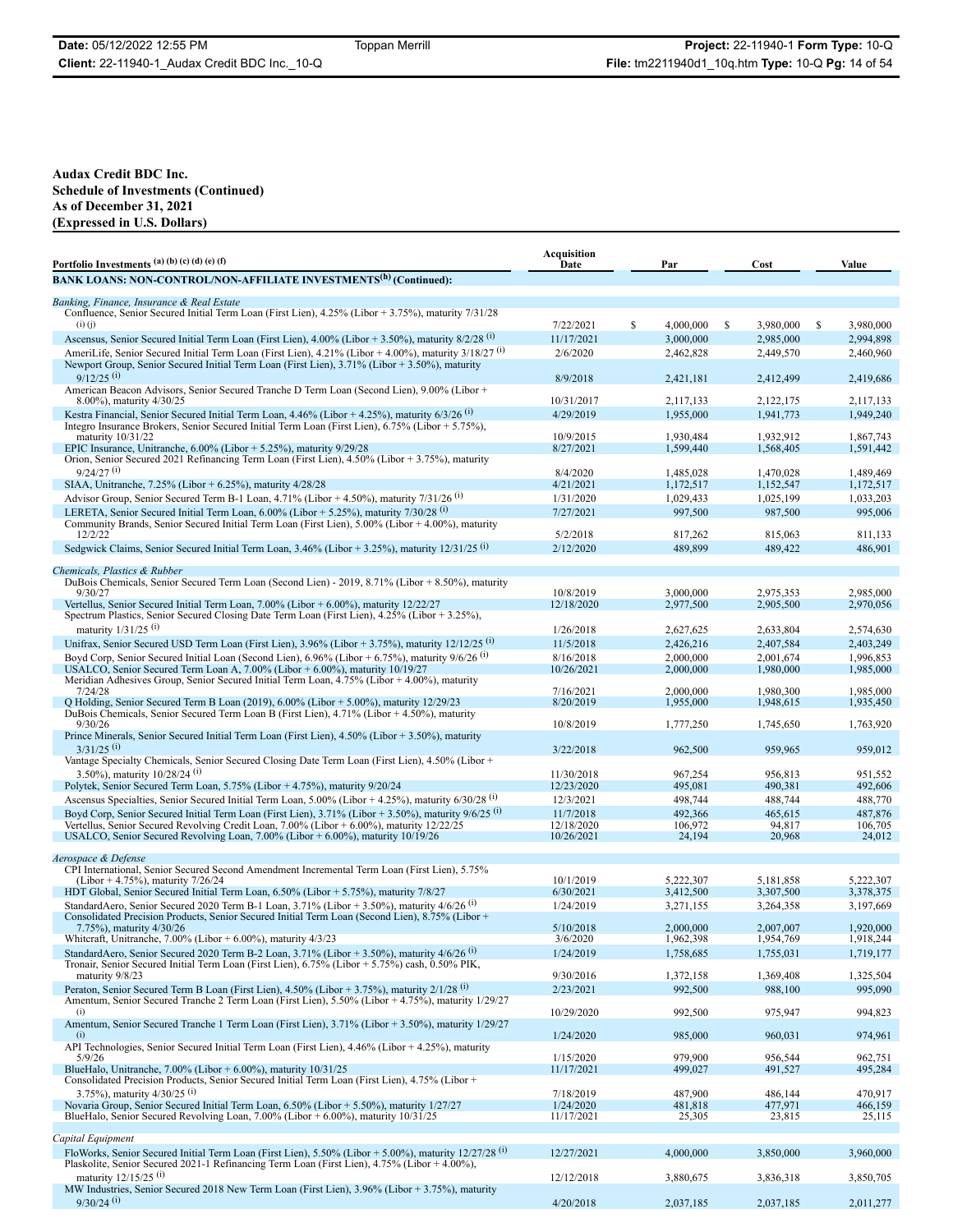| Excelitas, Senior Secured Initial Term Loan (Second Lien), 8.50% (Libor + 7.50%), maturity 12/1/25<br>(i)      | 2/19/2020  | 1.500.000 | 1.482.834 | 1,506,460 |
|----------------------------------------------------------------------------------------------------------------|------------|-----------|-----------|-----------|
| Edward Don, Senior Secured Initial Term Loan, $5.25\%$ (Libor + 4.25%), maturity $7/2/25$                      | 6/26/2018  | 1.370.943 | 1.367.973 | 1,302,395 |
| Flow Control Group, Senior Secured Initial Term Loan (First Lien), $4.25\%$ (Libor + 3.75%), maturity          |            |           |           |           |
| $3/31/28$ <sup>(i)</sup>                                                                                       | 3/17/2021  | 1.184.544 | 1.181.906 | 1.184.320 |
| TriMark, Senior Secured Initial Term Loan (First Lien), $3.71\%$ (Libor + $3.50\%$ ), maturity $8/28/24$       | 6/13/2018  | 973,447   | 902,470   | 759,288   |
| Culligan, Senior Secured Initial Term B Loan, $4.50\%$ (Libor + 4.00%), maturity 7/31/28 <sup>(i)</sup>        | 6/17/2021  | 500,000   | 497.500   | 502,107   |
| Restaurant Technologies, Senior Secured Initial Loan (Second Lien), 6.71% (Libor + 6.50%), maturity<br>10/1/26 | 2/11/2020  | 500,000   | 503,008   | 498,750   |
| Infinite Electronics, Senior Secured Initial Term Loan (First Lien), 4.25% (Libor + 3.75%), maturity           |            |           |           |           |
| $3/2/28$ <sup>(i)</sup>                                                                                        | 2/24/2021  | 497,500   | 496,400   | 496,938   |
| Duravant, Senior Secured Incremental Amendment No. 5 Term Loan (First Lien), 4.50% (Libor +                    |            |           |           |           |
| 3.75%), maturity $5/19/28$ <sup>(i)</sup>                                                                      | 3/5/2020   | 492,424   | 492,424   | 492,387   |
| Excelitas, Senior Secured Initial USD Term Loan (First Lien), 4.50% (Libor + 3.50%), maturity                  |            |           |           |           |
| $12/2/24$ <sup>(i)</sup>                                                                                       | 10/24/2018 | 483.627   | 486.011   | 485,701   |
| Flow Control Group, Senior Secured Amendment No. 1 Delayed Draw Term Loan (First Lien), 4.25%                  |            |           |           |           |
| (Libor + 3.75%), maturity $3/31/28$ <sup>(i)</sup>                                                             | 7/27/2021  | 421.493   | 420,243   | 421.414   |
|                                                                                                                |            |           |           |           |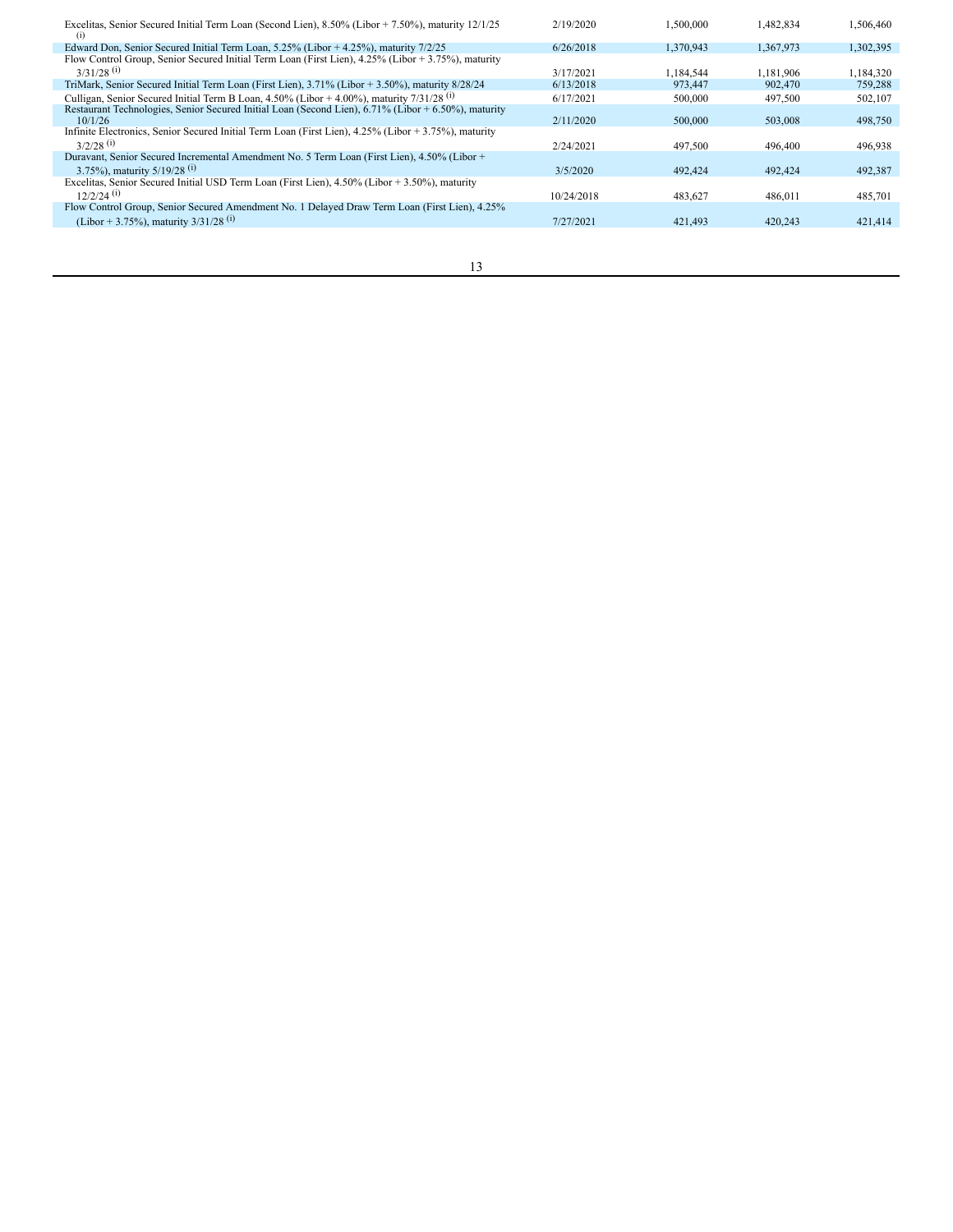| Portfolio Investments (a) (b) (c) (d) (e) (f)                                                                                                                                                               | Acquisition             |                        |                        |                        |
|-------------------------------------------------------------------------------------------------------------------------------------------------------------------------------------------------------------|-------------------------|------------------------|------------------------|------------------------|
|                                                                                                                                                                                                             | Date                    | Par                    | Cost                   | Value                  |
| <b>BANK LOANS: NON-CONTROL/NON-AFFILIATE INVESTMENTS<sup>(h)</sup> (Continued):</b>                                                                                                                         |                         |                        |                        |                        |
| Services: Consumer                                                                                                                                                                                          |                         |                        |                        |                        |
| A Place For Mom, Senior Secured Term Loan, 4.75% (Libor + 3.75%), maturity 2/10/26                                                                                                                          | 7/28/2017               | \$<br>2,611,593        | S<br>2,611,369         | S<br>2,565,890         |
| Weld North, Senior Secured 2021 Term Loan, $4.75\%$ (Libor + 3.75%), maturity $12/21/27$ <sup>(1)</sup>                                                                                                     | 12/21/2020              | 2,420,419              | 2,420,419              | 2,424,416              |
| Smart Start, Senior Secured Term B Loan (First Lien), 5.00% (Libor + 4.50%), maturity 12/16/28 <sup>(i)</sup>                                                                                               | 12/10/2021              | 2,000,000              | 1,980,000              | 1,980,000              |
| Smart Start, Senior Secured Term B Loan (Second Lien), 8.25% (Libor + 7.75%), maturity 12/16/29 <sup>(i)</sup>                                                                                              | 12/10/2021              | 2,000,000              | 1,960,000              | 1,960,000              |
| Mister Car Wash, Senior Secured Initial Term Loan (First Lien), $3.21\%$ (Libor + 3.00%), maturity                                                                                                          |                         |                        |                        |                        |
| $5/14/26$ <sup>(i)</sup>                                                                                                                                                                                    | 5/8/2019                | 1,532,172              | 1,529,857              | 1,527,120              |
| FullBloom, Senior Secured Initial Term Loan (First Lien), 5.00% (Libor + 4.25%), maturity 12/15/28<br>(i)                                                                                                   | 12/10/2021              | 1,500,000              | 1,485,000              | 1,485,000              |
|                                                                                                                                                                                                             |                         |                        |                        |                        |
| Ned Stevens, Senior Secured Term A Loan, $6.50\%$ (Libor + 5.50%), maturity $9/30/25$ <sup>(k)</sup><br>Teaching Strategies, Senior Secured Initial Term Loan (First Lien), 4.75% (Libor + 4.25%), maturity | 9/30/2019               | 1,405,229              | 1,388,225              | 1,405,229              |
| 8/31/28                                                                                                                                                                                                     | 8/19/2021               | 1,000,000              | 990,060                | 1,000,000              |
| Spring Education, Senior Secured Initial Term Loan (First Lien), 4.46% (Libor + 4.25%), maturity                                                                                                            |                         |                        |                        |                        |
| $7/30/25$ <sup>(i)</sup>                                                                                                                                                                                    | 7/26/2018               | 967,500                | 966,117                | 941,386                |
| Aegis Sciences, Senior Secured Initial Term Loan (2018) (First Lien), 6.50% (Libor + 5.50%), maturity                                                                                                       |                         |                        |                        |                        |
| $5/9/25$ <sup>(i)</sup>                                                                                                                                                                                     | 5/4/2018                | 718,618                | 712,798                | 710,570                |
| Ned Stevens, Senior Secured Revolving Loan, 6.50% (Libor + 5.50%), maturity 9/30/25 <sup>(k)</sup>                                                                                                          | 9/30/2019               |                        | (2,614)                |                        |
|                                                                                                                                                                                                             |                         |                        |                        |                        |
| Transportation: Cargo<br>Evans Network, Senior Secured Initial Term Loan (First Lien), 5.00% (Libor + 4.25%), maturity                                                                                      |                         |                        |                        |                        |
| $8/19/28$ <sup>(i)</sup>                                                                                                                                                                                    |                         |                        |                        |                        |
| Odyssey Logistics & Technology, Senior Secured New Term Loan (First Lien), 5.00% (Libor +                                                                                                                   | 8/6/2021                | 3,664,286              | 3,624,286              | 3,652,180              |
| 4.00%), maturity $10/12/24$ <sup>(i)</sup>                                                                                                                                                                  |                         |                        |                        |                        |
| Capstone Logistics, Senior Secured Closing Date Term Loan (First Lien), 5.75% (Libor + 4.75%),                                                                                                              | 11/20/2018              | 3,571,843              | 3,569,083              | 3,546,929              |
| maturity 11/12/27                                                                                                                                                                                           | 11/12/2020              | 2,117,015              | 2,097,983              | 2,111,723              |
| AIT Worldwide Logistics, Senior Secured Initial Term Loan (First Lien), 5.50% (Libor + 4.75%),                                                                                                              |                         |                        |                        |                        |
| maturity $4/6/28$ <sup>(i)</sup>                                                                                                                                                                            | 12/9/2021               | 1,995,000              | 1,990,013              | 1,995,707              |
| Worldwide Express, Senior Secured Initial Term Loan (First Lien), 5.00% (Libor + 4.25%), maturity                                                                                                           |                         |                        |                        |                        |
| $7/26/28$ <sup>(i)</sup>                                                                                                                                                                                    | 7/23/2021               | 1,500,000              | 1,488,750              | 1,505,619              |
| Omni Logistics, Senior Secured Term Loan (First Lien), 6.00% (Libor + 5.00%), maturity 12/30/26                                                                                                             | 11/24/2021              | 1,109,719              | 1,098,000              | 1,101,396              |
| Omni Logistics, Senior Secured Revolving Credit Loan (First Lien), 6.00% (Libor + 5.00%), maturity<br>12/30/25                                                                                              | 11/24/2021              | 28,459                 | 27,320                 | 28,245                 |
|                                                                                                                                                                                                             |                         |                        |                        |                        |
| Beverage, Food & Tobacco                                                                                                                                                                                    |                         |                        |                        |                        |
| Bettcher Industries, Senior Secured Initial Term Loan (Second Lien), 7.75% (Libor + 7.25%), maturity                                                                                                        |                         |                        |                        |                        |
| $12/14/29$ <sup>(i)</sup>                                                                                                                                                                                   | 12/13/2021              | 2,500,000              | 2,475,000              | 2,475,000              |
| Sovos Brands, Senior Secured Initial Term Loan (First Lien), 4.50% (Libor + 3.75%), maturity 6/8/28                                                                                                         |                         |                        |                        |                        |
| (i)                                                                                                                                                                                                         | 6/8/2021                | 2,033,001              | 2,033,001              | 2,035,909              |
| Bettcher Industries, Senior Secured Initial Term Loan (First Lien), 4.50% (Libor + 4.00%), maturity<br>$12/14/28$ <sup>(i)</sup>                                                                            |                         |                        |                        |                        |
| Kettle Cuisine, Senior Secured Initial Term Loan (First Lien), 4.75% (Libor + 3.75%), maturity 8/25/25                                                                                                      | 12/13/2021<br>8/22/2018 | 2,000,000<br>1,935,000 | 1,980,000<br>1,930,127 | 1,980,000<br>1,905,975 |
| Dessert Holdings, Senior Secured Initial Term Loan (First Lien), $4.75\%$ (Libor + 4.00%), maturity                                                                                                         |                         |                        |                        |                        |
| 6/9/28                                                                                                                                                                                                      | 6/7/2021                | 1,496,250              | 1,485,300              | 1,485,028              |
| Monogram Foods, Senior Secured Cov-Lite Term Loan B, 4.50% (Libor + 4.00%), maturity 8/28/28                                                                                                                | 8/13/2021               | 1,000,000              | 990,000                | 992,500                |
|                                                                                                                                                                                                             |                         |                        |                        |                        |
| Automotive                                                                                                                                                                                                  |                         |                        |                        |                        |
| Highline, Senior Secured Initial Term Loan (First Lien), 5.25% (Libor + 4.50%), maturity $11/9/27$ (i)<br>Rough Country, Senior Secured Initial Term Loan (First Lien), 4.25% (Libor + 3.50%), maturity     | 10/29/2020              | 2,842,159              | 2,776,983              | 2,819,912              |
| $7/28/28$ <sup>(i)</sup>                                                                                                                                                                                    | 7/26/2021               | 1,995,000              | 1,990,000              |                        |
|                                                                                                                                                                                                             |                         |                        |                        | 1,995,000              |
| Truck Hero, Senior Secured Initial Term Loan, $4.00\%$ (Libor + 3.25%), maturity $1/31/28$ <sup>(1)</sup><br>Safe Fleet, Senior Secured Tranche B-1 Term Loan (First Lien), 4.75% (Libor + 3.75%), maturity | 1/20/2021               | 1,488,750              | 1,488,750              | 1,485,737              |
| 2/3/25                                                                                                                                                                                                      | 11/28/2018              | 967,500                | 950.885                | 960,244                |
| IXS, Senior Secured Initial Term Loan, $5.00\%$ (Libor + 4.25%), maturity $3/5/27$ <sup>(i)</sup>                                                                                                           | 2/27/2020               | 794,417                | 792,552                | 782,495                |
| Wheel Pros, Senior Secured Initial Term Loan (First Lien), 5.25% (Libor + 4.50%), maturity $5/11/28$ <sup>(1)</sup>                                                                                         | 4/23/2021               | 498,750                | 494,350                | 498,850                |
| Safe Fleet, Senior Secured Initial Term Loan (Second Lien), 7.75% (Libor + 6.75%), maturity 2/2/26                                                                                                          | 2/7/2020                | 500,000                | 491,417                | 496,250                |
|                                                                                                                                                                                                             |                         |                        |                        |                        |
| Construction & Building                                                                                                                                                                                     |                         |                        |                        |                        |
| Tangent, Senior Secured Closing Date Term Loan (First Lien), 4.96% (Libor + 4.75%), maturity                                                                                                                |                         |                        |                        |                        |
| $11/30/24$ <sup>(i)</sup>                                                                                                                                                                                   | 10/2/2019               | 1.792.819              | 1,783,355              | 1,774,891              |
| PlayPower, Senior Secured Initial Term Loan, 5.71% (Libor + 5.50%), maturity 5/8/26<br>PlayCore, Senior Secured Initial Term Loan (Second Lien), 8.75% (Libor + 7.75%), maturity 9/29/25                    | 5/10/2019<br>2/7/2020   | 1,756,917<br>1,500,000 | 1,756,917<br>1,475,188 | 1,686,640<br>1,500,000 |
| PlayCore, Senior Secured Initial Term Loan (First Lien), 4.75% (Libor + 3.75%), maturity 9/30/24 <sup>(i)</sup>                                                                                             | 9/18/2017               | 956,924                | 955,673                | 955,693                |
| CHI Overhead Doors, Senior Secured Third Amendment Initial Term Loan (First Lien), 4.50% (Libor                                                                                                             |                         |                        |                        |                        |
| $+3.50\%$ , maturity 7/31/25 <sup>(i)</sup>                                                                                                                                                                 | 7/28/2015               | 615,739                | 617,179                | 617,221                |
| Acuren, Senior Secured Initial Term Loan, 4.21% (Libor + 4.00%), maturity 1/23/27                                                                                                                           | 1/17/2020               | 479,011                | 477,104                | 479,011                |
| Hoffman Southwest, Senior Secured Initial Term Loan, 6.50% (Libor + 5.50%), maturity 8/14/23                                                                                                                | 5/16/2019               | 446,460                | 446,911                | 441,437                |
|                                                                                                                                                                                                             |                         |                        |                        |                        |
| Wholesale                                                                                                                                                                                                   |                         |                        |                        |                        |
| Carlisle FoodService, Senior Secured Initial Term Loan (First Lien), 4.00% (Libor + 3.00%), maturity<br>3/20/25                                                                                             | 3/16/2018               | 3,849,619              | 3,850,157              | 3,806,310              |
| PetroChoice, Senior Secured Initial Term Loan (First Lien), 6.00% (Libor + 5.00%), maturity 8/19/22                                                                                                         | 9/2/2015                | 1,875,184              | 1,869,627              | 1,814,241              |
| ABB Optical, Senior Secured Initial Term Loan (First Lien), 6.00% (Libor + 5.00%), maturity 6/15/23                                                                                                         | 6/14/2016               | 1,424,830              | 1,425,559              | 1,389,209              |
|                                                                                                                                                                                                             |                         |                        |                        |                        |
| Hotels, Gaming & Leisure                                                                                                                                                                                    |                         |                        |                        |                        |
| Aimbridge, Senior Secured Initial Term Loan (2019) (First Lien), 3.96% (Libor + 3.75%), maturity<br>$2/2/26$ <sup>(i)</sup>                                                                                 |                         |                        |                        |                        |
| Northstar, Senior Secured Term Loan, 6.75% (Libor + 6.25%) cash, 1.00% PIK, maturity 6/7/24                                                                                                                 | 1/17/2019<br>5/8/2017   | 2,922,725<br>1,366,260 | 2,915,974<br>1,366,260 | 2,871,577<br>1,321,856 |
| Auto Europe, Senior Secured Initial Dollar Term Loan, 6.00% (Libor + 5.00%), maturity 10/21/23                                                                                                              | 10/19/2016              | 1,119,231              | 1,115,110              | 895,385                |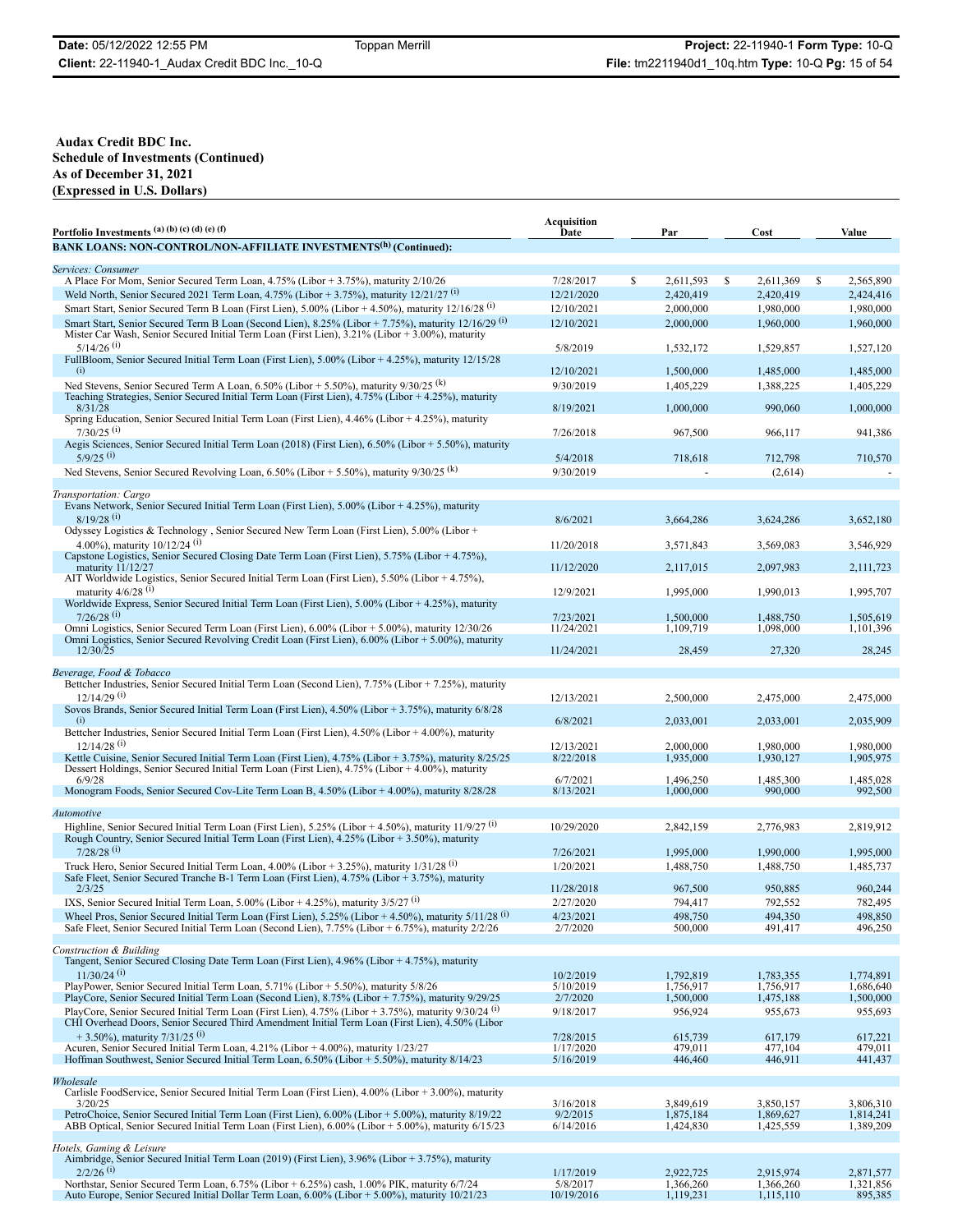| Consumer Goods: Non-durable                                                                           |           |           |           |           |
|-------------------------------------------------------------------------------------------------------|-----------|-----------|-----------|-----------|
| Hoffmaster Group, Senior Secured Tranche B-1 Term Loan (First Lien), 5.00% (Libor + 4.00%),           |           |           |           |           |
| maturity $11/21/23$ <sup>(i)</sup>                                                                    | 11/9/2016 | 2,393,770 | 2.389.338 | 2.245.348 |
| Augusta Sportswear Group, Senior Secured Initial Term Loan, 5.50% (Libor + 4.50%), maturity           |           |           |           |           |
| $10/26/23$ <sup>(j)</sup>                                                                             | 11/2/2016 | 2.029.843 | 2.023.255 | 1.994.321 |
| Badger Sportswear, Senior Secured Initial Term Loan (First Lien), $5.75\%$ (Libor + 4.50%), maturity  |           |           |           |           |
| 9/11/23                                                                                               | 9/29/2016 | 1.881.139 | 1.875.639 | 1.857.624 |
| Hoffmaster Group, Senior Secured Initial Term Loan (Second Lien), $10.50\%$ (Libor + 9.50%), maturity |           |           |           |           |
| 11/21/24                                                                                              | 2/7/2020  | 1.250.000 | .250,000  | 1,209,375 |
|                                                                                                       |           |           |           |           |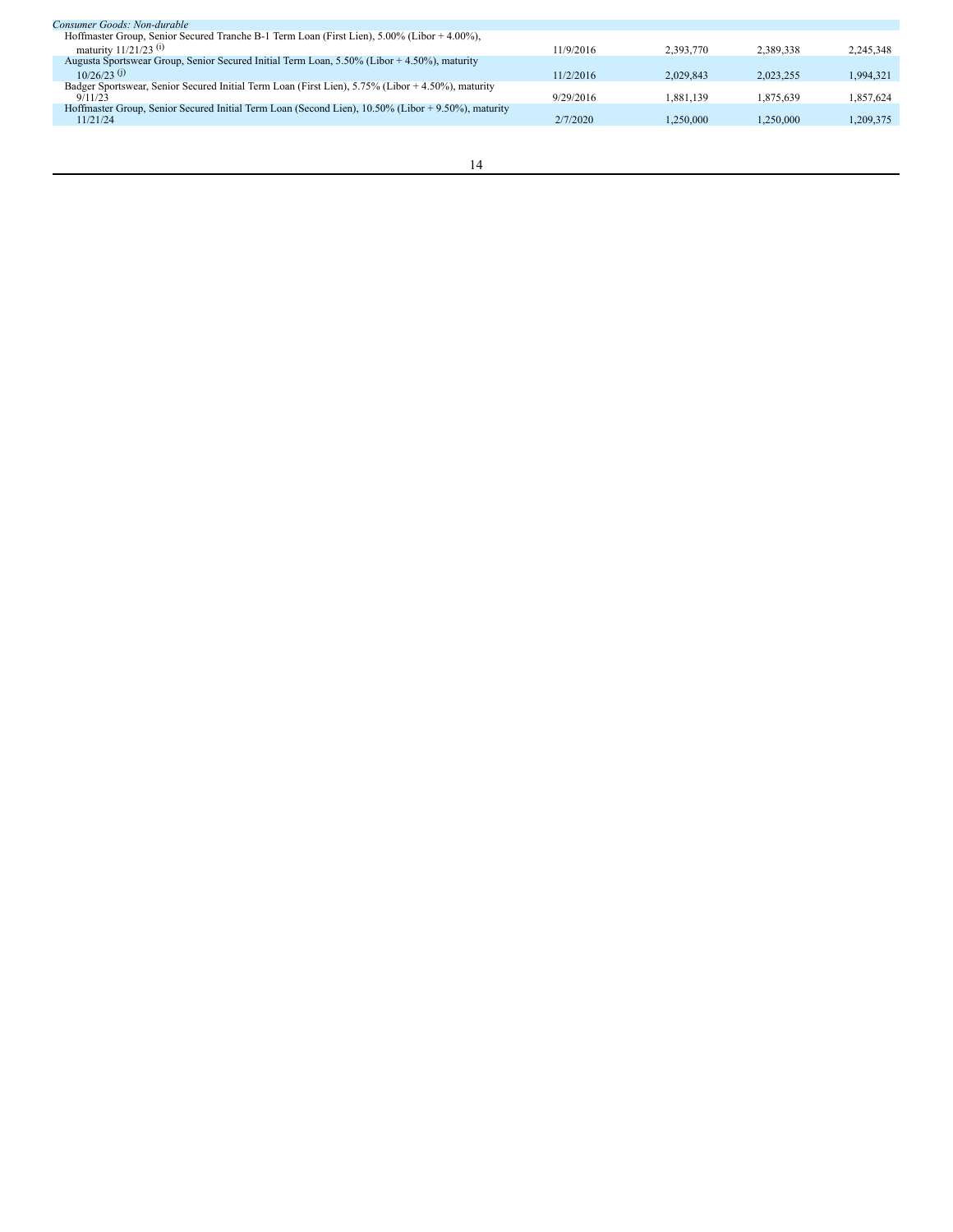| Portfolio Investments (a) (b) (c) (d) (e) (f)                                                                            | Acquisition<br>Date |              | Par       |               | Cost        |             | Value       |
|--------------------------------------------------------------------------------------------------------------------------|---------------------|--------------|-----------|---------------|-------------|-------------|-------------|
| <b>BANK LOANS: NON-CONTROL/NON-AFFILIATE INVESTMENTS<sup>(h)</sup> (Continued):</b>                                      |                     |              |           |               |             |             |             |
| Media: Diversified & Production                                                                                          |                     |              |           |               |             |             |             |
| Cast & Crew, Senior Secured Initial Term Loan (First Lien), 3.71% (Libor + 3.50%), maturity $2/9/26$ <sup>(1)</sup>      | 1/16/2019           | $\mathbb{S}$ | 2,924,905 | <sup>\$</sup> | 2,909,965   | <b>S</b>    | 2,928,921   |
| <b>Environmental Industries</b>                                                                                          |                     |              |           |               |             |             |             |
| Denali Water Solutions, Senior Secured Closing Date Term Loan, 5.00% (Libor + 4.25%), maturity<br>3/27/28                | 3/18/2021           |              | 1,990,000 |               | 1,970,000   |             | 1,967,613   |
| Keter Environmental Services, Unitranche, 7.50% (Libor + 6.50%), maturity $10/29/27$ <sup>(1)</sup>                      | 11/5/2021           |              | 500,000   |               | 495,000     |             | 495,000     |
| Keter Environmental Services, Unitranche, 7.50% (Libor + 6.50%), maturity $10/29/27$ <sup>(1)</sup>                      | 11/5/2021           |              | 4,560     |               | 4,514       |             | 4,514       |
|                                                                                                                          |                     |              |           |               |             |             |             |
| Metals & Mining<br>Dynatect, Senior Secured Term B Loan, 5.50% (Libor + 4.50%), maturity 9/30/22 <sup>(1)</sup>          | 8/16/2019           |              | 1,937,063 |               | 1,926,533   |             | 1,917,692   |
|                                                                                                                          |                     |              |           |               |             |             |             |
| Utilities: Electric<br>Systems Control, Senior Secured Initial Term Loan, 5.75% (Libor + 4.75%), maturity 3/28/25        | 6/15/2021           |              | 1,490,973 |               | 1,488,636   |             | 1,472,336   |
| <b>Forest Products &amp; Paper</b>                                                                                       |                     |              |           |               |             |             |             |
| Loparex, Senior Secured Initial Term Loan (First Lien), 4.71% (Libor + 4.50%), maturity 7/31/26                          | 7/29/2019           |              | 1,466,250 |               | 1,455,917   |             | 1,462,584   |
| Retail                                                                                                                   |                     |              |           |               |             |             |             |
| Varsity Brands, Senior Secured Initial Term Loan (First Lien), 4.50% (Libor + 3.50%), maturity                           |                     |              |           |               |             |             |             |
| $12/16/24$ <sup>(i)</sup>                                                                                                | 10/17/2018          |              | 967,287   |               | 971,481     |             | 952,067     |
| StubHub, Senior Secured USD Term B Loan, $3.71\%$ (Libor + $3.50\%$ ), maturity $2/12/27$ <sup>(1)</sup>                 | 1/31/2020           |              | 490,000   |               | 488,093     |             | 481,558     |
| Media: Advertising, Printing & Publishing                                                                                |                     |              |           |               |             |             |             |
| Ansira, Unitranche, $7.50\%$ (Libor + 6.50%) PIK, maturity $12/20/24$                                                    | 12/20/2016          |              | 2,171,946 |               | 2,166,066   |             | 1,346,607   |
|                                                                                                                          |                     |              |           |               |             |             |             |
| Utilities: Water<br>Aegion, Senior Secured Initial Term Loan, 5.50% (Libor + 4.75%), maturity 5/17/28                    | 4/1/2021            |              | 997,500   |               | 992,800     |             | 995,006     |
| Energy: Electricity<br>Franklin Energy, Senior Secured Term B Loan (First Lien), 4.21% (Libor + 4.00%), maturity 8/14/26 | 8/14/2019           |              | 977,500   |               | 975,628     |             | 962,838     |
| Consumer Goods: Durable                                                                                                  |                     |              |           |               |             |             |             |
| Careismatic Brands, Senior Secured Initial Term Loan (First Lien), 3.75% (Libor + 3.25%), maturity                       |                     |              |           |               |             |             |             |
| $1/6/28$ <sup>(i)</sup>                                                                                                  | 1/22/2021           |              | 497,500   |               | 496,400     |             | 496.361     |
| <b>Total Bank Loans</b>                                                                                                  |                     |              |           |               | 403.106.122 |             | 401,708,017 |
| EQUITY AND PREFERRED SHARES: NON-CONTROL/NON-AFFILIATE INVESTMENTS-                                                      |                     |              |           |               |             |             |             |
| $(0.4\%)^{(g)(h)}$ :                                                                                                     |                     |              |           |               |             |             |             |
| High Tech Industries                                                                                                     |                     |              |           |               |             |             |             |
| Practice Tek, Class A Units (318,350 Class A units, Fair value of \$348,282) <sup>(k)(l)(o)</sup>                        | 11/22/2021          |              |           | $\mathbf{s}$  | 348,282     | $\mathbf S$ | 348,282     |
| Services: Business                                                                                                       |                     |              |           |               |             |             |             |
| Alliance Environmental Group, A-1 Preferred Units (331,126 A-1 Preferred Units, Fair value of                            |                     |              |           |               |             |             |             |
| \$331,126) <sup>(k)(l)(p)</sup>                                                                                          | 12/30/2021          |              |           |               | 331.126     |             | 331,126     |
| Services: Consumer                                                                                                       |                     |              |           |               |             |             |             |
| Ned Stevens, Class B Common Units (261,438 Common B units, Fair value of \$280,604)(k)(l)(q)(t)                          | 9/30/2019           |              |           |               | 261,438     |             | 280,604     |
|                                                                                                                          |                     |              |           |               |             |             |             |
| Healthcare & Pharmaceuticals                                                                                             |                     |              |           |               |             |             |             |
| Alpaca, Class A Units (45,746 Class A Units, Fair value of \$205,742) <sup>(k)(l)(r)(t)</sup>                            | 4/19/2019           |              |           |               | 80,512      |             | 205,742     |
| Chemicals. Plastics & Rubber                                                                                             |                     |              |           |               |             |             |             |
| Vertellus, Series A Units (1,651 Series A units, Fair value of $$180,603$ ) <sup>(l)(m)(t)</sup>                         | 12/22/2020          |              |           |               | 165,138     |             | 180,603     |
|                                                                                                                          |                     |              |           |               |             |             |             |
| <b>Total Equity and Preferred Shares</b>                                                                                 |                     |              |           |               | 1,186,496   |             | 1,346,357   |
| <b>Total Portfolio Investments</b> <sup>(u)</sup>                                                                        |                     |              |           | S.            | 404,292,618 | \$          | 403,054,374 |

(a) All companies are located in the United States of America, unless otherwise noted.<br>
(b) Interest rate percentages represent actual interest rates which are indexed from there (b) Interest rate percentages represent actual interest rates which are indexed from then 30-day London Interbank Offered Rate ("LIBOR") unless otherwise noted. LIBOR rates are subject to interest rate floors which can var

(c) All loans are income-producing, unless otherwise noted. (d) All investments are qualifying assets under Section 55(a) of the Investment Company Act of 1940, as amended (the "1940 Act") unless otherwise noted.

(e) All investments are exempt from registration under the Securities Act of 1933 (the "Securities Act"), and may be deemed to be "restricted securities" under the Securities Act.<br>(f) Unless indicated otherwise, all of our

Disclosures" ("ASC 820") fair value hierarchy. Refer to Note 3 – Investments in the accompanying Notes to Financial Statements for additional information.

(g) Percentages are calculated using fair value of investments over net assets.<br>(h) As defined in 1940 Act, the Company is not deemed to be an "Affiliated l (h) As defined in 1940 Act, the Company is not deemed to be an "Affiliated Person" of or "Control" this portfolio company because it neither owns 5% or more of the portfolio company's outstanding voting securities nor has

(i) Investment was valued using Level 2 inputs within the ASC 820 fair value hierarchy. Refer to Note 3 – Investments in the accompanying Notes to Financial Statements for additional information.

(j) All or portion of this security has an open position related to short-term borrowings, as described in footnote 8.<br>(k) Three of our affiliated funds, Audax Direct Lending Solutions Fund - A, L.P., Audax Direct Lend - C invested with us in this portfolio company pursuant to an exemptive order granted by the U.S. Securities and Exchange Commission.

(I) Investment is non-income producing.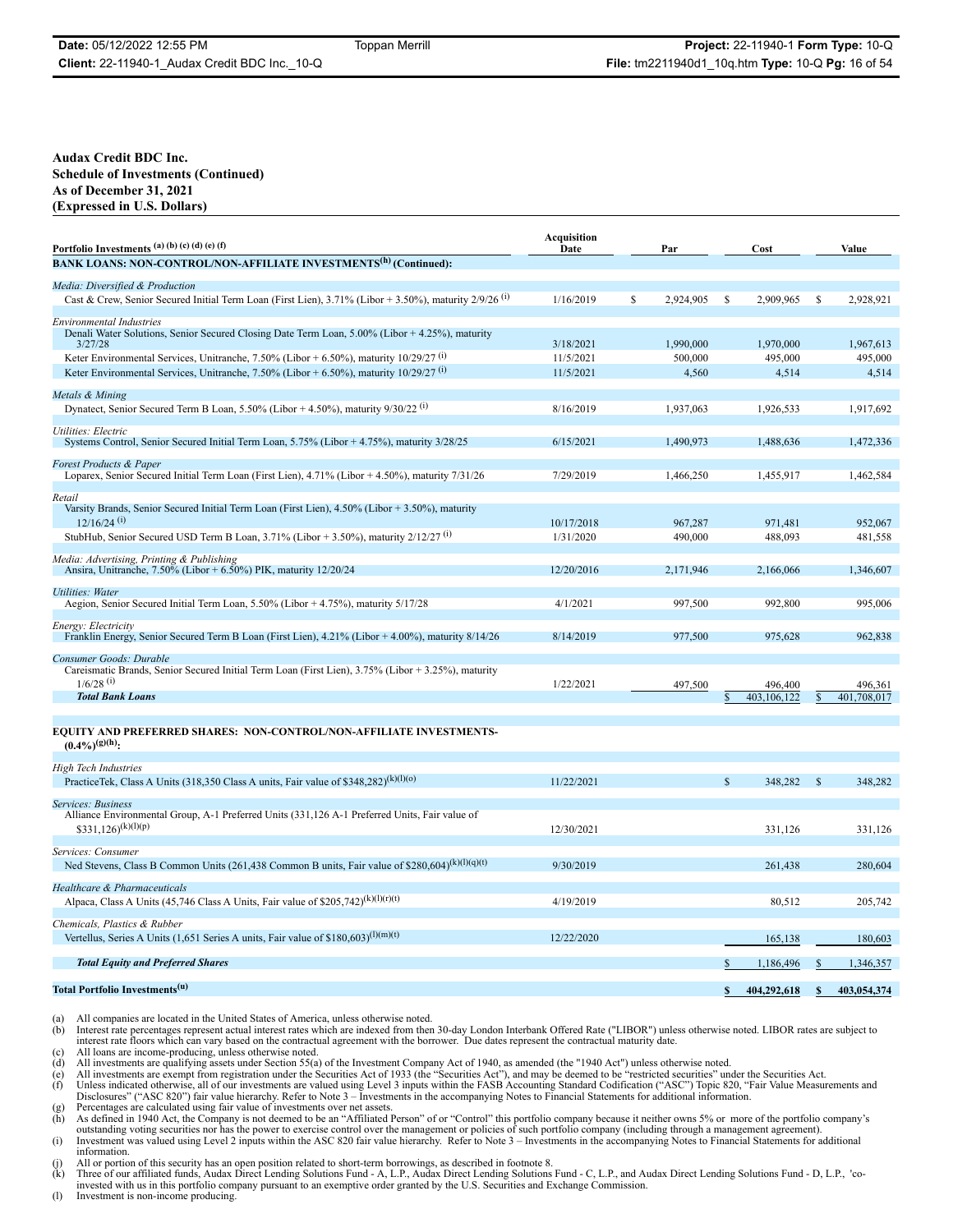- 
- (m) The borrower for UDG Healthcare, Congachant Limited, is located in Ireland.<br>
(n) The borrower for Sophos, Surf Holdings S.a.r.l., is located in United Kingdom
- 
- 
- 
- 
- 
- (n) The borrower for Sophos, Surf Holdings S.a.r.l., is located in United Kingdom.<br>
(o) Represents an investment in APD Ptek Equity, L.P., a holding company, made through an affiliated equity aggregator vehicle.<br>
(p) Repre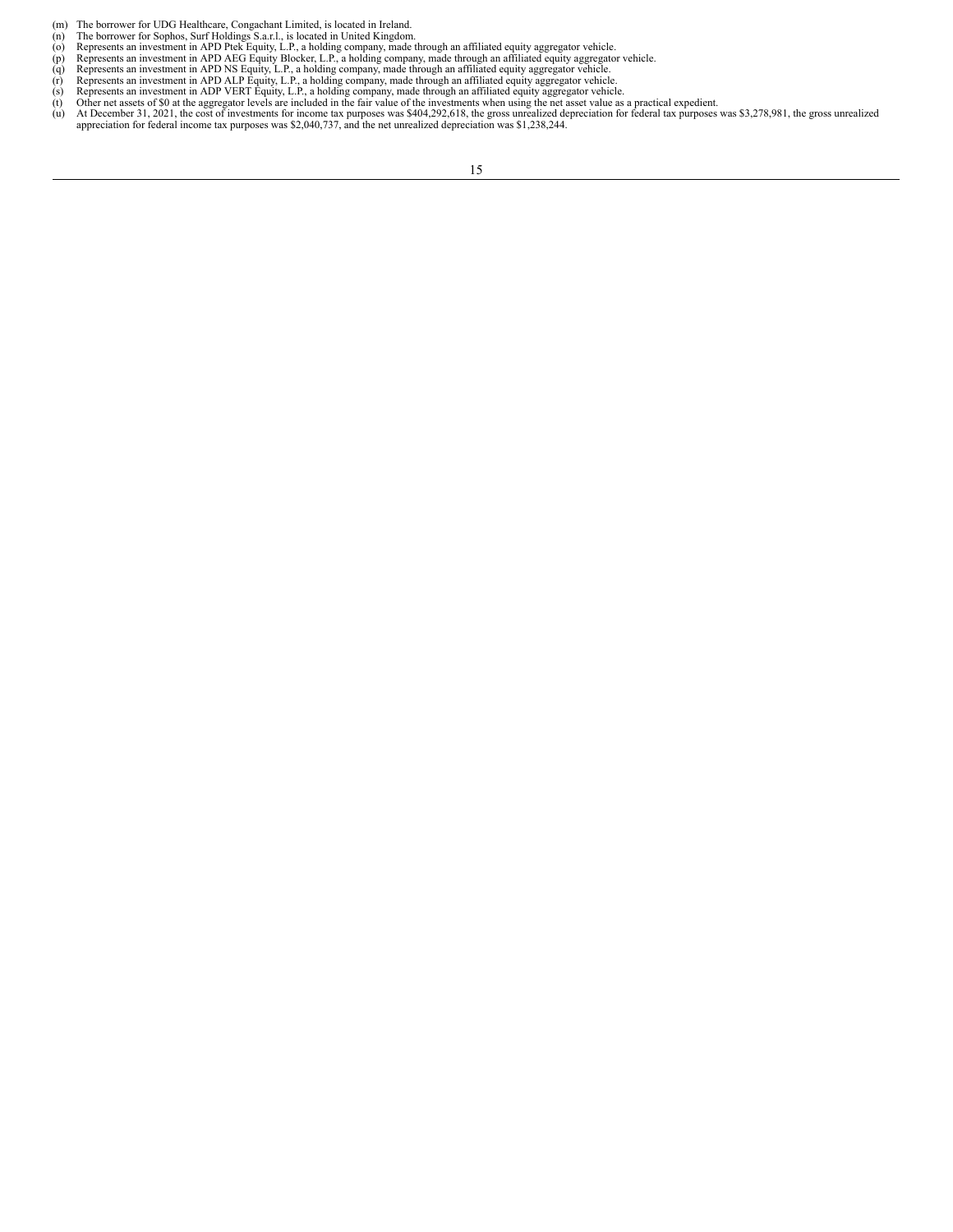**Audax Credit BDC Inc. Notes to Financial Statements March 31, 2022 (unaudited)**

#### **Note 1. Organization**

Audax Credit BDC Inc. (the "Company") is a Delaware corporation that was formed on January 29, 2015. The Company is an externally managed, closed-end, non-diversified management investment company that has elected to be treated as a business development company ("BDC") under the Investment Company Act of 1940, as amended (the "1940 Act"). In addition, effective with the Company's taxable year ended December 31, 2015, the Company has elected to be treated for federal income tax purposes, and intends to comply with the requirements to qualify annually, as a regulated investment company ("RIC") under Subchapter M of the U.S. Internal Revenue Code of 1986, as amended (the "Code").

The Company commenced business operations on July 8, 2015, the date on which the Company made its first investment. The Company was formed for the purpose of investing primarily in the debt of leveraged, non-investment grade middle market companies, with the principal objective of generating income and capital appreciation. The Company's investment strategy is to invest primarily in first lien senior secured loans and selectively in second lien loans to middle market companies. During the period prior to July 8, 2015, the Company was a development stage company, as defined in Paragraph 915-10-05, *Development Stage Entity*, of the Financial Accounting Standards Board's ("FASB's") Accounting Standards Codification, as amended ("ASC"). During this time, the Company was devoting substantially all of its efforts to establishing its business and its planned principal operations had not commenced. All losses incurred during the period prior to July 8, 2015 have been considered a part of the Company's development stage activities.

Audax Management Company (NY), LLC (the "Adviser") is the investment adviser of the Company. The Adviser is registered as an investment adviser with the U.S. Securities and Exchange Commission (the "SEC") under the Investment Advisers Act of 1940, as amended.

#### **Note 2. Significant Accounting Policies**

#### *Basis of Presentation*

As an investment company, the accompanying financial statements of the Company are prepared in accordance with the investment company accounting and reporting guidance of ASC Topic 946, "*Financial Services – Investment Companies*," as amended ("ASC Topic 946"), which incorporates the requirements for reporting on Form 10-Q and Articles 6 and 10 of Regulation S-X, as well as generally accepted accounting principles in the United States of America ("GAAP").

Certain financial information that is normally included in annual financial statements, including certain financial statement footnotes, prepared in accordance with GAAP, is not required for interim reporting purposes and has been condensed or omitted herein. Accordingly, certain disclosures accompanying annual financial statements prepared in accordance with GAAP are omitted. In the opinion of management of the Company, the unaudited financial results included herein contain all adjustments, consisting solely of normal accruals, considered necessary for the fair presentation of financial statements for the interim period included herein. The current period's results of operations are not necessarily indicative of the operating results to be expected for future periods. The accounting records of the Company are maintained in U.S. dollars.

#### *Use of Estimates*

The preparation of financial statements in conformity with GAAP requires management of the Company to make estimates and assumptions that may affect the reported amounts and disclosures in the financial statements. Changes in the economic environment, financial markets and any other parameters used in determining these estimates could cause actual results to differ, and these differences could be material.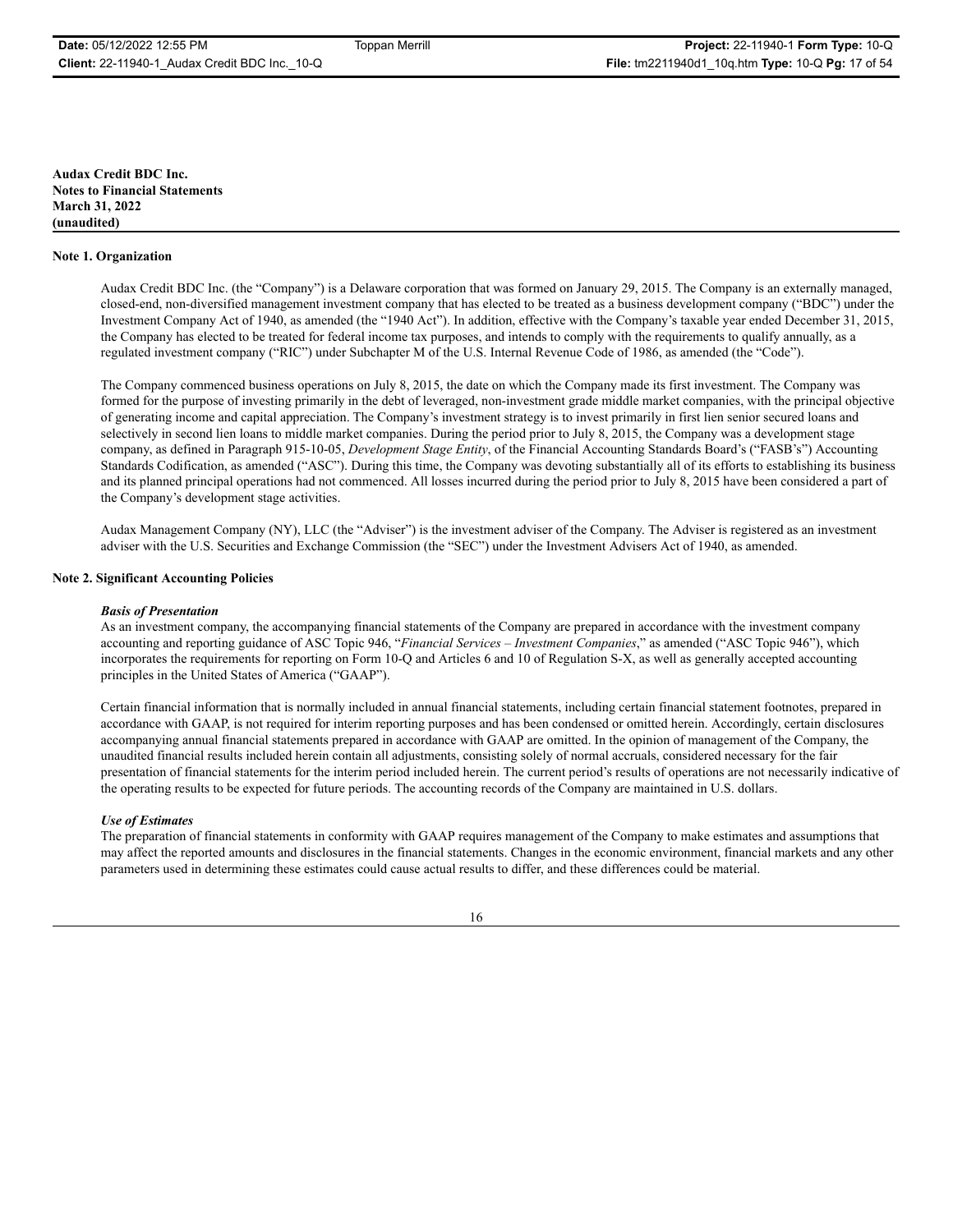Cash and cash equivalents are stated at fair value. The Company considers all highly liquid investments purchased with maturities of three months or less and money market mutual funds to be cash equivalents. No cash equivalent balances were held at March 31, 2022 and December 31, 2021. At such dates, cash was not subject to any restrictions on withdrawal.

#### *Expenses*

The Company is responsible for investment expenses, legal expenses, auditing fees and other expenses related to the Company's operations. Such fees and expenses, including expenses initially incurred by the Adviser, may be reimbursed by the Company.

#### *Investment Valuation Policy*

The Company conducts the valuation of the Company's investments, pursuant to which the Company's net asset value is determined, at all times consistent with GAAP and the 1940 Act. The Company's Board of Directors (the "Board of Directors"), with the assistance of the Company's Audit Committee (the "Audit Committee"), determines the fair value of the Company's investments, for investments with a public market and for investments with no readily available public market, on at least a quarterly basis, in accordance with the terms of ASC Topic 820, "*Fair Value Measurement*," ("ASC 820"). The Company's valuation procedures are set forth in more detail below.

ASC 820 defines fair value as "the price that would be received to sell an asset or paid to transfer a liability in an orderly transaction between market participants at the measurement date." Fair value is a market-based measurement, not an entity-specific measurement. For some assets and liabilities, observable market transactions or market information might be available. For other assets and liabilities, observable market transactions and market information might not be available. However, the objective of a fair value measurement in both cases is the same – to estimate the price when an orderly transaction to sell the asset or transfer the liability would take place between market participants at the measurement date under current market conditions (that is, an exit price at the measurement date from the perspective of a market participant that holds the asset or owes the liability).

ASC 820 establishes a hierarchal disclosure framework which ranks the observability of inputs used in measuring financial instruments at fair value. The observability of inputs is impacted by a number of factors, including the type of financial instruments and their specific characteristics. Financial instruments with readily available quoted prices, or for which fair value can be measured from quoted prices in active markets, generally will have a higher degree of market price observability and a lesser degree of judgment applied in determining fair value.

The three-level hierarchy for fair value measurement is defined as follows:

- *Level 1* Inputs to the valuation methodology are quoted prices available in active markets for identical financial instruments as of the measurement date. The types of financial instruments in this category include unrestricted securities, including equities and derivatives, listed in active markets. The Company does not adjust the quoted price for these instruments, even in situations where the Company holds a large position, and a sale could reasonably be expected to impact the quoted price.
- *Level* 2 Inputs to the valuation methodology are quoted prices in markets that are not active or for which all significant inputs are either directly or indirectly observable as of the measurement date. The types of financial instruments in this category include less liquid and restricted securities listed in active markets, securities traded in markets that are not active, government and agency securities, and certain over-thecounter derivatives where the fair value is based on observable inputs.
- *Level* 3 Inputs to the valuation methodology are unobservable and significant to the overall fair value measurement, and include situations where there is little, if any, market activity for the investment. The inputs into the determination of fair value require significant management judgment or estimation. The types of financial instruments in this category include investments in privately held entities, non-investment grade residual interests in securitizations, collateralized loan obligations, and certain over-the-counter derivatives where the fair value is based on unobservable inputs.

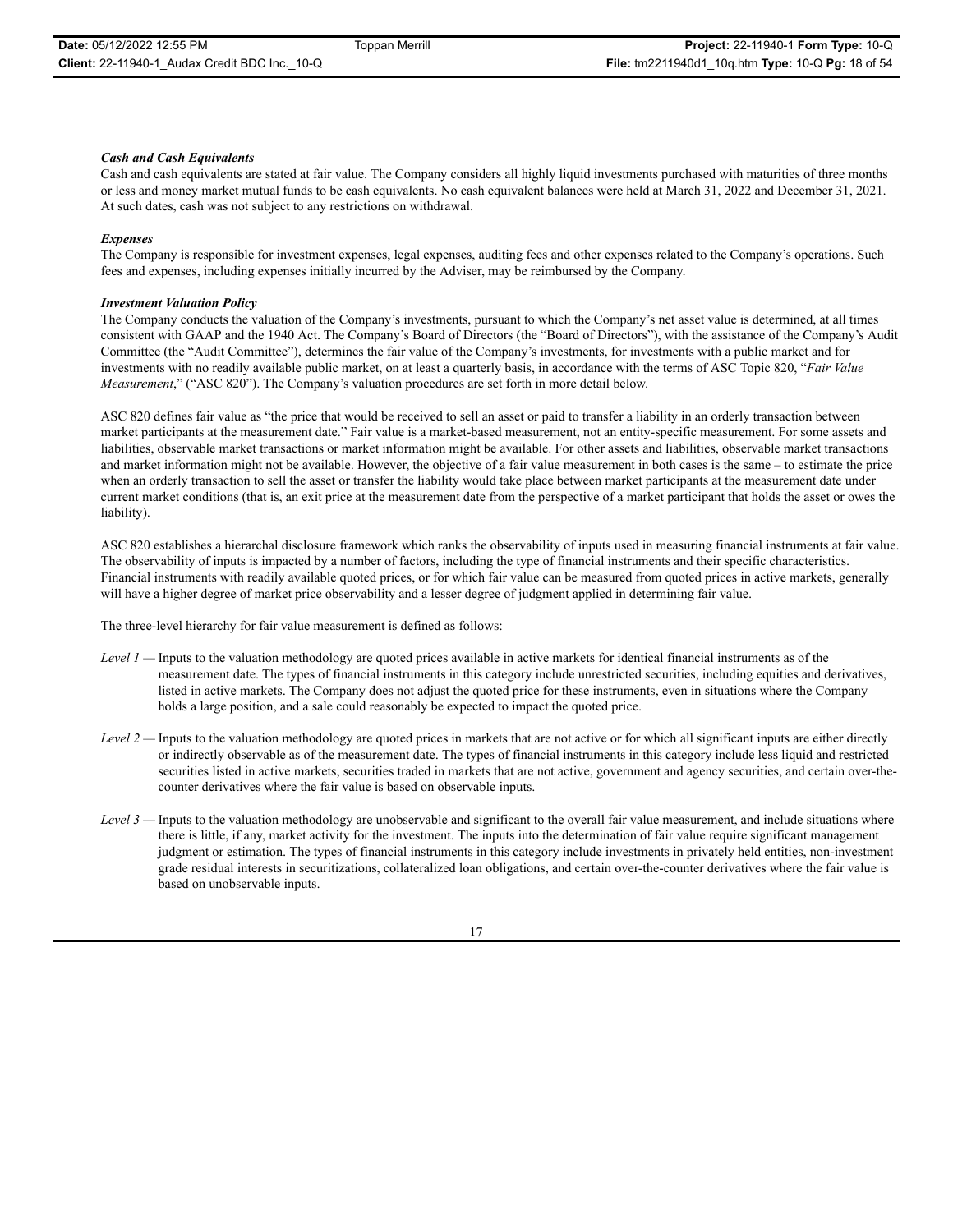In certain cases, the inputs used to measure fair value may fall into different levels of the fair value hierarchy. In such cases, the determination of which category within the fair value hierarchy is appropriate for any given financial instrument is based on the lowest level of input that is significant to the fair value measurement. Assessment of the significance of a particular input to the fair value measurement in its entirety requires judgment and considers factors specific to the financial instrument.

Pursuant to the framework set forth above, the Company values securities traded in active markets on the measurement date by multiplying the exchange closing price of such traded securities/instruments by the quantity of shares or amount of the instrument held. The Company may also obtain quotes with respect to certain of its investments from pricing services, brokers or dealers' quotes, or counterparty marks in order to value liquid assets that are not traded in active markets.

Pricing services aggregate, evaluate and report pricing from a variety of sources including observed trades of identical or similar securities, broker or dealer quotes, model-based valuations and internal fundamental analysis and research. When doing so, the Company determines whether the quote obtained is sufficient in accordance with GAAP to determine the fair value of the security. If determined adequate, the Company uses the quote obtained.

Securities that are illiquid or for which the pricing source does not provide a valuation or methodology or provides a valuation or methodology that, in the judgment of the Board of Directors, does not represent fair value, are each valued as of the measurement date using all techniques appropriate under the circumstances and for which sufficient data are available. These valuation techniques vary by investment but include comparable public market valuations, comparable precedent transaction valuations and discounted cash flow analyses. Inputs for these valuation techniques include relative credit information, observed market movement, industry sector information, and other market data, which may include benchmarking of comparable securities, issuer spreads, reported trades, and reference data, such as market research publications, when available. The process used to determine the applicable value is as follows:

(i) Each portfolio company or investment is initially valued by the investment professionals of the Adviser responsible for the portfolio investment using a standardized template designed to approximate fair market value based on observable market inputs and updated credit statistics and unobservable inputs. Additionally, as a part of the Company's valuation process, the Adviser may employ the services of one or more independent valuation firms engaged by the Company;

(ii) Preliminary valuation conclusions are documented and discussed with the Company's senior management and members of the Adviser's valuation team;

(iii) The Audit Committee reviews the assessments of the Adviser or independent valuation firm (to the extent applicable) and provides the Board of Directors with recommendations with respect to the fair value of the investments in the Company's portfolio; and

(iv) The Board of Directors discusses the valuation recommendations of the Audit Committee and determines the fair value of the investments in the Company's portfolio in good faith based on the input of the Adviser, the independent valuation firm (to the extent applicable) and in accordance with the Company's valuation policy.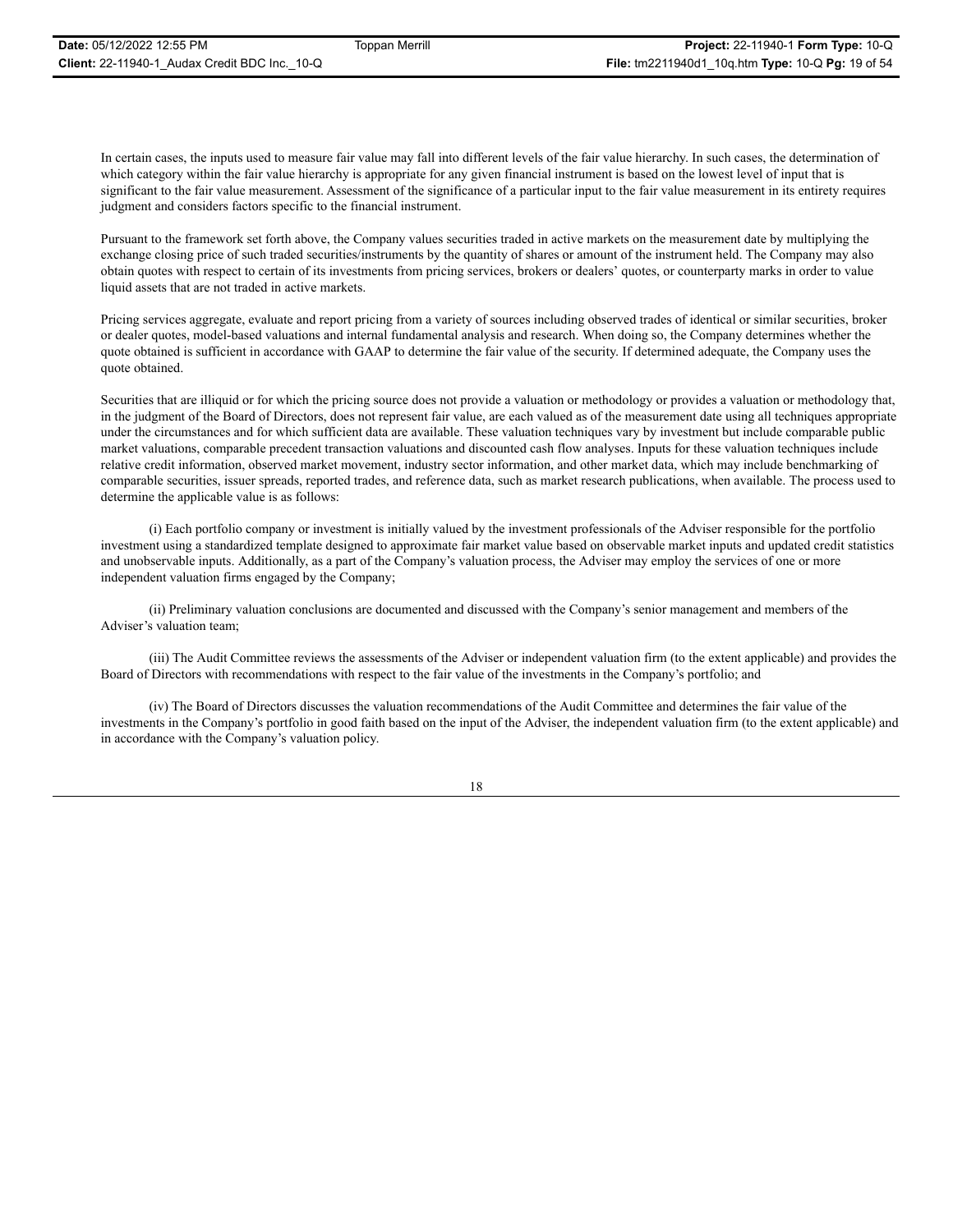The Audit Committee's recommendation of fair value is generally based on its assessment of the following factors, as relevant:

- the nature and realizable value of any collateral;
- call features, put features and other relevant terms of debt;
- the portfolio company's ability to make payments;
- the portfolio company's actual and expected earnings and discounted cash flow;
- prevailing interest rates for like securities and expected volatility in future interest rates;
- the markets in which the portfolio company does business and recent economic and/or market events; and
- comparisons to publicly traded securities.

Investment performance data utilized are the most recently available as of the measurement date, which in many cases may reflect up to a one quarter lag in information.

Securities for which market quotations are not readily available or for which a pricing source is not sufficient may include the following:

- private placements and restricted securities that do not have an active trading market;
- securities whose trading has been suspended or for which market quotes are no longer available;
- debt securities that have recently gone into default and for which there is no current market;
- securities whose prices are stale; and
- securities affected by significant events.

The Board of Directors is responsible for the determination, in good faith, of the fair value of the Company's portfolio investments.

Determination of fair value involves subjective judgments and estimates. Accordingly, these notes to the Company's financial statements express the uncertainty with respect to the possible effect of such valuations, and any change in such valuations, on the Company's financial statements.

Security transactions are recorded on the trade date (the date the order to buy or sell is executed or, in the case of privately issued securities, the closing date, which is when all terms of the transactions have been defined).

Realized gains and losses on investments are determined based on the identified cost method.

In addition, on December 3, 2020, the SEC announced that it adopted Rule 2a-5 under the 1940 Act, which establishes an updated regulatory framework for determining fair value in good faith for purposes of the 1940 Act. The new rule clarifies how fund boards can satisfy their valuation obligations in light of recent market developments. The rule permits boards, subject to board oversight and certain other conditions, to designate certain parties to perform the fair value determinations. As of March 31, 2022, no changes to the valuation policy have occurred as a result of this new rule.

Refer to Note 3 — *Investments* for additional information regarding fair value measurements and the Company's application of ASC 820.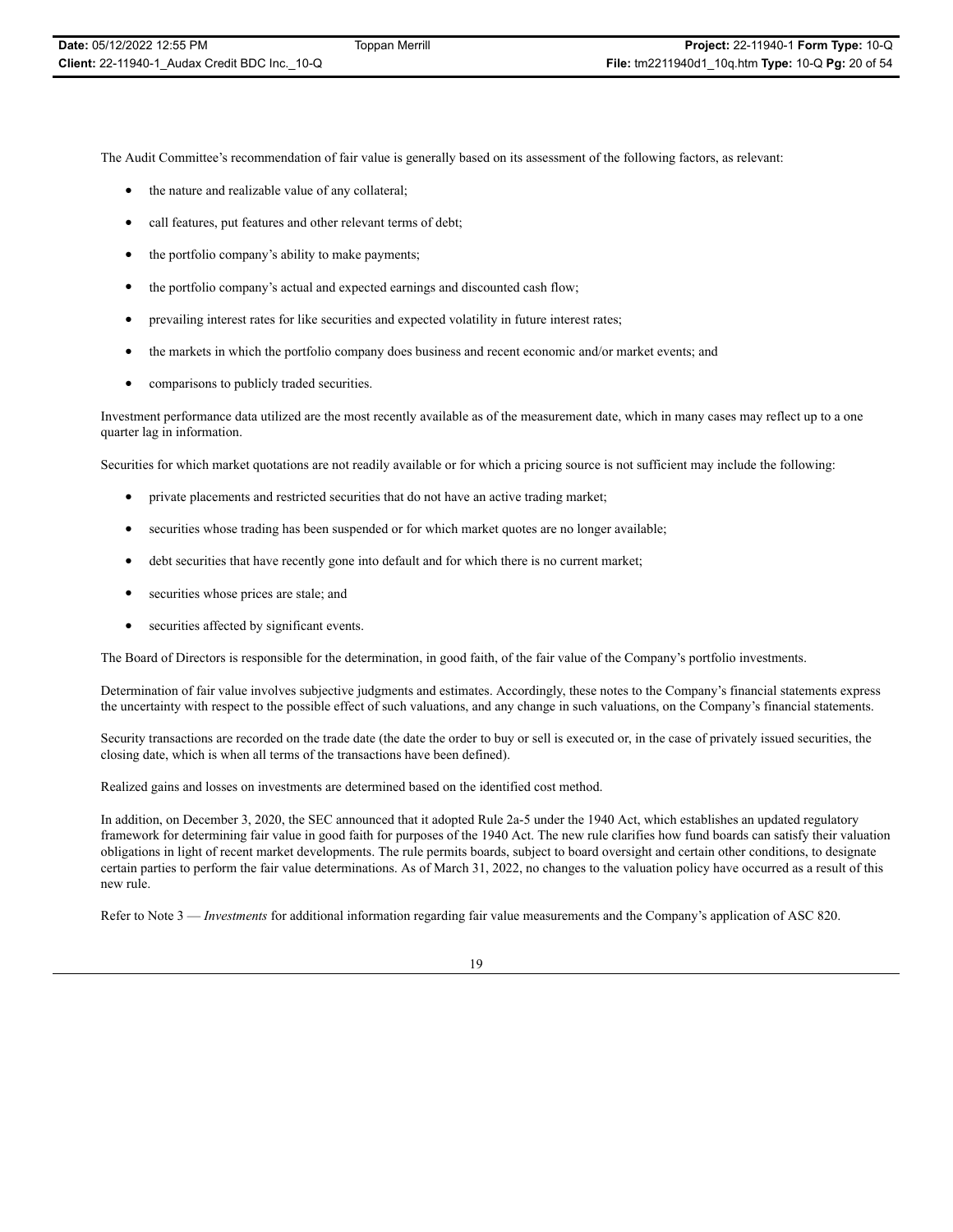#### *Interest Income Recognition*

Interest income, adjusted for amortization of premium, acquisition costs, and amendment fees and the accretion of original issue discount ("OID"), are recorded on an accrual basis to the extent that such amounts are expected to be collected. Generally, when a loan becomes 120 days or more past due, or if the Company's qualitative assessment indicates that the debtor is unable to service its debt or other obligations, the Company will place the loan on non-accrual status and cease recognizing interest income on that loan for financial reporting purposes until the borrower has demonstrated the ability and intent to pay contractual amounts due. However, the Company will remain contractually entitled to this interest. Interest payments received on non-accrual loans are restored to accrual status when past due principal and interest are paid and, in management's judgment, are likely to remain current or, due to a restructuring, the interest income is deemed to be collectible. As of March 31, 2022 and December 31, 2021, the Company did not hold any investment on non-accrual.

The Company currently holds loans in the portfolio that contain OID and that contain payment-in-kind ("PIK") provisions. The Company recognizes OID for loans originally issued at a discount and recognizes the income over the life of the obligation based on an effective yield calculation. PIK interest, computed at the contractual rate specified in a loan agreement, is added to the principal balance of a loan and recorded as income over the life of the obligation. Therefore, the actual collection of PIK income may be deferred until the time of debt principal repayment. To maintain the ability to be taxed as a RIC, the Company may need to pay out of both OID and PIK non-cash income amounts in the form of distributions, even though the Company has not yet collected the cash on either.

As of March 31, 2022, the Company held 236 investments in loans with OID. The Company accrued OID income of \$144,919 for the three months ended March 31, 2022. The unamortized balance of OID on debt investments as of March 31, 2022 totaled \$3,236,618. As of December 31, 2021, the Company held 231 investments in loans with OID. The Company accrued OID income of \$118,551 for the three months ended March 31, 2021. The unamortized balance of OID investments as of December 31, 2021, totaled \$3,028,962.

As of March 31, 2022, the Company held three investments which had a PIK interest component. The Company recorded \$61,319 in PIK interest income for the three months ended March 31, 2022. As of March 31, 2021, the Company held three investments which had a PIK interest component. The Company recorded \$40,499 in PIK interest income for the three months ended March 31, 2021.

As of March 31, 2022 and December 31, 2021, the Company held \$11,581,409 and \$11,058,796 in cash and cash equivalents, respectively. For the three months ended March 31, 2022 and 2021 the Company earned \$384 and \$274, respectively, of interest income related to cash, which is included in other interest income within the accompanying statement of operations.

#### *Other Income Recognition*

The Company generally records prepayment fees and amendment fees upon receipt of cash or as soon as the Company becomes aware of the prepayment or amendment.

Dividend income on equity investments is accrued to the extent that such amounts are expected to be collected and if the Company has the option to collect such amounts in cash.

Prepayment fees, amendment fees and dividend income are accrued in other income in the accompanying statements of operations.

For the three months ended March 31, 2022 and 2021, the Company accrued \$38,118 and \$47,514 of other income, respectively, related to amendment fees.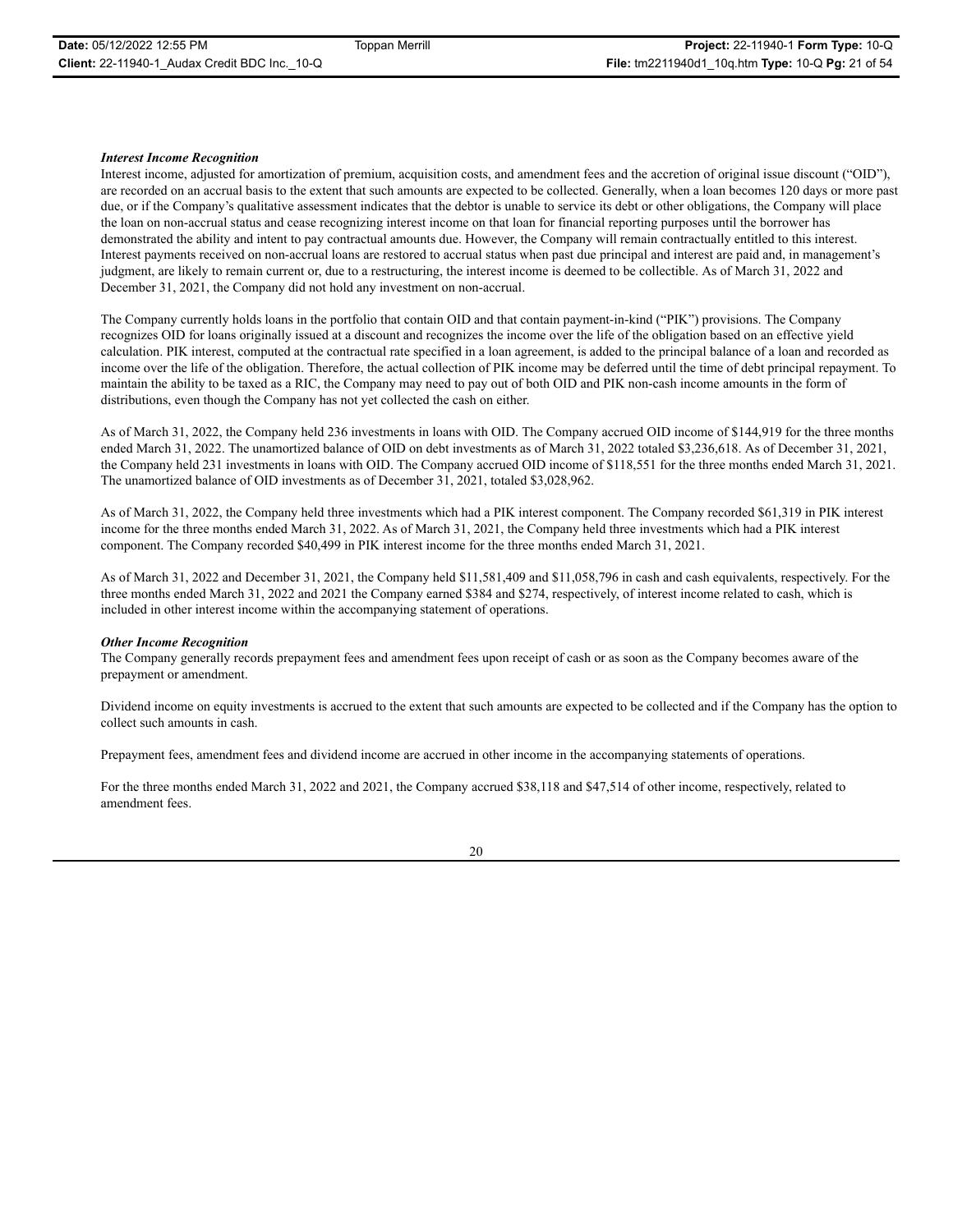#### *New Accounting Pronouncements*

In March 2020, FASB issued Accounting Standards Update No. 2020-04 ("ASU 2020-04"), "Reference Rate Reform (Topic 848)". In response to concerns about structural risks of interbank offered rates, and particularly the risk of cessation of the London Interbank Offered Rate ("LIBOR"), regulators have undertaken reference rate reform initiatives to identify alternative reference rates that are more observable or transaction based and less susceptible to manipulation. ASU 2020-04 provides optional guidance for a limited period of time to ease the potential burden in accounting for (or recognizing the effects of) reference rate reform on financial reporting. ASU 2020-04 is elective and applies to all entities, subject to meeting certain criteria, that have contracts, hedging relationships, and other transactions that reference LIBOR or another reference rate expected to be discontinued because of reference rate reform. The amendments are effective as of March 12, 2020 through December 31, 2022. Management is currently evaluating the impact of the guidance.

#### **Note 3. Investments**

#### *Fair Value*

In accordance with ASC 820, the fair value of the Company's investments is determined to be the price that would be received for an investment in a current sale, assuming an orderly transaction between willing market participants on the measurement date. This fair value definition focuses on exit price in the principal, or most advantageous, market and prioritizes, within a measurement of fair value, the use of market-based inputs over entity-specific inputs. ASC 820 also establishes the three-level hierarchy for fair value measurements based upon the transparency of inputs to the valuation of a financial instrument as of the measurement date as described in Note–2 – *Significant Accounting Policies*.

As of March 31, 2022, \$198,328,921 of the Company's investments were valued using unobservable inputs, and \$220,793,521 were valued using observable inputs. During the three months ended March 31, 2022, \$73,772,933 transferred into Level 3 due to a decrease in observable prices in the market and \$25,475,053 transferred out of Level 3 due to the liquidity in the market and transparency of inputs.

As of December 31, 2021, \$153,189,910 of the Company's investments were valued using unobservable inputs, and \$249,864,464 were valued using observable inputs. During the year ended December 31, 2021, \$12,547,774 transferred into Level 3 due to a decrease in observable prices in the market and \$42,450,172 transferred out of Level 3 due to the liquidity in the market and transparency of inputs

The following table presents the Company's investments carried at fair value as of March 31, 2022 and December 31, 2021, by caption on the Company's accompanying statements of assets and liabilities and by security type.

|                                    | Assets at Fair Value as of March 31, 2022 |  |             |  |              |       |             |  |  |  |
|------------------------------------|-------------------------------------------|--|-------------|--|--------------|-------|-------------|--|--|--|
|                                    | Level 1                                   |  | Level 2     |  | Level 3      | Total |             |  |  |  |
| First lien debt                    | ۰.                                        |  | 214,844,615 |  | 177,892,307  |       | 392,736,921 |  |  |  |
| Second lien debt                   | $\overline{\phantom{0}}$                  |  | 5.444.224   |  | 19, 167, 758 |       | 24,611,983  |  |  |  |
| <b>Equity and Preferred Shares</b> |                                           |  | 504.682     |  | 1.268.856    |       | 1,773,538   |  |  |  |
| Total                              | $\overline{\phantom{a}}$                  |  | 220,793,521 |  | 198.328.921  |       | 419,122,442 |  |  |  |

|                                    |         | Assets at Fair Value as of December 31, 2021 |  |                          |  |               |  |             |  |  |  |  |
|------------------------------------|---------|----------------------------------------------|--|--------------------------|--|---------------|--|-------------|--|--|--|--|
|                                    | Level 1 |                                              |  | Level 2                  |  | Level 3       |  | Total       |  |  |  |  |
| First lien debt                    |         | ۰                                            |  | 239,920,774              |  | 137, 142, 045 |  | 377,062,819 |  |  |  |  |
| Second lien debt                   |         | $\overline{\phantom{0}}$                     |  | 9.943.690                |  | 14,701,508    |  | 24,645,198  |  |  |  |  |
| <b>Equity and Preferred Shares</b> |         | $\overline{\phantom{0}}$                     |  | $\overline{\phantom{0}}$ |  | 1,346,357     |  | 1,346,357   |  |  |  |  |
| Total                              |         | $\overline{\phantom{a}}$                     |  | 249,864,464              |  | 153.189.910   |  | 403,054,374 |  |  |  |  |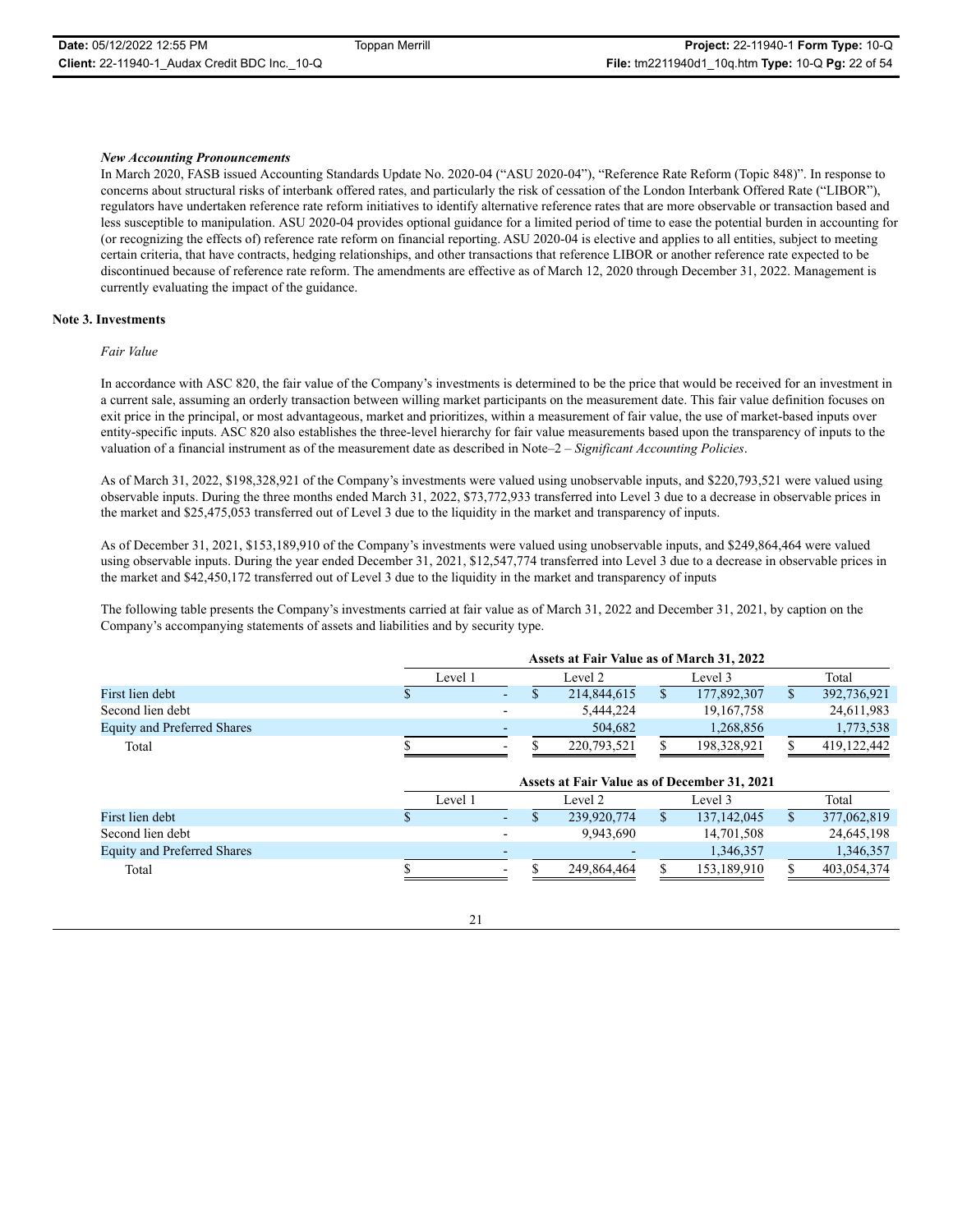In accordance with ASC 820, the following table provides quantitative information about the Level 3 fair value measurements of the Company's investments as of March 31, 2022. The weighted average calculations in the table below are based on the fair value balances for all debt related calculations for the particular input.

|                  | Fair                                |           | Unobservable<br><b>Valuation</b> |                          |                    | Weighted      |
|------------------|-------------------------------------|-----------|----------------------------------|--------------------------|--------------------|---------------|
|                  | Value                               |           | Technique                        | Inputs $(1)$             | Range $(2)$        | Average $(3)$ |
|                  |                                     |           |                                  |                          |                    |               |
| First lien debt  | 170,073,657<br>Matrix Pricing<br>\$ |           | Senior Leverage                  | $0.78x - 11.80x$         | 5.25x              |               |
|                  |                                     |           |                                  | <b>Total Leverage</b>    | $0.78x - 16.06x$   | 6.11x         |
|                  |                                     |           |                                  | <b>Interest Coverage</b> | $(1.00)x - 13.32x$ | 2.66x         |
|                  |                                     |           |                                  | Debt Service Coverage    | $(0.92)x - 11.85x$ | 2.12x         |
|                  |                                     |           |                                  | <b>TEV Coverage</b>      | $0.76x - 12.28x$   | 2.47x         |
|                  |                                     |           |                                  | Liquidity                | 25.36% - 330.00%   | 132.80%       |
|                  |                                     |           |                                  | Spread Comparison        | 300bps - 700bps    | $463$ bps     |
|                  |                                     |           |                                  |                          |                    |               |
|                  |                                     | 7,818,650 | Market Analysis                  | Senior Leverage          | $4.82x - 28.11x$   | 15.80x        |
|                  |                                     |           |                                  | <b>Total Leverage</b>    | $4.82x - 35.36x$   | 18.00x        |
|                  |                                     |           |                                  | <b>Interest Coverage</b> | $0.36x - 2.57x$    | 1.06x         |
|                  |                                     |           |                                  | Debt Service Coverage    | $0.29x - 2.24x$    | 0.78x         |
|                  |                                     |           |                                  | <b>TEV Coverage</b>      | $0.29x - 3.23x$    | 0.95x         |
|                  |                                     |           |                                  | Liquidity                | 35.79% - 220.79%   | 86.76%        |
|                  |                                     |           |                                  | Spread Comparison        | $350bps - 650bps$  | 560bps        |
|                  |                                     |           |                                  |                          |                    |               |
| Second lien debt | 19, 167, 758                        |           | Matrix Pricing                   | Senior Leverage          | $4.05x - 11.68x$   | 6.91x         |
|                  |                                     |           |                                  | <b>Total Leverage</b>    | $4.05x - 11.68x$   | 6.91x         |
|                  |                                     |           |                                  | <b>Interest Coverage</b> | $0.67x - 5.98x$    | 2.83x         |
|                  |                                     |           |                                  | Debt Service Coverage    | $0.53x - 4.66x$    | 2.24x         |
|                  |                                     |           |                                  | <b>TEV Coverage</b>      | $0.68x - 3.08x$    | 1.72x         |
|                  |                                     |           |                                  | Liquidity                | 56.63% - 353.33%   | 153.21%       |
|                  |                                     |           |                                  | Spread Comparison        | $650bps - 950bps$  | 774bps        |
|                  |                                     |           |                                  |                          |                    |               |

#### **Total \$ 197,060,065**

- (1) For any portfolio company, the unobservable input "Liquidity" is a fraction, expressed as a percentage, the numerator of which is the sum of the company's undrawn revolving credit facility capacity plus cash, and the denominator of which is the total amount that may be borrowed under the company's revolving credit facility. The unobservable input "Spread Comparison" is a comparison of the spread over LIBOR for each investment to the spread over LIBOR for general leveraged loan transactions.
- (2) Each range represents the variance of outputs from calculating each statistic for each portfolio company within a specific credit seniority. The range may be a single data point when there is only one company represented in a specific credit seniority.
- (3) Inputs are weighted based on the fair value of the investments included in the range.

The table above does not include \$1,268,856of debt, equity and preferred shares which management values using other unobservable inputs, such as earnings before interest, taxes, depreciation and amortization ("EBITDA") and EBITDA multiples, as well as other qualitative information, including company specific information.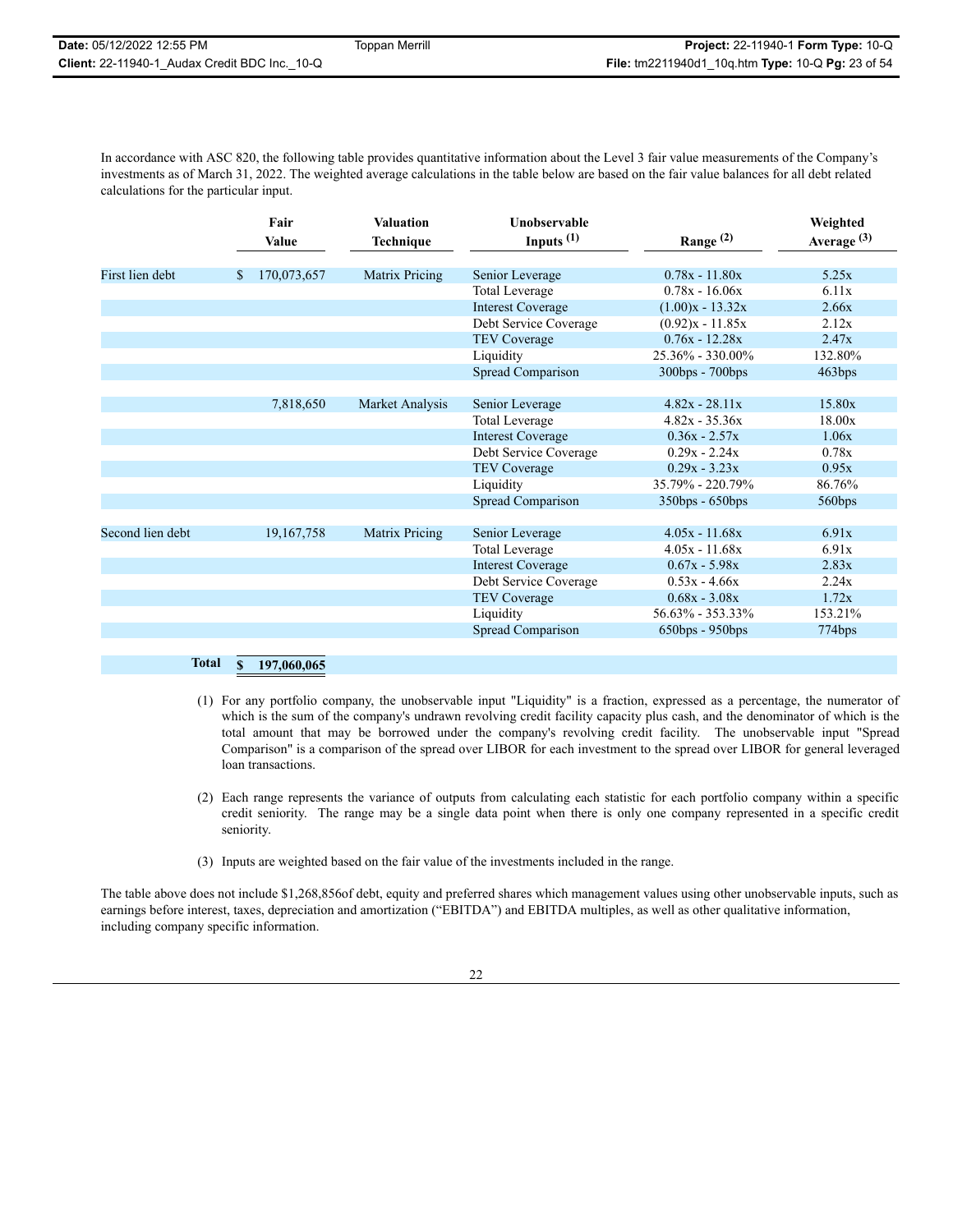In accordance with ASC 820, the following table provides quantitative information about the Level 3 fair value measurements of the Company's investments as of December 31, 2021. The weighted average calculations in the table below are based on the fair value balances for all debt related calculations for the particular input.

|                  |                          |                       |                                        | As of December 31, 2021 |               |  |
|------------------|--------------------------|-----------------------|----------------------------------------|-------------------------|---------------|--|
|                  | Fair<br><b>Valuation</b> |                       | <b>Unobservable</b>                    |                         | Weighted      |  |
|                  | Value                    | <b>Technique</b>      | Inputs $(1)$                           | Range $(2)$             | Average $(3)$ |  |
| First lien debt  | 131,493,405              | <b>Matrix Pricing</b> | Senior Leverage                        | $2.66x - 19.28x$        | 5.48x         |  |
|                  |                          |                       | Total Leverage                         | $2.66x - 19.28x$        | 6.35x         |  |
|                  |                          |                       | <b>Interest Coverage</b>               | $(1.00)x - 7.01x$       | 2.53x         |  |
|                  |                          |                       | Debt Service Coverage                  | $(0.92)x - 5.85x$       | 2.03x         |  |
|                  |                          |                       | <b>TEV Coverage</b>                    | $0.48x - 6.32x$         | 2.44x         |  |
|                  |                          |                       | Liquidity                              | 28.32% - 871.75%        | 140.19%       |  |
|                  |                          |                       | $300bps - 700bps$<br>Spread Comparison |                         | $468$ bps     |  |
|                  |                          |                       |                                        |                         |               |  |
| Second lien debt | 14,701,508               | Matrix Pricing        | Senior Leverage                        | $4.05x - 11.68x$        | 7.04x         |  |
|                  |                          |                       | <b>Total Leverage</b>                  | $4.05x - 11.68x$        | 7.04x         |  |
|                  |                          |                       | <b>Interest Coverage</b>               | $0.67x - 5.98x$         | 2.84x         |  |
|                  |                          |                       | Debt Service Coverage                  | $0.53x - 4.66x$         | 2.24x         |  |
|                  |                          |                       | <b>TEV Coverage</b>                    | $0.68x - 3.08x$         | 1.70x         |  |
|                  |                          |                       | Liquidity                              | $56.63\% - 353.33\%$    | 168.01%       |  |
|                  |                          |                       | Spread Comparison                      | $650$ bps - $950$ bps   | 782bps        |  |
|                  |                          |                       |                                        |                         |               |  |

**Total \$ 146,194,913**

- (1) For any portfolio company, the unobservable input "Liquidity" is a fraction, expressed as a percentage, the numerator of which is the sum of the company's undrawn revolving credit facility capacity plus cash, and the denominator of which is the total amount that may be borrowed under the company's revolving credit facility. The unobservable input "Spread Comparison" is a comparison of the spread over LIBOR for each investment to the spread over LIBOR for general leveraged loan transactions.
- (2) Each range represents the variance of outputs from calculating each statistic for each portfolio company within a specific credit seniority. The range may be a single data point when there is only one company represented in a specific credit seniority.
- (3) Inputs are weighted based on the fair value of the investments included in the range.

The table above does not include \$6,994,997 of debt, equity and preferred shares which management values using other unobservable inputs, such as EBITDA and EBITDA multiples, as well as other qualitative information, including company specific information.

Fair value measurements can be sensitive to changes in one or more of the valuation inputs. Changes in market yields, discounts rate, leverage, EBITDA or EBITDA multiples (or revenue or revenue multiples), each in isolation, may change the fair value of certain of the Company's investments. Generally, an increase or decrease in market yields, discount rates or leverage or an increase/decrease in EBITDA or EBITDA multiples (or revenue or revenue multiples) may result in a corresponding decrease or increase, respectively, in the fair value of certain of the Company's investments.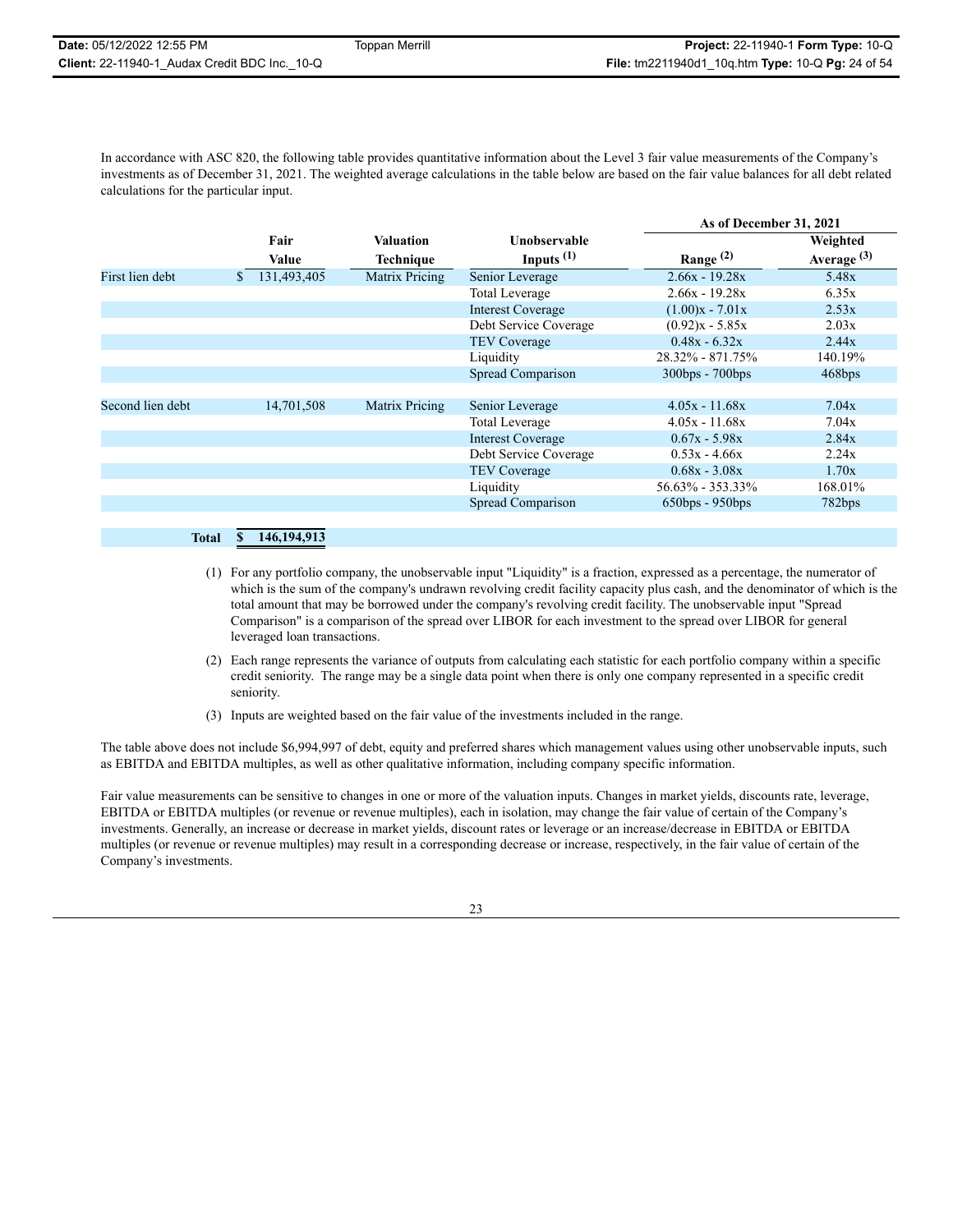The following tables provide the changes in fair value, broken out by security type, during the three months ended March 31, 2022 and 2021 for all investments for which the Company determines fair value using unobservable (Level 3) factors.

|                                                             |  |                        | <b>Equity</b> and |                    |  |                          |  |                |
|-------------------------------------------------------------|--|------------------------|-------------------|--------------------|--|--------------------------|--|----------------|
|                                                             |  |                        |                   | <b>Second lien</b> |  | <b>Preferred</b>         |  |                |
| <b>Three Months Ended March 31, 2022</b>                    |  | <b>First lien debt</b> |                   | debt               |  | <b>Shares</b>            |  | Total          |
| Fair Value as of December 31, 2021                          |  | 137,142,045            |                   | 14,701,508         |  | 1,346,357                |  | 153,189,910    |
| Transfers into Level 3                                      |  | 69,337,933             |                   | 4,435,000          |  |                          |  | 73,772,933     |
| Transfers out of Level 3                                    |  | (25, 475, 053)         |                   |                    |  |                          |  | (25, 475, 053) |
| Total gains:                                                |  |                        |                   |                    |  |                          |  |                |
| Net realized gain $(a)$                                     |  | 108,706                |                   | 8,440              |  | 107,938                  |  | 225,084        |
| Net unrealized (depreciation) appreciation <sup>(b)</sup>   |  | (258, 207)             |                   | 15,811             |  | 3,011                    |  | (239, 385)     |
| New investments, repayments and settlements: <sup>(c)</sup> |  |                        |                   |                    |  |                          |  |                |
| Purchases                                                   |  | 3,211,396              |                   | 500,000            |  | $\overline{\phantom{a}}$ |  | 3,711,396      |
| Settlements/repayments                                      |  | (5,951,979)            |                   | (500,000)          |  |                          |  | (6,451,979)    |
| Net amortization of premiums, PIK, discounts and fees       |  | 137,866                |                   | 6,999              |  |                          |  | 144,865        |
| <b>Sales</b>                                                |  | (360, 400)             |                   |                    |  | (188, 450)               |  | (548, 850)     |
| Fair Value as of March 31, 2022                             |  | 177,892,307            |                   | 19,167,758         |  | 1.268.856                |  | 198.328.921    |

(a) Included in net realized gain on the accompanying *Statement of Operations* for the three months ended March 31, 2022.

(b) Included in net change in unrealized appreciation on the accompanying *Statement of Operations* for the three months ended March 31, 2022.

(c) Includes increases in the cost basis of investments resulting from portfolio investments, the amortization of discounts, and PIK, as well as decreases in the costs basis of investments resulting from principal repayments or sales, the amortization of premiums and acquisition costs and other cost-basis adjustments.

|                                                             |    |                        | <b>Equity</b> and |                    |               |                          |     |                |
|-------------------------------------------------------------|----|------------------------|-------------------|--------------------|---------------|--------------------------|-----|----------------|
|                                                             |    |                        |                   | <b>Second lien</b> |               | <b>Preferred</b>         |     |                |
| <b>Three Months Ended March 31, 2021</b>                    |    | <b>First lien debt</b> | debt              |                    | <b>Shares</b> |                          |     | <b>Total</b>   |
| Fair Value as of December 31, 2020                          | \$ | 170.910.171            |                   | 27,290,845         |               | 799.189                  | \$. | 199,000,205    |
| Transfers into Level 3                                      |    | 23,210,180             |                   |                    |               | 165,138                  |     | 23, 375, 318   |
| Transfers out of Level 3                                    |    | (43,035,264)           |                   | (3,596,250)        |               | $\overline{\phantom{0}}$ |     | (46, 631, 514) |
| Total gains:                                                |    |                        |                   |                    |               |                          |     |                |
| Net realized gain $(a)$                                     |    | 52.639                 |                   | 123                |               |                          |     | 52,762         |
| Net unrealized appreciation (depreciation) <sup>(b)</sup>   |    | 217,423                |                   | 29,877             |               | (42,039)                 |     | 205,261        |
| New investments, repayments and settlements: <sup>(c)</sup> |    |                        |                   |                    |               |                          |     |                |
| Purchases                                                   |    | 4.460.138              |                   | 1,470,000          |               | 19,536                   |     | 5,949,674      |
| Settlements/repayments                                      |    | (6,783,665)            |                   | (1,000,000)        |               |                          |     | (7,783,665)    |
| Net amortization of premiums, PIK, discounts and fees       |    | 96,926                 |                   | 5,000              |               |                          |     | 101.926        |
| <b>Sales</b>                                                |    |                        |                   |                    |               | $\overline{\phantom{a}}$ |     |                |
| Fair Value as of March 31, 2021                             |    | 149, 128, 548          |                   | 24,199,595         |               | 941,824                  |     | 174.269.967    |

(a) Included in net realized gain on the accompanying *Statement of Operations* for the three months ended March 31, 2021.

(b) Included in net change in unrealized depreciation on the accompanying *Statement of Operations* for the three months ended March 31, 2021.

(c) Includes increases in the cost basis of investments resulting from portfolio investments, the amortization of discounts, and PIK, as well as decreases in the costs basis of investments resulting from principal repayments or sales, the amortization of premiums and acquisition costs and other cost-basis adjustments.

The change in unrealized value attributable to investments still held at March 31, 2022 and 2021 was \$270,973 and \$200,397, respectively.

*Investment Activities*

The Company held a total of 242 investments with an aggregate fair value of \$419,122,442 as of March 31, 2022. During the three months ended March 31, 2022, the Company invested in 22 new investments for a combined \$30,097,098 and in existing investments for a combined \$3,471,687. The Company also received \$12,318,646 in repayments from investments and \$4,047,932 from investments sold during the three months ended March 31, 2022.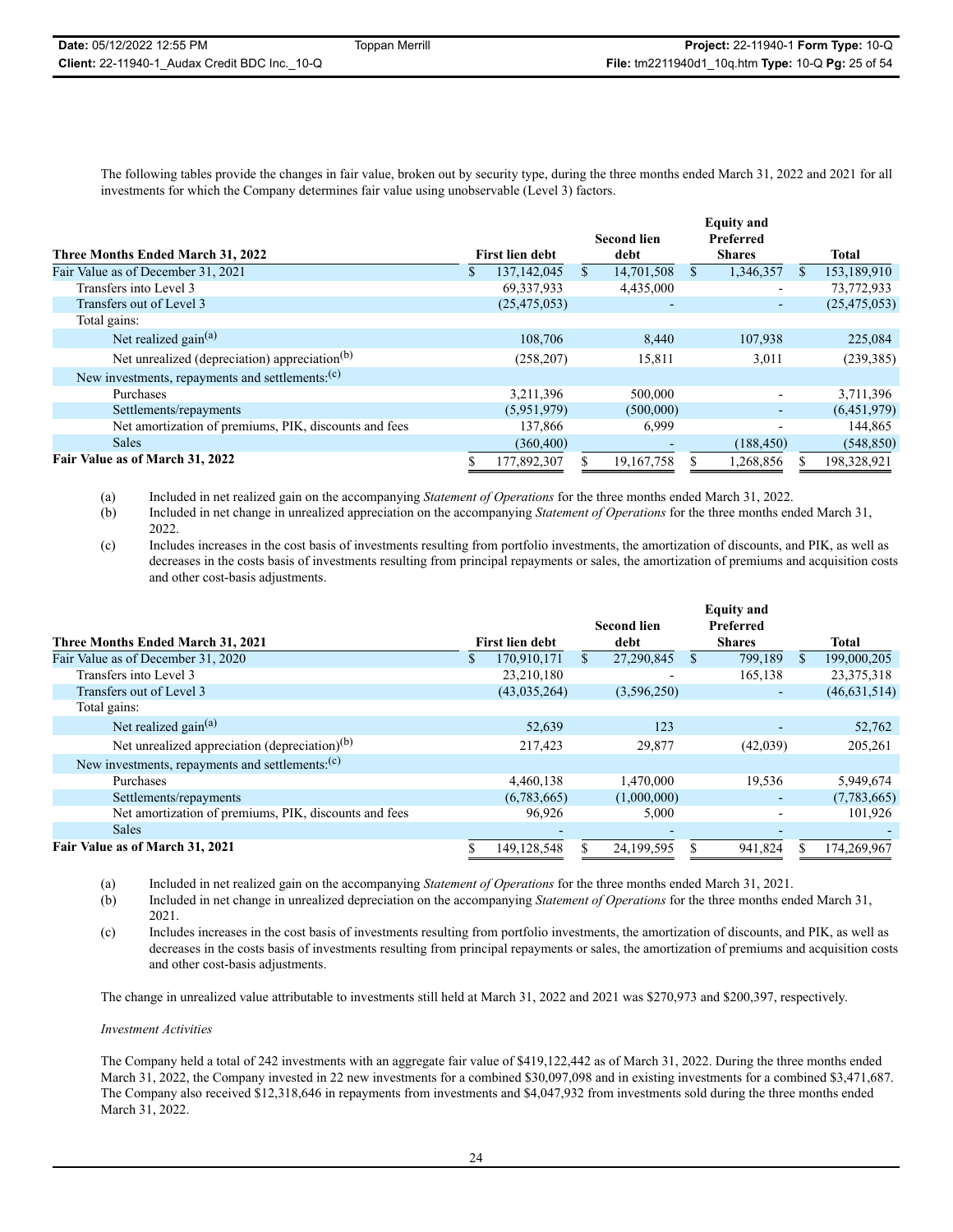The Company held a total of 251 investments with an aggregate fair value of \$403,054,374 as of December 31, 2021. During the three months ended March 31, 2021, the Company invested in 24 new investments for a combined \$24,915,797 and in existing investments for a combined \$6,842,697. The Company also received \$16,092,791 in repayments from investments and \$5,113,536 from investments sold during the three months ended March 31, 2021.

## *Investment Concentrations*

As of March 31, 2022, the Company's investment portfolio consisted of investments in 223 companies located in 36 states across 26 different industries, with an aggregate fair value of \$419,122,442. The five largest investments at fair value as of March 31, 2022 totaled \$22,432,350, or 5.35%, of the Company's total investment portfolio as of such date. As of March 31, 2022, the Company's average investment was \$1,629,061 at cost.

As of December 31, 2021, the Company's investment portfolio consisted of investments in 215 companies located in 35 states across 26 different industries, with an aggregate fair value of \$403,054,374. The five largest investments at fair value as of December 31, 2021 totaled \$22,205,933, or 5.51%, of the Company's total investment portfolio as of such date. As of December 31, 2021, the Company's average investment was \$1,610,728 at cost.

The following table outlines the Company's investments by security type as of March 31, 2022 and December 31, 2021:

|                                 | March 31, 2022 |               |                        |  |                   | <b>December 31, 2021</b> |  |             |                        |         |  |                   |                        |
|---------------------------------|----------------|---------------|------------------------|--|-------------------|--------------------------|--|-------------|------------------------|---------|--|-------------------|------------------------|
|                                 |                |               | Percentage of<br>Total |  |                   | Percentage of<br>Total   |  |             | Percentage<br>of Total |         |  |                   | Percentage<br>of Total |
|                                 | Cost           |               | Investments            |  | <b>Fair Value</b> | Investments              |  | Cost        | Investments            |         |  | <b>Fair Value</b> | Investments            |
| First lien debt                 |                | 395,622,536   | 93.77%                 |  | 392,736,921       | 93.71%                   |  | 378,430,188 |                        | 93.60%  |  | 377,062,819       | 93.55%                 |
| Second lien debt                |                | 24,693,647    | 5.85%                  |  | 24,611,983        | 5.87%                    |  | 24,675,934  |                        | 6.10%   |  | 24,645,198        | 6.11%                  |
| <b>Total Debt Investments</b>   |                | 420, 316, 183 | 99.62%                 |  | 417,348,904       | 99.58%                   |  | 403,106,122 |                        | 99.71%  |  | 401,708,017       | 99.67%                 |
| Equity and Preferred Shares     |                | 1,610,666     | 0.38%                  |  | 1,773,538         | 0.42%                    |  | 1,186,496   |                        | 0.29%   |  | 1,346,357         | 0.33%                  |
| <b>Total Equity Investments</b> |                | 1,610,666     | 0.38%                  |  | 1,773,538         | 0.42%                    |  | 1,186,496   |                        | 0.29%   |  | 1,346,357         | 0.33%                  |
| <b>Total Investments</b>        |                | 421.926.849   | 100.00%                |  | 419.122.442       | 100.00%                  |  | 404.292.618 |                        | 100.00% |  | 403,054,374       | 100.00%                |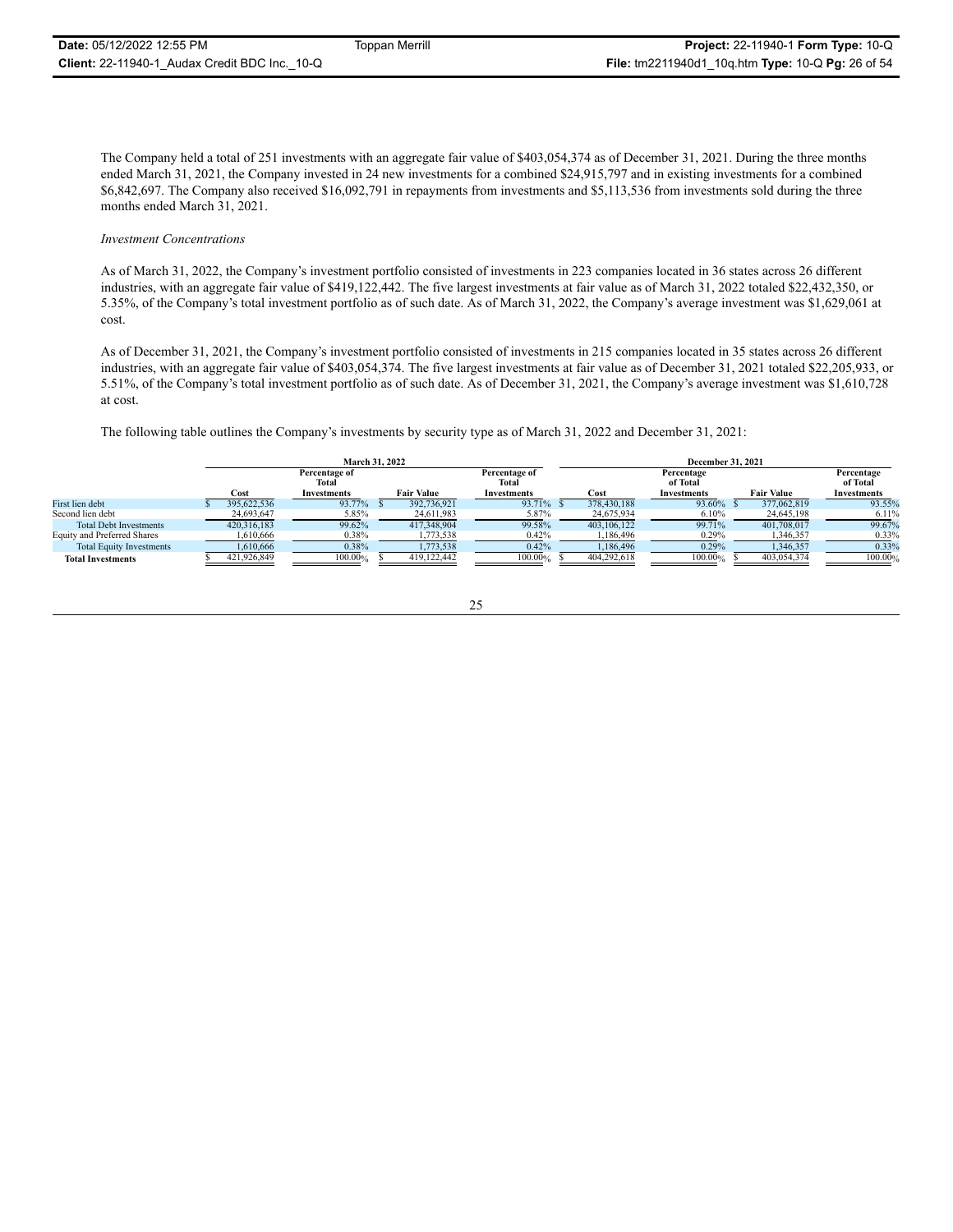| Date: 05/12/2022 12:55 PM                     | Toppan Merrill | <b>Project: 22-11940-1 Form Type: 10-Q</b>        |
|-----------------------------------------------|----------------|---------------------------------------------------|
| Client: 22-11940-1 Audax Credit BDC Inc. 10-Q |                | File: tm2211940d1_10q.htm Type: 10-Q Pg: 27 of 54 |

Investments at fair value consisted of the following industry classifications as of March 31, 2022 and December 31, 2021:

|                                           |                            | <b>March 31, 2022</b>    |                   | <b>December 31, 2021</b> |
|-------------------------------------------|----------------------------|--------------------------|-------------------|--------------------------|
|                                           |                            | Percentage of            |                   | Percentage of            |
| Industry                                  | <b>Fair Value</b>          | <b>Total Investments</b> | <b>Fair Value</b> | <b>Total Investments</b> |
| Healthcare & Pharmaceuticals              | $\mathbb{S}$<br>74,942,396 | 17.86% \$                | 76,579,770        | 19.01%                   |
| Services: Business                        | 68,688,958                 | 16.39                    | 63,977,738        | 15.87                    |
| <b>High Tech Industries</b>               | 54,020,118                 | 12.89                    | 49,862,684        | 12.37                    |
| Containers, Packaging & Glass             | 29,283,935                 | 6.99                     | 28,958,289        | 7.18                     |
| Banking, Finance, Insurance & Real Estate | 26,210,862                 | 6.25                     | 25,369,331        | 6.29                     |
| Aerospace & Defense                       | 24,905,206                 | 5.94                     | 24,066,376        | 6.03                     |
| Chemicals, Plastics & Rubber              | 24, 133, 228               | 5.76                     | 24,290,294        | 5.97                     |
| Capital Equipment                         | 23,375,548                 | 5.58                     | 17,471,742        | 4.33                     |
| Services: Consumer                        | 15,853,434                 | 3.78                     | 16,280,215        | 4.04                     |
| Transportation: Cargo                     | 14,779,857                 | 3.53                     | 13,941,799        | 3.46                     |
| Beverage, Food & Tobacco                  | 10,869,355                 | 2.59                     | 10,874,412        | 2.70                     |
| Construction & Building                   | 9,167,118                  | 2.19                     | 7,454,893         | 2.24                     |
| Automotive                                | 7,904,182                  | 1.89                     | 9,038,488         | 1.85                     |
| Consumer Goods: Non-durable               | 7,365,449                  | 1.76                     | 7,306,668         | 1.81                     |
| <b>Environmental Industries</b>           | 6,863,576                  | 1.64                     | 2,467,127         | 1.26                     |
| Wholesale                                 | 5,560,743                  | 1.33                     | 7,009,760         | 0.61                     |
| Media: Diversified & Production           | 2,900,594                  | 0.69                     | 2,928,921         | 0.73                     |
| Hotels, Gaming & Leisure                  | 2,200,023                  | 0.52                     | 5,088,818         | 1.74                     |
| Metals & Mining                           | 1,927,229                  | 0.46                     | 1,917,692         | 0.48                     |
| Utilities: Electric                       | 1,487,100                  | 0.35                     | 1,472,336         | 0.37                     |
| Forest Products & Paper                   | 1,458,844                  | 0.35                     | 1,462,584         | 0.36                     |
| Retail                                    | 1,410,366                  | 0.34                     | 1,433,625         | 0.36                     |
| Media: Advertising, Printing & Publishing | 1,378,356                  | 0.33                     | 1,346,607         | 0.33                     |
| Utilities: Water                          | 992,513                    | 0.24                     | 995,006           | 0.25                     |
| Energy: Electricity                       | 960,375                    | 0.23                     | 962,838           | 0.24                     |
| Consumer Goods: Durable                   | 483,077                    | 0.12                     | 496,361           | 0.12                     |
|                                           | \$<br>419,122,442          | $100.00\%$ \$            | 403,054,374       | 100.00%                  |

Investments at fair value were included in the following geographic regions of the United States as of March 31, 2022 and December 31, 2021:

|                          | <b>March 31, 2022</b> |                               | December 31, 2021 |                               |  |  |  |  |
|--------------------------|-----------------------|-------------------------------|-------------------|-------------------------------|--|--|--|--|
|                          |                       | Percentage of<br><b>Total</b> |                   | Percentage of<br><b>Total</b> |  |  |  |  |
| <b>Geographic Region</b> | <b>Fair Value</b>     | <b>Investments</b>            | <b>Fair Value</b> | Investments                   |  |  |  |  |
| Northeast                | \$<br>104,073,711     | 24.83% \$                     | 96,521,842        | 23.95%                        |  |  |  |  |
| Midwest                  | 91,724,159            | 21.88                         | 86,519,372        | 21.47                         |  |  |  |  |
| West                     | 60,888,098            | 14.53                         | 60,016,533        | 14.89                         |  |  |  |  |
| Southeast                | 57,405,234            | 13.70                         | 57,007,985        | 14.14                         |  |  |  |  |
| Southwest                | 53, 597, 625          | 12.79                         | 57,181,529        | 14.19                         |  |  |  |  |
| East                     | 39,084,706            | 9.33                          | 33,945,083        | 8.42                          |  |  |  |  |
| Northwest                | 5.029.901             | 1.20                          | 4.501.322         | 1.12                          |  |  |  |  |
| South                    | 4,742,932             | 1.13                          | 4,767,241         | 1.18                          |  |  |  |  |
| Other $(a)$              | 2,576,076             | 0.61                          | 2,593,467         | 0.64                          |  |  |  |  |
| <b>Total Investments</b> | 419.122.442           | $100.00\%$                    | 403,054,374       | $100.00\%$                    |  |  |  |  |

(a) The borrower for Sophos, Surf Holdings S.a.r.l., is located in United Kingdom. The borrower for UDG Healthcare, Congachant Limited, is located in Ireland.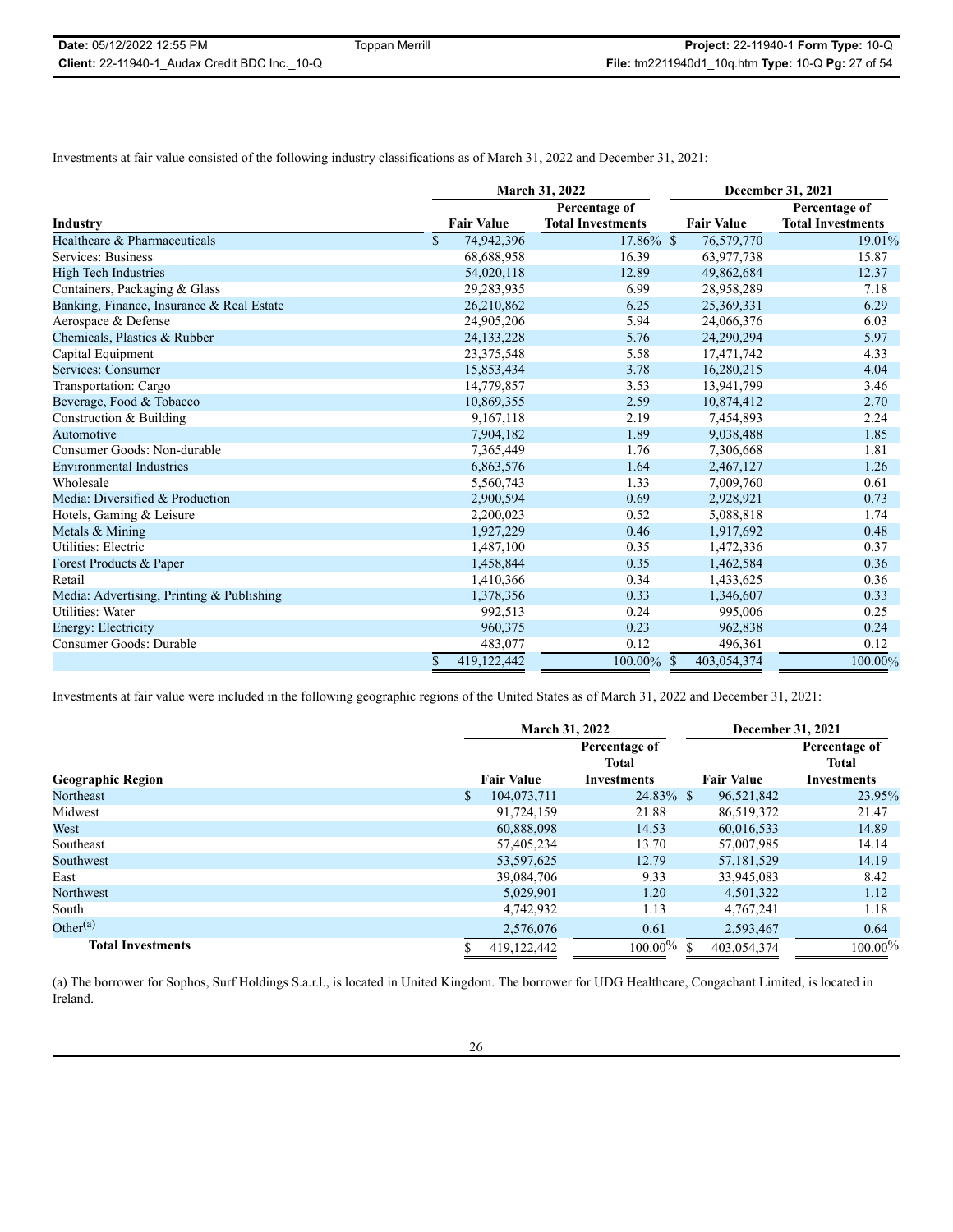The geographic region indicates the location of the headquarters of the Company's portfolio companies. A portfolio company may have a number of other business locations in other geographic regions.

#### *Investment Principal Repayments*

The following table summarizes the contractual principal repayments and maturity of the Company's investment portfolio by fiscal year, assuming no voluntary prepayments, as of March 31, 2022:

#### **For the Fiscal Years Ending December 31: Amount**

| 2022                                                                | 8,943,625   |
|---------------------------------------------------------------------|-------------|
| 2023                                                                | 21,577,690  |
| 2024                                                                | 48,185,677  |
| 2025                                                                | 70,806,944  |
| 2026                                                                | 2,832,182   |
| Thereafter                                                          | 271,206,683 |
| <b>Total contractual repayments</b>                                 | 423,552,801 |
| Equity investments                                                  |             |
| Adjustments to cost basis on debt investments <sup>(a)</sup>        | (3,236,618) |
| <b>Total Cost Basis of Debt Investments Held at March 31, 2022:</b> | 420,316,183 |

(a) Adjustment to cost basis related to unamortized balance of OID investments.

### *COVID-19 Developments*

During the three months ended March 31, 2022 and subsequent to March 31, 2022, the COVID-19 pandemic has had a significant impact on the U.S. economy. Certain of the Company's portfolio companies have been adversely impacted by the effects of the COVID-19 pandemic, including by the effects of related shutdowns in Shanghai and elsewhere in China, which have resulted in a material adverse impact on the Company's net asset value, net investment income, the fair value of its portfolio investments, its financial condition and the results of operations and financial condition of the Company's portfolio companies and may continue to adversely affect the Company's future net asset value, net investment income, the fair value of its portfolio investments, its financial condition and the results of operations and financial condition of the Company's portfolio companies.

### **Note 4. Related Party Transactions**

# *Investment Advisory Agreement*

The Company has entered into an investment advisory agreement (the "Investment Advisory Agreement") with the Adviser. In accordance with the Investment Advisory Agreement, the Company pays the Adviser certain fees as compensation for its services, such fees consisting of a base management fee and an incentive fee (the "Incentive Fee"). The services the Adviser provides to the Company, subject to the overall supervision of the Board of Directors, include managing the day-to-day operations of, and providing investment services to, the Company. The Company also entered into a management fee waiver agreement with the Adviser (the "Waiver Agreement"), which the Company or the Adviser may terminate upon 60 days' prior written notice.

#### *Management Fee*

The base management fee is calculated at an annual rate of 1.0% of the Company's average gross assets including cash and any temporary investments in cash-equivalents, including U.S. government securities and other high-quality investment grade debt investments that mature in 12 months or less from the date of investment, payable quarterly in arrears on a calendar quarter basis.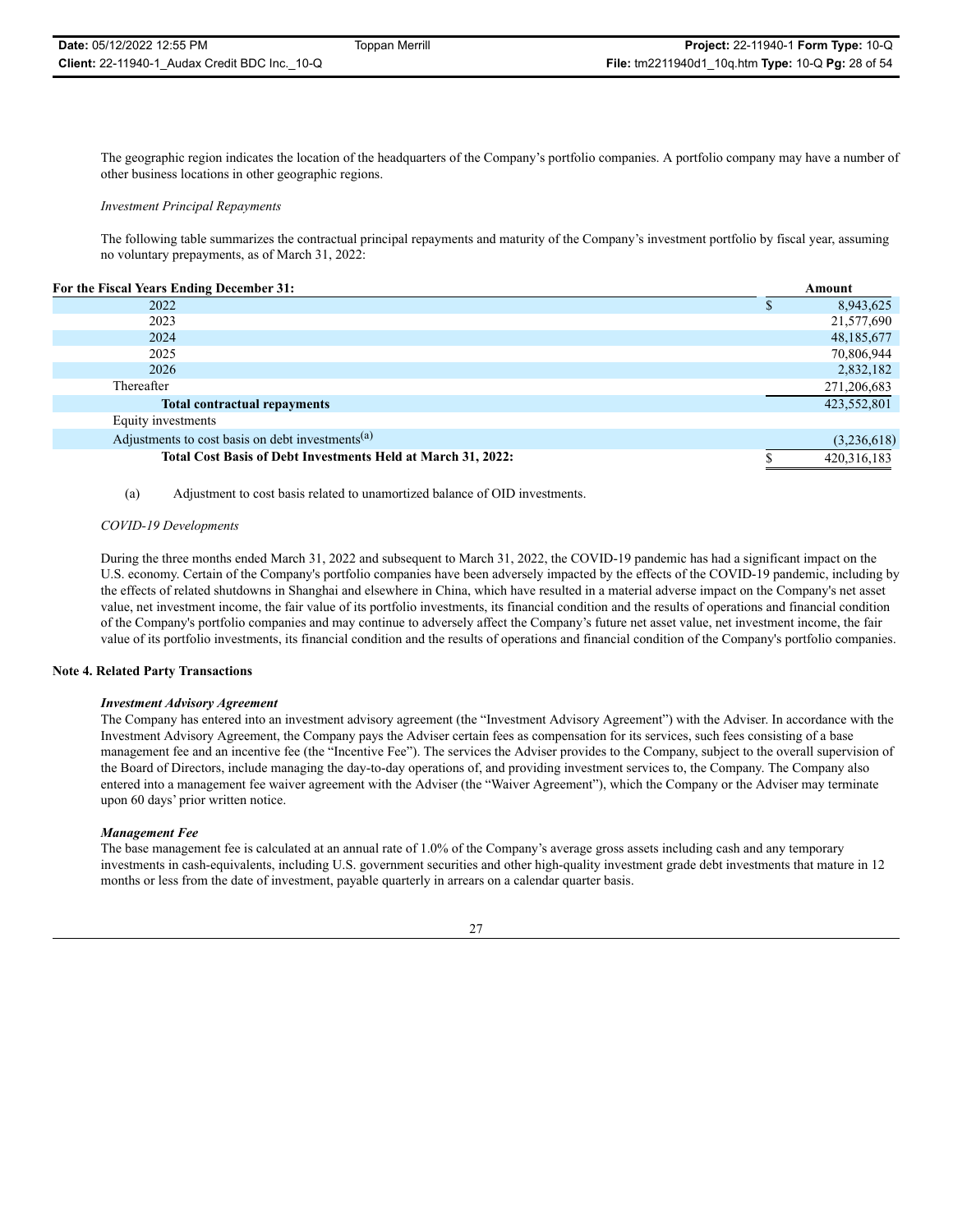Pursuant to the Waiver Agreement, the Adviser has agreed to waive the right to receive the base management fee to the extent necessary so that the base management fee payable under the Investment Advisory Agreement equals, and is calculated in the same manner as if, the base management fee otherwise payable by the Company were calculated at an annual rate equal to 0.65% (instead of an annual rate of 1.00%).

For the three months ended March 31, 2022, the Company recorded base management fees of \$1,038,439 and waivers to the base management fees of \$363,454, as set forth within the accompanying statements of operations. For the three months ended March 31, 2021, the Company recorded base management fees of \$914,050 and waivers to the base management fees of \$319,917, as set forth within the accompanying statements of operations.

### *Incentive Fee*

The Incentive Fee has two parts, as follows: the first part of the Incentive Fee is calculated and payable quarterly in arrears based on the Company's pre-incentive fee net investment income for the immediately preceding calendar quarter. For this purpose, pre-incentive fee net investment income means interest income, dividend income and any other income (including any other fees (other than fees for providing managerial assistance), such as commitment, origination, structuring, diligence and consulting fees or other fees that the Company receives from portfolio companies) accrued during the calendar quarter, minus the Company's operating expenses accrued for the quarter (including the base management fee, expenses payable under the Administration Agreement (as defined below) and any interest expense on any credit facilities or outstanding debt and dividends paid on any issued and outstanding preferred stock, but excluding the Incentive Fee).

The Company determines pre-incentive fee net investment income in accordance with GAAP, including, in the case of investments with a deferred interest feature, such as debt instruments with PIK interest, OID securities and accrued income that the Company has not yet received in cash. Preincentive fee net investment income does not include any realized capital gains, computed net of all realized capital losses or unrealized capital appreciation or depreciation. Pre-incentive fee net investment income, expressed as a rate of return on the value of the Company's net assets at the end of the immediately preceding calendar quarter, is compared to a hurdle of 1.0% per quarter (4.0% annualized). The Company determines its average gross assets during each fiscal quarter and calculates the base management fee payable with respect to such amount at the end of each fiscal quarter. As a result, a portion of the Company's net investment income is included in its gross assets for the period between the date on which such income is earned and the date on which such income is distributed. Therefore, the Company's net investment income used to calculate part of the Incentive Fee is also included in the amount of the Company's gross assets used to calculate the 1.0% annual base management fee. The Company pays its Adviser an Incentive Fee with respect to its pre-incentive fee net investment income in each calendar quarter as follows:

- no amount is paid on the income-portion of the Incentive Fee in any calendar quarter in which the Company's pre-incentive fee net investment income does not exceed the hurdle of 1.0% (4.0% annualized);
- 100% of the Company's pre-incentive fee net investment income with respect to that portion of such pre-incentive fee net investment income, if any, that exceeds the hurdle rate but is less than 1.1765 % in any calendar quarter (4.706% annualized). The Company refers to this portion of its pre-incentive fee net investment income (which exceeds the hurdle rate but is less than 1.1765%) as the "catch-up" provision. The catch-up is meant to provide the Adviser with 15.0% of the pre-incentive fee net investment income as if a hurdle rate did not apply if net investment income exceeds 1.1765% in any calendar quarter (4.706% annualized); and
- 15.0% of the amount of the Company's pre-incentive fee net investment income, if any, that exceeds 1.1765% in any calendar quarter (4.706% annualized) is payable to the Adviser.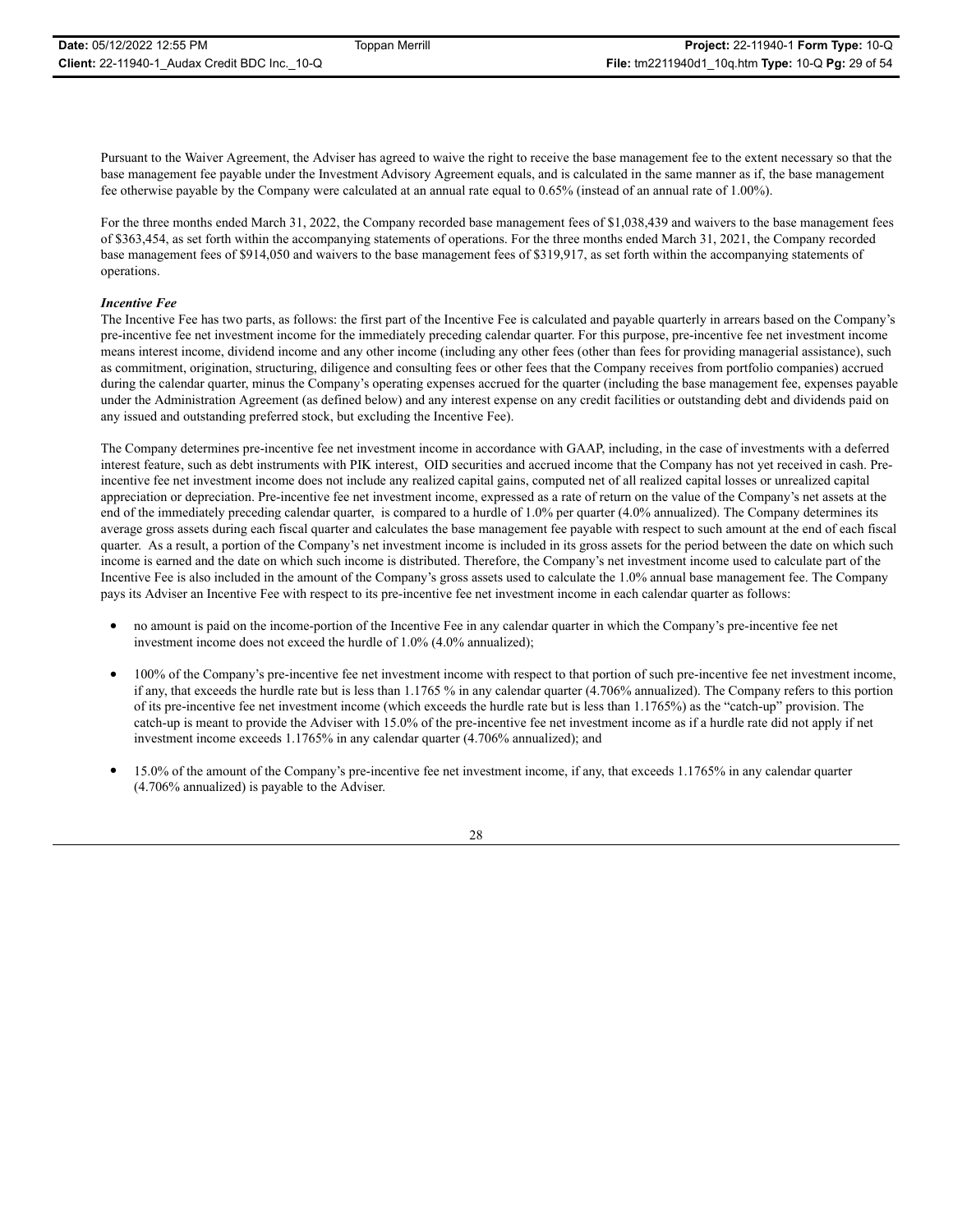Pursuant to the Waiver Agreement, the Adviser has agreed to waive its right to receive the Incentive Fee on pre-incentive fee net investment income to the extent necessary so that such Incentive Fee equals, and is calculated in the same manner as, the corresponding Incentive Fee on pre-incentive fee net investment income, if such Incentive Fee (i) were calculated based upon the Adviser receiving 10.0% (instead of 15.0%) of the applicable pre-incentive fee net investment income and (ii) did not include any "catch-up" feature in favor of the Adviser.

The second part of the Incentive Fee is determined and payable in arrears as of the end of each calendar year (or upon termination of the Investment Advisory Agreement, as of the termination date), and equals 15.0% of the Company's realized capital gains, if any, on a cumulative basis from June 16, 2015, the effective date of the Company's registration statement on Form 10 (file no. 000-55426), through the end of each calendar year, computed net of all realized capital losses and unrealized capital depreciation on a cumulative basis, less the aggregate amount of any previously paid capital gain Incentive Fees with respect to each of the investments in the Company's portfolio.

Pursuant to the Waiver Agreement, the Adviser has agreed to waive the right to receive the Incentive Fee on capital gains to the extent necessary so that such portion of the Incentive Fee equals, and is calculated in the same manner as, the corresponding Incentive Fee on capital gains, if such portion of the Incentive Fee were calculated based upon the Adviser receiving 10.0% (instead of 15.0%).

In addition, pursuant to the Waiver Agreement, the Adviser has agreed to waive the right to receive both components of the Incentive Fee to the extent necessary so that it does not receive Incentive Fees which are attributable to income and gains of the Company that exceed an annualized rate of 12.0% in any calendar quarter.

The waivers from the Adviser will remain effective until terminated earlier by either party upon 60 days' prior written notice.

Under the Investment Advisory Agreement, we do not pay any Capital Gains Incentive Fee in respect of unrealized capital appreciation in our portfolio. However, under U.S. generally accepted accounting principles, or GAAP, we are required to accrue for the Capital Gain Incentive Fee on a quarterly basis as if such unrealized capital appreciation were realized in full at the end of each period. If the Capital Gain Incentive Fee Base, adjusted as required by GAAP to include unrealized appreciation, is positive at the end of a period, then GAAP and the terms of the Investment Advisory Agreement require us to accrue a capital gain incentive fee equal to 20% of such amount, less the aggregate amount of actual capital gain incentive fees paid or capital gain incentive fees accrued under GAAP in all prior periods. If such amount is negative, then there is no accrual for such period. The resulting accrual under GAAP for a capital gain incentive fee payable in any period will result in additional expense if such cumulative amount is greater than in the prior period, or in a reversal of previously recorded expense if such cumulative amount is less than in the prior period. We can offer no assurance that any unrealized capital appreciation will be realized in the future.

For the three months ended March 31, 2022, the Company recorded incentive fees related to net investment income of \$426,322. Offsetting the incentive fees were waivers of the incentive fees of \$383,690 for the three months ended March 31, 2022, as set forth within the accompanying statements of operations. For the three months ended March 31, 2021, the Company recorded incentive fees related to net investment income of \$291,293. Offsetting the incentive fees were waivers of the incentive fees of \$262,164 for the three months ended March 31, 2021, as set forth within the accompanying statements of operations.

### *Administration Agreement and Administrative Fee*

The Company has also entered into an administration agreement (the "Administration Agreement") with Audax Management Company, LLC (the "Administrator") pursuant to which the Administrator provides administrative services to the Company. Under the Administration Agreement, the Administrator performs, or oversees the performance of administrative services necessary for the operation of the Company, which include being responsible for the financial records which the Company is required to maintain and prepare reports filed with the SEC. In addition, the Administrator assists in determining and publishing the Company's net asset value, oversees the preparation and filing of the Company's tax returns and the printing and dissemination of reports to the Company's stockholders, and generally oversees the payment of the Company's expenses and the performance of administrative and professional services rendered to the Company by others. The Company reimburses the Administrator for its allocable portion of the costs and expenses incurred by the Administrator for overhead in performance by the Administrator of its duties under the Administration Agreement, including the cost of facilities, office equipment and the Company's allocable portion of cost of compensation and related expenses of its Chief Financial Officer and Chief Compliance Officer and their respective staffs, as well as any costs and expenses incurred by the Administrator relating to any administrative or operating services provided by the Administrator to the Company. Such costs are reflected as an administrative fee in the accompanying statements of operations.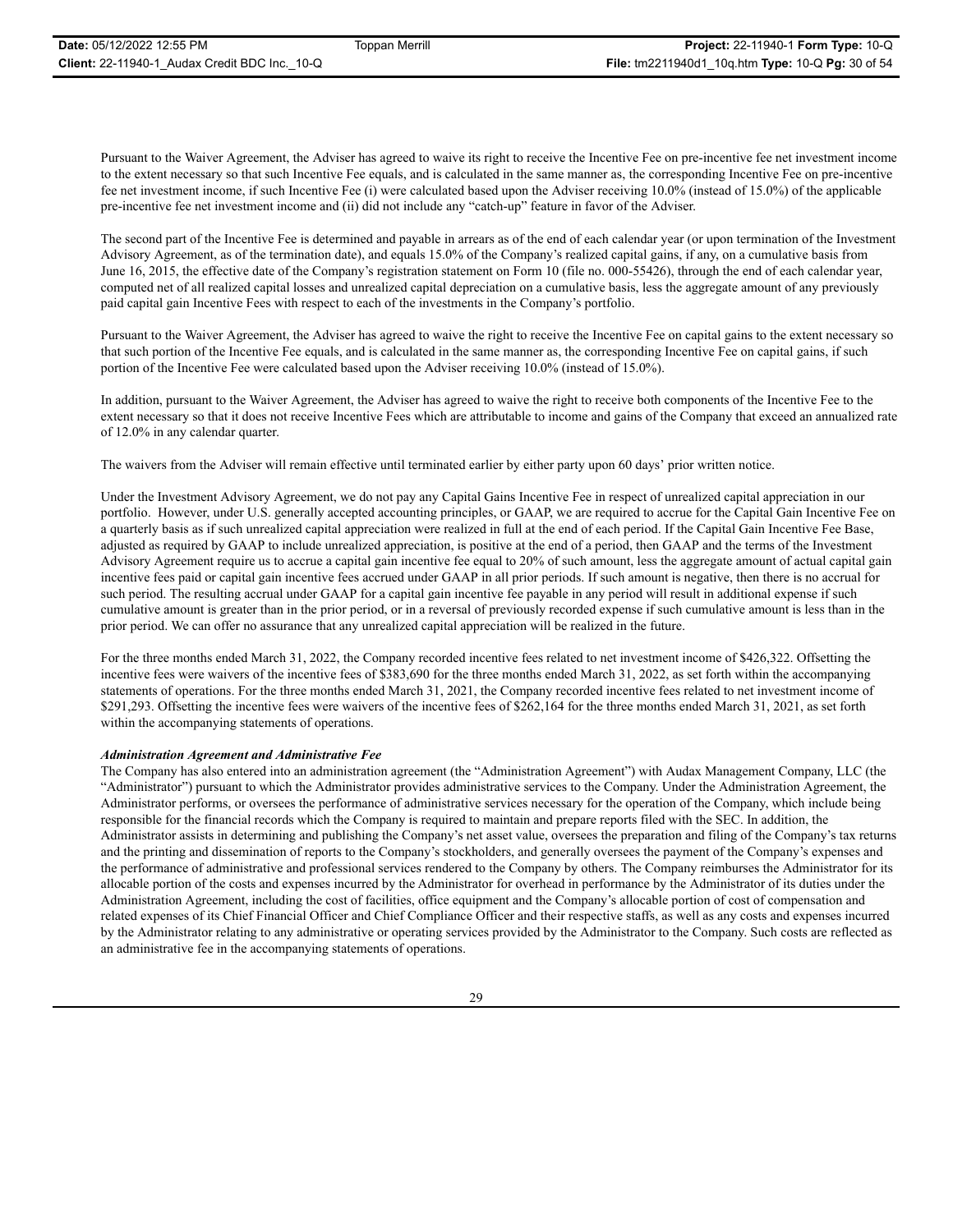The Company has also entered into a fee waiver agreement with the Administrator, pursuant to which the Administrator may waive, in whole or in part, its entitlement to receive reimbursements from the Company.

The Company accrued administrative fees of \$66,250, for both the three months ended March 31, 2022 and 2021, as set forth within the accompanying statements of operations.

### *Related Party Fees*

Fees due to related parties as of March 31, 2022 and December 31, 2021 on the Company's accompanying statements of assets and liabilities were as follows:

|                                           | <b>March 31, 2022</b> | December 31, 2021 |
|-------------------------------------------|-----------------------|-------------------|
| Net base management fee due to Adviser    | 674.985               | 620,269           |
| Net incentive fee due to Adviser          | 42,632                | 20,060            |
| Total fees due to Adviser, net of waivers | 717.617               | 640,329           |
| Fee due to Administrator, net of waivers  | 66,250                | 66,250            |
| <b>Total Related Party Fees Due</b>       | 783,867               | 706,579           |

### **Note 5. Net Increase in Net Assets Resulting from Operations Per Share of Common Stock:**

The following table sets forth the computation of basic and diluted net increase in net assets resulting from operations per weighted average share of the Company's common stock, par value \$0.001 per share (the "Common Stock"), for the three months ended March 31, 2022 and 2021:

|                                                                                          | <b>Three Months Ended</b> |                       |  | <b>Three Months Ended</b> |
|------------------------------------------------------------------------------------------|---------------------------|-----------------------|--|---------------------------|
|                                                                                          |                           | <b>March 31, 2022</b> |  | <b>March 31, 2021</b>     |
| Numerator for basic and diluted net increase in net assets resulting from operations per |                           |                       |  |                           |
| common share                                                                             |                           | 3.045.808 \$          |  | 5,077,354                 |
| Denominator for basic and diluted weighted average common shares                         |                           | 42,774,798            |  | 38,957,735                |
| Basic and diluted net increase in net assets resulting from operations per common share  |                           | 0.07                  |  | 0.13                      |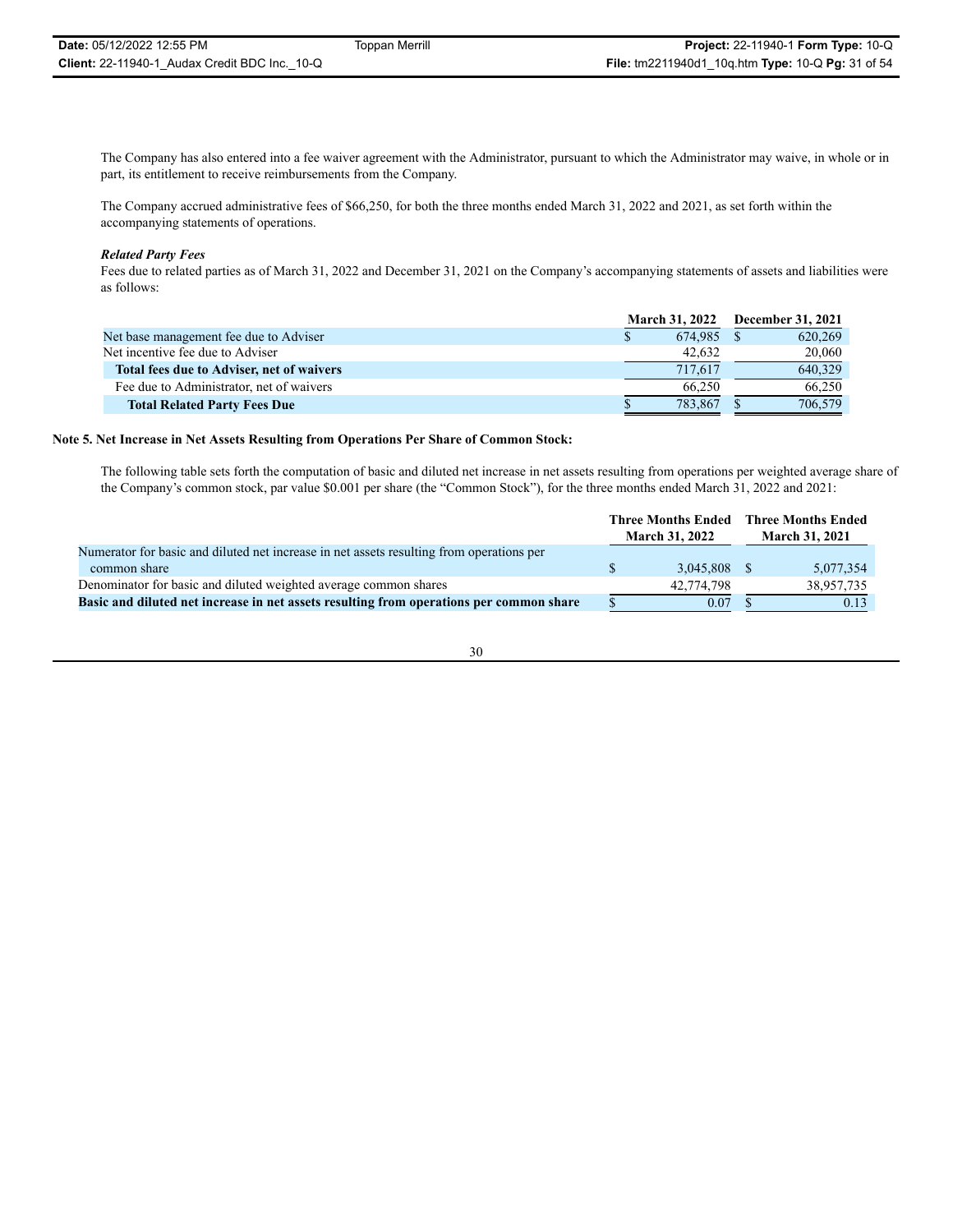### **Note 6. Income Tax**

The Company has elected to be regulated as a BDC under the 1940 Act, as well as elected to be treated, and intends to comply with the requirements to qualify annually, as a RIC under Subchapter M of the Code. As a RIC, the Company generally is not subject to corporate-level U.S. federal income taxes on any ordinary income or capital gains that it timely distributes as dividends for U.S. federal income tax purposes to its stockholders. To qualify to be treated as a RIC, the Company is required to meet certain source of income and asset diversification requirements, and to timely distribute dividends out of assets legally available for distributions to its stockholders of an amount generally equal to at least 90% of the sum of its net ordinary income and net short-term capital gains in excess of net long-term capital losses, if any (i.e., "investment company taxable income," determined without regard to any deduction for dividends paid), for each taxable year. The amount to be paid out as distributions to the Company's stockholders is determined by the Board of Directors and is based on management's estimate of the fiscal year earnings. Based on that estimate, the Company intends to make the requisite distributions to its stockholders, which will generally relieve the Company from corporatelevel U.S. federal income taxes. Although the Company currently intends to distribute its net capital gains (i.e., net long-term capital gains in excess of net short-term capital losses), if any, recognized in respect of each taxable year as dividends out of the Company's assets legally available for distribution, the Company in the future may decide to retain for investment and be subject to entity-level income tax on such net capital gains. Additionally, depending on the level of taxable income earned in a taxable year, the Company may choose to carry forward taxable income in excess of current year distributions into the next taxable year and incur a 4% excise tax on such income, as required. To the extent that the Company determines that its estimated current year annual taxable income will be in excess of estimated current year distributions, the Company will accrue an excise tax, if any, on estimated excess taxable income as such excess taxable income is earned.

The Company had aggregate distributions declared and paid to its stockholders for the year ended December 31, 2021 of \$15,794,187, or \$0.40 per share. The tax character of the distributions declared and paid represented \$15,541,807from ordinary income and \$252,380from tax return of capital. The Company had aggregate distributions declared and paid to its stockholders for the year ended December 31, 2020 of \$16,177,757, or \$0.43 per share. The tax character of the distributions declared and paid represented \$15,911,638 from ordinary income and \$266,119 from tax return of capital.

The determination of the tax attributes of the Company's distributions is made annually at the end of the Company's taxable year, based upon the Company's taxable income for the full taxable year and distributions paid for the full taxable year. Therefore, a determination made on an interim basis may not be representative of the actual tax attributes of distributions for a full taxable year. The actual tax characteristics of distributions to stockholders will be reported to the Company's stockholders subject to information reporting after the close of each calendar year on Form 1099- DIV.

U.S. GAAP requires adjustments to certain components of net assets to reflect permanent differences between financial and tax reporting. These adjustments have no effect on net asset value per share. For the year ended December 31, 2021 and 2020, the Company recorded the following adjustments for permanent book to tax differences to reflect their tax characteristics. The adjustments only change the classification in net assets in the statements of assets and liabilities. During the year ended December 31, 2021 and 2020, the Company reclassified for book purposes amounts arising from permanent book/tax differences primarily related to distribution redesignations and return of capital distributions.

|                                      | <b>Year Ended</b> | <b>Year Ended</b>                   |
|--------------------------------------|-------------------|-------------------------------------|
|                                      |                   | December 31, 2021 December 31, 2020 |
| Capital in excess of par value       |                   |                                     |
| Accumulated net investment income    |                   | (37,662)                            |
| Accumulated net realized gain (loss) |                   | 37,662                              |

At December 31, 2021 and 2020, the components of distributable taxable earnings as detailed below differ from the amounts reflected in the Company's statements of assets and liabilities by temporary book/tax differences primarily arising from amortization of organizational expenditures.

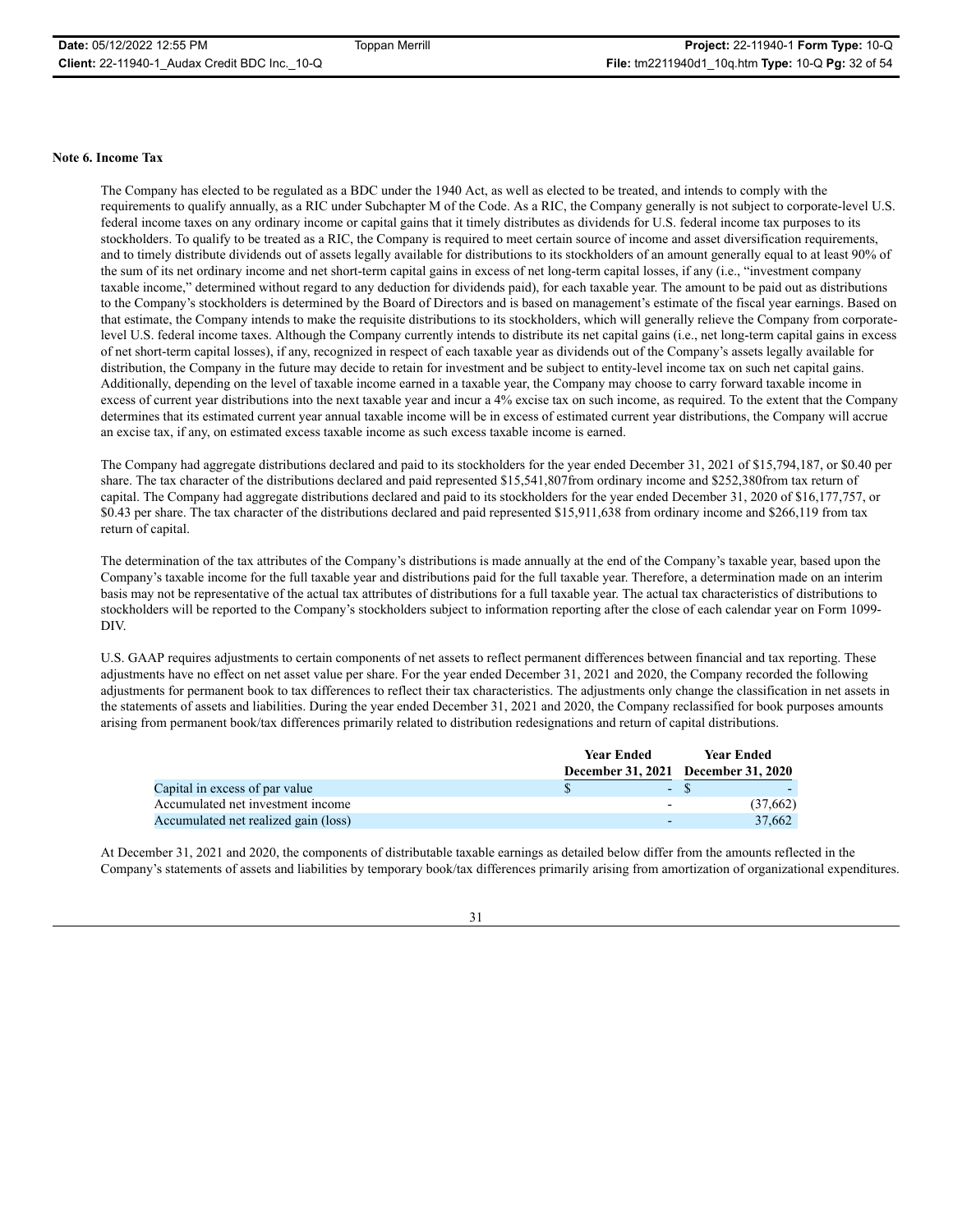|                                                                  | As of<br>December 31, |             | As of<br>December 31, |             |  |
|------------------------------------------------------------------|-----------------------|-------------|-----------------------|-------------|--|
|                                                                  |                       | 2021        |                       | 2020        |  |
| Other temporary book/tax differences                             |                       | (172,677)   |                       | (192,992)   |  |
| Net tax basis unrealized depreciation                            |                       | (1,238,244) |                       | (3,630,949) |  |
| Accumulated net realized loss                                    |                       | (3,353,867) |                       | (3,157,649) |  |
| Components of tax distributable (deficit) earnings at period end |                       | (4,764,788) |                       | (6,981,590) |  |

Certain losses incurred by the Company after October 31 of a taxable year are deemed to arise on the first business day of the Company's next taxable year. The Company did not incur such losses after October 31 of the Company's taxable year ended December 31, 2021.

Capital losses are generally eligible to be carried forward indefinitely, and retain their status as short-term or long-term in the manner originally incurred by the Company. As of December 31, 2021, the Company has long-term capital loss carryforward of \$3,353,867. The Company has evaluated tax positions it has taken, expects to take, or that are otherwise relevant to the Company for purposes of determining whether any relevant tax positions would "more-likely-than-not" be sustained by the applicable tax authority in accordance with ASC Topic 740, "*Income Taxes*," as modified by ASC Topic 946. The Company has analyzed such tax positions and has concluded that no unrecognized tax benefits should be recorded for uncertain tax positions for taxable years that may be open. The Company is not aware of any tax positions for which it is reasonably possible that the total amounts of unrecognized tax benefits will change materially in the next twelve months. The Company's U.S. federal tax returns for fiscal years 2019, 2020, and 2021 remain subject to examination by the Internal Revenue Service. The Company records tax positions that are not deemed to meet a more-likely-than-not threshold as tax expenses as well as any applicable penalties or interest associated with such positions. During each of the years ended December 31, 2021, 2020, and 2019, no tax expense or any related interest or penalties were incurred.

# **Note 7. Equity**

An investor made capital commitments to the Company in the amounts set forth below as of the date opposite each capital commitment:

|    | Amount      | Date                |
|----|-------------|---------------------|
| Ф  | 140,000,000 | June 23, 2015       |
| \$ | 50,000,000  | December 2, 2016    |
| \$ | 100,000,000 | On December 7, 2017 |
|    | 40,000,000  | March 22, 2019      |
| \$ | 30,000,000  | September 23, 2019  |
|    | 11,200,000  | March 20, 2020      |
|    | 8,900,000   | May 28, 2021        |
|    | 110,000,000 | December 15, 2021   |

As of March 31, 2022, \$80,000,000 of total capital commitments remained unfunded by the Company's investors.

The number of shares of Common Stock issued and outstanding as of March 31, 2022 and December 31, 2021, were 43,166,536 and 39,961,408, respectively.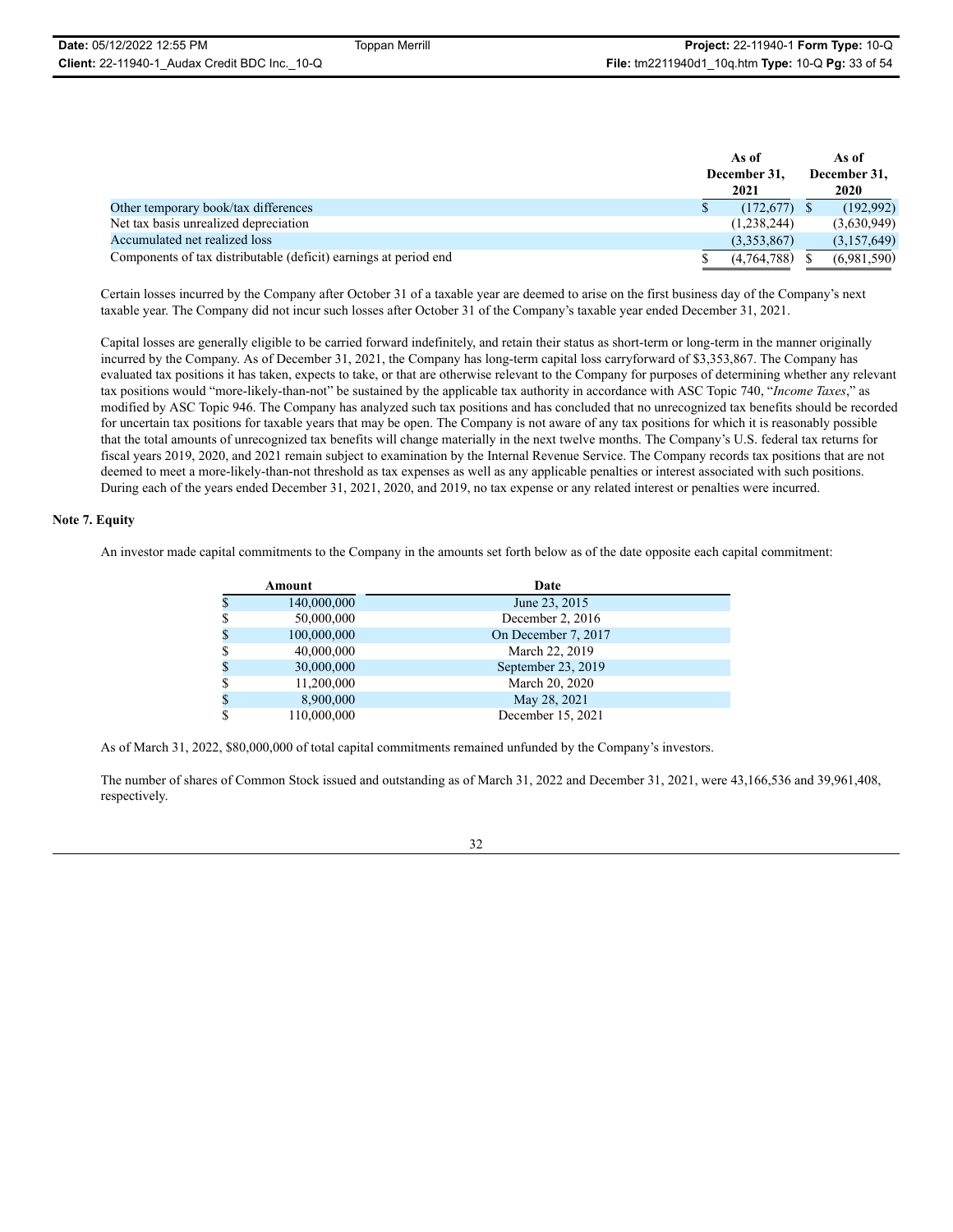**Total**

The following table details the activity of Stockholders' Equity for the three months ended March 31, 2022 and 2021:

|                                                      |                          | <b>Total</b> |                          |                      |               | Total |               |  |
|------------------------------------------------------|--------------------------|--------------|--------------------------|----------------------|---------------|-------|---------------|--|
|                                                      | Common                   |              | <b>Capital in Excess</b> | <b>Distributable</b> |               |       | Stockholders' |  |
| Three Months Ended March 31, 2022                    | <b>Stock</b>             |              | of Par Value             | (Loss) Earnings      |               |       | <b>Equity</b> |  |
| Balance as of December 31, 2021                      | 39.961                   |              | 378,672,161              |                      | (4,764,788)   |       | 373,947,334   |  |
| Net investment income                                | -                        |              |                          |                      | 4,386,185     |       | 4,386,185     |  |
| Net realized gains from investment transactions      | $\overline{\phantom{a}}$ |              |                          |                      | 225,786       |       | 225,786       |  |
| Net change in unrealized depreciation on investments | -                        |              |                          |                      | (1, 566, 163) |       | (1, 566, 163) |  |
| Issuance of shares                                   | 3.206                    |              | 29,996,794               |                      | ٠             |       | 30,000,000    |  |
| Balance as of March 31, 2022                         | 43.167                   |              | 408,668,955              |                      | (1,718,980)   |       | 406,993,142   |  |

|                                                      |                          |                          |                      | Total            |               | <b>Total</b>  |
|------------------------------------------------------|--------------------------|--------------------------|----------------------|------------------|---------------|---------------|
|                                                      | Common                   | <b>Capital in Excess</b> | <b>Distributable</b> |                  |               | Stockholders' |
| Three Months Ended March 31, 2021                    | <b>Stock</b>             | of Par Value             | (Loss) Earnings      |                  | <b>Equity</b> |               |
| Balance as of December 31, 2020                      | 38,343                   | 363,826,108              |                      | $(6,981,590)$ \$ |               | 356,882,861   |
| Net investment income                                | $\overline{\phantom{0}}$ |                          |                      | 3,888,170        |               | 3,888,170     |
| Net realized gains from investment transactions      | $\overline{\phantom{a}}$ |                          |                      | 63,270           |               | 63,270        |
| Net change in unrealized appreciation on investments | $\overline{\phantom{a}}$ |                          |                      | 1.125.914        |               | 1,125,914     |
| Issuance of shares                                   | 666                      | 6.199.334                |                      |                  |               | 6,200,000     |
| Balance as of March 31, 2021                         | 39,009                   | 370,025,442              |                      | (1,904,236)      |               | 368,160,215   |

#### **Note 8. Borrowings**

#### *Short-Term Borrowings*

From time to time, the Company finances the purchase of certain investments through repurchase agreements. In the repurchase agreements, the Company enters into a trade to sell an investment and contemporaneously enters into a trade to buy the same investment back on a specified date in the future with the same counterparty. Investments sold under repurchase agreements are accounted for as collateralized borrowings as the sale of the investment does not qualify for sale accounting under ASC Topic 860—Transfers and Servicing and remains as an investment on the Statement of Assets and Liabilities. The Company uses repurchase agreements as a short-term financing alternative. As of March 31, 2022, the Company had no short-term borrowings outstanding. For the three months ended March 31, 2022, the Company recorded interest expense of \$41,166 in connection with short-term borrowings. The Company's short-term borrowings bore interest at a weighted average rate of 2.90% for the three months ended March 31, 2022. As of December 31, 2021, the company had short-term borrowing outstanding of \$8,224,250. As of December 31, 2021, the Company recorded no interest expense in connection with short-term borrowings.

#### **Note 9. Commitments and Contingencies**

The Company may enter into certain credit agreements that include loan commitments where all or a portion of such commitment may be unfunded. The Company is generally obligated to fund the unfunded loan commitments at the borrowers' discretion. Funded portions of credit agreements are presented on the accompanying schedule of investments. Unfunded loan commitments and funded portions of credit agreements are fair valued and unrealized appreciation or depreciation, if any, have been included in the accompanying statements of assets and liabilities and statements of operations.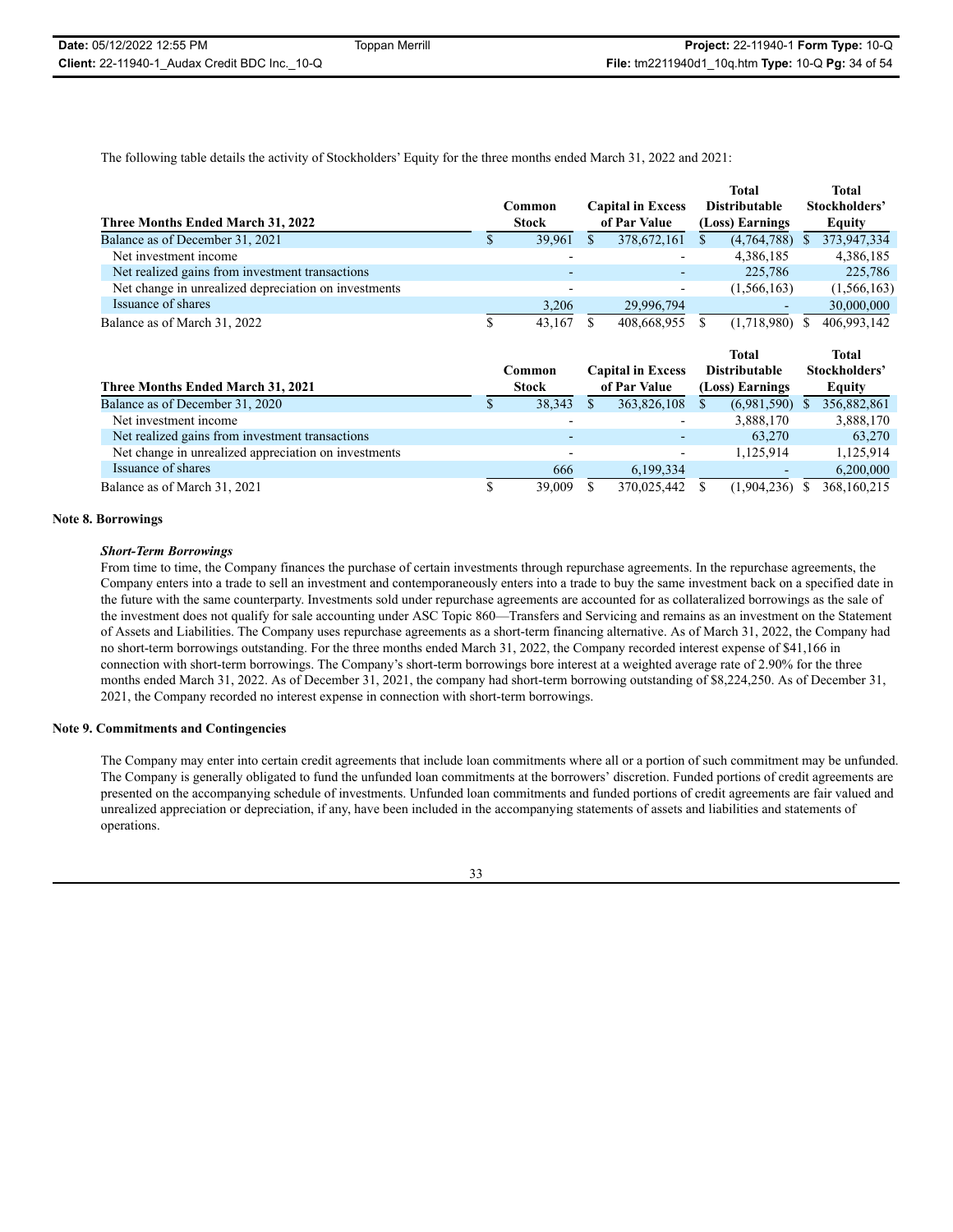The following table summarizes the Company's significant contractual payment obligations as of March 31, 2022 and December 31, 2021:

| Investment                                                                                                                                                                                   | Industry                                                      | March 31, 2022           | <b>December 31, 2021</b>  |
|----------------------------------------------------------------------------------------------------------------------------------------------------------------------------------------------|---------------------------------------------------------------|--------------------------|---------------------------|
| PracticeTek, Senior Secured Delayed Draw Term Loan, 6.50% (Libor + 5.50%), maturity                                                                                                          |                                                               |                          |                           |
| 11/23/27<br>American Vision Partners, Senior Secured Delayed Draw Term Loan, 6.71% (Libor + 5.75%),                                                                                          | <b>High Tech Industries</b>                                   | $\mathbf S$<br>1.889.313 | <sup>S</sup><br>2,862,595 |
| maturity 9/30/27<br>EdgeCo, Senior Secured Delayed Draw Term D Loan, 5.75% (Libor + 4.75%), maturity 6/1/26                                                                                  | Healthcare & Pharmaceuticals<br>Banking, Finance, Insurance & | 1,453,488                | 1,453,488                 |
|                                                                                                                                                                                              | <b>Real Estate</b>                                            | 1.200.000                |                           |
| Paradigm Oral Health, Senior Secured Delayed Draw Term Loan, 5.75% (Libor + 4.75%),<br>maturity 7/9/26                                                                                       | Healthcare & Pharmaceuticals                                  | 920,000                  |                           |
| Discovery Education, Senior Secured Delayed Draw Term Loan, 6.50% (Libor + 5.75%), maturity                                                                                                  |                                                               |                          |                           |
| 3/10/29<br>Advarra, Senior Secured Initial Revolving Loan (First Lien), 5.25% (Libor + 4.25%), maturity                                                                                      | Services: Business                                            | 807,692                  |                           |
| 7/9/24<br>The Facilities Group, Senior Secured Delayed Draw Term Loan, $6.75\%$ (Libor + 5.75%), maturity                                                                                    | Healthcare & Pharmaceuticals                                  | 761,905                  | 761,905                   |
| 11/30/27                                                                                                                                                                                     | Services: Business                                            | 654,624                  | 758,671                   |
| Brook & Whittle, Senior Secured Delayed Draw Term Loan (First Lien), 4.96% (Libor + 4.00%),<br>maturity 12/14/28                                                                             | Containers, Packaging & Glass                                 | 598,545                  | 529,101                   |
| Vertellus, Senior Secured Revolving Credit Loan, 7.00% (Libor + 6.00%), maturity 12/22/25                                                                                                    | Chemicals, Plastics & Rubber                                  | 486,239                  | 379,266                   |
| CoolSys, Senior Secured Delayed Draw Term Loan, 5.71% (Libor + 4.75%), maturity 8/11/28                                                                                                      | Services: Business                                            | 465,278                  | 465,278                   |
| Blue Cloud, Senior Secured Delayed Draw Term Loan, 6.00% (Libor + 5.00%), maturity 1/21/28<br>Therapy Brands, Senior Secured Delayed Draw Term Loan (First Lien), 4.96% (Libor + 4.00%),     | Healthcare & Pharmaceuticals                                  | 400,000                  |                           |
| maturity 5/18/28<br>Micro Merchant Systems, Senior Secured Delayed Draw Term Loan, 6.71% (Libor + 5.75%),                                                                                    | Healthcare & Pharmaceuticals                                  | 382,979                  | 382,979                   |
| maturity $12/14/27$                                                                                                                                                                          | Healthcare & Pharmaceuticals                                  | 370,370                  |                           |
| In Mark, Senior Secured Initial Delayed Draw Term Loan, $7.00\%$ (Libor + 6.00%), maturity<br>12/23/26                                                                                       | Containers, Packaging & Glass                                 | 365,388                  | 1,250,000                 |
| Alliance Environmental Group, Senior Secured Delayed Draw Term Loan, 7.00% (Libor +<br>6.00%), maturity 12/30/27                                                                             | <b>Environmental Industries</b>                               | 364,238                  | 662,252                   |
| PracticeTek, Senior Secured Revolving Loan, 6.46% (Libor + 5.50%), maturity 11/23/27                                                                                                         | High Tech Industries                                          | 357,824                  | 357,824                   |
| Alliance Environmental Group, Senior Secured Revolving Loan, 7.00% (Libor + 6.00%), maturity<br>12/30/27                                                                                     |                                                               |                          |                           |
| Ivy Rehab, Senior Secured Delayed Draw Term Loan (First Lien), 5.50% (Libor + 4.75%),                                                                                                        | <b>Environmental Industries</b>                               | 331,126                  | 331,126                   |
| maturity $3/15/29$<br>Evans Network, Senior Secured Delayed Draw Term Loan (First Lien), 5.21% (Libor + 4.25%),                                                                              | Healthcare & Pharmaceuticals                                  | 326,797                  |                           |
| maturity $8/19/28$                                                                                                                                                                           | Transportation: Cargo                                         | 326,531                  | 326,531                   |
| USALCO, Senior Secured Revolving Loan, $7.00\%$ (Libor $+ 6.00\%$ ), maturity $10/19/26$                                                                                                     | Chemicals, Plastics & Rubber                                  | 298,387                  | 298,387                   |
| Paragon Films, Senior Secured Delayed Draw Term Loan (First Lien), 5.96% (Libor + 5.00%),<br>maturity 12/16/28                                                                               | Containers, Packaging & Glass                                 | 297,030                  | 297,030                   |
| Dessert Holdings, Senior Secured Delayed Draw Term Loan (First Lien), 4.96% (Libor + 4.00%),<br>maturity $6/9/28$                                                                            | Beverage, Food & Tobacco                                      | 281,250                  | 281,250                   |
| Ivy Rehab, Senior Secured Revolving Credit (First Lien), 5.50% (Libor + 4.75%), maturity                                                                                                     |                                                               |                          |                           |
| 3/15/28                                                                                                                                                                                      | Healthcare & Pharmaceuticals                                  | 257,732                  |                           |
| Discovery Education, Senior Secured Revolving Facility, $6.50\%$ (Libor + 5.75%), maturity $4/7/28$                                                                                          | Services: Business                                            | 230,769                  |                           |
| Blue Cloud, Senior Secured Revolving Loan, $6.00\%$ (Libor + $5.00\%$ ), maturity $1/21/28$<br>Capstone Logistics, Senior Secured Initial DDTL Loan (First Lien), 5.75% (Libor + 4.75%),     | Healthcare & Pharmaceuticals                                  | 227,273                  |                           |
| maturity 11/12/27                                                                                                                                                                            | Transportation: Cargo                                         | 221,132                  | 221,132                   |
| Specialty Products & Insulation, Senior Secured Delayed Draw Term Loan, $6.25\%$ (Libor +                                                                                                    |                                                               |                          |                           |
| 5.25%), maturity 12/21/27<br>Radwell, Senior Secured Delayed Draw Term Loan, 6.50% (Libor + 5.75%), maturity 4/1/29                                                                          | Construction & Building<br>Capital Equipment                  | 203,046<br>200,001       |                           |
| Service Logic, Senior Secured Delayed Draw Term Loan (First Lien), 4.96% (Libor + 4.00%),                                                                                                    |                                                               |                          |                           |
| maturity 10/29/27<br>EPIC Insurance, Senior Secured Delayed Draw Term Loan, 6.21% (Libor + 5.25%), maturity                                                                                  | Services: Business<br>Banking, Finance, Insurance &           | 196,154                  | 196,154                   |
| 9/29/28                                                                                                                                                                                      | Real Estate                                                   | 181,609                  | 241,379                   |
| Forefront, Senior Secured Delayed Draw Term Loan, 4.93% (Libor + 4.25%), maturity 4/2/29                                                                                                     | Healthcare & Pharmaceuticals                                  | 157,480                  |                           |
| Tank Holding, Senior Secured Revolving Credit Loan, 6.75% (Libor + 6.00%), maturity 3/31/28<br>Secretariat International, Senior Secured Delayed Draw Term Loan (First Lien), 5.71% (Libor + | Capital Equipment                                             | 147,692                  |                           |
| 4.75%), maturity 12/29/28                                                                                                                                                                    | Services: Business                                            | 134,211                  |                           |
| Insight Global, Senior Secured Revolving Loan, 6.96% (Libor + 6.00%), maturity 9/22/27                                                                                                       | Services: Business                                            | 134,178                  | 67,089                    |
| Ned Stevens, Senior Secured Revolving Loan, 6.25% (Libor + 5.25%), maturity 9/30/25<br>EPIC Insurance, Senior Secured Revolving Loan, 6.21% (Libor + 5.25%), maturity 9/30/27                | Services: Consumer<br>Banking, Finance, Insurance &           | 130,719                  | 130,719                   |
|                                                                                                                                                                                              | Real Estate                                                   | 125,909                  | 125,909                   |
| Community Brands, Senior Secured Delayed Draw Term Loan, 6.50% (Libor + 5.75%), maturity<br>2/24/28                                                                                          | Banking, Finance, Insurance &<br>Real Estate                  | 117,647                  |                           |
| Omni Logistics, Senior Secured Revolving Credit Loan (First Lien), 6.00% (Libor + 5.00%),                                                                                                    |                                                               |                          |                           |
| maturity $12/30/25$<br>Micro Merchant Systems, Senior Secured Revolving Loan, 6.71% (Libor + 5.75%), maturity                                                                                | Transportation: Cargo                                         | 113,834                  | 85,376                    |
| 12/14/27                                                                                                                                                                                     | Healthcare & Pharmaceuticals                                  | 111,111                  |                           |
| Therma Holdings, Senior Secured Initial DDTL (2021), 4.96% (Libor + 4.00%), maturity<br>12/16/27                                                                                             | Services: Business                                            | 94,239                   |                           |
| Radwell, Senior Secured Revolving Facility, 6.50% (Libor + 5.75%), maturity 4/1/28                                                                                                           | Capital Equipment                                             | 79,998                   | $\blacksquare$            |
| Keter Environmental Services, Unitranche, $7.50\%$ (Libor + 6.50%), maturity 10/29/27                                                                                                        | <b>Environmental Industries</b>                               | 77,520                   | $\sim$                    |
| Paradigm Oral Health, Senior Secured Revolving Loan, 5.75% (Libor + 4.75%), maturity 7/9/26                                                                                                  | Healthcare & Pharmaceuticals                                  | 74,074                   |                           |
| BlueHalo, Senior Secured Revolving Loan, $7.00\%$ (Libor + 6.00%), maturity $10/31/25$<br>Magnate, Senior Secured Delayed Draw Term Loan (First Lien), 6.46% (Libor + 5.50%), maturity       | Aerospace & Defense                                           | 73,967                   | 73,967                    |
| 12/29/28                                                                                                                                                                                     | Transportation: Cargo                                         | 71,429                   |                           |
| Omni Logistics, Senior Secured Tranche 2 DDTL (First Lien), 6.00% (Libor + 5.00%), maturity<br>12/30/26                                                                                      | Transportation: Cargo                                         | 68,750                   | 118,750                   |
| Applied Adhesives, Senior Secured Revolving Loan, 5.96% (Libor + 5.00%), maturity 3/12/27                                                                                                    | Containers, Packaging & Glass                                 | 66,844                   | 64,000                    |
| Community Brands, Senior Secured Revolving Loan, 6.50% (Libor + 5.75%), maturity 2/24/28                                                                                                     | Banking, Finance, Insurance &<br>Real Estate                  | 58,824                   |                           |
| Tekni-Plex, Senior Secured Tranche B-3 DDTL Term Loan, 4.96% (Libor + 4.00%), maturity                                                                                                       |                                                               |                          |                           |
| 9/15/28<br>Applied Adhesives, Senior Secured Delayed Draw Term Loan, 5.96% (Libor + 5.00%), maturity                                                                                         | Containers, Packaging & Glass                                 | 52,766                   | 84,681                    |
| 3/12/27                                                                                                                                                                                      | Containers, Packaging & Glass                                 | 48,931                   | 62,963                    |
| AmeriVet, Senior Secured Incremental Delayed Draw Term Loan, 5.75% (Libor + 4.75%),<br>maturity $6/5/24$                                                                                     | Healthcare & Pharmaceuticals                                  |                          | 536,000                   |
| Alpaca, Senior Secured Revolver, $6.00\%$ (Libor $+ 5.00\%$ ), maturity $4/19/24$                                                                                                            | Healthcare & Pharmaceuticals                                  |                          | 129,426                   |
| Therma Holdings, Senior Secured Initial DDTL $(2021)$ , 4.71% (Libor + 3.75%), maturity                                                                                                      |                                                               |                          |                           |
| 12/16/27<br>Gastro Health, Senior Secured Delayed Draw Term Loan (First Lien), 5.46% (Libor + 4.50%),                                                                                        | Services: Business                                            |                          | 96,880                    |
| maturity 7/3/28                                                                                                                                                                              | Healthcare & Pharmaceuticals                                  |                          | 94,975                    |
| Flow Control Group, Senior Secured Amendment No. 1 Delayed Draw Term Loan (First Lien),                                                                                                      | Capital Equipment                                             |                          | 77,083                    |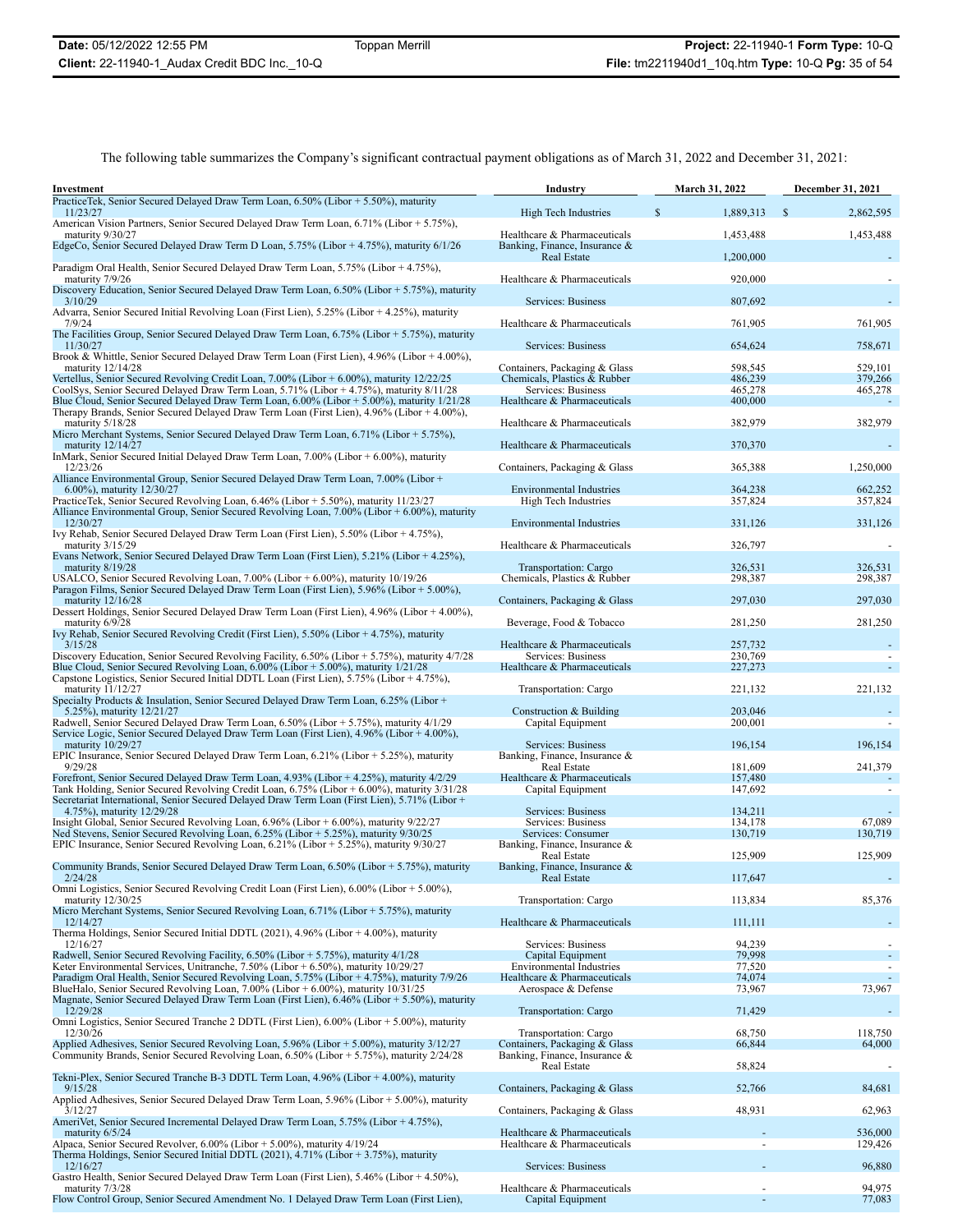| 4.71% (Libor + 3.75%), maturity $3/31/28$                                                  |                              |            |            |
|--------------------------------------------------------------------------------------------|------------------------------|------------|------------|
| Alpaca, Senior Secured Delayed Draw Term A-2 Loan, 5.75% (Libor + 4.75%), maturity 4/19/24 | Healthcare & Pharmaceuticals |            | 66,723     |
| ImageFirst, Senior Secured Delayed Draw Tranche A Term Loan, 5.46% (Libor + 4.50%),        |                              |            |            |
| maturity 4/27/28                                                                           | Healthcare & Pharmaceuticals |            | 22,727     |
| Solis Mammography, Senior Secured Delayed Draw Term Loan (First Lien), 5.71% (Libor +      |                              |            |            |
| 4.75%), maturity 4/17/28                                                                   | Healthcare & Pharmaceuticals |            | 20,000     |
|                                                                                            |                              | 16,996,843 | 13.913.615 |

Unfunded commitments represent all amounts unfunded as of March 31, 2022 and December 31, 2021. These amounts may or may not be funded to the borrowing party now or in the future.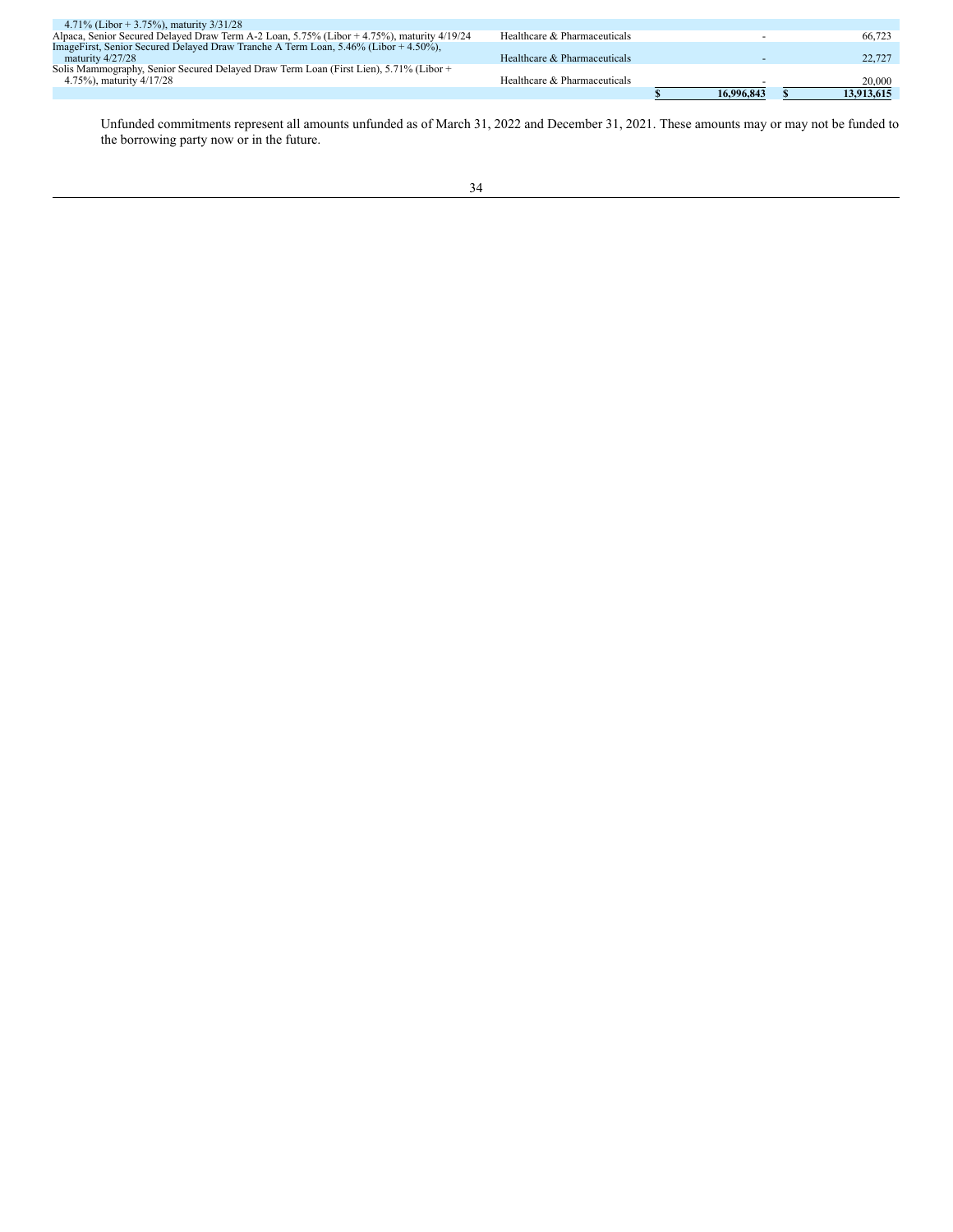### **Note 10. Financial Highlights**

|                                                                                                 |    | <b>Three Months Ended</b><br>March 31, 2022 |             | <b>Three Months Ended</b><br>March 31, 2021 |
|-------------------------------------------------------------------------------------------------|----|---------------------------------------------|-------------|---------------------------------------------|
| <b>Per Share Data:</b>                                                                          |    |                                             |             |                                             |
| Net asset value, beginning of period                                                            | \$ | 9.36                                        | \$.         | 9.31                                        |
| Net investment income $(a)$                                                                     |    | 0.10                                        |             | 0.10                                        |
| Net realized (loss) gain on investments and change in unrealized (depreciation) appreciation on |    |                                             |             |                                             |
| investments $(a)(b)$                                                                            |    | (0.03)                                      |             | 0.03                                        |
| Net increase in net assets resulting from operations                                            |    | 0.07                                        |             | 0.13                                        |
|                                                                                                 |    |                                             |             |                                             |
| Net asset value at end of period                                                                |    | 9.43                                        | $\mathbf S$ | 9.44                                        |
| Total return <sup>(c)(g)</sup>                                                                  |    | 0.75%                                       |             | 1.40%                                       |
| Shares of common stock outstanding at end of period                                             |    | 43,166,536                                  |             | 39,009,531                                  |
| <b>Statement of Assets and Liabilities Data:</b>                                                |    |                                             |             |                                             |
|                                                                                                 | S  | 406,993,142                                 | -S          | 368,160,215                                 |
| Net assets at end of period                                                                     |    |                                             |             |                                             |
| Average net assets $(d)$                                                                        |    | 406,436,056                                 |             | 366,230,150                                 |
| <b>Ratio/Supplemental Data:</b>                                                                 |    |                                             |             |                                             |
| Ratio of gross expenses to average net assets-annualized <sup>(e)</sup>                         |    | 1.79%                                       |             | 1.67%                                       |
| Ratio of net expenses to average net assets-annualized $(1)$                                    |    | $1.04\%$                                    |             | 1.03%                                       |
| Ratio of net investment income to average net assets-annualized                                 |    | 4.38%                                       |             | 4.31%                                       |
| Portfolio turnover $(g)$                                                                        |    | $0.99\%$                                    |             | 1.41%                                       |

(a) Based on weighted average basic per share of Common Stock data.

(b) The per share amount varies from the net realized and unrealized gain (loss) for the period because of the timing of sales of fund shares and the per share amount of realized and unrealized gains and losses at such time.

(c) Total return is based on the change in net asset value during the respective periods. Total return also takes into account dividends and distributions, if any, reinvested in accordance with the Company's dividend reinvestment plan.

(d) Average net assets are computed using the average balance of net assets at the end of each month of the reporting period.

(e) Ratio of gross expenses to average net assets is computed using expenses before waivers from the Adviser and Administrator.

(f) Ratio of net expenses to average net assets is computed using total expenses net of waivers from the Adviser and Administrator.

(g) Not annualized.

### **Note 11. Indemnification**

In the normal course of business, the Company may enter into certain contracts that provide a variety of indemnities. The Company's maximum exposure under these indemnities is unknown. The Company does not consider it necessary to record a liability in this regard.

#### **Note 12. Subsequent Events**

Subsequent to March 31, 2022 through May 12, 2022, the Company invested \$3,423,959 at cost in 10 different portfolio companies.

On March 21, 2022, the Company delivered a capital drawdown notice to one of its investors relating to the sale of 2,651,113 shares of Common Stock, for an aggregate offering price of \$25.0 million. The sale closed on April 5, 2022. On April 22, 2022, the Company issued a Tender Offer to repurchase \$20.0 million worth of Common Stock from the Stockholder. The Offer will expire on May 19, 2022.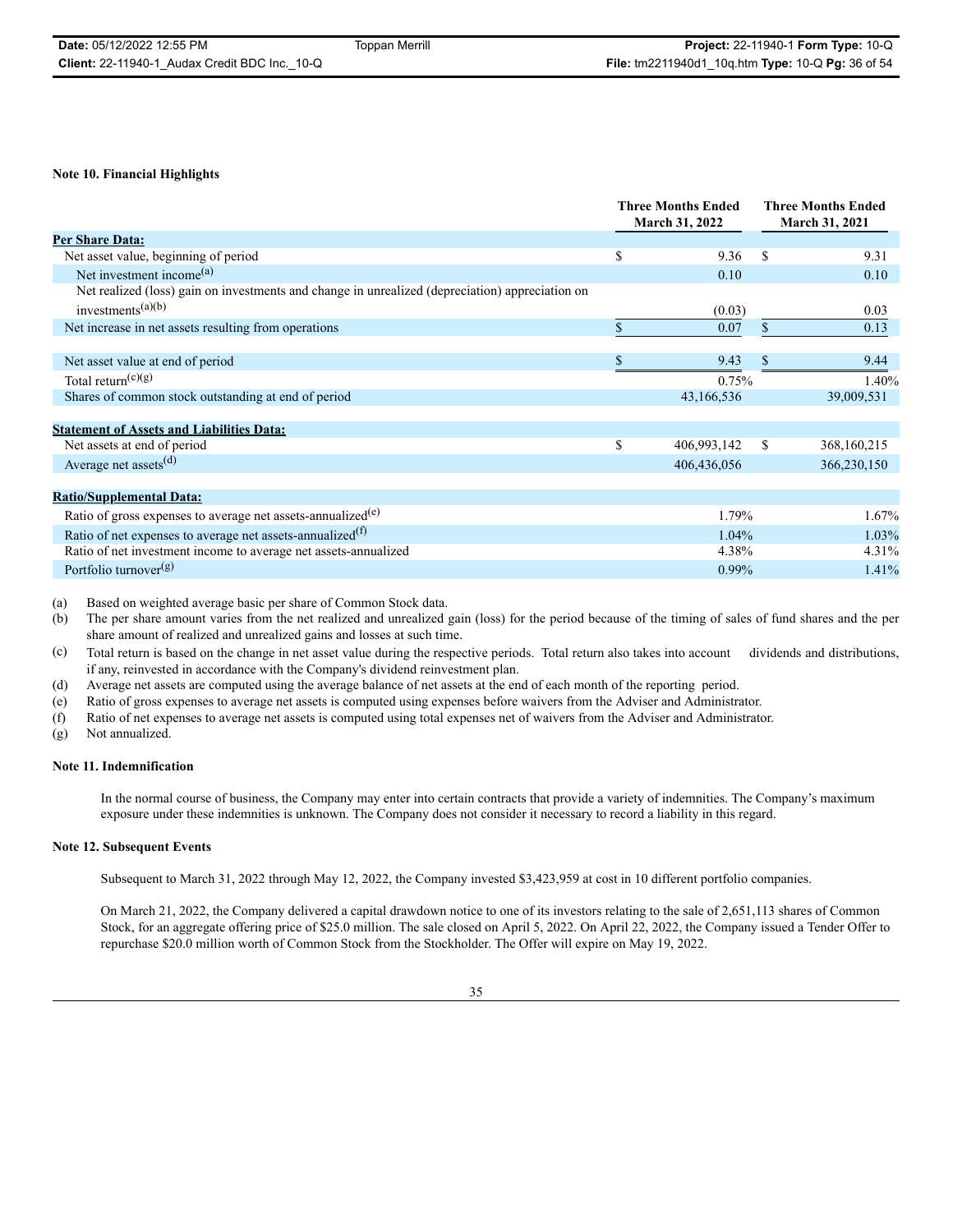# **ITEM 2. MANAGEMENT'S DISCUSSION AND ANALYSIS OF FINANCIAL CONDITION AND RESULTS OF OPERATIONS**

In this quarterly report on Form 10-Q, except where the context suggests otherwise, the terms "we," us," our" and the "Company" refer to Audax Credit BDC Inc. The information contained in this section should be read in the conjunction with the financial statements and notes to the financial statements *appearing elsewhere in this quarterly report.*

This quarterly report and other statements contain forward-looking statements that involve substantial risks and uncertainties. Such statements involve known and unknown risks, uncertainties and other factors and undue reliance should not be placed thereon. These forward-looking statements are not historical facts, but rather are based on current expectations, estimates and projections about our company, our current and prospective portfolio investments, our industry, our beliefs and our assumptions. Words such as "anticipates," "expects," "intends," "plans," "will," "may," "continue," "believes," "seeks," "estimates," "would," "could," "should," "targets," "projects," and variations of these words and similar expressions are intended to identify forward-looking statements. These statements are not guarantees of future performance and are subject to risks, uncertainties and other factors, some of which are beyond our control and difficult to predict and could cause actual results to differ materially from those expressed or forecasted in the forward-looking statements, including:

- our future operating results;
- our business prospects and the prospects of our portfolio companies;
- our ability to continue to effectively manage our business due to COVID-19 and similar pandemics;
- supply chain disruptions in connection with shutdowns in China and similar factors related to COVID-19;
- uncertainty surrounding financial and political stability of the United States, the United Kingdom, the European Union, and China, and the war between Russia and Ukraine;
- the ability of our portfolio companies to achieve their objectives;
- the timing of cash flows, if any, from the operations of our portfolio companies;
- the ability of our Adviser to locate suitable investments for us and to monitor and administer our investments;
- changes in the general economy;
- risk associated with possible disruptions in our operations or the economy generally;
- the effect of investments that we expect to make;
- our contractual arrangements and relationships with third parties;
- actual and potential conflicts of interest with Adviser and its affiliates;
- the dependence of our future success on the general economy and its effect on the industries in which we invest;
- changes in political, economic or industry conditions, the interest rate environment or conditions affecting the financial and capital markets, which could result in changes to the value of our assets;
- the adequacy of our financing sources and working capital;
- the ability of our Adviser and its affiliates to attract and retain highly talented professionals;
- our ability to qualify and maintain our qualification as a BDC and as a RIC; and
- the risks, uncertainties and other factors we identify under "*Item 1A. Risk Factors*" and elsewhere in our Annual Report on Form 10-K filed on March 25, 2022 (file no. 814-01154) (the "Annual Report").

Although we believe that the assumptions on which these forward-looking statements are based are reasonable, any of those assumptions could prove to be inaccurate, and as a result, the forward-looking statements based on those assumptions also could be inaccurate. In light of these and other uncertainties, the inclusion of a projection or forward-looking statement in this quarterly report should not be regarded as a representation by us that our plans and objectives will be achieved. These risks and uncertainties include those described or identified in the section entitled "Item 1A. Risk Factors" of this quarterly report and our Annual Report as well as risk factors described or identified in other filings we may make with the SEC from time to time. You should not place undue reliance on these forward-looking statements, which apply only as of the date of this quarterly report. Moreover, we assume no duty and do not undertake to update the forward-looking statements. The forward-looking statements and projections contained in this quarterly report are excluded from the safe harbor protection provided by Section 27A of the Securities Act and provided by Section 21E of the Securities Exchange Act of 1934, as amended (the "Exchange Act").

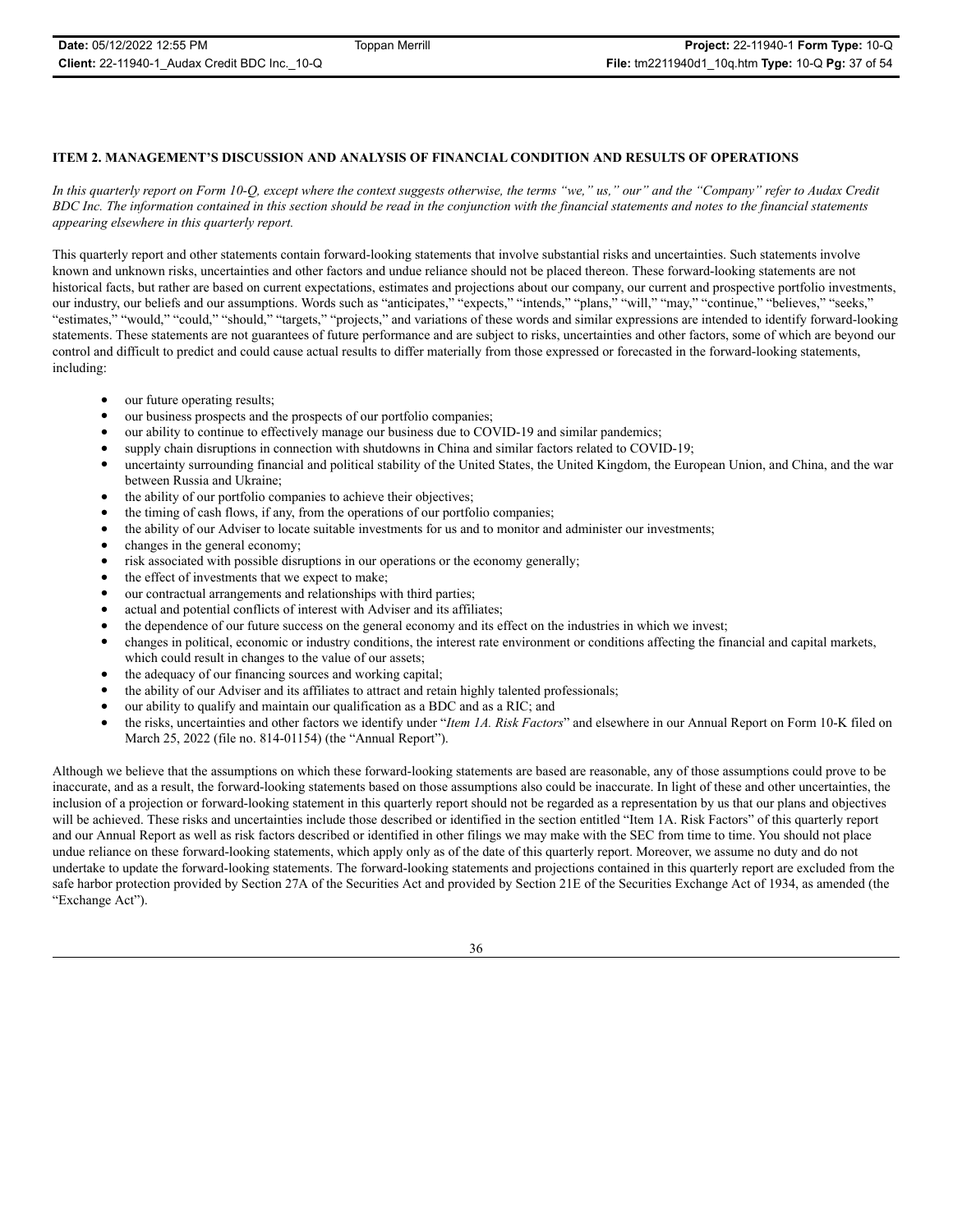### **OVERVIEW**

Audax Credit BDC Inc. is a Delaware corporation that was formed on January 29, 2015. We are an externally managed, closed-end, non-diversified management investment company that has elected to be treated as a BDC under the 1940 Act. In addition, we have elected to be treated for U.S. federal income tax purposes, and intends to comply with the requirements to qualify annually, as a RIC under Subchapter M of the Code.

Our investment objective is to generate current income and, to a lesser extent, long-term capital appreciation. We intend to meet our investment objective by investing primarily in senior secured debt of privately owned U.S. middle market companies. We intend to invest at least 80% of our net assets plus the amount of any borrowings in "credit instruments," which we define as any fixed income instruments.

Although we have no present intention of doing so, we may decide to incur leverage. If we do incur leverage, however, we anticipate that it will be used in limited circumstances and on a short-term basis for purposes such as funding distributions. As a BDC, we are limited in our use of leverage under the 1940 Act. Under the 1940 Act, a BDC generally is required to maintain asset coverage of 200% for senior securities representing indebtedness (such as borrowings from banks or other financial institutions) or stock (such as preferred stock). The Small Business Credit Availability Act (the "SBCAA"), which was signed into law on March 23, 2018, provides that a BDC's required asset coverage under the 1940 Act may be reduced from 200% (i.e., \$1 of debt outstanding for each \$1 of equity) to 150% (i.e., \$2 of debt outstanding for each \$1 of equity). This reduction in asset coverage permits a BDC to double the amount of leverage it may utilize, subject to certain approval, timing and reporting requirements, including either stockholder approval or approval of a majority of the directors who are not "interested persons" (as defined in the 1940 Act) of the BDC and who have no financial interest in the arrangement. In addition, as a non-traded BDC, if we receive the relevant approval to increase our authorized leverage, we will be required to offer our stockholders the opportunity to sell their shares of Common Stock over the next year following the calendar quarter in which the approval was obtained. In determining whether to use leverage, we will analyze the maturity, covenants and interest rate structure of the proposed borrowings, as well as the risks of such borrowings within the context of our investment outlook and the impact of leverage on our investment portfolio. The amount of any leverage that we will employ as a BDC will be subject to oversight by our Board of Directors.

We generate revenue in the form of interest on the debt securities that we hold in our portfolio companies. The senior debt we invest in generally has stated terms of three to ten years. Our senior debt investments generally bear interest at a floating rate. Interest on debt securities is generally payable quarterly or semiannually. In some cases, some of our investments may provide for deferred interest payments or PIK interest. The principal amount of the debt securities and any accrued but unpaid interest generally will become due at the maturity date. In addition, we may generate revenue in the form of commitment and other fees in connection with transactions, although we do not expect to do so. OID as well as market discount and premium are accreted and amortized in determining our interest income. We record any prepayment premiums on loans and debt securities as income.

#### *COVID-19 Developments*

The market disruptions caused by the ongoing COVID-19 pandemic may continue to adversely affect the business operations of some of our portfolio companies and may continue to affect our operations and the operations of our Adviser. As the COVID-19 outbreak to evolve, we cannot predict its continuing impact on our business operations, including its duration in the United States and worldwide, the uncertainty surrounding the various vaccination mandates as more contagious strains of the virus emerge in various countries, including the United States (particularly the "Delta variant"). Such contagious variants, in conjunction with more frequent and concentrated social gatherings, including the re-opening of many schools and colleges across the country, and more relaxed mask requirements and social distancing norms have resulted in surges in the rates of COVID-19 infections worldwide. Furthermore, large portions of the population in the United States and elsewhere remain unvaccinated due to limited access to vaccines, the politicization of the vaccine mandates, the general public distrust of the safety and efficacy of the vaccine and the potential future adverse reactions to the vaccine. Such developments may increase the risk that the pandemic will continue for a prolonged period of time. As such, the extent to which COVID-19 and/or other health pandemics may affect negatively our operating results and financial condition and the operating results and financial condition of some of our portfolio companies, as well as the duration of any potential business or supply-chain disruption for our portfolio companies, is uncertain.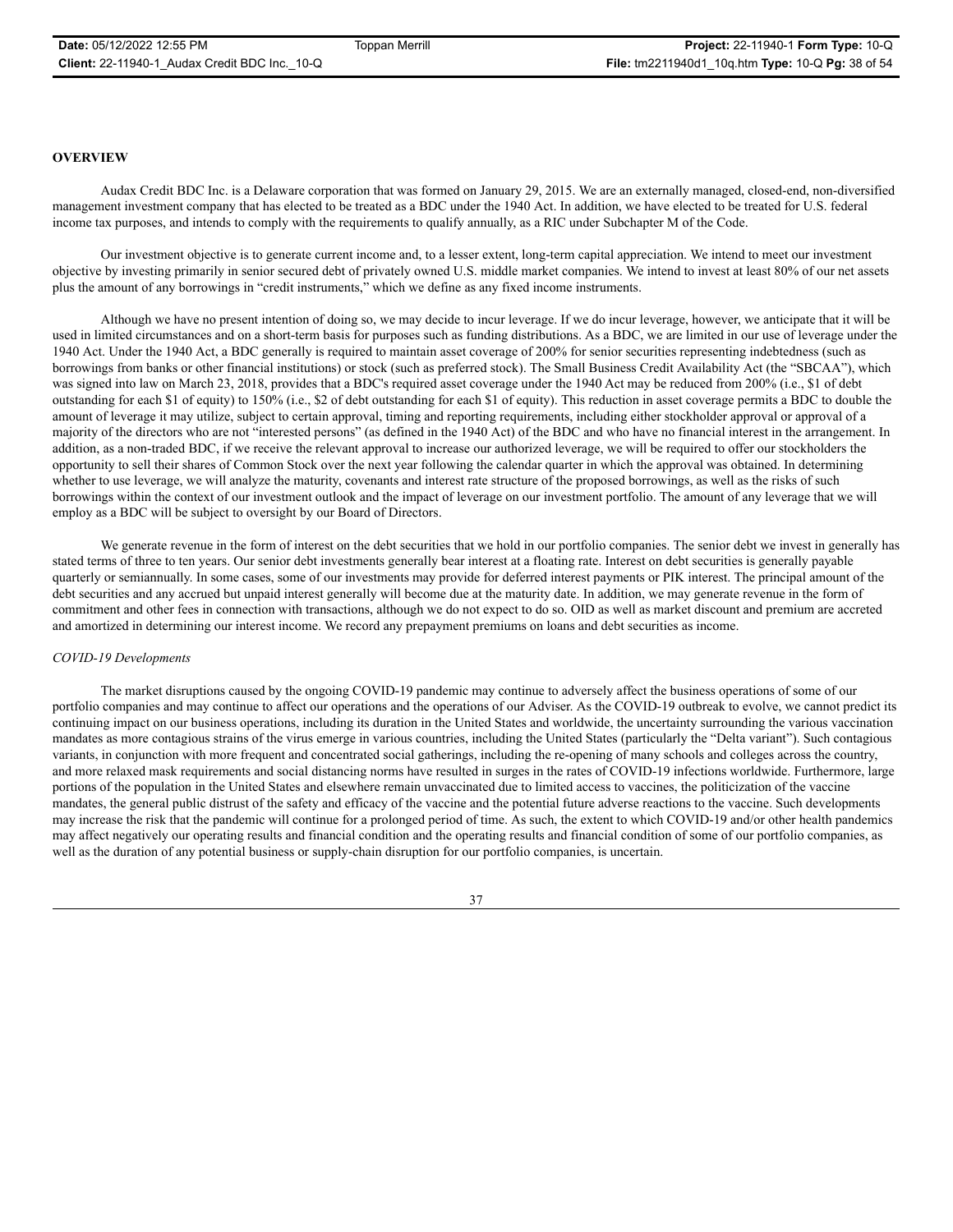We will continue to monitor developments relating to the COVID-19 pandemic and guidance from U.S. and international authorities, including federal, state and local public health officials and may take additional actions based on their recommendations. In these circumstances, there may be developments beyond our control requiring us to adjust our plan of operation. As such, given the dynamic nature of this situation, we cannot reasonably estimate the impacts of COVID-19 on our financial condition, results of operations or cash flows in the future. However, we expect that it may continue to have an adverse impact on our future net asset value, net investment income, the fair value of our portfolio investments, and the results of operations and financial condition of some of our portfolio companies, and that such adverse effects may persist for the duration of the pandemic and potentially for some time thereafter.

### **PORTFOLIO COMPOSITION AND INVESTMENT ACTIVITY**

#### *Portfolio Composition*

The fair value of our investments, comprised of syndicated loans and equity, as of March 31, 2022, was approximately \$419,122,442 and held in 223 portfolio companies as of March 31, 2022. The fair value of our investments, comprised of syndicated loans and equity, as of December 31, 2021, was approximately \$403,054,374 and held in 215 portfolio companies as of December 31, 2021.

During the three months ended March 31, 2022, we invested in 22 new syndicated investments for a combined \$30,097,098 and in existing investments for a combined \$3,471,687. We also received \$12,318,646 in repayments from investments and \$4,047,932 from investments sold during the three months ended March 31, 2022. During the three months ended March 31, 2021, we invested in 24 new syndicated investments for a combined \$24,915,797 and in existing investments for a combined \$6,842,697. We also received \$16,092,791 in repayments from investments and \$5,113,536 from investments sold during the three months ended March 31, 2021.

In addition, for the three months ended March 31, 2022, we had a change in unrealized depreciation of approximately \$1,566,163 and realized gains of \$225,786. For the three months ended March 31, 2021, we had a change in unrealized appreciation of approximately \$1,125,914 and realized gains of \$63,270.

Our investment activity for the three months ended March 31, 2022 and 2021, is presented below:

|                                                                     |     | <b>Three Months Ended</b><br><b>March 31, 2022</b> |    | <b>Three Months Ended</b><br><b>March 31, 2021</b> |
|---------------------------------------------------------------------|-----|----------------------------------------------------|----|----------------------------------------------------|
| Beginning investment portfolio, at fair value                       |     | 403,054,374                                        |    | 355, 359, 843                                      |
| Investments in new portfolio investments                            |     | 30,097,098                                         |    | 24,915,797                                         |
| Investments in existing portfolio investments                       |     | 3,471,687                                          |    | 6,842,697                                          |
| Principal repayments                                                |     | (12,318,646)                                       |    | (16,092,791)                                       |
| Proceeds from investments sold                                      |     | (4,047,932)                                        |    | (5,113,536)                                        |
| Change in premiums, discounts and amortization                      |     | 206.238                                            |    | 159,050                                            |
| Net change in unrealized (depreciation) appreciation on investments |     | (1, 566, 163)                                      |    | 1,125,914                                          |
| Realized gain on investments                                        |     | 225,786                                            |    | 63,270                                             |
| Ending portfolio investment activity, at fair value                 |     | 419,122,442                                        |    | 367,260,244                                        |
| Number of portfolio investments                                     |     | 242                                                |    | 223                                                |
| Average investment amount, at cost                                  | \$. | 1,743,499                                          | -S | 1,658,140                                          |
| Percentage of investments at floating rates                         |     | 100.00%                                            |    | 99.63%                                             |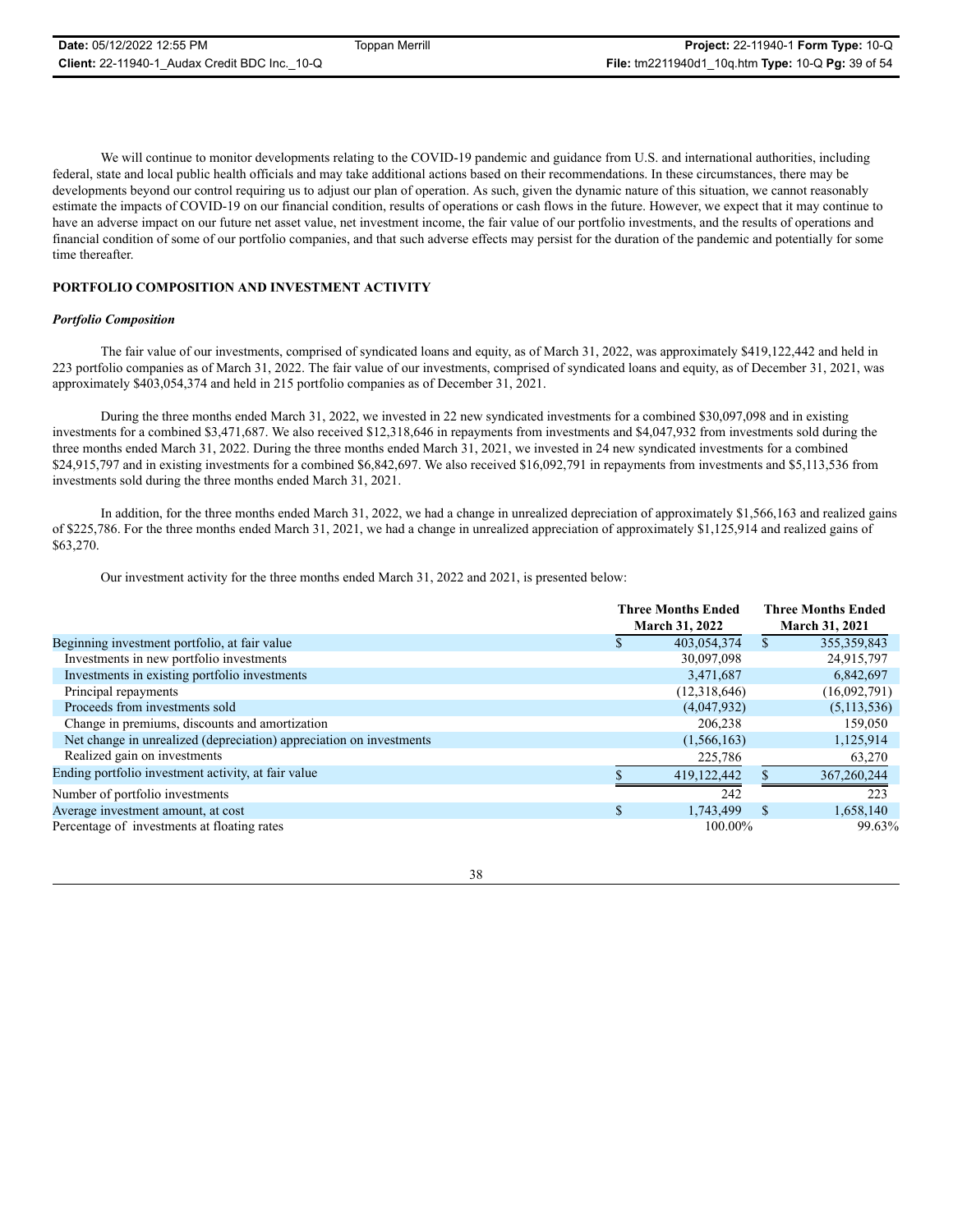As of March 31, 2022 and December 31, 2021, our entire portfolio consisted of non-controlled/non-affiliated investments.

### **RECENT DEVELOPMENTS**

Subsequent to March 31, 2022 through May 12, 2022, the Company invested \$3,423,959 at cost in 10 different portfolio companies.

On March 21, 2022, the Company delivered a capital drawdown notice to one of its investors relating to the sale of 2,651,113 shares of Common Stock, for an aggregate offering price of \$25.0 million. The sale closed on April 5, 2022. On April 22, 2022, the Company issued a Tender Offer to repurchase \$20.0 million worth of Common Stock from the Stockholder. The Offer will expire on May 19, 2022.

### **RESULTS OF OPERATIONS**

The net increase or decrease in net assets from operations may vary substantially from period to period as a result of various factors, including the recognition of realized gains and/or losses and net change in unrealized appreciation and depreciation. This "*Results of Operations*" section should be read in conjunction with the "*COVID-19 Developments*" section above.

#### *Revenue*

Total investment income for the three months ended March 31, 2022 and 2021 is presented in the table below.

|                                                                      | <b>Three Months Ended</b><br><b>March 31, 2022</b> | <b>Three Months Ended</b><br><b>March 31, 2021</b> |
|----------------------------------------------------------------------|----------------------------------------------------|----------------------------------------------------|
| Total interest income from non-controlled/non-affiliated investments | 5,389,818                                          | 4,768,685                                          |
| Total other interest income                                          | 384                                                | 274                                                |
| Total other income                                                   | 38.118                                             | 47.514                                             |
| Total investment income                                              | 5.428.320                                          | 4.816.473                                          |

Total investment income for the three months ended March 31, 2022 increased to \$5,428,320 from \$4,816,473 for the three months ended March 31, 2021, and was primarily driven by the increase in our investment balance. As of March 31, 2022 and 2021, the size of our debt portfolio was \$420,316,183 and \$368,457,656 at amortized cost, respectively, with total debt principal amount outstanding of \$423,552,801 and \$370,814,581, respectively.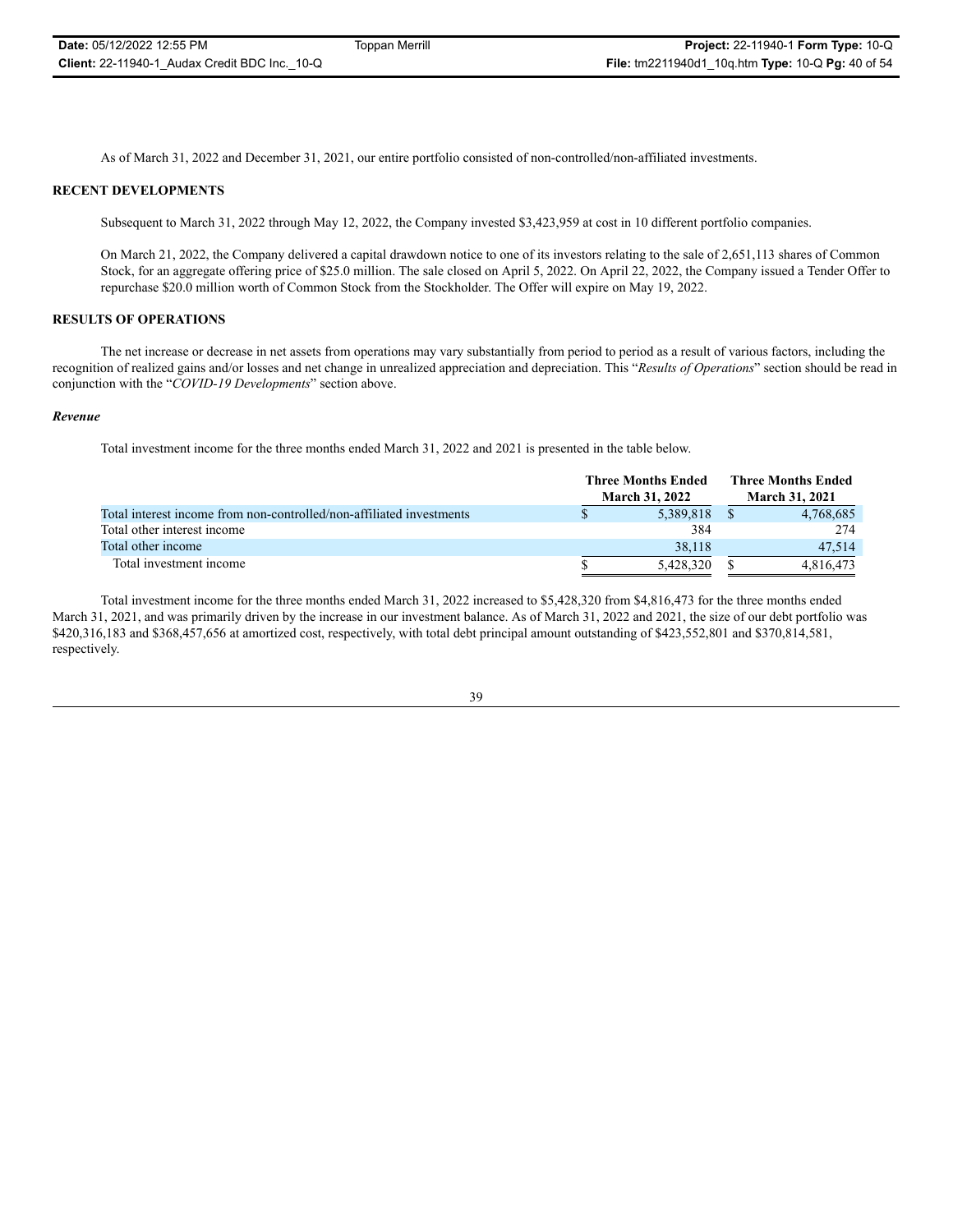### *Expenses*

Total expenses net of waivers for the three months ended March 31, 2022 and 2021, were as follows:

|                                            | <b>Three Months Ended</b><br><b>March 31, 2022</b> | <b>Three Months</b><br>Ended<br><b>March 31, 2021</b> |
|--------------------------------------------|----------------------------------------------------|-------------------------------------------------------|
| Base management fee <sup>(a)</sup>         | 1,038,439                                          | 914,050                                               |
| Incentive fee $(a)$                        | 426,322                                            | 291,293                                               |
| Administrative fee <sup>(a)</sup>          | 66,250                                             | 66,250                                                |
| Directors' fees                            | 56,250                                             | 56,250                                                |
| Professional fees                          | 81,675                                             | 93,318                                                |
| Other expenses                             | 79,177                                             | 89,223                                                |
| Interest expense                           | 41,166                                             |                                                       |
| Total expenses                             | 1,789,279                                          | 1,510,384                                             |
| Base management fee waivers <sup>(a)</sup> | (363, 454)                                         | (319, 917)                                            |
| Incentive fee waivers <sup>(a)</sup>       | (383,690)                                          | (262, 164)                                            |
| Total expenses, net of waivers             | 1,042,135                                          | 928,303                                               |

(a) Refer to Note 4-*Related Party Transactions* within the financial statements for a description of the relevant fees.

The increase in base management fees before waivers for the three months ended March 31, 2022 in comparison to the three months ended March 31, 2021 was driven by our increasing invested balance. For the three months ended March 31, 2022 and 2021, we accrued gross base management fees before waivers of \$1,038,439 and \$914,050, respectively. Offsetting those fees, we recognized base management fee waivers of \$363,454 and \$319,917 for three months ended March 31, 2022 and 2021, respectively. For the three months ended March 31, 2022 and 2021, we accrued incentive fees related to net investment income before waivers of \$426,322 and \$291,293, respectively. Offsetting those fees, we recognized incentive fee waivers of \$383,690 and \$262,164, respectively. Additionally, we accrued \$66,250 of administrative fees for each of the three months ended March 31, 2022 and 2021. Refer to Note 4 — *Related Party Transactions* in the notes accompanying our financial statements for more information related to base management fees, incentive fees and waivers.

During the three months ended March 31, 2022 and 2021, we incurred professional fees of \$81,675 and \$93,318, respectively, related to audit fees, tax fees, and legal fees. We also incurred expenses related to fees paid to our independent directors of \$56,250 and \$56,250 for the three months ended March 31, 2022 and 2021, respectively.

### *Realized and Unrealized Gains and Losses*

We recognized \$225,786 and \$63,270 in net realized gains for the three months ended March 31, 2022 and 2021, respectively.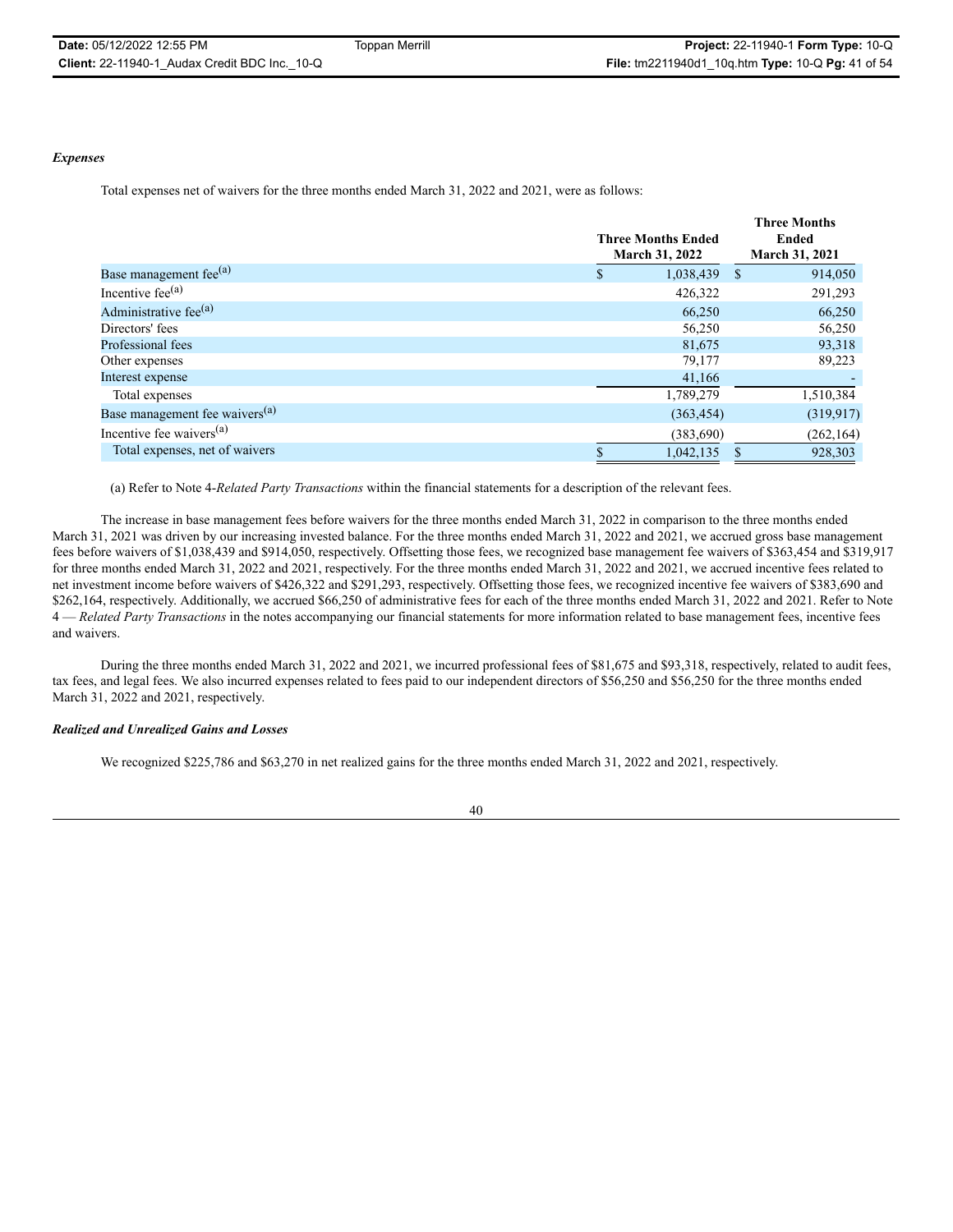Net change in unrealized (depreciation) appreciation on investments for the three months ended March 31, 2022 and 2021 was as follows:

|                                                                     |                           | <b>Three Months</b>   |
|---------------------------------------------------------------------|---------------------------|-----------------------|
|                                                                     | <b>Three Months Ended</b> | Ended                 |
| <b>Type</b>                                                         | <b>March 31, 2022</b>     | <b>March 31, 2021</b> |
| <b>First Lien Debt</b>                                              | $(1,518,245)$ \$          | 1,134,942             |
| Second Lien Debt                                                    | (50,930)                  | 33,010                |
| <b>Equity and Preferred Shares</b>                                  | 3.012                     | (42,038)              |
| Net change in unrealized (depreciation) appreciation on investments | (1, 566, 163)             | 1,125,914             |

Net change in unrealized depreciation on investments during the three months ended March 31, 2022 was primarily due to the change in the results and financial position of the portfolio companies. Net change in unrealized appreciation on investments during the three months ended March 31, 2021 was primarily due to a increase in performance of our portfolio companies.

### **FINANCIAL CONDITION, LIQUIDITY AND CAPITAL RESOURCES**

We generate cash primarily from the net proceeds of any offering of shares of our Common Stock, from cash flows from interest and fees earned from our investments, and from principal repayments and proceeds from sales of our investments. Our primary use of cash is investments in portfolio companies, payments of our expenses and cash distributions to our stockholders. As of March 31, 2022 and December 31, 2021, we had cash of \$11,581,409 and \$11,058,796, respectively. This "*Financial Condition, Liquidity and Capital Resources*" section should be read in conjunction with the "*COVID-19 Developments*" section above.

#### *Operating Activities*

Net cash used in operating activities for the three months ended March 31, 2022 was \$29,477,387. The primary operating activities during this period were investments in portfolio companies. The Company invested \$30,097,098 in new portfolio investments and \$3,471,687 in existing portfolio investments during the three months ended March 31, 2022. This was offset by repayments of bank loans and sales of investments of \$12,318,646 and \$4,047,932, respectively. Net cash provided by operating activities for the three months ended March 31, 2021 was \$3,133,714. The primary operating activities during this period were investments in portfolio companies. The Company invested \$24,915,797 in new portfolio investments and \$6,842,697 in existing portfolio investments for the three months ended March 31, 2021. This was offset by repayments of bank loans and sales of investments of \$16,092,791 and \$5,113,536, respectively.

As of March 31, 2022, we had 50 investments with unfunded commitments of \$16,996,843. As of December 31, 2021, we had 36 investments with unfunded commitments of \$13,913,615. We believe that, as of both March 31, 2022 and December 31, 2021, we had sufficient assets to adequately cover any obligations under our unfunded commitments.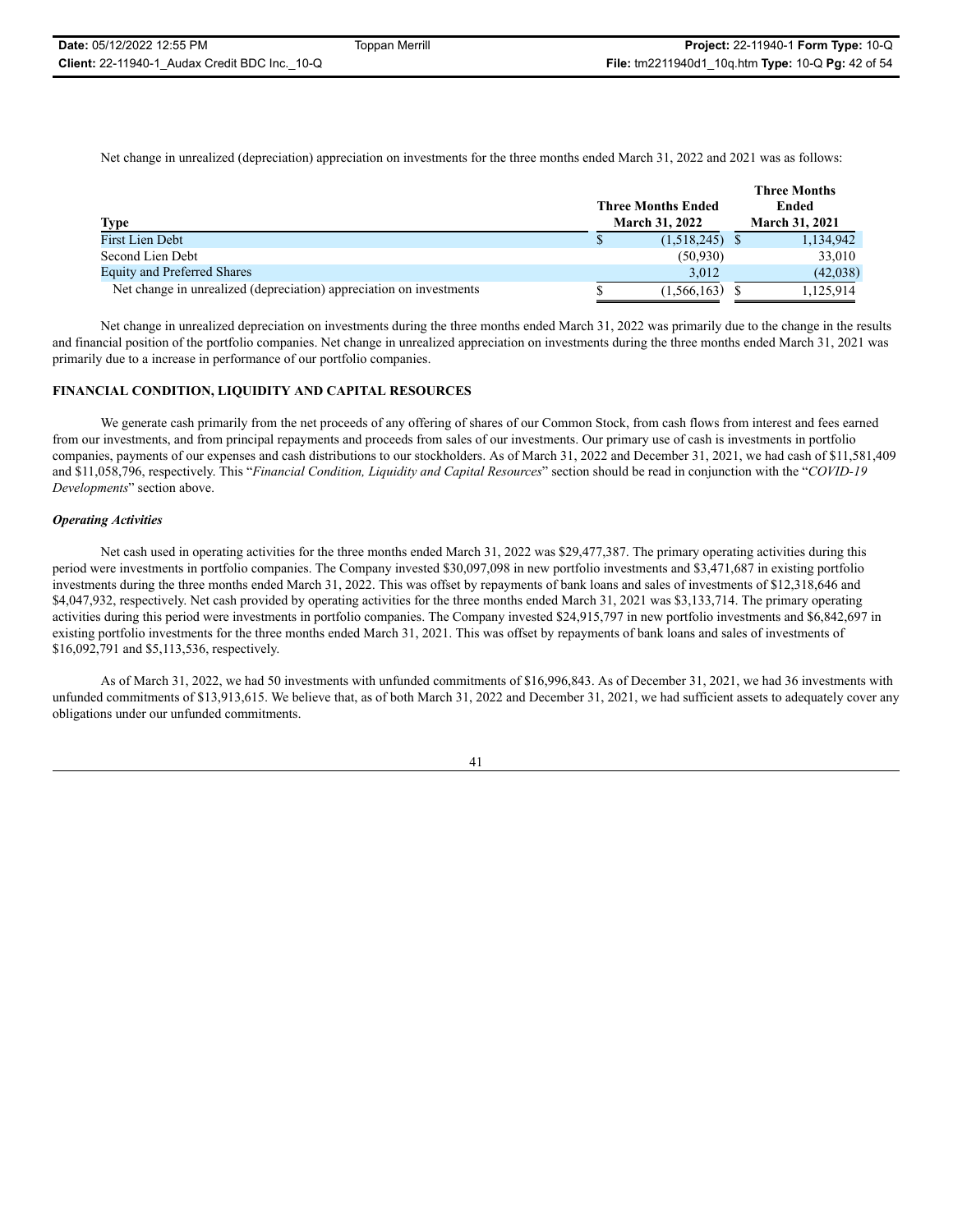The following table summarizes our total portfolio activity during the three months ended March 31, 2022 and 2021:

|                                                                     | <b>Three Months Ended</b><br><b>March 31, 2022</b> | <b>Three Months Ended</b><br><b>March 31, 2021</b> |
|---------------------------------------------------------------------|----------------------------------------------------|----------------------------------------------------|
| Beginning investment portfolio                                      | 403,054,374                                        | 355, 359, 843                                      |
| Investments in new portfolio investments                            | 30,097,098                                         | 24,915,797                                         |
| Investments in existing portfolio investments                       | 3,471,687                                          | 6,842,697                                          |
| Principal repayments                                                | (12,318,646)                                       | (16,092,791)                                       |
| Proceeds from sales of investments                                  | (4,047,932)                                        | (5,113,536)                                        |
| Net change in unrealized (depreciation) appreciation on investments | (1, 566, 163)                                      | 1,125,914                                          |
| Net realized gain on investments                                    | 225,786                                            | 63,270                                             |
| Net change in premiums, discounts and amortization                  | 206,238                                            | 159,050                                            |
| <b>Investment Portfolio, at Fair Value</b>                          | 419, 122, 442                                      | 367,260,244                                        |

### *Financing Activities*

Net cash provided by our financing activities for the three months ended March 31, 2022 was \$30,000,000 from issuances of 3,205,128 shares of Common Stock to our stockholders in connection with our capital calls during the period. Net cash provided by our financing activities for the three months ended March 31, 2021 was \$6,200,000 from issuances of 665,951 shares of Common Stock to our stockholders in connection with our capital calls during the period.

## *Equity Activity*

An investor made capital commitments to us in the amounts set forth below as of the date opposite each capital commitment:

| Amount        | Date                |
|---------------|---------------------|
| \$140,000,000 | June 23, 2015       |
| \$50,000,000  | December 2, $2016$  |
| \$100,000,000 | On December 7, 2017 |
| \$40,000,000  | March 22, 2019      |
| \$30,000,000  | September 23, 2019  |
| \$11,200,000  | March 20, 2020      |
| \$8,900,000   | May 28, 2021        |
| \$110,000,000 | December 15, 2021   |

As of March 31, 2022, \$80,000,000 of total capital commitments remained unfunded by the Company's investors.

The number of shares of our Common Stock issued and outstanding as of March 31, 2022 and December 31, 2021, were 43,166,536 and 39,961,408, respectively.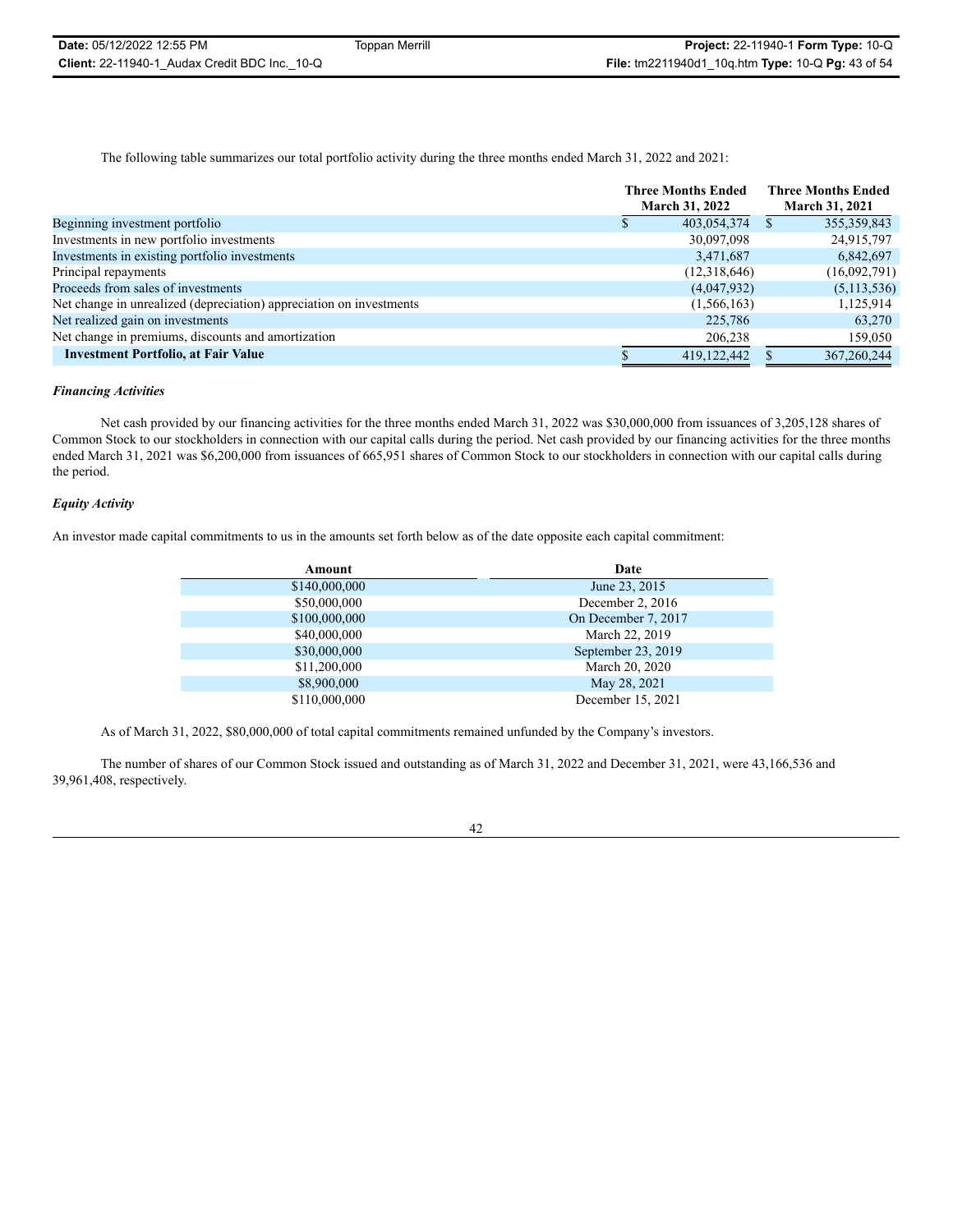#### *Distributions to Stockholders – Common Stock Distributions*

We have elected to be treated, and intends to comply with the requirements to qualify annually, as a RIC for U.S. federal income tax purposes. As a RIC, we generally are not subject to corporate-level U.S. federal income taxes on ordinary income or capital gains that we timely distribute as dividends for U.S. federal income tax purposes to our stockholders. To qualify to be taxed as a RIC and thus avoid corporate-level income tax on the income that we distribute as dividends to our stockholders, we are required to distribute dividends to our stockholders each taxable year generally of an amount at least equal to 90% of our investment company taxable income, determined without regard to the deduction for any dividends paid. To avoid a 4% excise tax on undistributed earnings, we are required to distribute dividends to our stockholders in respect of each calendar year of an amount at least equal to the sum of (i) 98% of our ordinary income (taking into account certain deferrals and elections) for such calendar year, (ii) 98.2% of our capital gain net income, adjusted for certain ordinary losses, for the one-year period ending October 31 of that calendar year and (iii) any income or capital gains recognized, but not distributed, in preceding calendar years and on which we incurred no federal income tax. We intend to make distributions to stockholders on an annual basis of substantially all of our net investment income. Although we intend to make distributions of net realized capital gains, if any, at least annually, out of assets legally available for such distributions, we may in the future decide to retain such capital gains for investment. In addition, the extent and timing of special dividends, if any, will be determined by our Board of Directors and will largely be driven by portfolio specific events and tax considerations.

We may fund our cash distributions from any sources of funds available, including offering proceeds, borrowings, net investment income from operations, capital gains proceeds from the sale of assets, non-capital gains proceeds from the sale of assets, dividends or other distributions paid to us on account of preferred and common equity investments in portfolio companies and fee waivers from our Adviser. Our distributions may exceed our earnings, especially during the period before we have substantially invested the proceeds from an offering. As a result, a portion of the distributions may represent a return of capital for U.S. federal income tax purposes. Thus the source of a distribution to our stockholders may be the original capital invested by the stockholder rather than our income or gains. In addition, we may be limited in our ability to make distributions due to the asset coverage test for borrowings applicable to us as a BDC under the 1940 Act. We did not declare or pay distributions for the three months ended March 31, 2022 and 2021.

The determination of the tax attributes of our distributions is made annually at the end of our taxable year, based upon our taxable income for the full taxable year and distributions paid for the full taxable year. Therefore, estimates made on an interim basis may not be representative of the actual tax attributes of distributions for a full year. The actual tax characteristics of distributions to stockholders will be reported to stockholders subject to information reporting after the close of each calendar year on Form 1099-DIV.

#### *Related Party Fees*

For the three months ended March 31, 2022 and 2021, we recorded base management fees of \$1,038,439 and \$914,050, respectively. Offsetting these fees were waivers to the base management fees of \$363,454 and \$319,917, respectively, as set forth within the accompanying statements of operations.

For the three months ended March 31, 2022 and 2021, we recorded incentive fees of \$426,322 and \$291,293, respectively. Offsetting these waivers to the incentive fees of \$383,690 and \$262,164, respectively, as set forth within the accompanying statements of operations.

For both of the three months ended March 31, 2022 and 2021, we recorded administrative fees of \$62,500, respectively, as set forth within the accompanying statements of operations.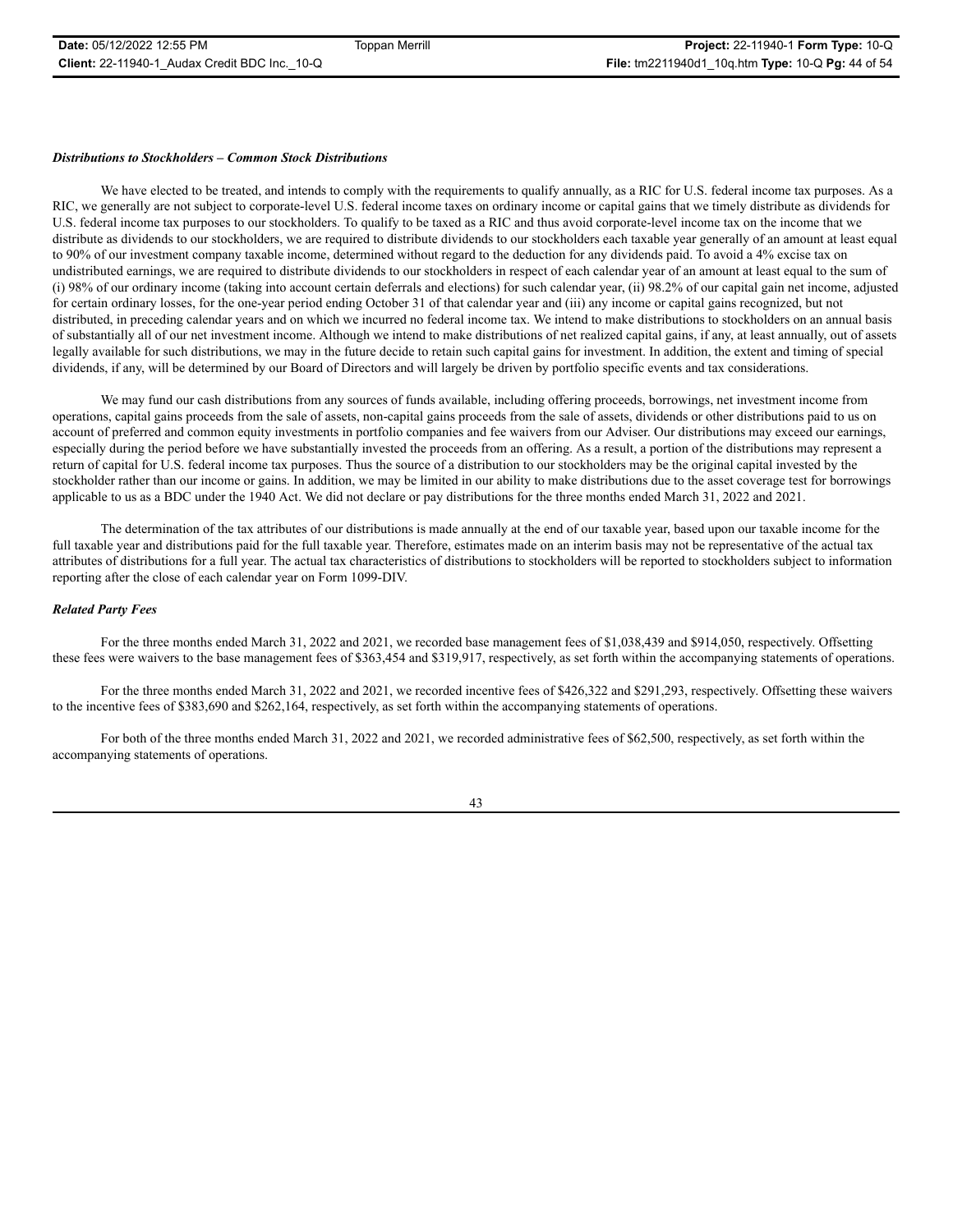Fees due to related parties as of March 31, 2022 and December 31, 2021 on our accompanying statements of assets and liabilities were as follows:

|                                           | <b>March 31, 2022</b> | December 31, 2021 |
|-------------------------------------------|-----------------------|-------------------|
| Net base management fee due to Adviser    | 674.985               | 620,269           |
| Net incentive fee due to Adviser          | 42,632                | 20,060            |
| Total fees due to Adviser, net of waivers | 717,617               | 640,329           |
| Fee due to Administrator, net of waivers  | 66,250                | 66,250            |
| <b>Total Related Party Fees Due</b>       | 783,867               | 706,579           |

#### *Tender Of ers*

To provide our stockholders with limited liquidity, we may, in the absolute discretion of our Board of Directors, conduct a tender offer. Our tenders for the shares of Common Stock, if any, would be conducted on such terms as may be determined by our Board of Directors and in accordance with the requirements of applicable law, including Section 23(c) of the 1940 Act and Regulation M under the Exchange Act. On April 22, 2022, the Company issued a Tender Offer to repurchase \$20.0 million worth of Common Stock from the Stockholder. The Offer will expire on May 19, 2022.

# **CRITICAL ACCOUNTING POLICIES**

This discussion of our operations is based upon our financial statements, which are prepared in accordance with GAAP. The preparation of these financial statements requires our management to make estimates and assumptions that affect the reported amounts of assets, liabilities, revenues and expenses.

Changes in the economic environment, financial markets and any other parameters used in determining such estimates could cause actual results to differ. In addition to the discussion below, we describe our critical accounting policies in the notes to our financial statements.

### *Valuation of Investments*

We conduct the valuation of our investments, pursuant to which our net asset value is determined, at all times consistent with GAAP and the 1940 Act. Our Board of Directors, with the assistance of our Audit Committee, determines the fair value of our investments, for investments with a public market and for investments with no readily available public market, on at least a quarterly basis, in accordance with the terms of ASC 820. Our valuation procedures are set forth in more detail below.

ASC 820 defines fair value as "the price that would be received to sell an asset or paid to transfer a liability in an orderly transaction between market participants at the measurement date." Fair value is a market-based measurement, not an entity-specific measurement. For some assets and liabilities, observable market transactions or market information might be available. For other assets and liabilities, observable market transactions and market information might not be available. However, the objective of a fair value measurement in both cases is the same – to estimate the price when an orderly transaction to sell the asset or transfer the liability would take place between market participants at the measurement date under current market conditions (that is, an exit price at the measurement date from the perspective of a market participant that holds the asset or owes the liability).

ASC 820 establishes a hierarchal disclosure framework which ranks the observability of inputs used in measuring financial instruments at fair value. The observability of inputs is impacted by a number of factors, including the type of financial instruments and their specific characteristics. Financial instruments with readily available quoted prices, or for which fair value can be measured from quoted prices in active markets, generally will have a higher degree of market price observability and a lesser degree of judgment applied in determining fair value.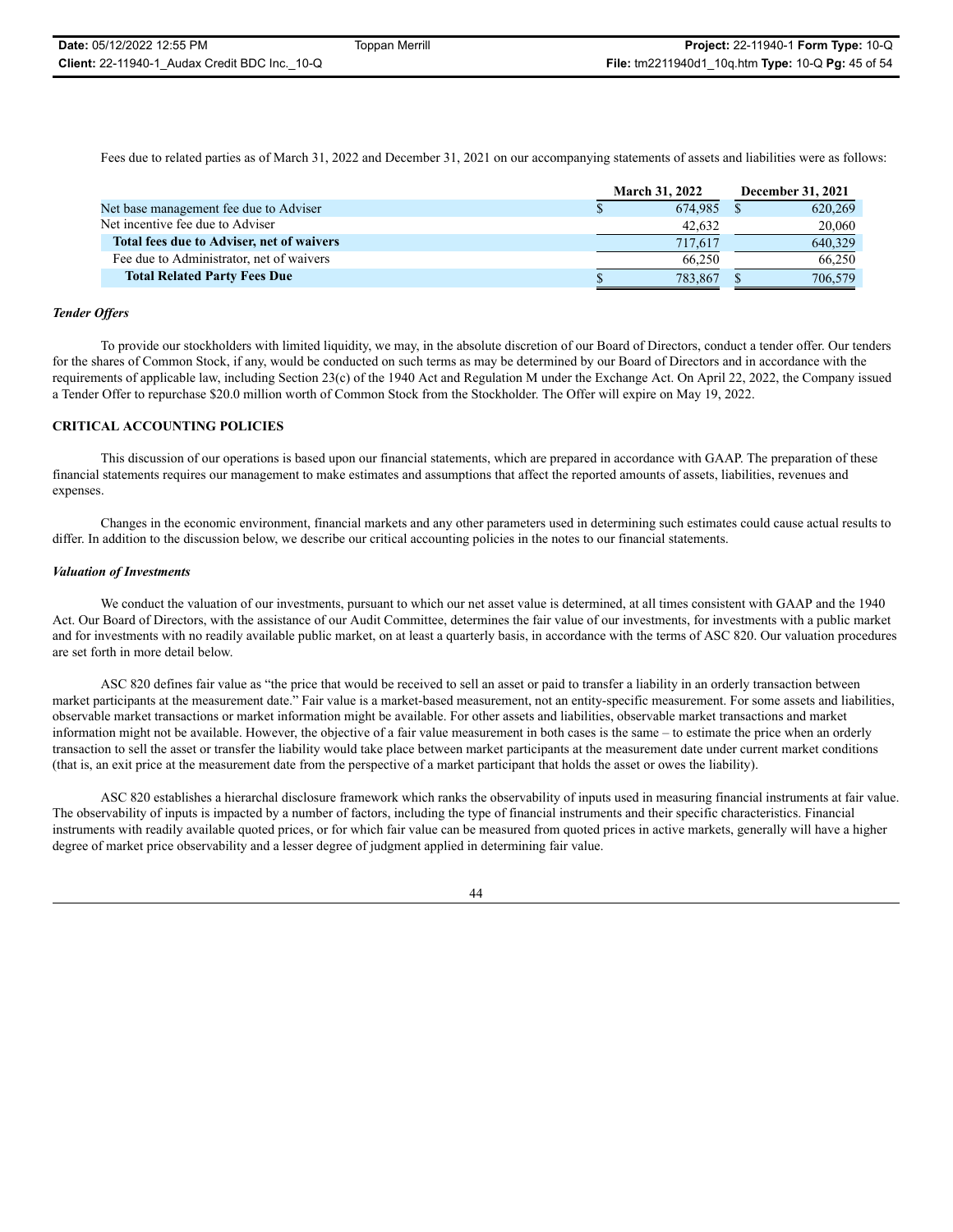The three-level hierarchy for fair value measurement is defined as follows:

*Level 1* — Inputs to the valuation methodology are quoted prices available in active markets for identical financial instruments as of the measurement date. The types of financial instruments in this category include unrestricted securities, including equities and derivatives, listed in active markets. We do not adjust the quoted price for these instruments, even in situations where we hold a large position, and a sale could reasonably be expected to impact the quoted price.

*Level* 2 — Inputs to the valuation methodology are quoted prices in markets that are not active or for which all significant inputs are either directly or indirectly observable as of the measurement date. The types of financial instruments in this category include less liquid and restricted securities listed in active markets, securities traded in markets that are not active, government and agency securities, and certain over-the-counter derivatives where the fair value is based on observable inputs.

Level 3 — Inputs to the valuation methodology are unobservable and significant to the overall fair value measurement, and include situations where there is little, if any, market activity for the investment. The inputs into the determination of fair value require significant management judgment or estimation. The types of financial instruments in this category include investments in privately held entities, non-investment grade residual interests in securitizations, collateralized loan obligations, and certain over-the-counter derivatives where the fair value is based on unobservable inputs.

In certain cases, the inputs used to measure fair value may fall into different levels of the fair value hierarchy. In such cases, the determination of which category within the fair value hierarchy is appropriate for any given financial instrument is based on the lowest level of input that is significant to the fair value measurement. Assessment of the significance of a particular input to the fair value measurement in its entirety requires judgment and considers factors specific to the financial instrument.

Pursuant to the framework set forth above, we value securities traded in active markets on the measurement date by multiplying the exchange closing price of such traded securities/instruments by the quantity of shares or amount of the instrument held. We may also obtain quotes with respect to certain of our investments from pricing services, brokers or dealers' quotes, or counterparty marks in order to value liquid assets that are not traded in active markets.

Pricing services aggregate, evaluate and report pricing from a variety of sources including observed trades of identical or similar securities, broker or dealer quotes, model-based valuations and internal fundamental analysis and research. When doing so, we determine whether the quote obtained is sufficient according to GAAP to determine the fair value of the security. If determined adequate, we use the quote obtained.

Securities that are illiquid or for which the pricing source does not provide a valuation or methodology or provides a valuation or methodology that, in the judgment of our Board of Directors, does not represent fair value, are each valued as of the measurement date using all techniques appropriate under the circumstances and for which sufficient data are available. These valuation techniques vary by investment but include comparable public market valuations, comparable precedent transaction valuations and discounted cash flow analyses. Inputs for these valuation techniques include relative credit information, observed market movement, industry sector information, and other market data, which may include benchmarking of comparable securities, issuer spreads, reported trades, and reference data, such as market research publications, when available. The process used to determine the applicable value is as follows:

(i) Each portfolio company or investment is initially valued by the investment professionals of the Adviser responsible for the portfolio investment using a standardized template designed to approximate fair market value based on observable market inputs and updated credit statistics and unobservable inputs. Additionally, as a part of our valuation process, the Adviser may employ the services of one or more independent valuation firms engaged by us;

(ii) Preliminary valuation conclusions are documented and discussed with our senior management and members of the Adviser's valuation team;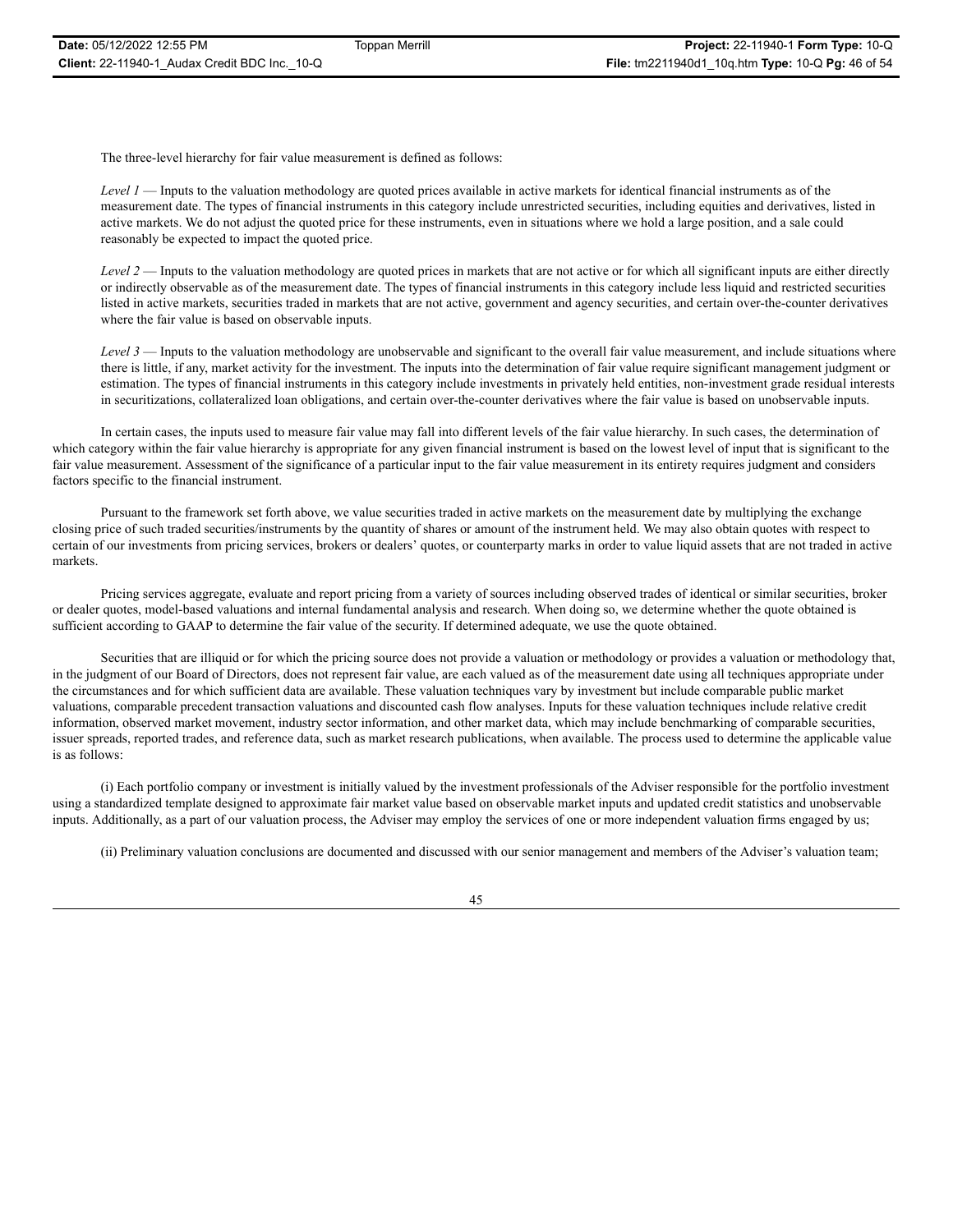(iii) Our Audit Committee reviews the assessments of the Adviser or independent valuation firm (to the extent applicable) and provides our Board of Directors with recommendations with respect to the fair value of the investments in our portfolio; and

(iv) Our Board of Directors discusses the valuation recommendations of our Audit Committee and determines the fair value of the investments in our portfolio in good faith based on the input of the Adviser, the independent valuation firm (to the extent applicable) and in accordance with our valuation policy.

Our Audit Committee's recommendation of fair value is generally based on its assessment of the following factors, as relevant:

- the nature and realizable value of any collateral;
- call features, put features and other relevant terms of debt;
- the portfolio company's ability to make payments;
- the portfolio company's actual and expected earnings and discounted cash flow;
- prevailing interest rates for like securities and expected volatility in future interest rates;
- the markets in which the portfolio company does business and recent economic and/or market events; and
- comparisons to publicly traded securities.

Investment performance data utilized are the most recently available as of the measurement date, which in many cases may reflect up to a one quarter lag in information.

Securities for which market quotations are not readily available or for which a pricing source is not sufficient may include the following:

- private placements and restricted securities that do not have an active trading market;
- securities whose trading has been suspended or for which market quotes are no longer available;
- debt securities that have recently gone into default and for which there is no current market;
- securities whose prices are stale; and
- securities affected by significant events.

Our Board of Directors is responsible for the determination, in good faith, of the fair value of our portfolio investments.

Determination of fair value involves subjective judgments and estimates. Accordingly, the notes to our financial statements express the uncertainty with respect to the possible effect of such valuations, and any change in such valuations, on our financial statements.

Security transactions are recorded on the trade date (the date the order to buy or sell is executed or, in the case of privately issued securities, the closing date, which is when all terms of the transactions have been defined). Realized gains and losses on investments are determined based on the identified cost method.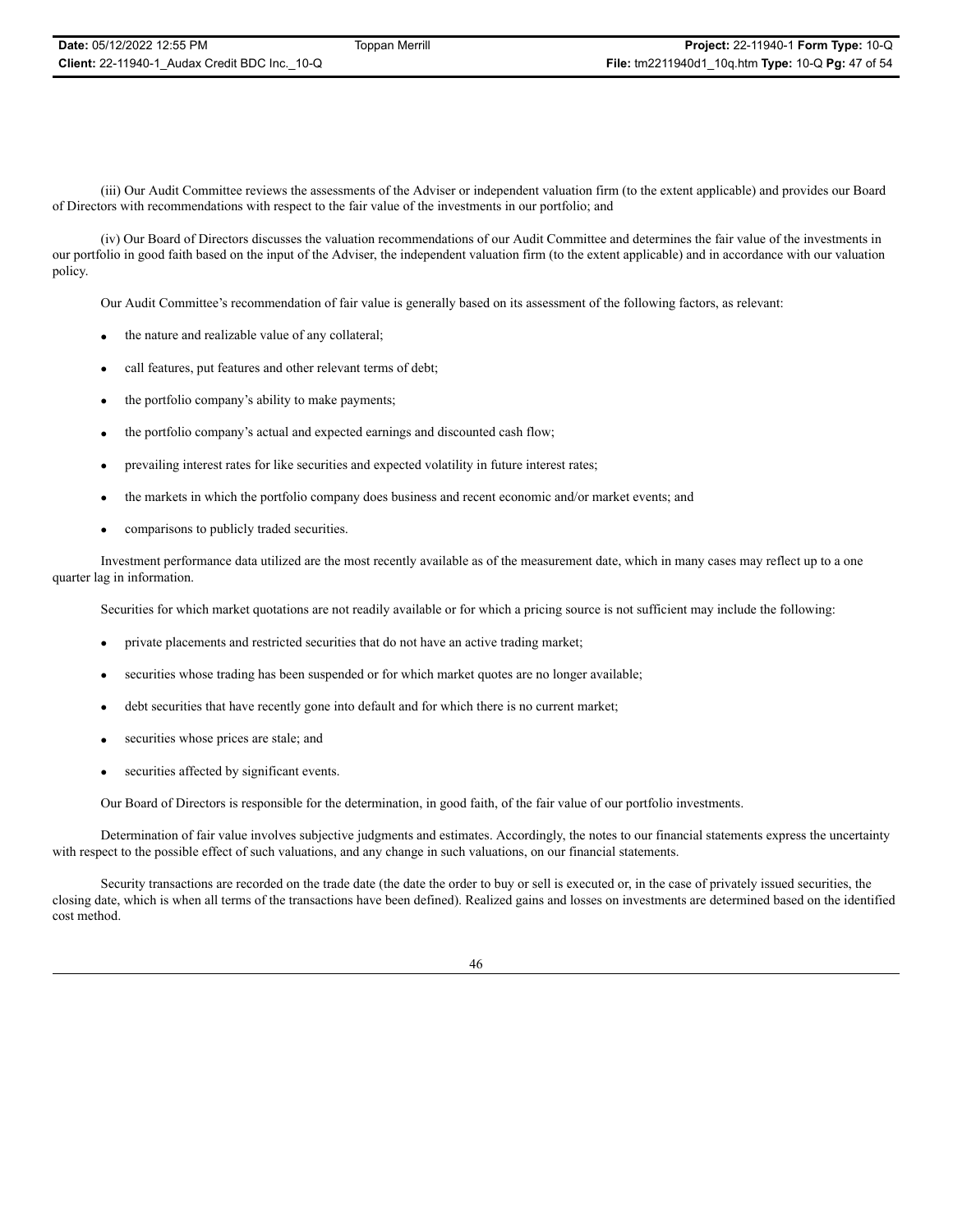In addition, on December 3, 2020, the SEC announced that it adopted Rule 2a-5 under the 1940 Act, which establishes an updated regulatory framework for determining fair value in good faith for purposes of the 1940 Act. The new rule clarifies how fund boards can satisfy their valuation obligations in light of recent market developments. The rule will permit boards, subject to board oversight and certain other conditions, to designate certain parties to perform the fair value determinations. We will continue to review the new rule and its impact on us and our valuation policies.

Refer to Note 3 — *Investments* in the notes to our accompanying financial statements included elsewhere in this quarterly report for additional information regarding fair value measurements and our application of ASC 820.

### *Revenue Recognition*

We record interest income on an accrual basis to the extent that we expect to collect such amounts. For loans and debt securities with contractual PIK interest, which represents contractual interest accrued and added to the principal balance, we generally will not accrue PIK interest for accounting purposes if the portfolio company valuation indicates that such PIK interest is not collectible. We do not accrue as a receivable interest on loans and debt securities for accounting purposes if we have reason to doubt our ability to collect such interest. OID, market discounts or premiums are accreted or amortized using the effective interest method as interest income. We record prepayment premiums on loans and debt securities as interest income.

#### *Net Realized Gains or Losses and Net Change in Unrealized Appreciation or Depreciation*

We measure net realized gains or losses by the difference between the net proceeds from the repayment or sale and the amortized cost basis of the investment, without regard to unrealized appreciation or depreciation previously recognized, but considering unamortized upfront fees and prepayment penalties. Net change in unrealized appreciation or depreciation reflects the change in portfolio investment values during the reporting period, including any reversal of previously recorded unrealized appreciation or depreciation, when gains or losses are realized.

#### *PIK Interest*

We may have investments in our portfolio that contain a PIK interest provision. Any PIK interest will be added to the principal balance of such investments and is recorded as income if the portfolio company valuation indicates that such PIK interest is collectible. In order to maintain our status as a RIC, substantially all of this income must be included in the amounts paid out by us to stockholders in the form of dividends, even if we have not collected any cash.

### *U.S. Income Taxes*

We have elected to be subject to tax as a RIC under Subchapter M of the Code. As a RIC, we generally will not have to incur any corporate-level U.S. federal income taxes on any ordinary income or capital gains that we distribute as dividends to our stockholders. To qualify and maintain our qualification as a RIC, we must meet certain source-of-income and asset diversification requirements as well as distribute dividends to our stockholders each taxable year of an amount generally at least equal to 90% of our investment company taxable income, determined without regard to any distributions paid.

Depending on the level of taxable income earned in a taxable year, we may choose to retain taxable income in excess of current year distributions into the next taxable year. We would then incur a 4% excise tax on such taxable income, as required. To the extent that we determine that our estimated current year annual taxable income may exceed estimated current year distributions, we will accrue an excise tax, if any, on estimated excess taxable income as taxable income is earned. We did not accrue any excise tax for the fiscal years ended December 31, 2021, 2020, and 2019.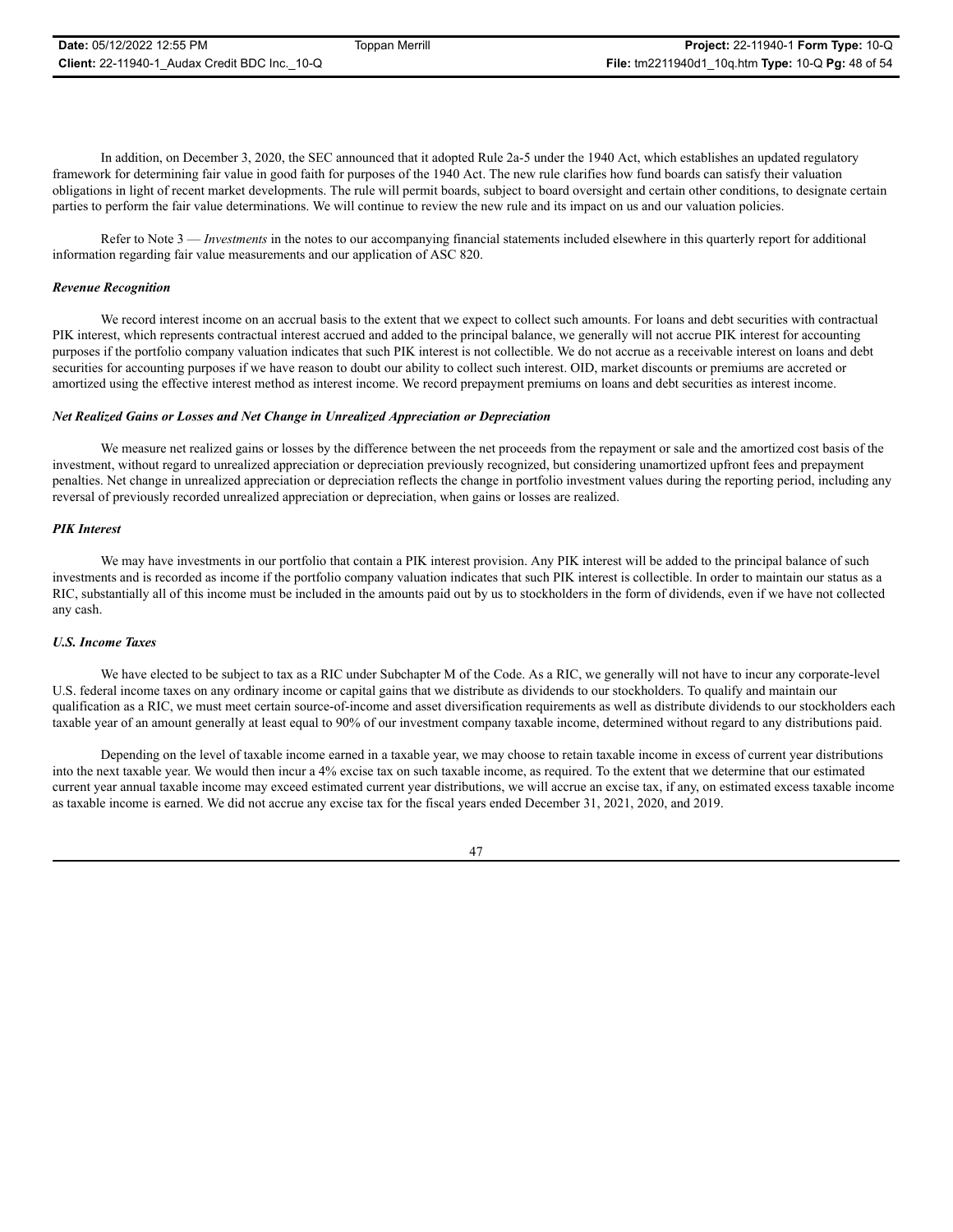Because U.S. federal income tax regulations differ from GAAP, distributions in accordance with tax regulations may differ from net investment income and realized gains recognized for financial reporting purposes. Differences may be permanent or temporary. Permanent differences are reclassified within capital accounts in the financial statements to reflect their tax character. Permanent differences may also result from differences in classification in certain items, such as the treatment of short-term gains as ordinary income for tax purposes. Temporary differences arise when certain items of income, expense, gain or loss are recognized at some time in the future.

We evaluate tax positions taken or expected to be taken in the course of preparing our financial statements to determine whether any relevant tax positions would "more-likely-than-not" be sustained by the applicable tax authority. Tax positions not deemed to meet the "more-likely-than-not" threshold are reversed and recorded as a tax benefit or expensed in the current fiscal year. All penalties and interest associated with any income taxes accrued are included in income tax expense. Conclusions regarding tax positions are subject to review and may be adjusted at a later date based on factors including, but not limited to, ongoing analyses of tax law, regulations and interpretations thereof. Our accounting policy on income taxes is critical because if we are unable to qualify, or once qualified, maintain our tax status as a RIC, we would be required to record a provision for corporate-level U.S. federal income taxes, as well as any related state or local taxes which may be significant to our financial results.

### **COMMITMENTS AND CONTINGENCIES**

From time to time, we, or the Adviser, may become party to legal proceedings in the ordinary course of business, including proceedings related to the enforcement of our rights under contracts with our portfolio companies. Neither we nor the Adviser is currently subject to any material legal proceedings.

Unfunded commitments to provide funds to portfolio companies are not reflected in our accompanying statements of assets and liabilities. Our unfunded commitments may be significant from time to time. These commitments are subject to the same underwriting and ongoing portfolio maintenance as are the on-balance sheet financial instruments that we hold. Since these commitments may expire without being drawn, the total commitment amount does not necessarily represent future cash requirements. We use cash flow from normal and early principal repayments and proceeds from borrowings and offerings to fund these commitments. As of March 31, 2022, we had 50 investments with unfunded commitments of \$16,996,843. As of December 31, 2021, we had 36 investments with unfunded commitments of \$13,913,615. We believe that, as of March 31, 2022 and December 31, 2021, we had sufficient assets to adequately cover any obligations under our unfunded commitments.

### **ITEM 3. QUANTITATIVE AND QUALITATIVE DISCLOSURES ABOUT MARKET RISK**

We are subject to financial market risks, including changes in interest rates. During the period covered by our financial statements, many of the loans in our portfolio had floating interest rates, and we expect that many of our loans to portfolio companies in the future will also have floating interest rates based on LIBOR or an equivalent risk-free index rate. Interest rate fluctuations may have a substantial negative impact on our investments, the value of our Common Stock and our rate of return on invested capital. In addition, U.S. and global capital markets and credit markets have experienced a higher level of stress due to the global COVID-19 pandemic, which has resulted in an increase in the level of volatility across such markets and a general decline in value of the securities held by us. As a result, there can be no assurance that a significant change in market interest rates will not have a material adverse effect on our net investment income.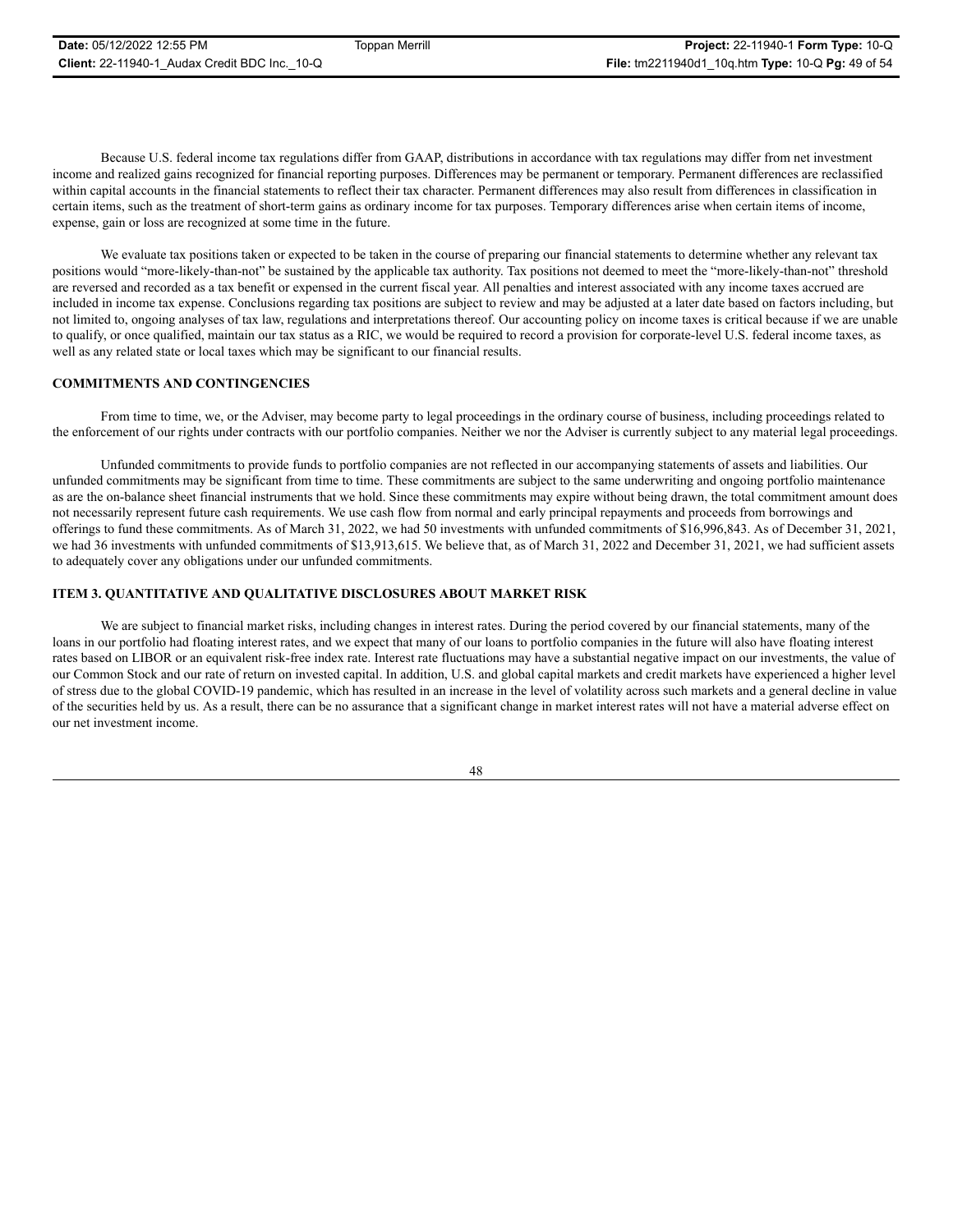Debt investments that we make may be based on floating rates, such as SOFR (as defined below), LIBOR, the Euro Interbank Offered Rate, the Federal Funds Rate or the Prime Rate. General interest rate fluctuations may have a substantial negative impact on our investments, the value of our securities and our rate of return on invested capital. It is unclear how increased regulatory oversight and the future of LIBOR may affect market liquidity and the value of the financial obligations to be held by or issued to us that are linked to LIBOR, or how such changes could affect our investments and transactions and financial condition or results of operations. Central banks and regulators in a number of major jurisdictions (for example, the United States, United Kingdom, European Union, Switzerland and Japan) have convened working groups to find, and implement the transition to, suitable replacements for interbank offered rates. On March 5, 2021, the Financial Conduct Authority and ICE Benchmark Authority announced that the publication of all EUR and CHF LIBOR settings, the Spot Next/Overnight, 1 week, 2 month and 12 month JPY and GBP LIBOR settings, and the 1 week and 2 months US dollar LIBOR settings ceased to be published as of December 31, 2021, while the publication of the overnight, 1 month, 3 month, 6 month, and 12 months U.S. dollar ("USD") LIBOR settings will cease after June 30, 2023. To identify a successor rate for USD LIBOR, the Alternative Reference Rates Committee ("ARRC"), a U.S.-based group convened by the Federal Reserve and the Federal Reserve Bank of New York, was formed. The ARRC has identified the Secured Overnight Financing Rate ("SOFR") as its preferred alternative rate for LIBOR. SOFR is a measure of the cost of borrowing cash overnight, collateralized by the U.S. Treasury securities, and is based on directly observable U.S. Treasury-backed repurchase transactions. On December 6, 2021, the ARRC released a statement selecting and recommending forms of SOFR, along with associated spread adjustments and conforming changes, to replace references to 1-week and 2-month USD LIBOR. We expect that a substantial portion of our future floating rate investments will be linked to SOFR. At this time, it is not possible to predict the effect of the transition to SOFR.

In addition, the COVID-19 pandemic has resulted in a decrease in LIBOR and a general reduction of certain interest rates by the U.S. Federal Reserve and other central banks. A continued decline in interest rates, including LIBOR, could result in a reduction of our gross investment income.

| Change in interest rates | Increase (decrease) in<br>investment income |
|--------------------------|---------------------------------------------|
| $Up$ 300 basis points    | 11,511,384                                  |
| Up 200 basis points      | 7,275,856                                   |
| Up $100$ basis points    | 3,040,328                                   |
| Down 100 basis points    | (457,680)                                   |
| Down 200 basis points    | (457,680)                                   |
| Down 300 basis points    | (457,680)                                   |

Although we believe that this measure is indicative of our sensitivity to interest rate changes, it does not reflect potential changes in the credit market, credit quality, size and composition of the assets on the Consolidated Statements of Assets and Liabilities and other business developments that could affect our net increase in net assets resulting from operations or net investment income. Accordingly, no assurances can be given that actual results would not differ materially from those shown above.

In addition, any investments we make that are denominated in a foreign currency will be subject to risks associated with changes in currency exchange rates. These risks include the possibility of significant fluctuations in the foreign currency markets, the imposition or modification of foreign exchange controls and potential illiquidity in the secondary market. These risks will vary depending upon the currency or currencies involved.

We may hedge against interest rate and currency exchange rate fluctuations by using standard hedging instruments such as futures, options and forward contracts subject to the requirements of the 1940 Act. While hedging activities may insulate us against adverse changes in interest rates, they may also limit our ability to participate in benefits of lower interest rates with respect to our portfolio of investments with fixed interest rates.

# **ITEM 4. CONTROLS AND PROCEDURES**

#### *Disclosure Controls and Procedures*

As of the period covered by this report, our management, including our Chief Executive Officer and Chief Financial Officer, evaluated the effectiveness and design and operation of our disclosure controls and procedures. Based on that evaluation, our management, including the Chief Executive Officer and Chief Financial Officer, concluded that our disclosure controls and procedures were effective at a reasonable assurance level in timely alerting management, including the Chief Executive Officer and Chief Financial Officer, of material information about us required to be included in periodic SEC filings. However, in evaluation of the disclosure controls and procedures, management recognized that any controls and procedures, no matter how well designed and operated, can provide only reasonable assurance of achieving the desired control objectives, and management necessarily was required to apply its judgment in evaluating the cost-benefit relationship of possible controls and procedures.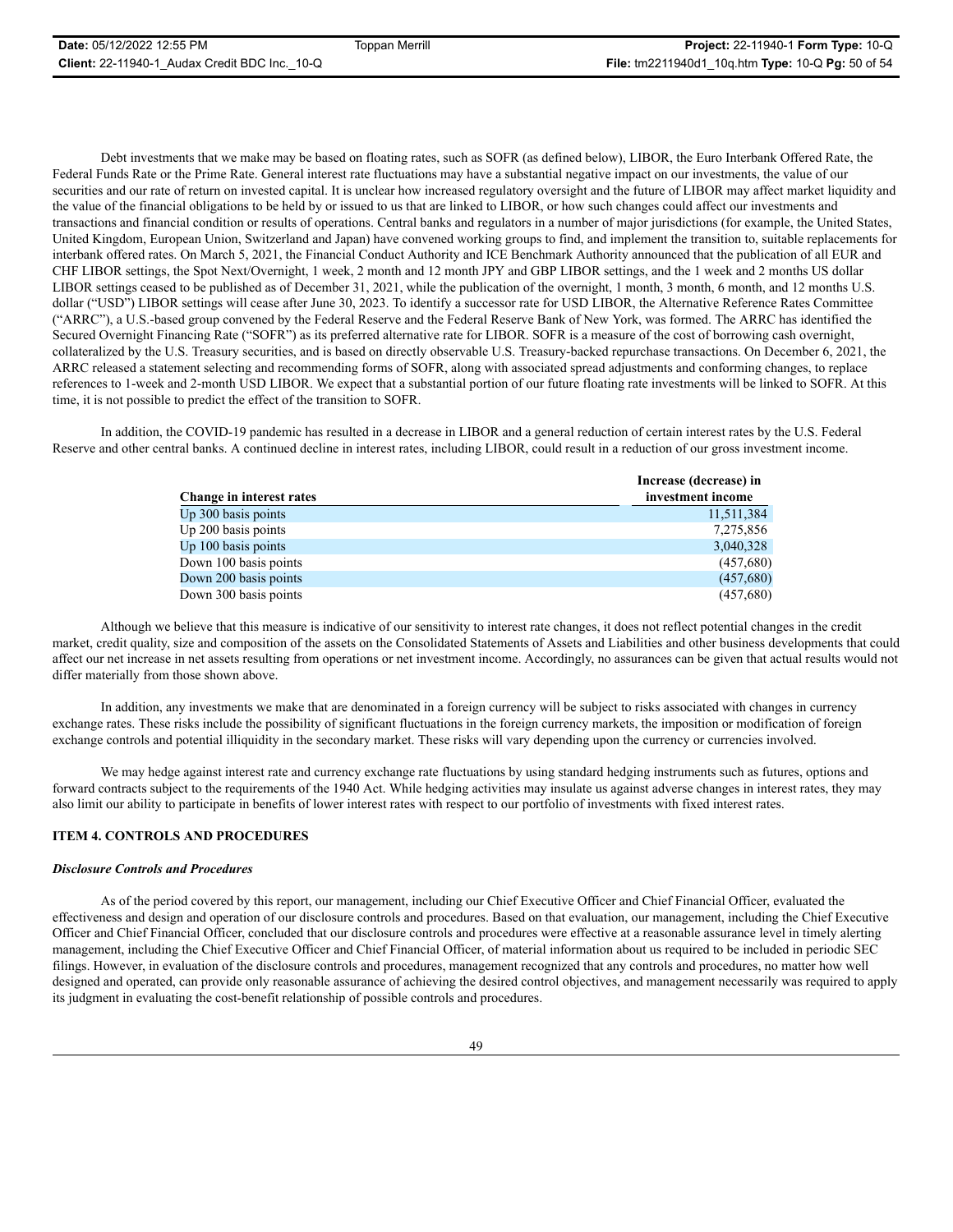# *Changes in Internal Control Over Financial Reporting*

There have been no changes in our internal control over financial reporting, as defined in Rules 13a-15(f) and 15d-15(f) under the Exchange Act, that occurred during our most recently completed fiscal quarter that have materially affected, or are reasonably likely to materially affect, our internal control over financial reporting.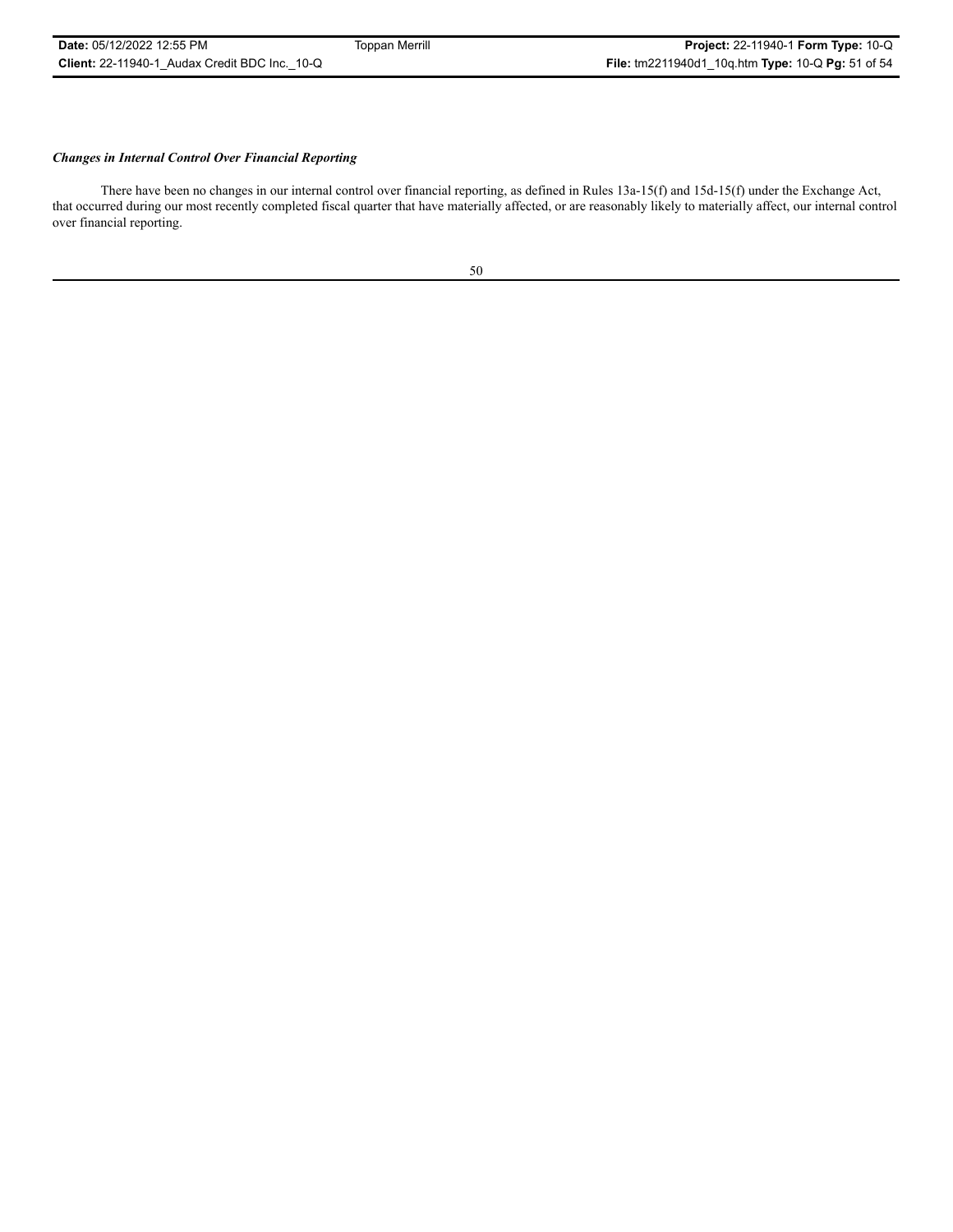### **PART II–OTHER INFORMATION**

### **ITEM 1. LEGAL PROCEEDINGS**

We are not currently subject to any material legal proceeding, nor, to our knowledge, is any material legal proceeding threatened against us.

From time to time, we, our Adviser or Administrator may be a party to certain legal proceedings in the ordinary course of business, including proceedings relating to the enforcement of our rights under contracts with our portfolio companies. While the outcome of these legal proceedings cannot be predicted with certainty, we do not expect that these proceedings will have a material effect upon our financial condition or results of operations.

From time to time, we are involved in various legal proceedings, lawsuits and claims incidental to the conduct of our business. Our businesses are also subject to extensive regulation, which may result in regulatory proceedings against us.

### **ITEM 1A. RISK FACTORS**

In addition to the risks discussed below, important risk factors that could cause results or events to differ from current expectations are described in Part I, Item 1A "Risk Factors" of our Annual Report on Form 10-K for the year ended December 31, 2021 filed with the SEC on March 25, 2022.

#### Legislation passed in 2018 allows us to incur additional leverage and would require us to offer liquidity to our stockholders.

Under the 1940 Act, a BDC generally is required to maintain asset coverage of 200% for senior securities representing indebtedness (such as borrowings from banks or other financial institutions) or stock (such as preferred stock). The SBCAA, which was signed into law on March 23, 2018, provides that a BDC's required asset coverage under the 1940 Act may be reduced from 200% (i.e., \$1 of debt outstanding for each \$1 of equity) to 150% (i.e., \$2 of debt outstanding for each \$1 of equity). This reduction in asset coverage permits a BDC to double the amount of leverage it may utilize, subject to certain approval, timing and reporting requirements, including either stockholder approval or approval of a majority of the directors who are not "interested persons" (as defined in the 1940 Act) of the BDC and who have no financial interest in the arrangement. As a result, if we receive the relevant approval and we comply with the applicable disclosure requirements, we would be able to incur additional leverage, which may increase the risk of investing in us. In addition, since our base management fee is payable based upon our average adjusted gross assets, which includes any borrowings for investment purposes, our base management fee expenses may increase if we incur additional leverage.

As a non-traded BDC, if we receive the relevant approval to increase our authorized leverage, we will be required to offer our stockholders the opportunity to sell their Shares over the next year following the calendar quarter in which the approval was obtained. On April 22, 2022, the Company issued a Tender Offer to repurchase \$20.0 million worth of Common Stock from the Stockholder. The Offer will expire on May 19, 2022.

#### Political, social and economic uncertainty, including uncertainty related to Russia's military invasion of Ukraine, create and exacerbate risks.

Russia's invasion of Ukraine in February 2022 and corresponding events have had, and could continue to have, severe adverse effects on regional and global economic markets. Following Russia's actions, various governments, including the United States, have issued broad-ranging economic sanctions against Russia, including, among other actions, a prohibition on doing business with certain Russian companies, large financial institutions, officials and oligarchs; a commitment by certain countries and the European Union to remove selected Russian banks from the Society for Worldwide Interbank Financial Telecommunications, the electronic banking network that connects banks globally; and restrictive measures to prevent the Russian Central Bank from undermining the impact of the sanctions. The duration of hostilities and the vast array of sanctions and related events (including cyberattacks and espionage) cannot be predicted. Those events present material uncertainty and risk with respect to markets globally, which pose potential adverse risks to us and the performance of our investments and operations. Any such market disruptions could affect our portfolio companies' operations and, as a result, could have a material adverse effect on our business, financial condition and results of operations.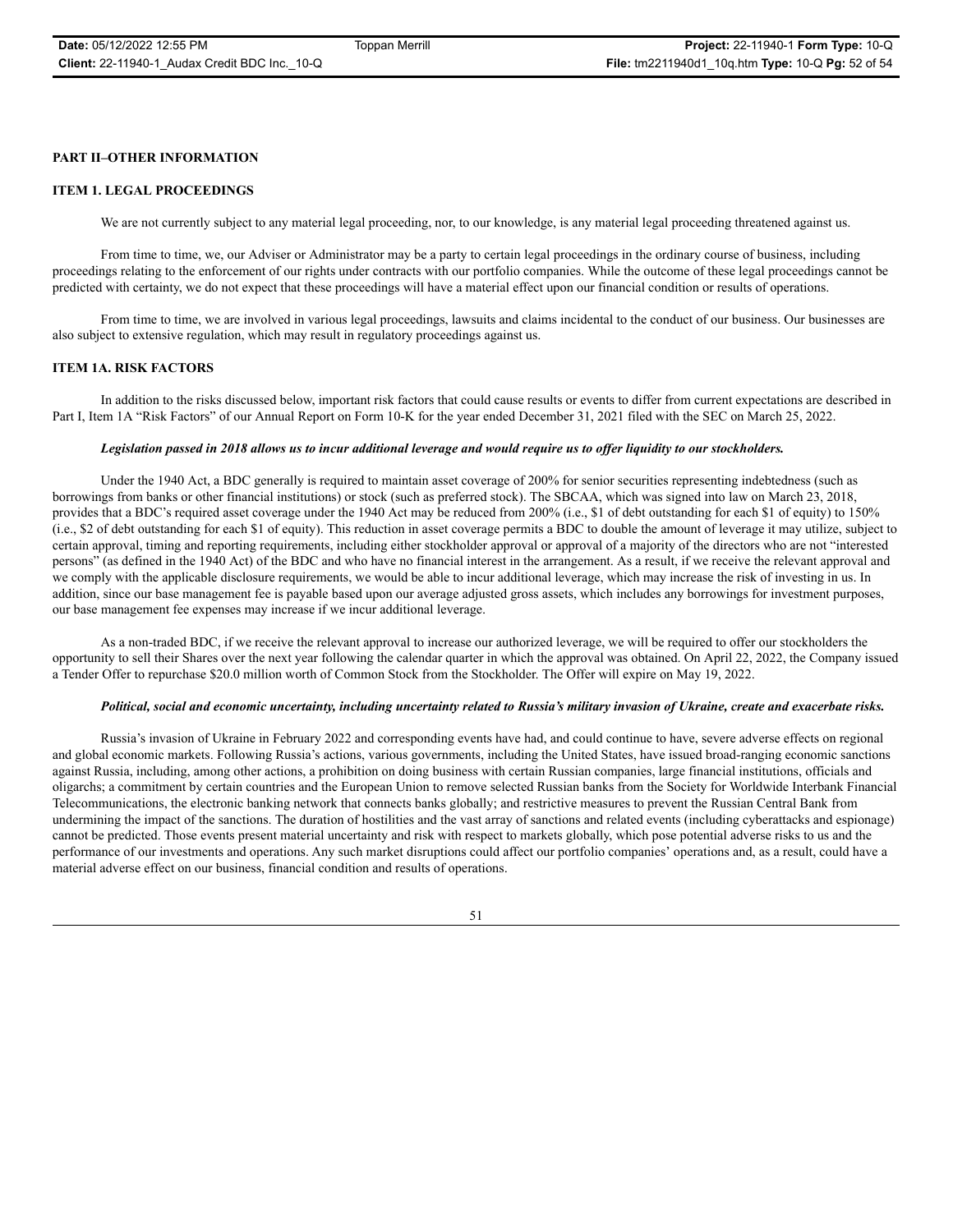# **ITEM 2. UNREGISTERED SALES OF EQUITY SECURITIES AND USE OF PROCEEDS.**

Refer to our Current Report on Form 8-K filed on January 12, 2022 for issuances of our Common Stock during the quarter ended March 31, 2022. Such issuances were exempt from the registration requirements of the Securities Act pursuant to Section 4(a)(2) of the Securities Act and Regulation D thereunder.

# **ITEM 3. DEFAULTS UPON SENIOR SECURITIES**

Not applicable.

### **ITEM 4. MINE SAFETY DISCLOSURES**

Not applicable.

# **ITEM 5. OTHER INFORMATION**

Not applicable.

### **ITEM 6. EXHIBITS**

- 3.1 Amended and Restated Certificate of Incorporation (Incorporated by reference to Exhibit 3.1 to the Registration Statement on Form 10 (File no. 000-55426), filed on April 17, 2015).
- 3.2 Form of Bylaws (Incorporated by reference to Exhibit 3.2 to the Registration Statement on Form 10 (File no. 000-55426), filed on April 17, 2015).
- 31.1\* Certification of Chief Executive Officer pursuant to Rule 13a-14(a) under the Securities Exchange Act of 1934, as amended.
- 31.2\* Certification of Chief Financial Officer pursuant to Rule 13a-14(a) under the Securities Exchange Act of 1934, as amended.
- 32.1\* Certification of Chief Executive Officer pursuant to 18 U.S.C. Section 1350, as adopted pursuant to Section 906 of the Sarbanes-Oxley Act of 2002, as amended (18 U.S.C. 1350).
- 32.2\* Certification of Chief Financial Officer pursuant to 18 U.S.C. Section 1350, as adopted pursuant to Section 906 of the Sarbanes-Oxley Act of 2002, as amended (18 U.S.C. 1350).
- 99.1 Code of Ethics (Incorporated by reference to Exhibit 99.1 to Pre-Effective Amendment No. 1 to the Registration Statement on Form 10, File No. 000-55426, filed on June 5, 2015).
- \* Filed herewith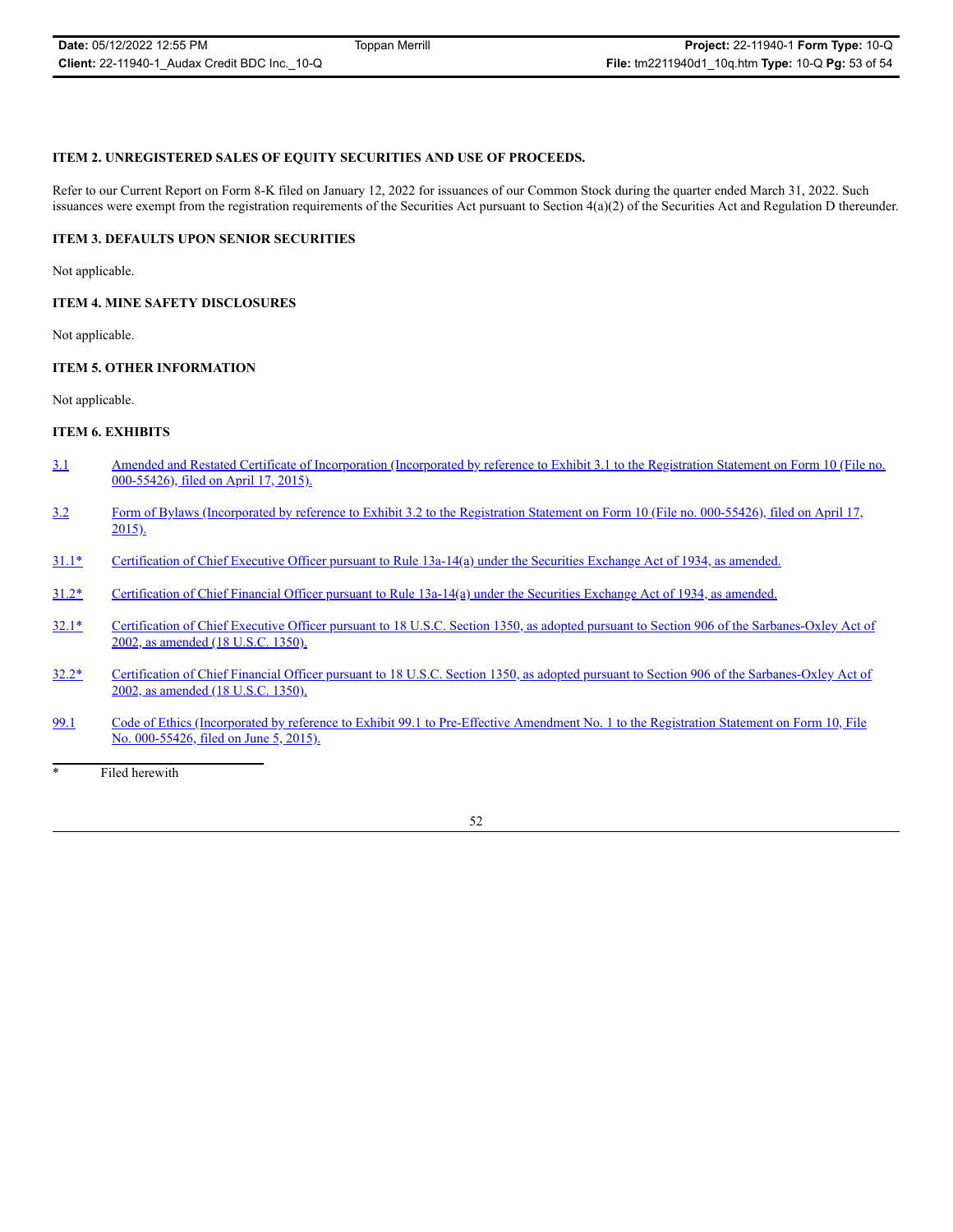# **SIGNATURES**

Pursuant to the requirements of the Securities Exchange Act of 1934, as amended, the registrant has duly caused this report to be signed on its behalf by the undersigned thereunto duly authorized.

# **Audax Credit BDC Inc.**

Date: May 12, 2022 By: /s/ Michael P. McGonigle Michael P. McGonigle Chief Executive Officer

Date: May 12, 2022 By: /s/ Richard T. Joseph

Richard T. Joseph Chief Financial Officer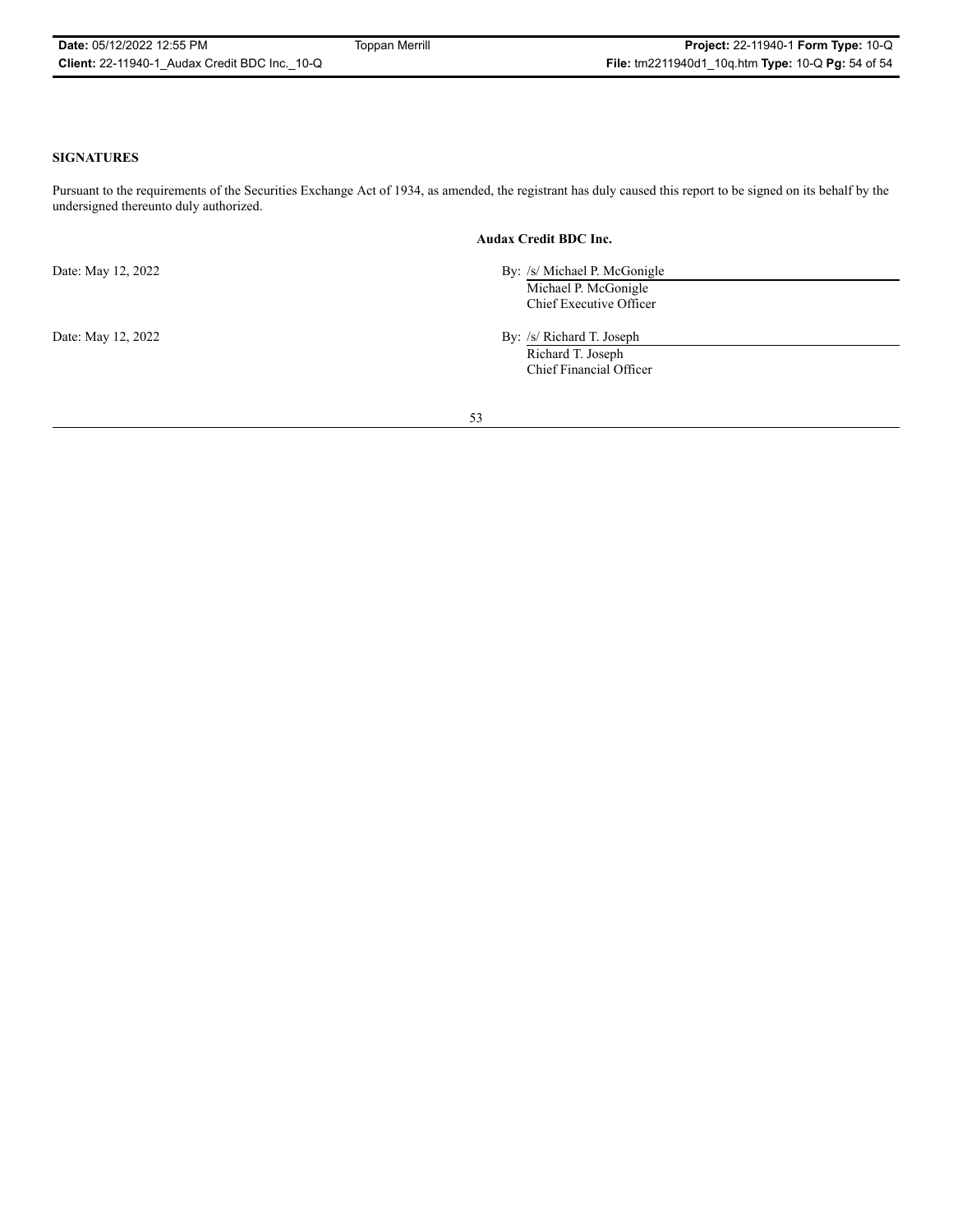**EXHIBIT 31.1**

# **CERTIFICATION OF CHIEF EXECUTIVE OFFICER PURSUANT TO EXCHANGE ACT RULES 13a-14 AND 15d-14**

I, Michael P. McGonigle, Chief Executive Officer of Audax Credit BDC Inc., certify that:

1. I have reviewed this quarterly report on Form 10-Q of Audax Credit BDC Inc.;

2. Based on my knowledge, this report does not contain any untrue statement of a material fact or omit to state a material fact necessary to make the statements made, in light of the circumstances under which such statements were made, not misleading with respect to the period covered by this report;

3. Based on my knowledge, the financial statements, and other financial information included in this report, fairly present in all material respects the financial condition, results of operations and cash flows of the registrant as of, and for, the periods presented in this report;

4. The registrant's other certifying officer and I are responsible for establishing and maintaining disclosure controls and procedures (as defined in Exchange Act Rules 13a-15(e) and 15d-15(e)) and internal control over financial reporting (as defined in Exchange Act Rules 13a-15(f) and 15d-15(f)) for the registrant and have:

a) Designed such disclosure controls and procedures, or caused such disclosure controls and procedures to be designed under our supervision, to ensure that material information relating to the registrant, including its consolidated subsidiaries, is made known to us by others within those entities, particularly during the period in which this report is being prepared;

b) Designed such internal control over financial reporting, or caused such internal control over financial reporting to be designed under our supervision, to provide reasonable assurance regarding the reliability of financial reporting and the preparation of financial statements for external purposes in accordance with generally accepted accounting principles;

c) Evaluated the effectiveness of the registrant's disclosure controls and procedures and presented in this report our conclusions about the effectiveness of the disclosure controls and procedures, as of the end of the period covered by this report based on such evaluation; and

d) Disclosed in this report any change in the registrant's internal control over financial reporting that occurred during the registrant's most recent fiscal quarter (the registrant's fourth fiscal quarter in the case of an annual report) that has materially affected, or is reasonably likely to materially affect, the registrant's internal control over financial reporting; and

5. The registrant's other certifying officer and I have disclosed, based on our most recent evaluation of internal control over financial reporting, to the registrant's auditors and the audit committee of the registrant's board of directors (or persons performing the equivalent functions):

a) All significant deficiencies and material weaknesses in the design or operation of internal control over financial reporting which are reasonably likely to adversely affect the registrant's ability to record, process, summarize and report financial information; and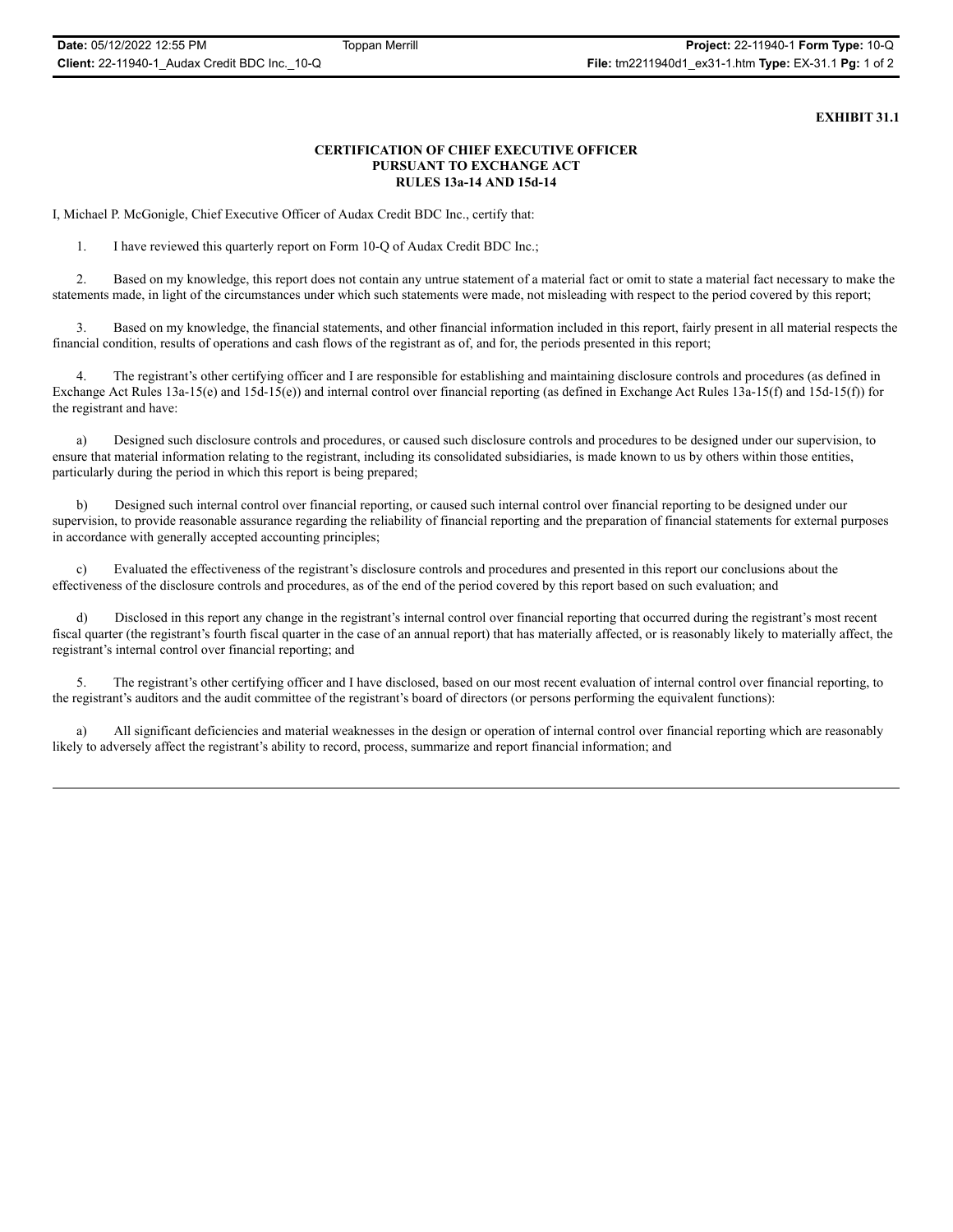b) Any fraud, whether or not material, that involves management or other employees who have a significant role in the registrant's internal control over financial reporting.

Date: May 12, 2022

By: /s/ Michael P. McGonigle **Chief Executive Officer**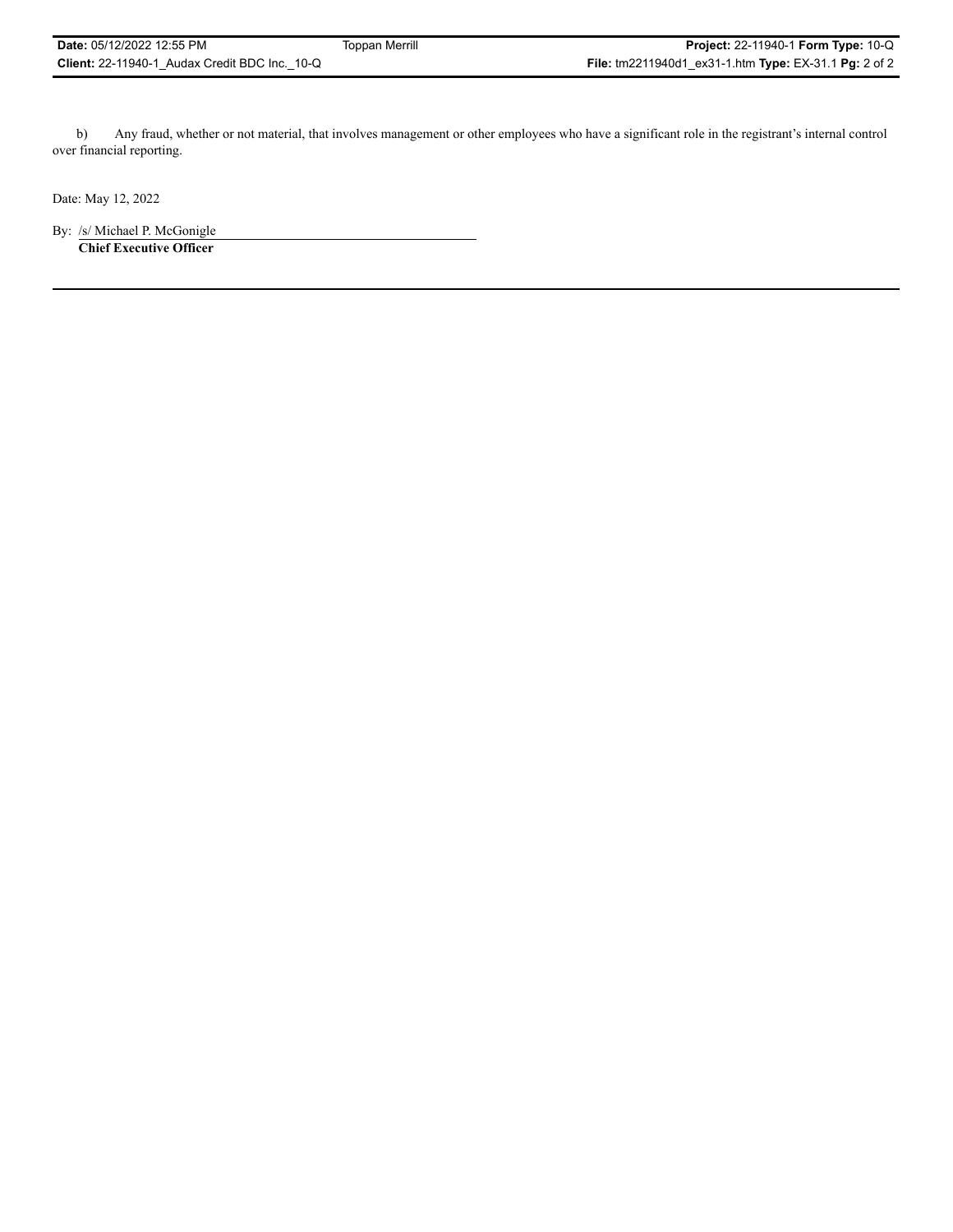**EXHIBIT 31.2**

## **CERTIFICATION OF CHIEF FINANCIAL OFFICER PURSUANT TO EXCHANGE ACT RULES 13a-14 AND 15d-14**

I, Richard T. Joseph, Chief Financial Officer of Audax Credit BDC Inc., certify that:

1. I have reviewed this quarterly report on Form 10-Q of Audax Credit BDC Inc.;

2. Based on my knowledge, this report does not contain any untrue statement of a material fact or omit to state a material fact necessary to make the statements made, in light of the circumstances under which such statements were made, not misleading with respect to the period covered by this report;

3. Based on my knowledge, the financial statements, and other financial information included in this report, fairly present in all material respects the financial condition, results of operations and cash flows of the registrant as of, and for, the periods presented in this report;

4. The registrant's other certifying officer and I are responsible for establishing and maintaining disclosure controls and procedures (as defined in Exchange Act Rules 13a-15(e) and 15d-15(e)) and internal control over financial reporting (as defined in Exchange Act Rules 13a-15(f) and 15d-15(f)) for the registrant and have:

a) Designed such disclosure controls and procedures, or caused such disclosure controls and procedures to be designed under our supervision, to ensure that material information relating to the registrant, including its consolidated subsidiaries, is made known to us by others within those entities, particularly during the period in which this report is being prepared;

b) Designed such internal control over financial reporting, or caused such internal control over financial reporting to be designed under our supervision, to provide reasonable assurance regarding the reliability of financial reporting and the preparation of financial statements for external purposes in accordance with generally accepted accounting principles;

c) Evaluated the effectiveness of the registrant's disclosure controls and procedures and presented in this report our conclusions about the effectiveness of the disclosure controls and procedures, as of the end of the period covered by this report based on such evaluation; and

d) Disclosed in this report any change in the registrant's internal control over financial reporting that occurred during the registrant's most recent fiscal quarter (the registrant's fourth fiscal quarter in the case of an annual report) that has materially affected, or is reasonably likely to materially affect, the registrant's internal control over financial reporting; and

5. The registrant's other certifying officer and I have disclosed, based on our most recent evaluation of internal control over financial reporting, to the registrant's auditors and the audit committee of the registrant's board of directors (or persons performing the equivalent functions):

a) All significant deficiencies and material weaknesses in the design or operation of internal control over financial reporting which are reasonably likely to adversely affect the registrant's ability to record, process, summarize and report financial information; and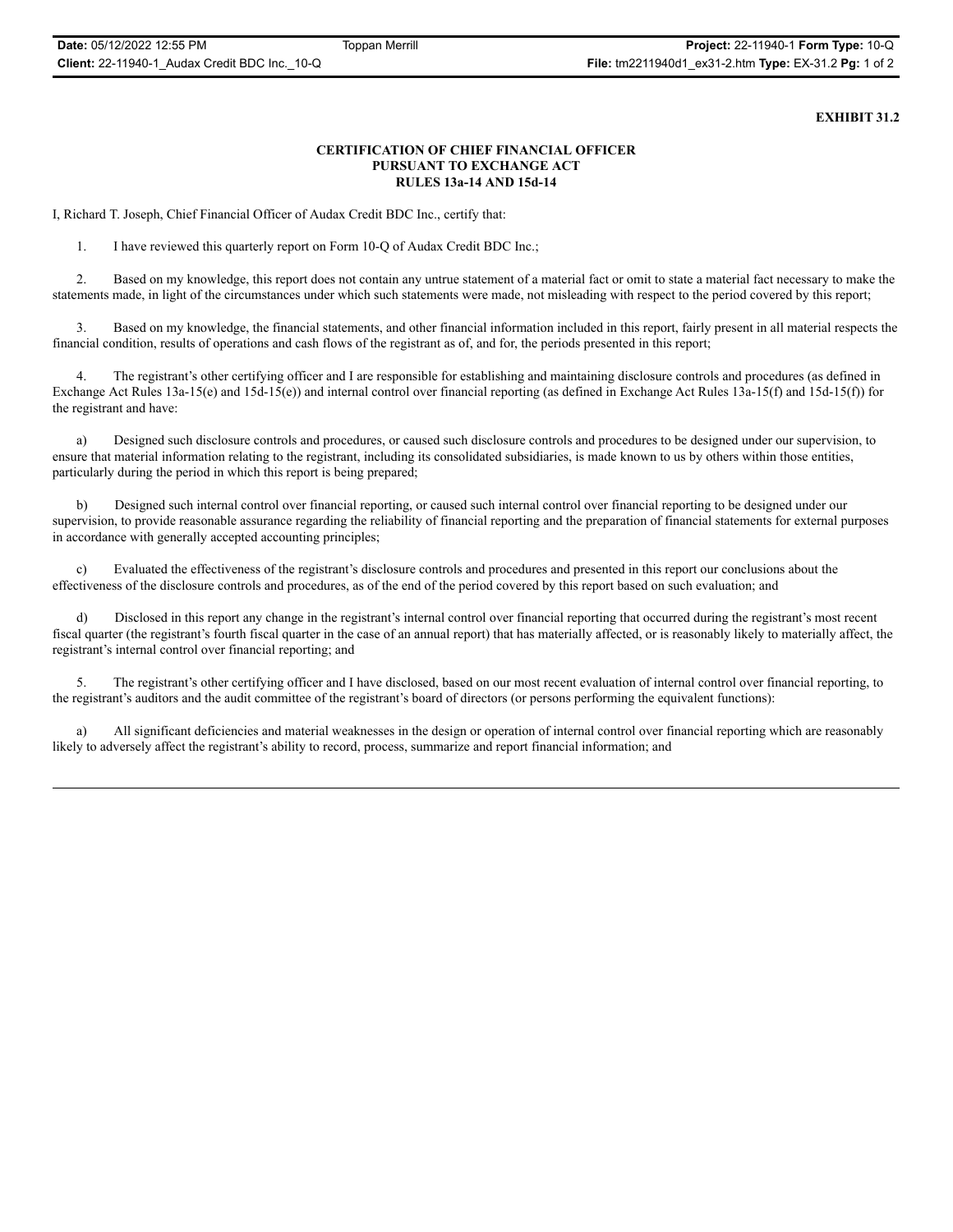b) Any fraud, whether or not material, that involves management or other employees who have a significant role in the registrant's internal control over financial reporting.

Date: May 12, 2022

By: /s/ Richard T. Joseph **Chief Financial Officer**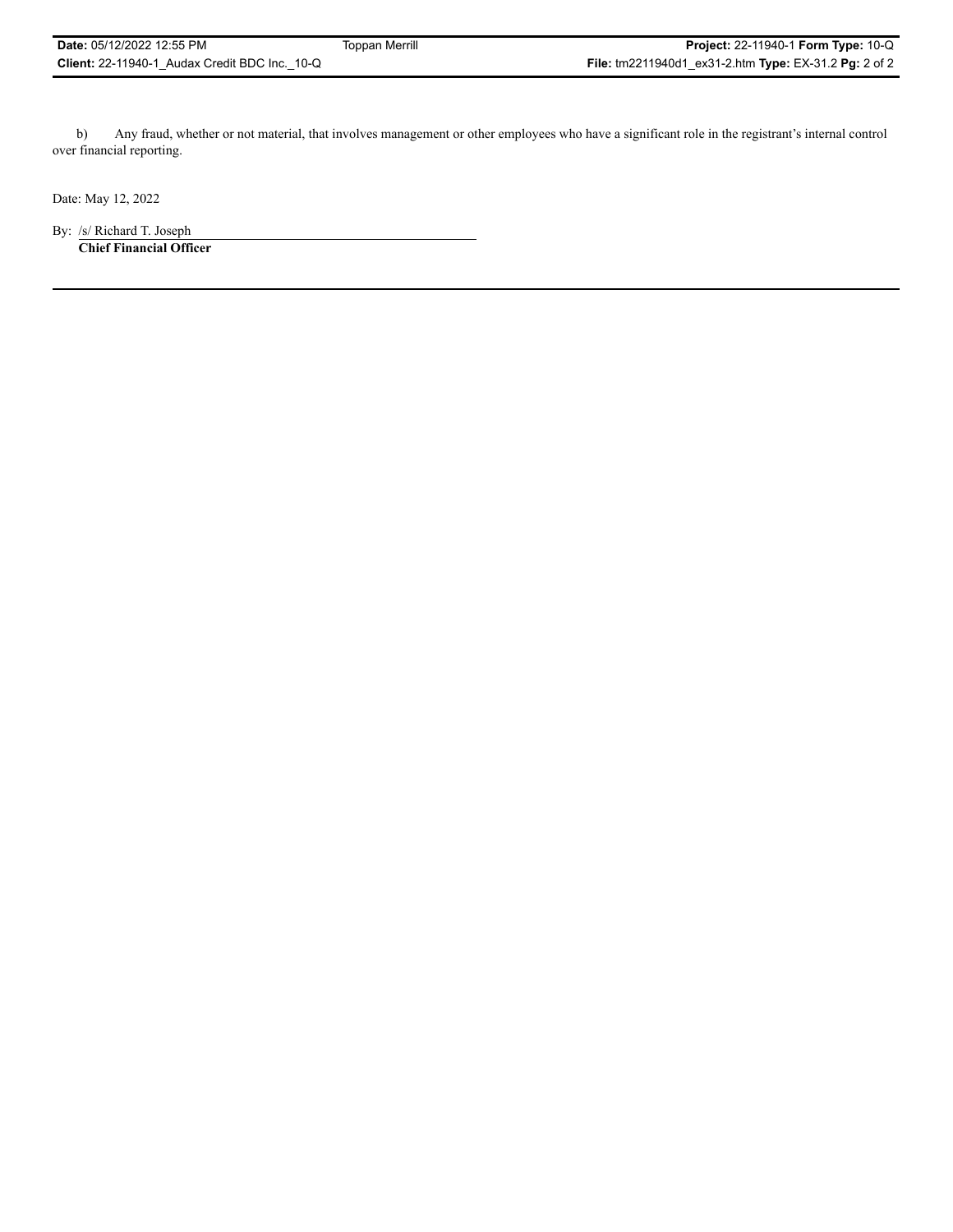**EXHIBIT 32.1**

# **CERTIFICATION OF CHIEF EXECUTIVE OFFICER PURSUANT TO 18 U.S.C. SECTION 1350, AS ADOPTED PURSUANT TO SECTION 906 OF THE SARBANES-OXLEY ACT OF 2002**

In connection with the Quarterly Report on Form 10-Q of Audax Credit BDC Inc. (the "Company") for the quarterly period ended March 31, 2022 as filed with the Securities and Exchange Commission on the date hereof (the "Report"), I, Michael P. McGonigle, as Chief Executive Officer of the Company, certify, pursuant to 18 U.S.C. Section 1350, as adopted pursuant to Section 906 of the Sarbanes-Oxley Act of 2002, that to my knowledge:

(1) The Report fully complies with the requirements of Section 13(a) or 15(d) of the Securities Exchange Act of 1934, as amended; and

(2) The information contained in the Report fairly presents, in all material respects, the financial condition and results of operations of the Company.

/s/ Michael P. McGonigle Name: **Michael P. McGonigle** Title: **Chief Executive Officer**

Date: May 12, 2022